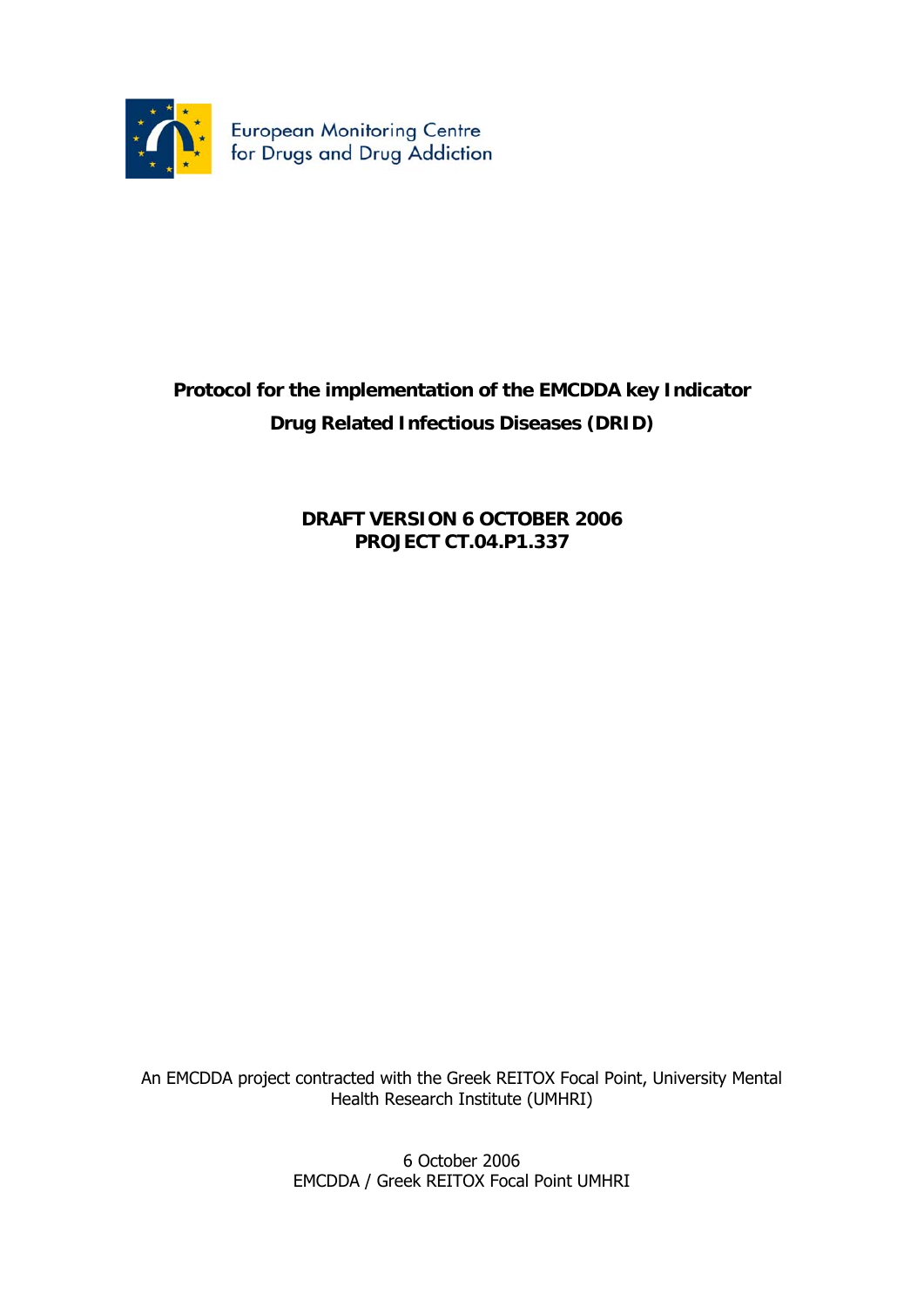#### **Overall Coordination:**

European Monitoring Centre for Drugs and Drug Addiction (EMCDDA) Lucas Wiessing (project manager) and Danica Klempova, Colin Taylor, Paul Griffiths

#### **Project Coordination:**

Greek RETOX Focal Point – UMHRI Katerina Kontogeorgiou (project coordinator) and Manina Terzidou (project supervisor)

#### **Contributors from Greece:**

Clive Richardson Anastasia Drymousi Georgia B. Nikolopoulou Maria Hadjivassiliou Irene Vafiadi - Zoubouli

#### **EMCDDA Editorial Group:**

Viktor Mravcik (Czech Republic) Maria Jose Bravo (Spain) Anneke Krol (The Netherlands) Lubomir Okruhlica (Slovak Republic) Vivian Hope (United Kingdom) Françoise Dubois-Arber (Switzerland)

With further comments and contributions from the EMCDDA expert group on DRID – most notably the experts participating at the 2004 and 2005 EMCDDA DRID expert meetings see http://www.emcdda.eu.int/?nnodeid=1375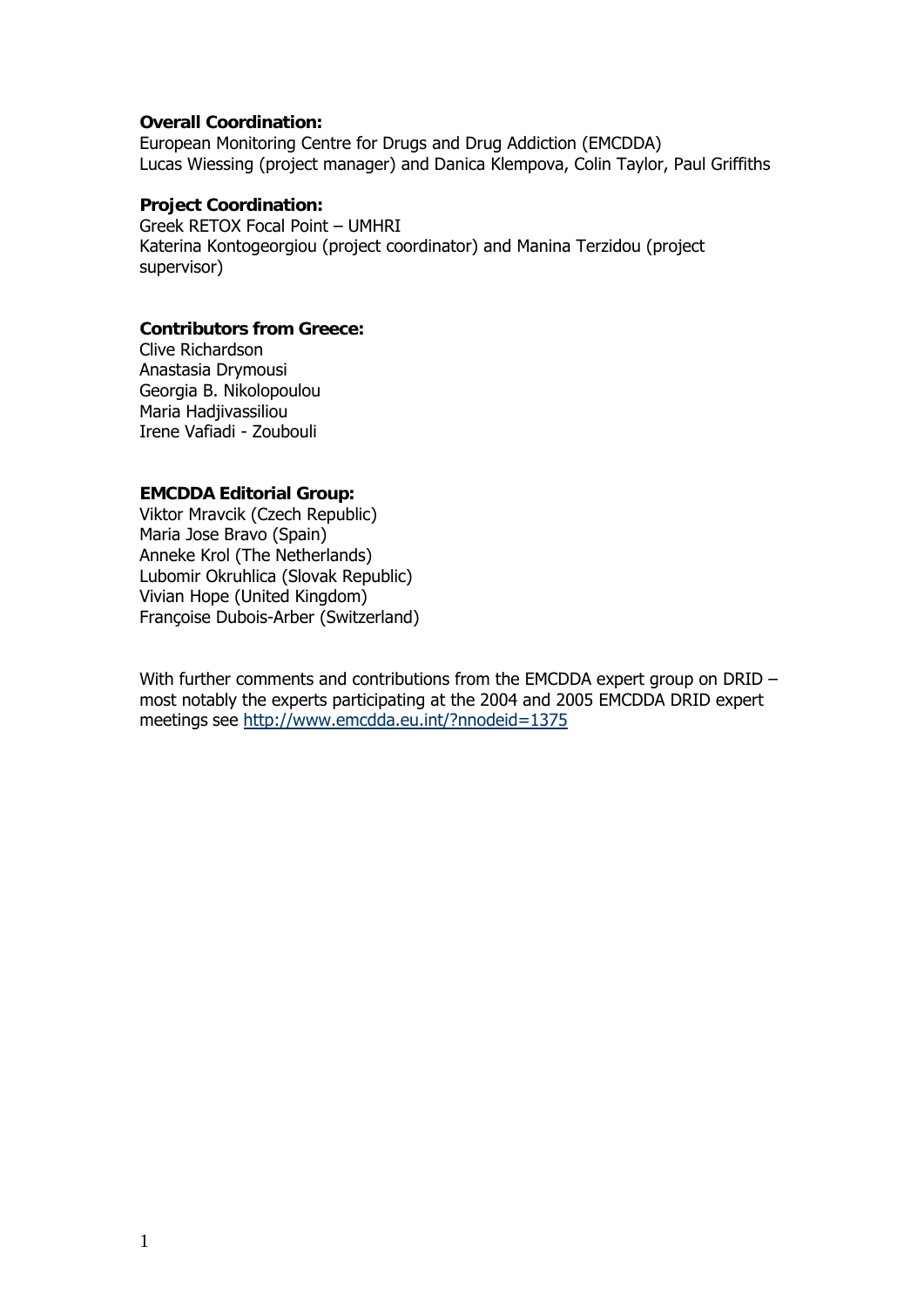**[CONTE](http://www.emcdda.eu.int/?nnodeid=1375CONTENTS)NTS (hyperlinked)** 

| $\mathbf 1$ . |                                                                         |  |
|---------------|-------------------------------------------------------------------------|--|
|               | <b>INFECTIOUS DISEASES MONITORING FOR EPIDEMIOLOGICAL</b><br>11         |  |
|               |                                                                         |  |
|               | 1.1.1. Epidemiological data for the prevalence of infectious diseases   |  |
|               |                                                                         |  |
|               | The need for a system of infectious diseases data collection5<br>1.1.2. |  |
|               | 1.2. THE DEVELOPMENT OF A EUROPEAN STANDARD FOR THE                     |  |
|               |                                                                         |  |
|               |                                                                         |  |
|               | 1.2.2.                                                                  |  |
|               |                                                                         |  |
|               |                                                                         |  |
|               | 1.3.2.                                                                  |  |
|               | DATA TRANSFER FROM THE NATIONAL SYSTEMS TO THE DRID<br>1.4.             |  |
|               |                                                                         |  |
|               | ROUTINE DIAGNOSTIC TESTING AND SERO-BEHAVIOURAL<br>1.5.                 |  |
|               |                                                                         |  |
|               |                                                                         |  |
|               | 1.5.2.                                                                  |  |
|               | 1.5.3. Where do routine diagnostic testing and sero-behavioural         |  |
|               |                                                                         |  |
| 2.            |                                                                         |  |
|               |                                                                         |  |
|               |                                                                         |  |
|               | Target group and inclusion criteria for surveys11<br>2.1.1.1.           |  |
|               | 2.1.1.2. Which "cases" should be included at routine diagnostic         |  |
|               | settings                                                                |  |
|               | 2.1.1.3.<br>Methodological considerations for the case definition       |  |
|               |                                                                         |  |
|               | 2.1.1.4.                                                                |  |
|               | 2.1.2. DATA SOURCES AND RECRUITMENT SETTINGS 13                         |  |
|               | 2.1.2.1.                                                                |  |
|               | Hepatitis notifications and HIV case reports 14<br>2122                 |  |
|               |                                                                         |  |
|               | 2.1.3.1.                                                                |  |
|               | Record-keeping and ensuring anonymity 16<br>2.1.3.2.                    |  |
|               | 2.1.3.3.                                                                |  |
|               |                                                                         |  |
|               | 2.1.3.4.                                                                |  |
|               | 2.1.3.5.                                                                |  |
|               | 2.1.3.6.                                                                |  |
|               |                                                                         |  |
|               | 2.1.4.1.                                                                |  |
|               | 2.1.4.2.                                                                |  |
|               | Feeding final results back to the respondents 19<br>2.1.4.3.            |  |
|               | <b>Authorization from national Data Protection</b><br>2.1.4.4.          |  |
|               |                                                                         |  |
|               | 2.1.4.5.                                                                |  |
|               | 2.1.4.6.                                                                |  |
|               |                                                                         |  |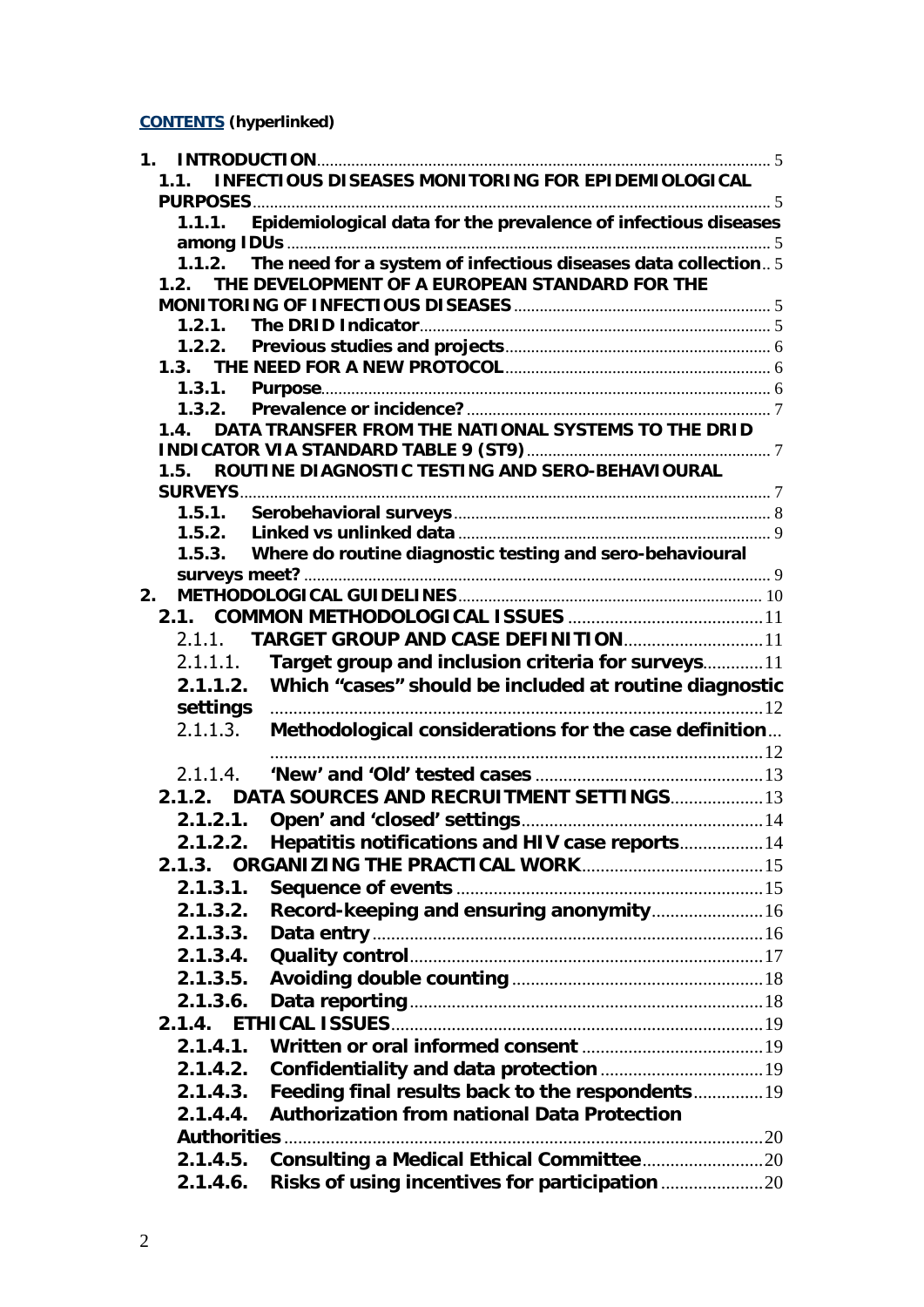| <b>Biological Samples: Advantages and Disadvantages22</b><br>2.1.5.1.          |  |
|--------------------------------------------------------------------------------|--|
| Collection and Storage of Biological Fluids 23<br>2.1.5.2.                     |  |
| 2.1.5.3.                                                                       |  |
| 2.1.5.4.                                                                       |  |
|                                                                                |  |
|                                                                                |  |
|                                                                                |  |
| 2.1. METHODOLOGICAL ISSUES FOR ROUTINE DIAGNOSTIC                              |  |
|                                                                                |  |
|                                                                                |  |
|                                                                                |  |
| 2.3.1.2. Contact with 'cases'/clients and interviewing30                       |  |
|                                                                                |  |
| 2.2.1.3. Training the interviewers in selecting cases and                      |  |
|                                                                                |  |
| METHODOLOGICAL ISSUES FOR SERO-BEHAVIOURAL<br>2.3                              |  |
|                                                                                |  |
|                                                                                |  |
| 2.3.1.1 Contacting local health and police authorities and                     |  |
| services and importance of looking for very early phase joint<br>collaboration |  |
| Defining and mapping the geographic area and existing<br>2.3.1.2               |  |
|                                                                                |  |
| Pilot ethnographic observations and estimating target<br>2.3.1.3               |  |
|                                                                                |  |
| 2.3.1.4 Informing drug users and services about the study33                    |  |
| 2.3.2 RECRUITMENT OF PARTICIPANTS in sero-behavioural                          |  |
|                                                                                |  |
| 2.3.2.1                                                                        |  |
| 2.3.2.2                                                                        |  |
| 2.3.2.3                                                                        |  |
| Sampling methods for hard-to-reach populations 35<br>2.3.2.4                   |  |
| Targeted sampling and multi-site sampling 35<br>2.3.2.5                        |  |
| 2.3.2.6                                                                        |  |
| 2.3.2.7                                                                        |  |
| 2.3.2.8                                                                        |  |
| Surveys limited to clients in an institutional setting37<br>2.3.2.9            |  |
| Providing a monetary or non-monetary incentive37<br>2.3.2.10                   |  |
| Contact with participants and interviewing37<br>2.3.2.11                       |  |
| 2.3.2.12                                                                       |  |
| Training the interviewers in selecting participants and<br>2.3.2.13            |  |
|                                                                                |  |
| 2.3.3<br>2.3.4                                                                 |  |
| CORE AND OPTIONAL ITEMS AND DEFINITIONS39<br>3.                                |  |
|                                                                                |  |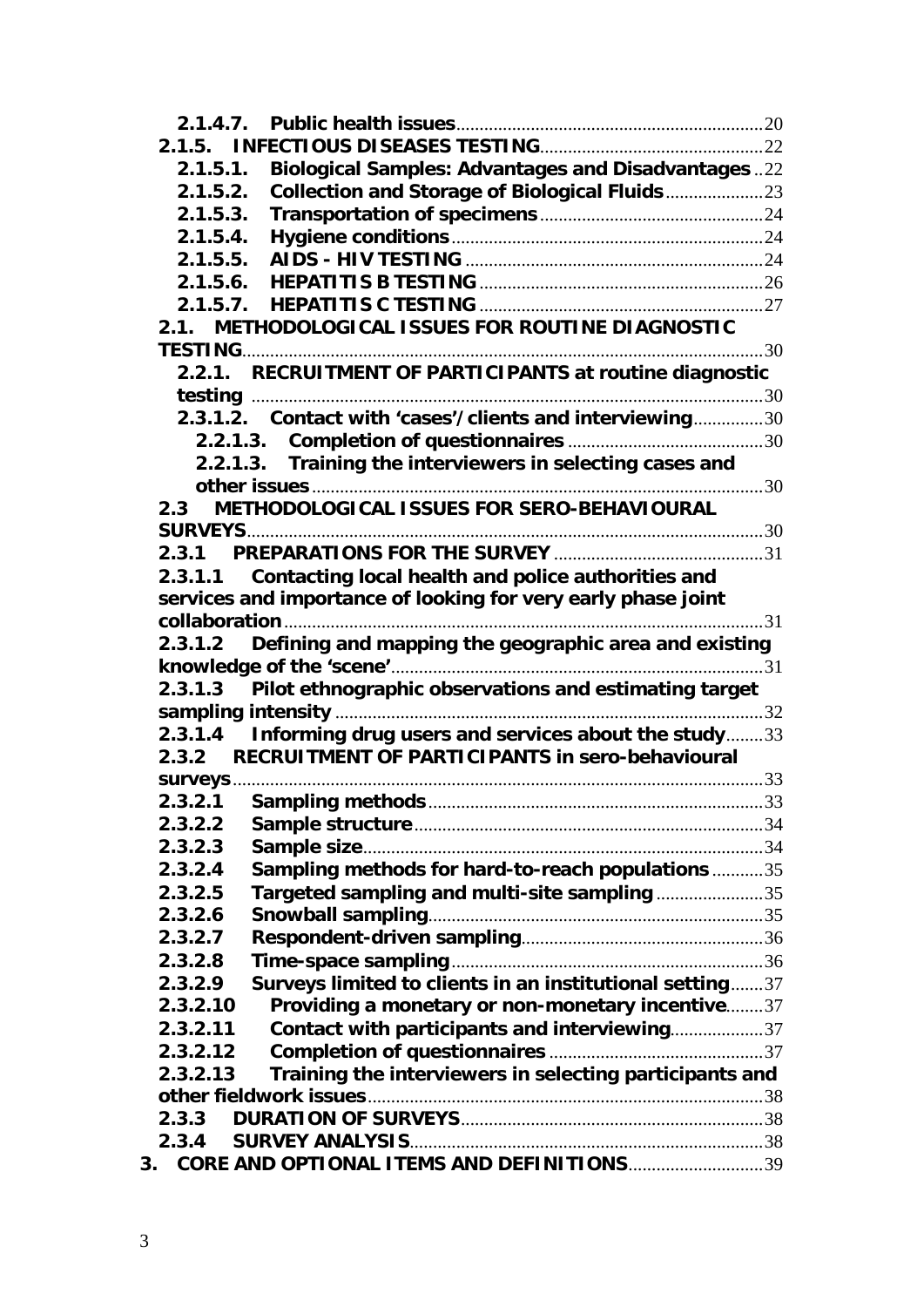| 3.2. THE RATIONALE FOR CHOOSING OPTIONAL ITEMS41     |  |  |  |  |  |
|------------------------------------------------------|--|--|--|--|--|
| 4.                                                   |  |  |  |  |  |
| 5.                                                   |  |  |  |  |  |
|                                                      |  |  |  |  |  |
|                                                      |  |  |  |  |  |
| 5.3. A COMPARABLE VIEW OF THE ITEMS USED BY SELECTED |  |  |  |  |  |
|                                                      |  |  |  |  |  |
|                                                      |  |  |  |  |  |
|                                                      |  |  |  |  |  |
| 5.6. EXAMPLE OF INTRODUCTORY LETTER (UA/UK)  89      |  |  |  |  |  |
| 5.7. EXAMPLE OF WORKLOAD COLLECTION AND FIELDWORK    |  |  |  |  |  |
|                                                      |  |  |  |  |  |
|                                                      |  |  |  |  |  |
|                                                      |  |  |  |  |  |
|                                                      |  |  |  |  |  |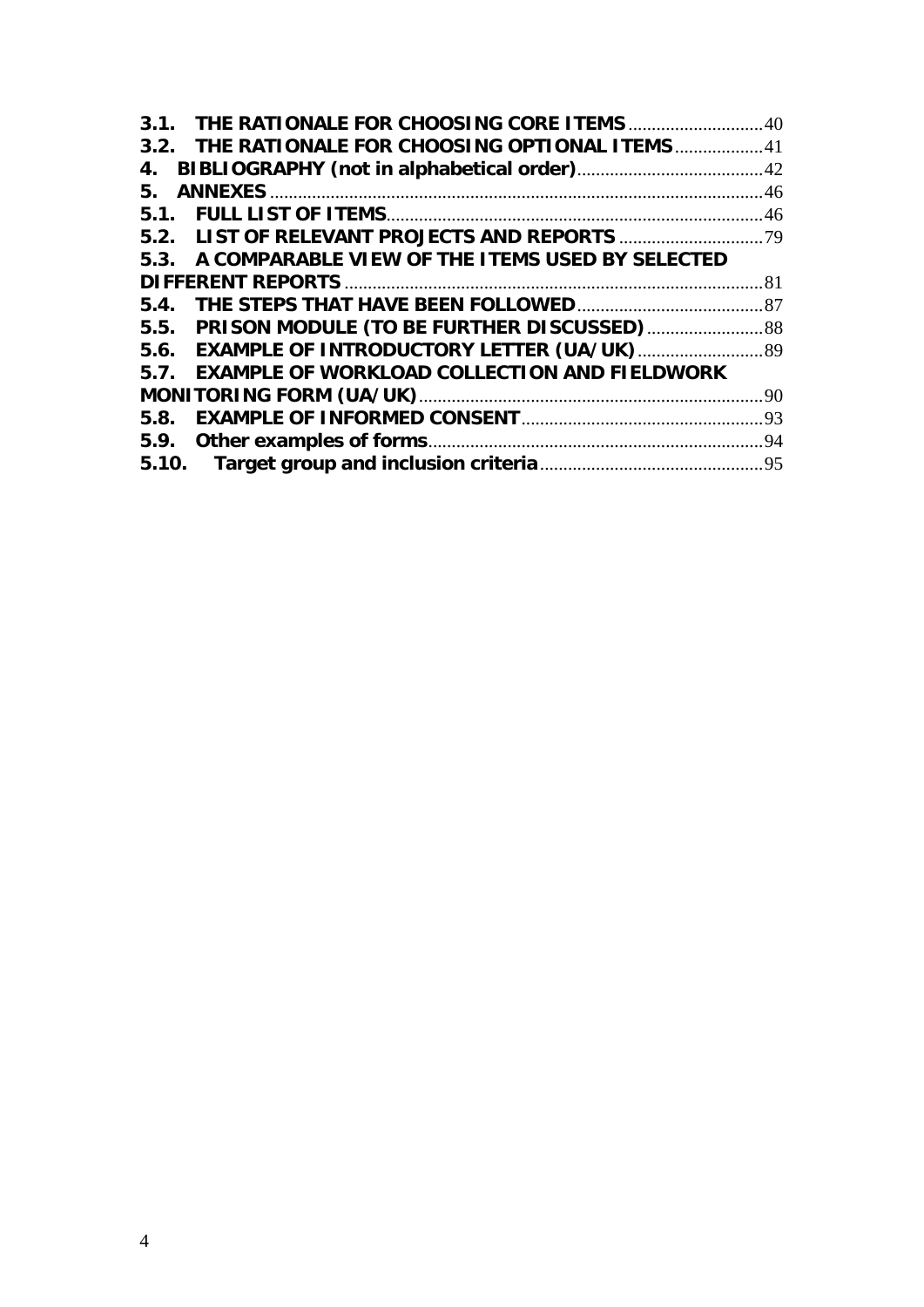### <span id="page-5-0"></span>**1. INTRODUCTION**

### **1.1. INFECTIOUS DISEASES MONITORING FOR EPIDEMIOLOGICAL PURPOSES**

### **1.1.1. Epidemiological data for the prevalence of infectious diseases among IDUs**

Infectious diseases are among the most serious health consequences of injecting drug use, and have a major impact on the economic and social costs of drug use (EMCDDA 2003). IDUs may also act as 'core groups' or pockets of infection that pose a continuous threat of spread to the general population (EMCDDA, 2000a).

The most recent epidemiological data indicate that the HIV epidemic has recently spread rapidly in some of the new EU countries but has remained around zero in most others, and has mostly stabilised or declined in the 'old' 15 EU Member States. However new rises have been observed in some subgroups of IDUs and local studies, indicating the danger of complacency. The prevalence of HBV and HCV antibodies among IDUs is generally very high (6-85% and 17-95% respectively). Injecting drug use can also be a route of transmission for a range of other infectious diseases like IDU-related tetanus, wound botulism, tuberculosis and STIs (EMCDDA 2004).

### **1.1.2. The need for a system of infectious diseases data collection**

Infectious diseases monitoring systems are an important source of information in the field of drug epidemiology and public health. They can provide valuable information on prevalence rates of drug related infections and their trends over time. This information is necessary for identifying priorities for preventing further infections, for forecasting health-care needs and costs, and for monitoring the impact of preventive interventions. In addition, the data can be useful for indirect estimation of incidence, prevalence and trends in drug injecting.

### **1.2. THE DEVELOPMENT OF A EUROPEAN STANDARD FOR THE MONITORING OF INFECTIOUS DISEASES**

# **1.2.1. The DRID Indicator**

Drug Related Infectious Diseases (hepatitis B/C and HIV), is one of five key epidemiological indicators used by the EMCDDA to determine the prevalence and health consequences of drug use.

The purpose of this key indicator is:

- a) to measure levels of infection (prevalence rates = infection rates =  $\%$ infected) in drug using populations and subgroups
- b) to monitor trends over time (increases or decreases in prevalence, infections in new subgroups of IDUs, changes in prevalence among young or new IDUs which may give some indication of changes in incidence in these IDUs),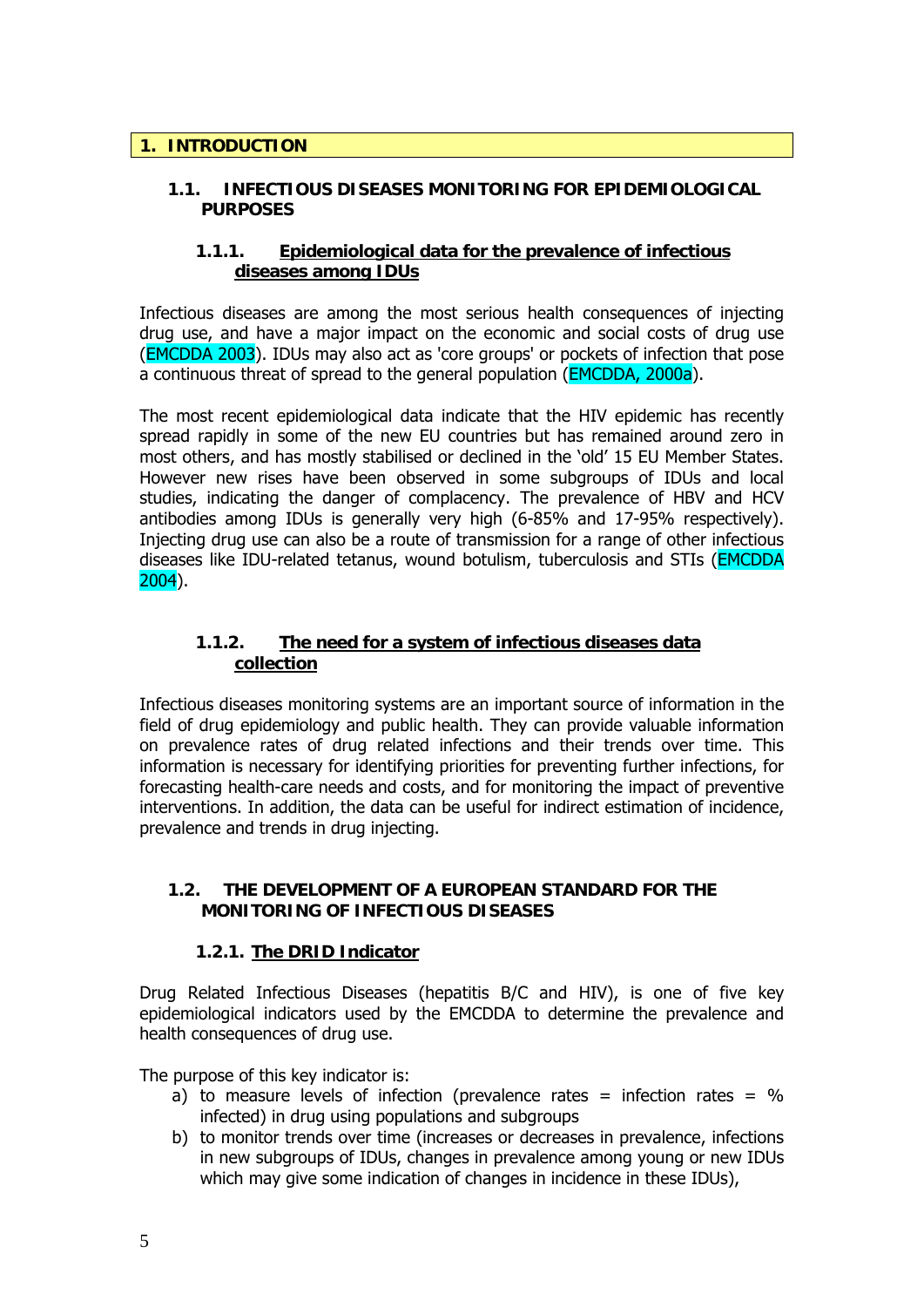- <span id="page-6-0"></span>c) to permit assessment of the effects of control measures, facilitate research, monitor levels of vaccination (HBV, HAV), trends and policies (Okruhlica 2004) and
- d) following recommendations made at earlier expert meeting with regard to behavioural surveillance, to collect aggregated data on injecting risk behaviour (current needle sharing) through ST9 from 2006 onwards.

In the European Union, existing data on hepatitis B/C and HIV (studies, routine data) are collected through the REITOX National Focal Points and nominated national experts who meet once a year in an expert meeting in Lisbon. Most data refer to prevalence rates of infection (% infected) with hepatitis B and C and HIV among IDUs. The EMCDDA has developed draft guidelines (EMCDDA 2000a) and a standard data reporting table (Standard Table 9) for the National Focal Points to collect the data, based on two complementary approaches:

- 1. collection of existing data from routine sources, i.e. prevalence indicators and notification data;
- 2. implementing community-wide studies.

In general, the data collected by the EMCDDA are still difficult to compare between countries and are not always of sufficient quality to permit reliable conclusions at country level owing mostly to both scarcity of data and to differences in settings and study methods. Although the availability and quality of data have greatly improved in recent years, and they now permit the drawing of broad conclusions about differences in prevalence between countries and regions, the need for further improvement is evident.

# **1.2.2. Previous studies and projects**

A list of all the reports in English of studies and projects in the field of monitoring infectious diseases and risk behaviours among IDUs that have been critically read and used as a basis for the development of this protocol is presented in Appendix 5.2. For a description of the procedure followed please refer to *Steps that have been* followed'in Appendix 5.4.

The objective of mapping and comparing the existing protocols and questionnaires was to retain comparability with existing monitoring systems. In addition, a special attempt was made to retain where possible comparability with other well established EMCDDA indicators like the Treatment Demand Indicator which is implemented following the TDI Standard Protocol 2.0 and to take into consideration earlier relevant studies of the Centre (EMCDDA/Trimbos 1999, Okruhlica 2004).

# **1.3. THE NEED FOR A NEW PROTOCOL**

### **1.3.1. Purpose**

Data collection is not an end in itself. The main purpose of tracking an epidemic is to provide the information needed to change its course. Unless the information is used to design prevention programmes focused on those most at risk or most likely to benefit, and to plan for care and support needs brought about by the epidemic, the effort is wasted (UNAIDS/WHO 2000:7).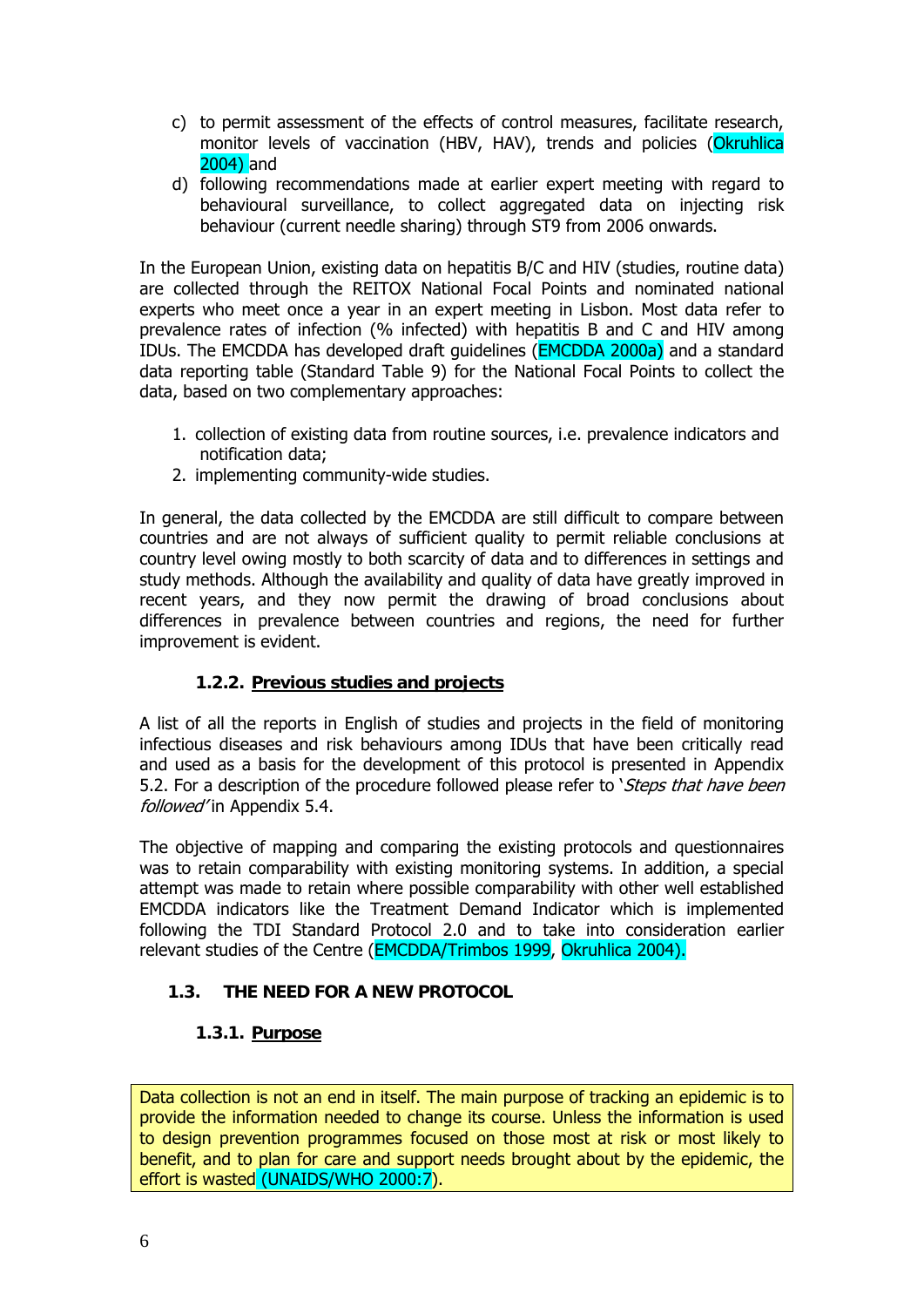<span id="page-7-0"></span>The general objective of this protocol is to monitor infectious diseases and risk and protective behaviours among drug users with a special focus on ever injectors.

The main objective of this protocol is to improve data quality and comparability from existing routine sources and to set up truly comparable local European seroprevalence studies among IDUs through the development of a multipurpose core item list, plus an additional list of optional items, which is as far as possible compatible with the studies' protocol, standard table, treatment screening protocol and main ongoing external studies. Some examples of subsidiary objectives could be assessing infectious diseases in (injecting) users of low-threshold services or other specific settings, assessing the overall public health burden of disease including among past drug users, etc.

It is important to note too that this protocol too is not an end in itself. Data on prevalence of infections and risk behaviours must be combined with estimation of the number of IDUs if proper planning and programming is to be implemented. This objective, however, will not be further discussed here as it falls outside the scope of this Protocol.

### **1.3.2. Prevalence or incidence?**

Prevalence data are more feasible to collect and indeed this is what most countries report and what this Protocol mostly describes.

Monitoring incidence of disease and of injection is of great importance but also difficult to include due to its complexity. Some indirect indicators of incidence could be derived from the implementation of this Protocol, such as prevalence in young and 'new' injectors and prevalence among those with a self-reported or preferably known previous negative test result with known date.

### **1.4. DATA TRANSFER FROM THE NATIONAL SYSTEMS TO THE DRID INDICATOR VIA STANDARD TABLE 9 (ST9)**

(Will be completed after the ST9 is finalised)

**.....**

### **1.5. ROUTINE DIAGNOSTIC TESTING AND SERO-BEHAVIOURAL SURVEYS**

The main principle of the epidemiological surveillance of DRID Indicator is the identification of the extent of health problems by collecting aggregated data on infected individual drug users across Europe (percentage infected and other variables), with the goal of monitoring and minimising disease transmission. A surveillance system should provide the means for the ongoing collection of data, their analysis, the dissemination of the results and the implementation of a response based on these results.

Following the results of the previous expert meetings and a recent review (Okruhlica 2004), two approaches to monitoring prevalence and incidence of infectious diseases in drug treatment and other routine settings have been suggested. It is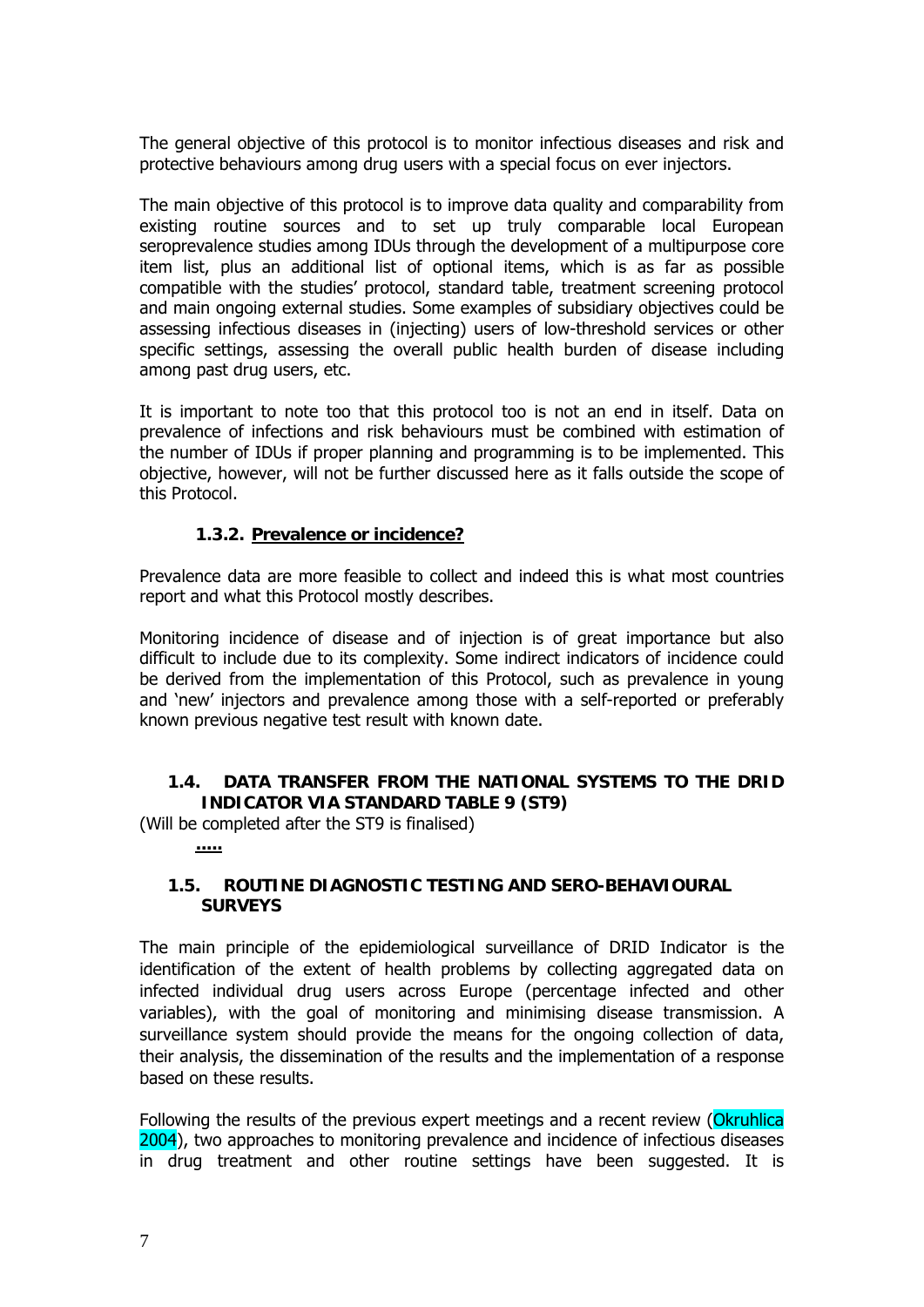<span id="page-8-0"></span>recommended that they be carried out simultaneously as complementary approaches:

- ¾ routine surveillance with **a minimum core set of variables**, easy to collect, for basic epidemiological orientation only, but with high geographical coverage. It is based upon *diagnostic tests* performed in the framework of routine sources (e.g. screening in drug treatment settings). Routine diagnostic testing is limited and its results are potentially strongly biased downwards ('closer to incidence') as known infections are often excluded, although repeat testing of known infections could in theory also introduce an upward bias in the prevalence measured.
- ¾ sentinel surveillance with **an extended list of items**, for more in-depth sero-behavioural studies, with higher information value, but with lower coverage (e.g. in one or preferably several cities and towns).

### **1.5.1. Serobehavioral surveys**

Repeated community-wide surveys represent a very effective approach for collecting data on infectious disease prevalence, including proxy measures for incidence, and for monitoring trends over time.

The added value of such surveys is that they include several indicators for tracking and monitoring key and mostly risky behaviours. Behavioural data are imperative in order to interpret and explain the trends recorded in the prevalence of infections in a population and can be used in planning and evaluating appropriate responses. They can pinpoint behaviours which continue to expose people to infections and interventions can be designed to try to reduce those risk behaviours. Linking behavioural and serological data has higher explanatory power and is common practice in specialized research studies although its higher logistic and ethical complexity has been acknowledged (FHI 2000, Sivaram et al 2005). It is particularly important when the subpopulation under study has adopted highly risky behaviour and contributes disproportionately to the spread of infections; IDUs belong to this category in many countries.

However, it is important to remember that sero-behavioural surveys are not a panacea. For instance, the observation of a decline in prevalence and a parallel change in behaviour may not be enough to attribute direct causal effects.

 "Well-designed quantitative surveys can give a very good idea of what behaviours exist, of how common they are, and of whether they are changing over time. However they cannot determine why these behaviours exist, or why they are or are not changing. In depth studies using different anthropological methods are needed to answer the 'why' question". (FHI 2000:4)

Moreover, a survey is only as good as its sampling design, and this may be a hurdle that is not an easy one to overcome. To provide a representative picture, there would have to be a sampling frame available on which to base the survey. In the other case, where one is not available, sampling might still provide a more controlled system of data gathering, but could not be claimed to provide a 'representative' picture of the situation as a whole.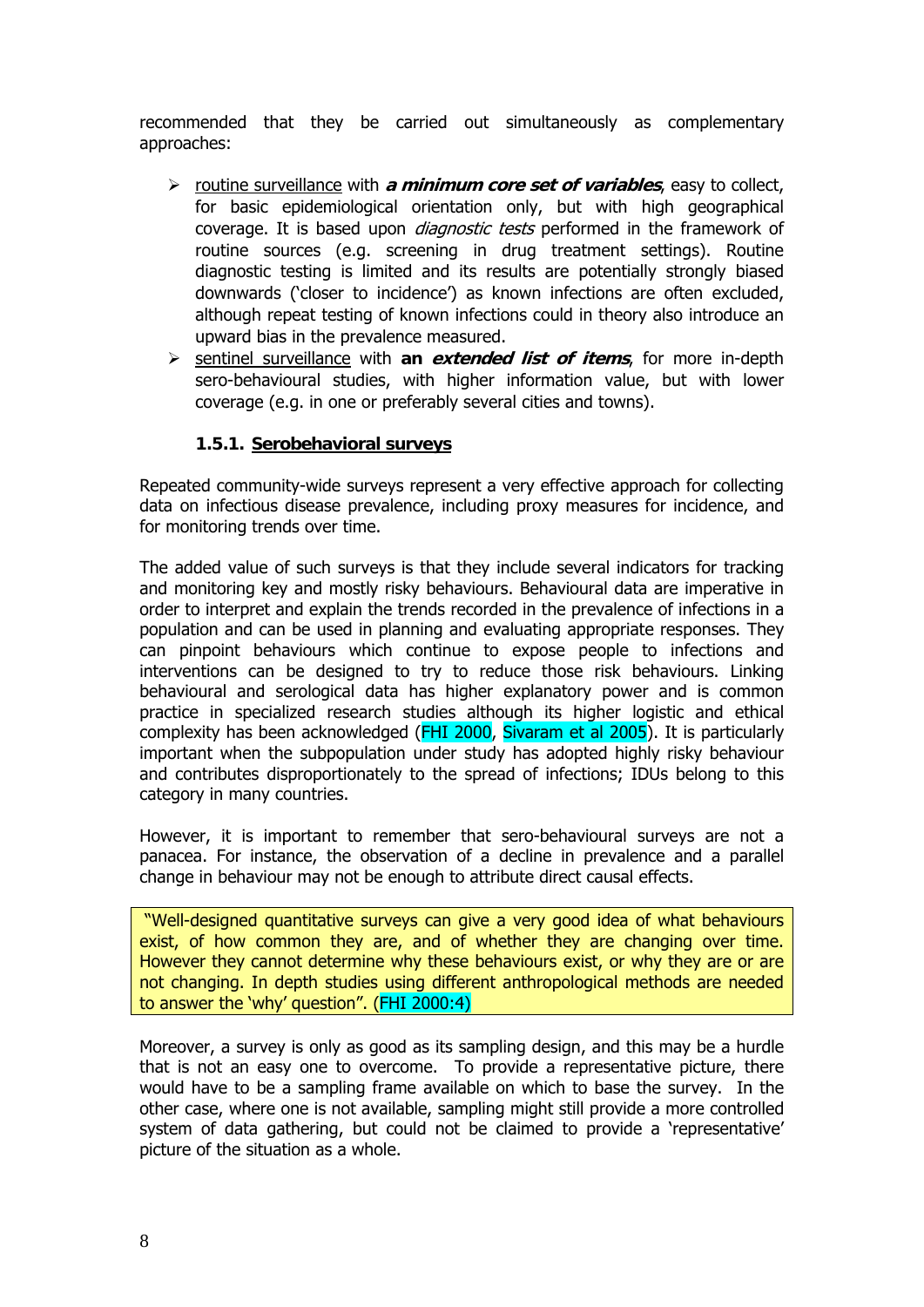### **1.5.2. Linked vs unlinked data**

<span id="page-9-0"></span>Many studies utilized unlinked, anonymous methodology under the following conditions:

- The specimens used were collected for reasons other than the HIV testing. Only routinely collected information, unlinked from personal identifiers, was recorded.
	- Data were not analysed or reported for small populations if identification of individuals was a possibility
	- Studies were only carried out where voluntary testing was available
	- The population tested was informed of the research

Public Health Agency of Canada, 2006

Data can be defined as 'linked' when they can be traced back to the individual and as 'unlinked' when they cannot. With regard to infectious diseases monitoring this has multiple ethical implications (see section 2.1.4.3. for details on ethical issues).

For linked or unlinked data there are two main issues that have to be taken seriously into consideration. One is confidentiality of data and how this is best assured. Unlinked data are an excellent solution when researchers want to capture a 'hidden' or 'hard to reach' population whose members would not choose to be identified by official services. This is often the case with subgroups of IDUs who do not wish to have contact with drug specialized or medical services.

The other issue is the validity of the data, which is closely interconnected to the methods used for testing. A test result can only be given to an individual when it is certain and confirmed, which is the case when results are confirmed by the appropriate laboratory testing and confirmatory methods. In this sense results derived from other sampling methods that are not 100% reliable should not be given back to the individuals. But in practice, going for the method of testing with the highest possible reliability and providing the individual with the test result, translates into using highly elaborate methods in all phases of the procedure (e.g., trained staff for specimen collection, pre-test and post-test counselling), extra invested time and ultimately much higher cost. Although this approach is strongly recommended when resources allow, it is acknowledged that it may not be feasible in a considerable number of countries.

In the context of epidemiological surveys a testing method with high but not 100% sensitivity is sufficient for estimating the current situation of an epidemic in a country, for making projections of the future and for planning resource provision.

Ultimately the choice of whether to go for linked or unlinked data depends on the purpose of testing, the specimens collected, the populations and sites selected and logistics.

### **1.5.3. Where do routine diagnostic testing and sero-behavioural surveys meet?**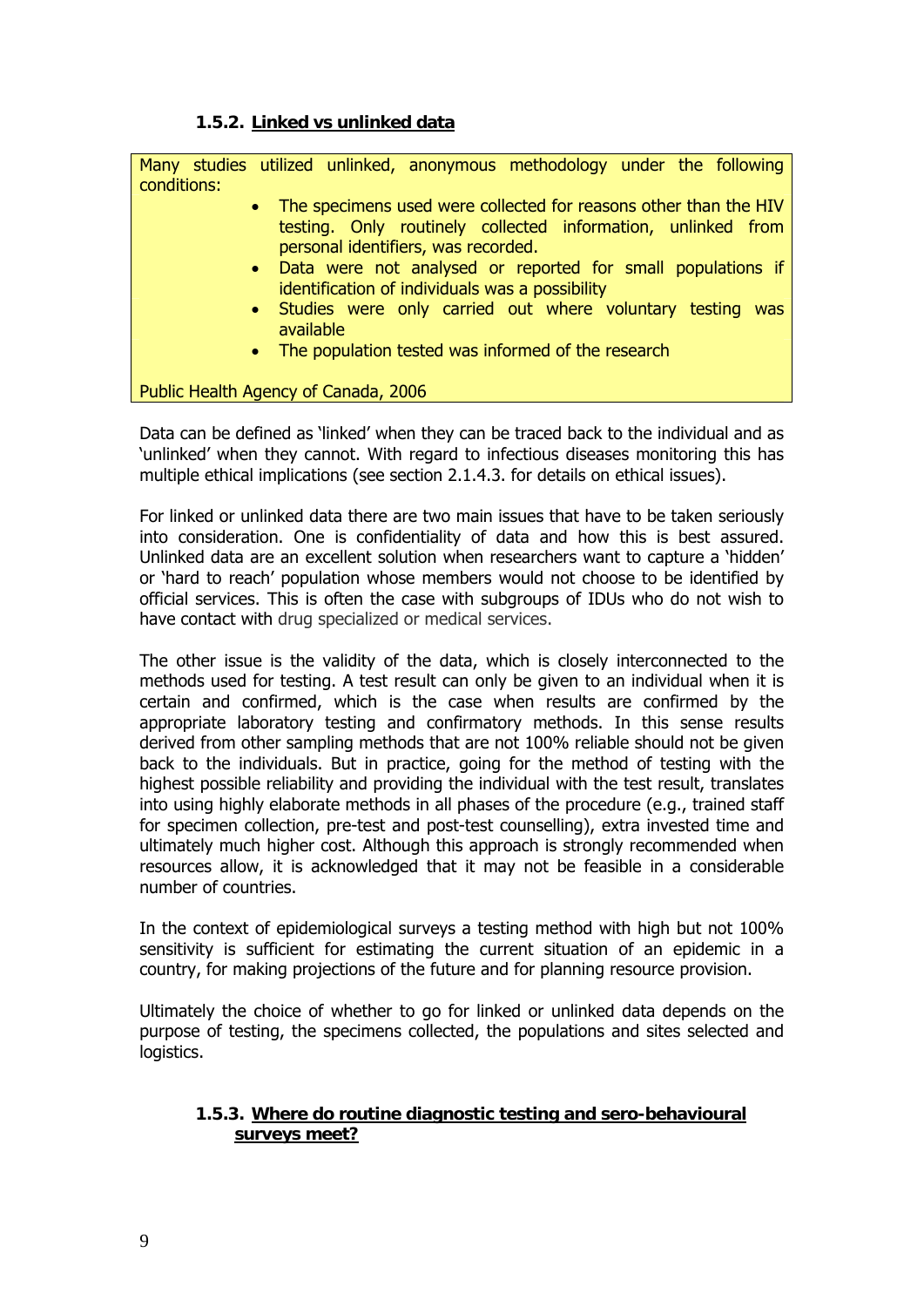<span id="page-10-0"></span>Routine diagnostic testing, performed either in specialized drug treatment and harm reduction services or in other diagnostic settings (like laboratories), and serobehavioural surveys are not either-or options. They are complementary approaches and ideally countries should opt for both: as the two approaches have different advantages and disadvantages, their combination can yield results of high validity and interest. A brief presentation of the pros and cons of the two approaches is given in Table 1 that follows:

|                                                       | <b>PROS</b>                                                                                                                                             | Cons                                                                                                                                                                                                                                         |  |  |
|-------------------------------------------------------|---------------------------------------------------------------------------------------------------------------------------------------------------------|----------------------------------------------------------------------------------------------------------------------------------------------------------------------------------------------------------------------------------------------|--|--|
| <b>Routine</b><br><b>Diagnostic</b><br><b>Testing</b> | Wide geographical<br>coverage (national)<br>$\checkmark$ Less costly if using<br>existing data<br>systems<br>$\checkmark$ Few items: easy to<br>collect | $\checkmark$ Few items: of more limited use<br>$\checkmark$ 'Prevalence' may be very biased,<br>usually lower quality data<br>$\checkmark$ Ethical issues, e.g. do patients<br>know that results are used for a<br>study and do they consent |  |  |
| Sero-<br>behavioural<br><b>Surveys</b>                | Community wide<br>recruitment, 'more<br>representative'<br>Longer list of items<br>Gain detailed<br>information, 'why'<br>and 'how' questions           | Expensive, difficult to sustain<br>funding<br>$\checkmark$ Often limited geographic coverage<br>Ethical issues: confirmation of<br>results, counselling before and<br>after the results, providing the<br>participant with the results       |  |  |

Routine testing and behavioural surveys may be merged into one and the same approach. A good example of this is the Unlinked Anonymous (UA) Survey of the Prevalence of HIV, HBV and HCV in IDUs, which forms a part of the ongoing national surveillance of these blood-born viruses in the UK (reference). This survey is designed to run throughout the entire calendar year in medical and non-medical settings as well as through street recruitment. The development of saliva and dried blood spots samplers for HIV, HBV and HCV allowed testing to be carried out easily in non-medical settings. The added value of the survey plan is that it simultaneously records behavioural and demographic information on an anonymous questionnaire. Personal identifiers are removed from the sample before testing, ensuring that both the sample and the questionnaire are anonymous and consequently that the results cannot be traced back to the individual. This is called unlinked anonymous data. It can not however provide individual test results back to the participants who must take a separate test if they wish to know their status. Although such an approach probably produces prevalence data of better quality, separate resources are needed for diagnostic testing, and the approach does not contribute directly to a higher rate of known test results in injecting drug users.

# **2. METHODOLOGICAL GUIDELINES**

Methodological guidelines form the largest and most important part of this protocol. Some of these issues are common to both routine diagnostic testing and serobehavioural surveys, while others require different handling according to which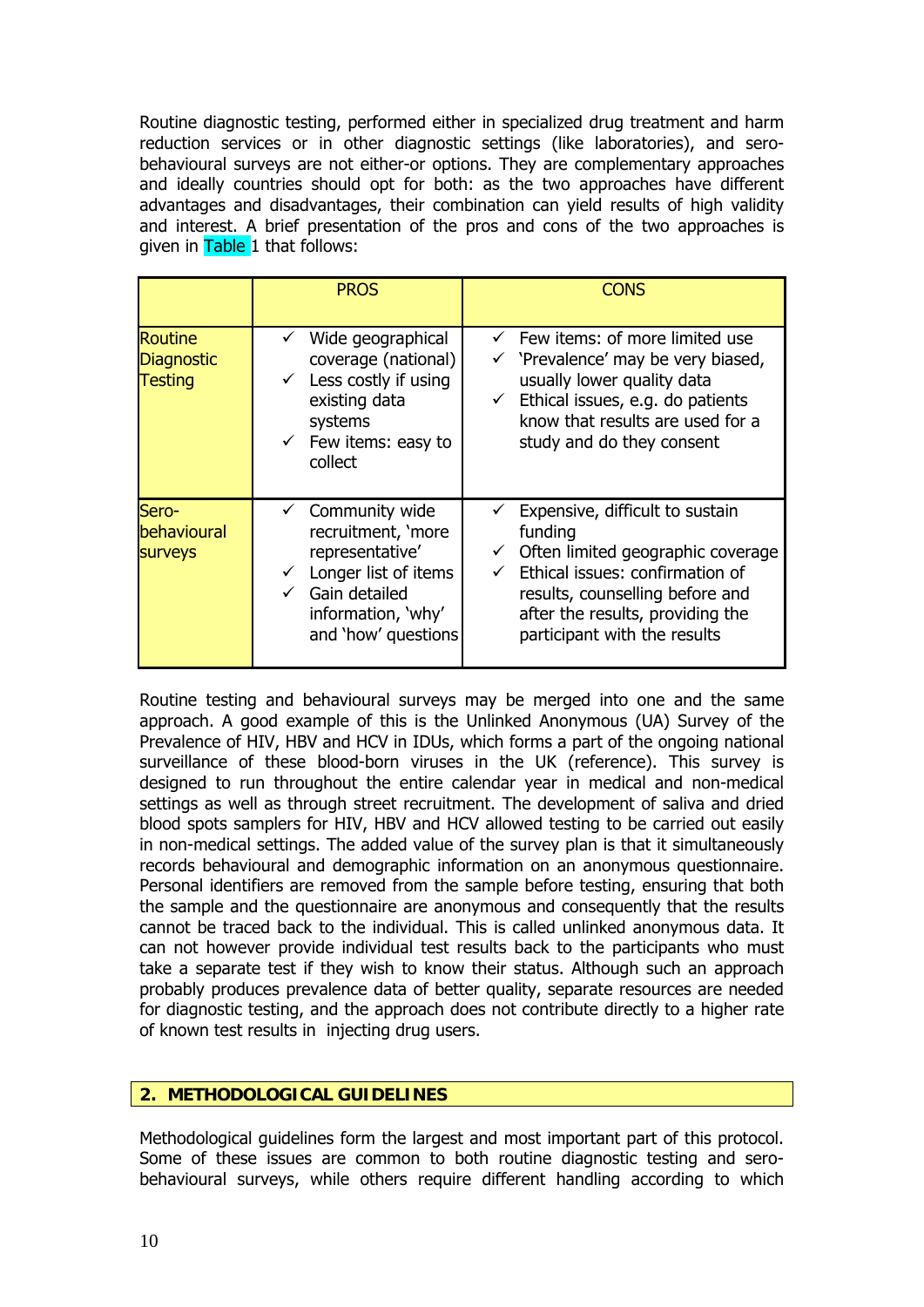<span id="page-11-0"></span>approach is followed. For this reason it was felt that it was most practical to divide the list of methodological issues into three broad categories: (a) issues common to both approaches, (b) issues specific to routine diagnostic testing and (c) issues specific to sero-behavioural surveys

# **2.1. COMMON METHODOLOGICAL ISSUES**

### 2.1.1. **TARGET GROUP AND CASE DEFINITION**

The idea behind defining the target group for surveys and the "cases" that should be included at routine diagnostic testing is that the definition should be as flexible as possible so that it is not too difficult to adapt existing monitoring systems and survey protocols to the DRID Indicator protocol.

At the same time it is acknowledged that subgroups (like current IDUs, ever-IDUs) should be well defined and that questions in the questionnaire should be chosen and phrased in such a way as to allow each country to identify and separate in the analysis the various subgroups and to report to the EMCDDA the data requested at EU level (e.g. Standard Table 9 up until now has been collecting data for ever-IDUs).

### 2.1.1.1. **Target group and inclusion criteria for surveys**

The final suggestion for the inclusion criteria is based on a combination of the definition of problem drug use (PDU) used for the PDU Indicator of the EMCDDA and the inclusion criteria of the EMCDDA/Trimbos (2000) report.

This means that the widest definition in this protocol is the EMCDDA PDU definition "Injecting drug use or long duration/regular use of opiates, cocaine or amphetamines". Users of the protocol can opt to limit the survey to recent or current PDUs (see definition below) or to ever-IDUs (among the recent or current PDUs), or current injectors, and so on.

It is important to note that if the target group is wider than IDUs, results should be reported for ever-IDUs and never-IDUs separately. Ex-problem drug users who are also never-IDUs should not be included. See Annex 5.10 for a more detailed proposal accepted by the editorial group following the editorial meeting for this protocol.

**Recent Problematic Drug Users**: those who have injected or regularly used opiates, cocaine, amphetamines in the last 12 months. This does not include those who have ever injected but not in the last 12 months, nor have used any of the above substances in the last 12 months. This definition includes legal opiates such as methadone and buprenorphine, whether prescribed or not. Regular use is not defined but a specific study should be explicit about how it defines this, e.g. '3 times or more per week in the last 6 months'.

**Ever-IDUs**: those who have injected at least once in their lifetime.

The following hierarchy of options to narrow down the target group in specific surveys is suggested: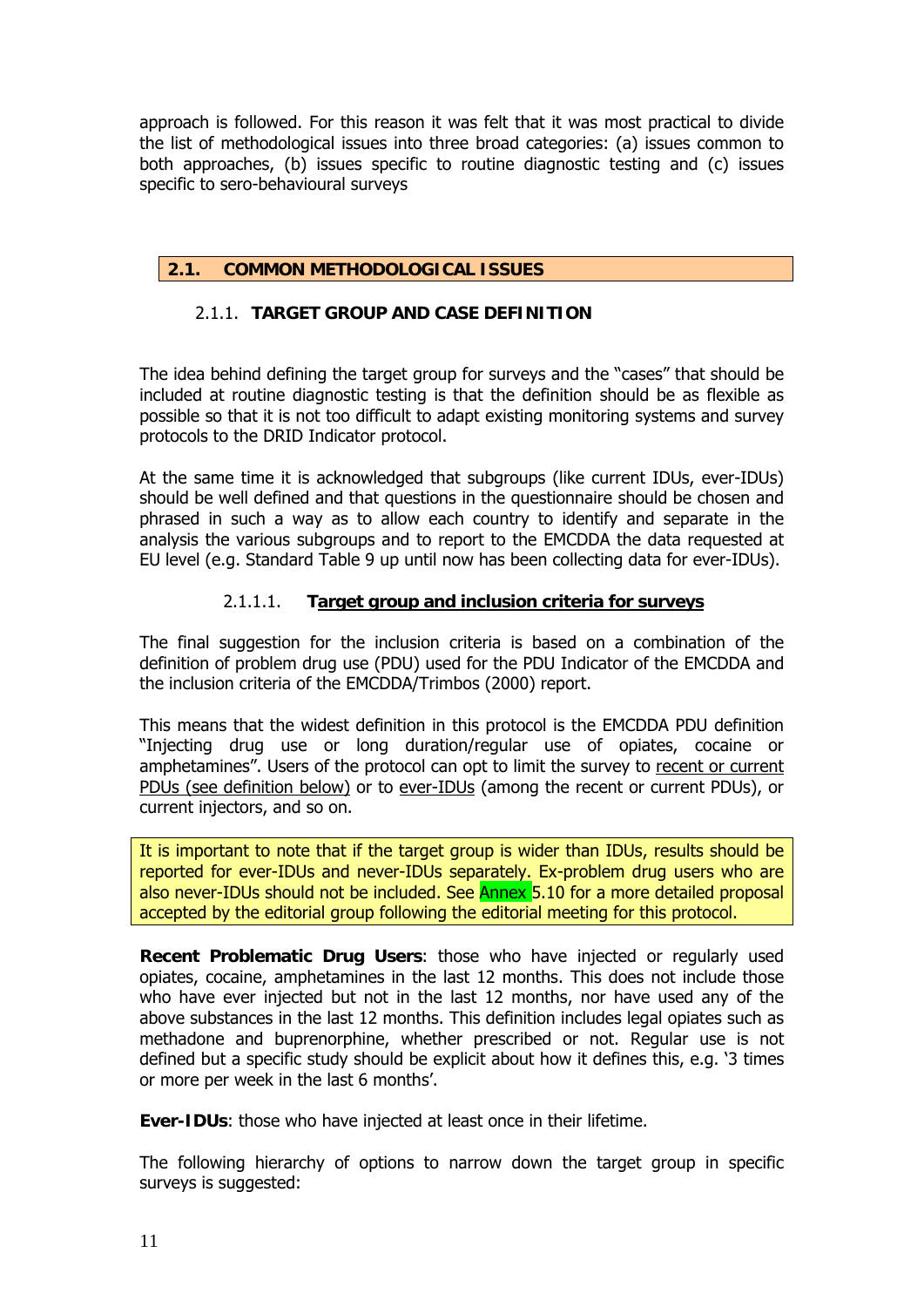- <span id="page-12-0"></span>a) Ever IDUs who are also recent PDUs (= the data in practice mostly collected by EMCDDA through Standard Table 9)
- b) RECENT or CURRENT IDUs, with further categorisation by drug (e.g. current problem heroin users) or injecting status (e.g. current injectors); it is important to be explicit about which users among recent PDUs were actively excluded
- c) Recent PDUs (make explicit that ever IDUs who are not recent PDUs are excluded; report ever IDUs among the recent PDUs separately from the never IDUs)
- d) Ever IDUs (make explicit that this includes ever IDUs who are not recent PDUs)
- e) EMCDDA general PDU definition (make explicit whether or not this includes ever IDUs who are not recent PDUs; report ever IDUs separately from never-IDUs)

# **2.1.1.2. Which "cases" should be included at routine diagnostic settings**

For the purpose of infectious diseases testing and reporting at routine diagnostic settings a **case** is a person/drug user tested for HIV, HCV and HBV during a calendar year from 1 January to 31 December who also meets the inclusion criteria described in section 2.1.1.1. Other infections (STIs, TB, other severe bacterial infections) may be added if countries believe that it is feasible and interesting at national level and may eventually be included in EU level reporting.

# **For drug treatment and other specialised drug services**

If a person continues a treatment started in a preceding year and is tested during the reporting calendar year he or she is counted in the reporting year. If possible, data on sero-conversion must be reported separately (incidence data).

# **For other routine diagnostic settings**

As in drug specialised services, it is recommended that all eligible (meeting the inclusion criteria mentioned before) drug users seeking or referred for a test at a service/centre are reported. It is important that these settings can record drug use as risk factor and particularly that injecting drug use (ever, if possible also current) is recorded as risk behaviour among the persons that are tested at these routine general services.

# 2.1.1.3. **Methodological considerations for the case definition**

There appear to be two main options for defining the 'cases' for testing and reporting. One option is to include in the reporting system all people being in treatment from the  $1<sup>st</sup>$  of January to the  $31<sup>st</sup>$  of December. This is expected to give a very complete indication of prevalence and it is the one strongly recommended. The main disadvantage of it is that the workload for those involved in interviewing, testing clients and in the other steps of the monitoring and reporting system is high. The second option is including in the monitoring system only people starting treatment the reference year. This sample is expected to be smaller than in the first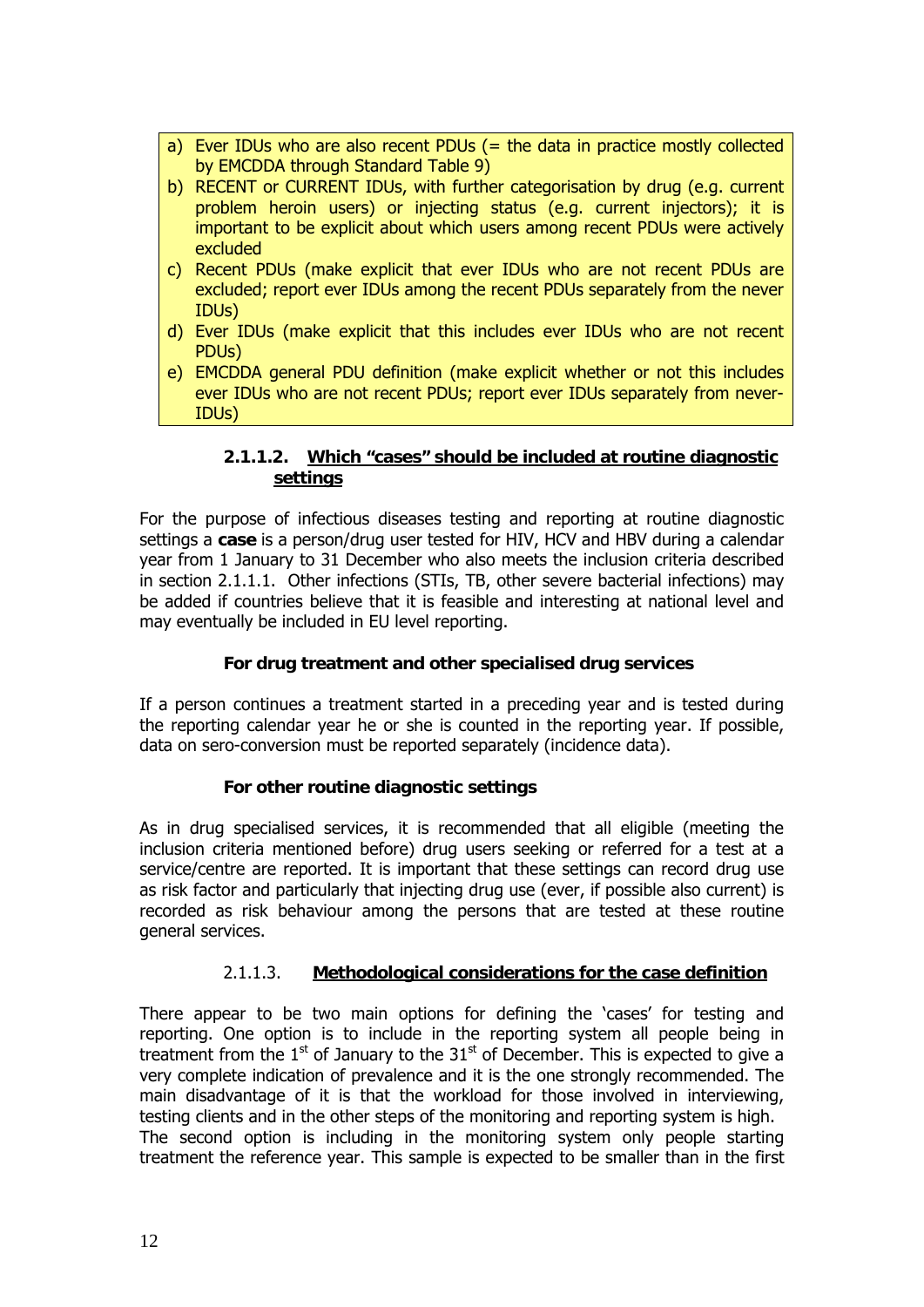<span id="page-13-0"></span>option, and if people who report having been positives are not retested we will get an underestimation of prevalence.

In any of the both cases every effort has to be made so that all individuals belonging to the defined group are offered the opportunity to be tested.

It is also strongly recommended that each year's data and test results refer to cases tested in the particular year only. Including results from persons tested at previous year (s) would make comparisons among years meaningless as the very essence of the term 'year' would be neglected.

If a person is tested more than once during the same calendar year, either at the same centre or at different centres, then only the last test in that year is counted. It is, though, recommended that data on sero-conversion can be separated. For example incidence data may be derived from measuring the first occurrence of the infection among those known to be seronegative.

### 2.1.1.4. **'New' and 'Old' tested cases**

A 'new' tested case is defined as a person who is being tested for a particular disease for the first time in his or her lifetime. The distinction between 'new' and 'old' tested cases is important for calculating testing incidence, which is an important indicator for evaluating testing availability at national level. Testing incidence is the number of new tested cases among the total tested cases in each calendar year. Alternatively, one may find it easier to report the proportion of IDUs in a setting who have taken a test in the last 12 months, this could be seen as 'testing prevalence' and this measure has recently been added by the EMCDDA to ST9.

### **2.1.2. DATA SOURCES AND RECRUITMENT SETTINGS**

The list of sources and settings in the first sheet of Standard Table 9 and the protocol for monitoring infectious diseases in drug treatment and other routine settings (Okruhlica 2004) were reviewed in order to identify relevant settings.

The possible settings for routine diagnostic tests or surveys are:

- $\triangleright$  Low Threshold Programmes (LTP): It has to be made clear what countries mean by this term as there may be considerable variation. In some countries LTP have a counselling, motivational and harm reduction role; in others they are more therapeutic in the strict sense, prescribing methadone for instance. In general it is thought that low threshold settings may reach a 'more representative' sample of the total IDU/PDU population than clinical settings, although it has to be taken into account that high risk IDUs may be overrepresented.
- $\triangleright$  Needle and Syringe Programmes (NSP): an important setting as it includes only active drug injectors
- $\triangleright$  Drug Treatment Centres (DTC): these may include inpatient, outpatient and psychiatric wards or treatment services within mental health care settings (e.g., caring for dual diagnosis patients). The division between substitution and drug-free could also prove useful for some countries. It is always important to combine this setting with open settings such as low threshold, NSP or street recruitment, because drug treatment centres by themselves are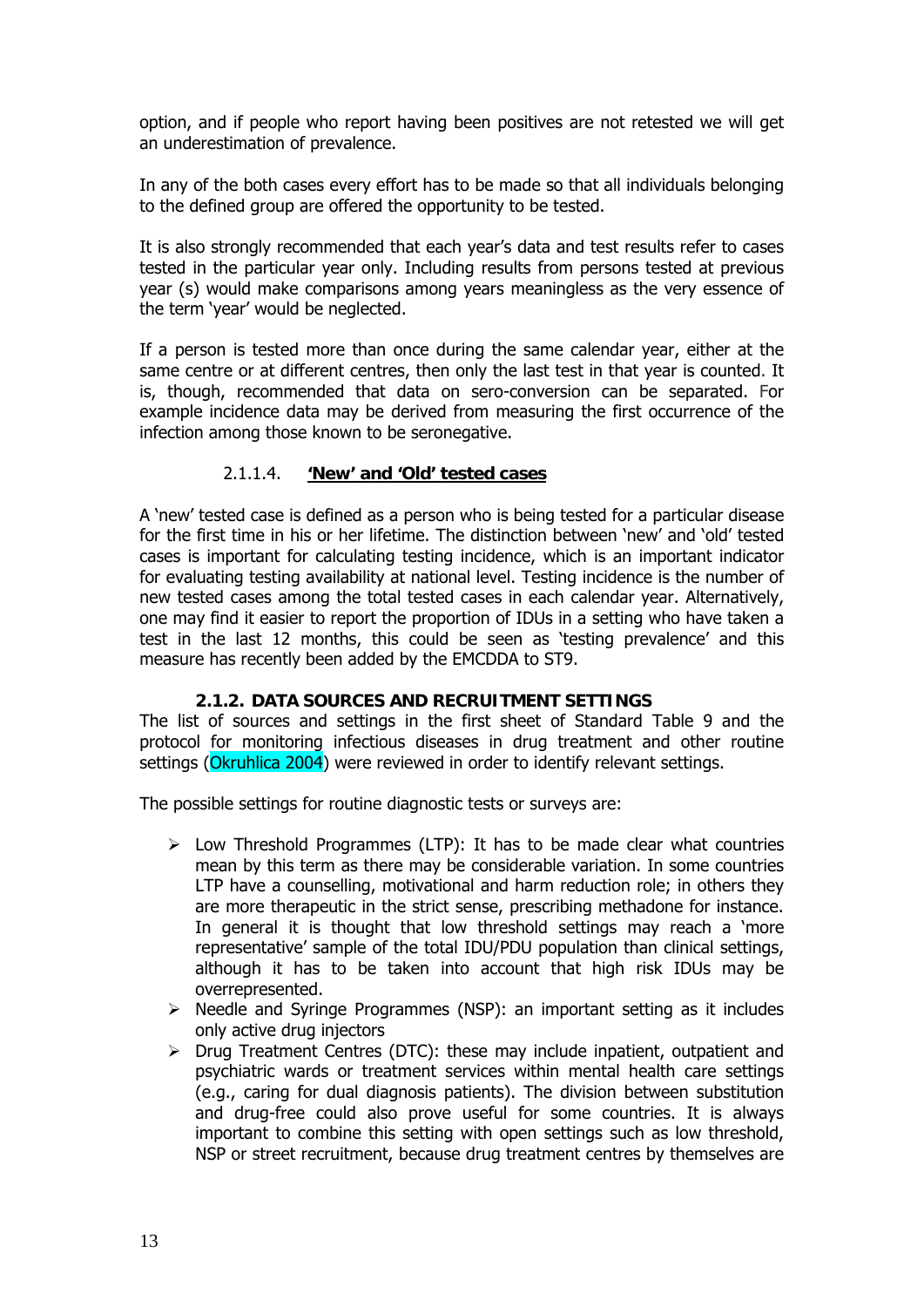<span id="page-14-0"></span>thought to have a selected sample of the PDU/IDU population, however this assumption may need to be validated for each country separately.

- $\triangleright$  Street: this includes the actual streets/scenes and according to certain national situations also venues such as 'drugs flats' (shooting galleries, dealer addresses) etc.
- $\triangleright$  Public Health Laboratories (PHL): it is unlikely that surveys will include these, but again this may differ among countries e.g. some PHL may provide health services directly to drug users
- $\triangleright$  Other hospital or clinics, including first aid or emergency wards
- $\triangleright$  Prisons: this is a very important setting but there may be specific data quality problems, e.g. IDUs in prison may hide their injecting history. This setting needs a special approach and any surveys should be done in collaboration with the European Network on Drugs and Infections Prevention in Prison (ENDIPP).
- $\triangleright$  General Practitioners (GPs): this can be an important setting but probably only for a limited number of countries. It may also be difficult to use.
- $\triangleright$  HIV testing centres: important to include if available but known to have a limited coverage among IDUs and to reach especially those with higher risk behaviour
- $\triangleright$  Overdose deaths: a useful source as it may provide a national sample of IDUs including those who are not in contact with services. However, routine testing of overdose deaths seems to exist in only few countries

# **2.1.2.1. Open' and 'closed' settings**

One possibility might be to divide settings into closed and open settings (e.g. closed: DTC, prisons; open: LTS, NSP, street etc.) and suggest either a ('community wide') survey in open settings or a combination of open and closed settings, but preferably not only in closed settings as this might make it more difficult to generalise to the whole IDU population.

The priorities with regard to the above settings may differ significantly between routine diagnostic testing monitoring and sero-behavioural surveys, as well as among countries. The objective for each country should be to reach as 'representative as possible' a sample of the target population in terms of:

- $\triangleright$  The geographical distribution of settings
- $\triangleright$  The geographical distribution of the target population reported to the national treatment monitoring system
- $\triangleright$  The range of services offered to the target population
- $\triangleright$  Direct access to the different subgroups of the target population

# **2.1.2.2. Hepatitis notifications and HIV case reports**

Notified or reported cases are an important tool for the surveillance of hepatitis B and C viruses and HIV. It is very important to see the DRID Indicator as complementary to these sources of information, particularly to the well-established HIV case reporting systems.

It is however important to add HIV prevalence monitoring in IDUs to HIV/AIDS case reporting systems for the following reasons: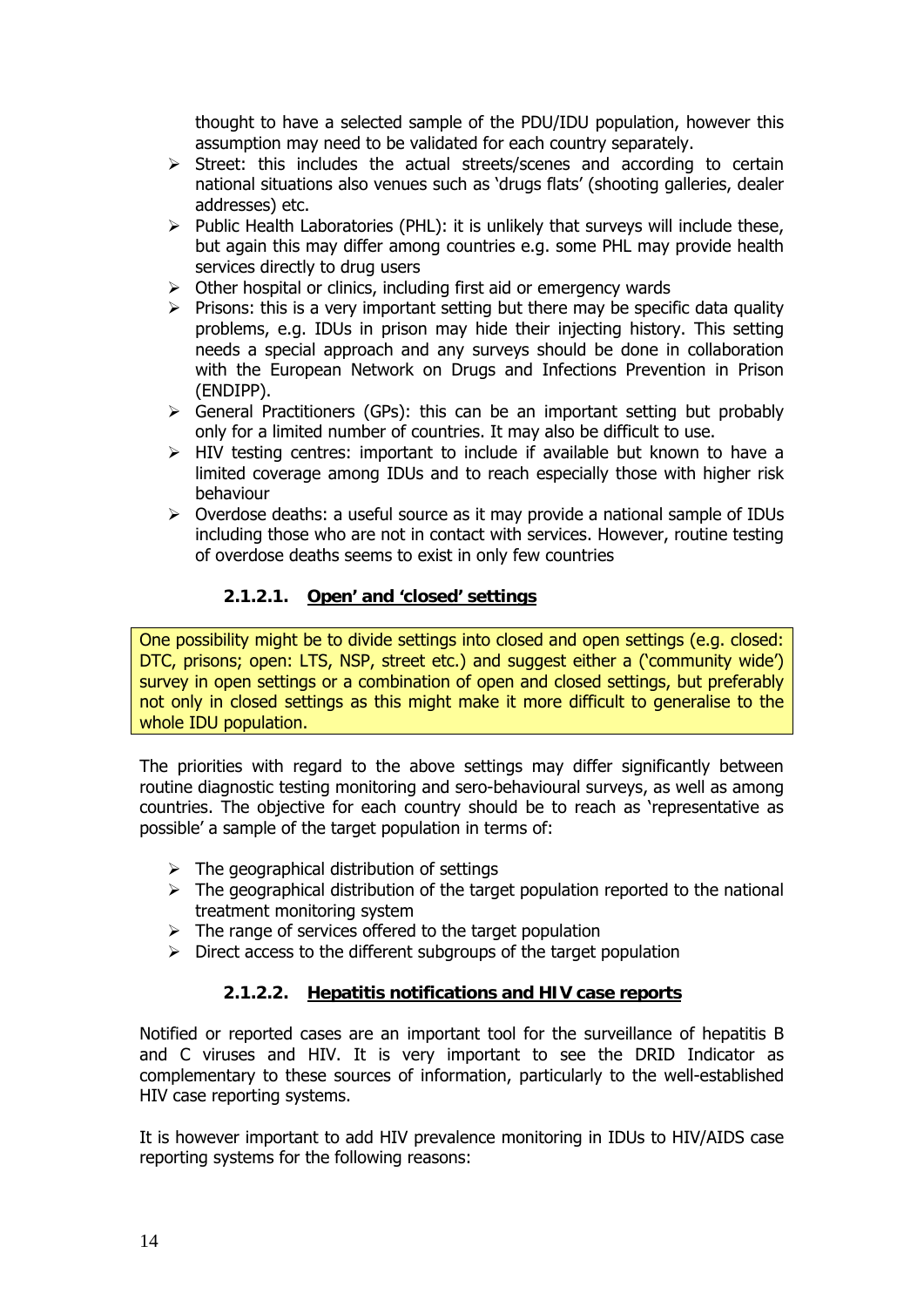- <span id="page-15-0"></span>1. HIV case reporting is still not implemented in some of the most affected Western-European countries – prevalence data can 'fill the gap'
- 2. HIV prevalence in IDUs can be more sensitive in low-level epidemics than case reporting (especially if including IDUs not in contact with services)
- 3. HIV prevalence data can be used to validate data from case reporting, e.g. compare trends, compare % on Antiretroviral (ARV) Treatment
- 4. HIV prevalence monitoring can more easily provide additional variables e.g. behavioural information or uptake of services
- 5. The availability of extra information, such as 'years since first injection' provides prevalence in new IDUs, as a valuable proxy for incidence.
- 6. Because it is a relative measure (% infected), there is less need for national coverage, e.g. sentinel studies can provide cost-effective and valid data
- 7. They are less sensitive to changes in testing policy numbers tested are accounted for in the denominator
- 8. They are less sensitive to data protection issues and easier to collect (can be collected as aggregate data instead of individual data records)

### Notifications for hepatitis B/C among IDUs

Notifications are legally required case reports on the basis of symptoms without a laboratory confirmation and consequently are data without a denominator (number of reported cases or tests). (Wiessing 2005) Notification data on hepatitis can be very unreliable and difficult to compare internationally due to huge underreporting or biased reporting, because a large proportion of asymptomatic cases are not diagnosed as well as because of differences in case definitions. (Hagan et al 2002, Strauss et al 2003, Nalpas et al 1998) However, notified cases among IDUs may still be interesting as an indicator of the importance of drug injecting as a transmission category. (Harling 2006)

### Newly diagnosed cases of HIV among IDUs

Reporting of newly diagnosed cases of HIV has become a cornerstone of HIV/AIDS surveillance. It has progressively replaced AIDS surveillance which, since the introduction and widespread use of highly active antiretroviral treatment (HAART) from 1996, has become less meaningful for monitoring the HIV epidemic in Europe. Surveillance data of newly diagnosed HIV infections should be interpreted with caution, because they do not represent HIV incidence data. Furthermore, in the case of recently implemented reporting systems, they may include a large, although declining, proportion of infections diagnosed several years ago. (EuroHIV 2003**)**. Data on newly diagnosed cases of HIV in IDUs are reported by many countries to EuroHIV and consequently provided to the EMCDDA. (Wiessing et al 2000) (Harling 2006)

### **2.1.3. ORGANIZING THE PRACTICAL WORK**

### **2.1.3.1. Sequence of events**

This section will only serve as an example of how best to organize the work since it is acknowledged that there are established procedures for testing and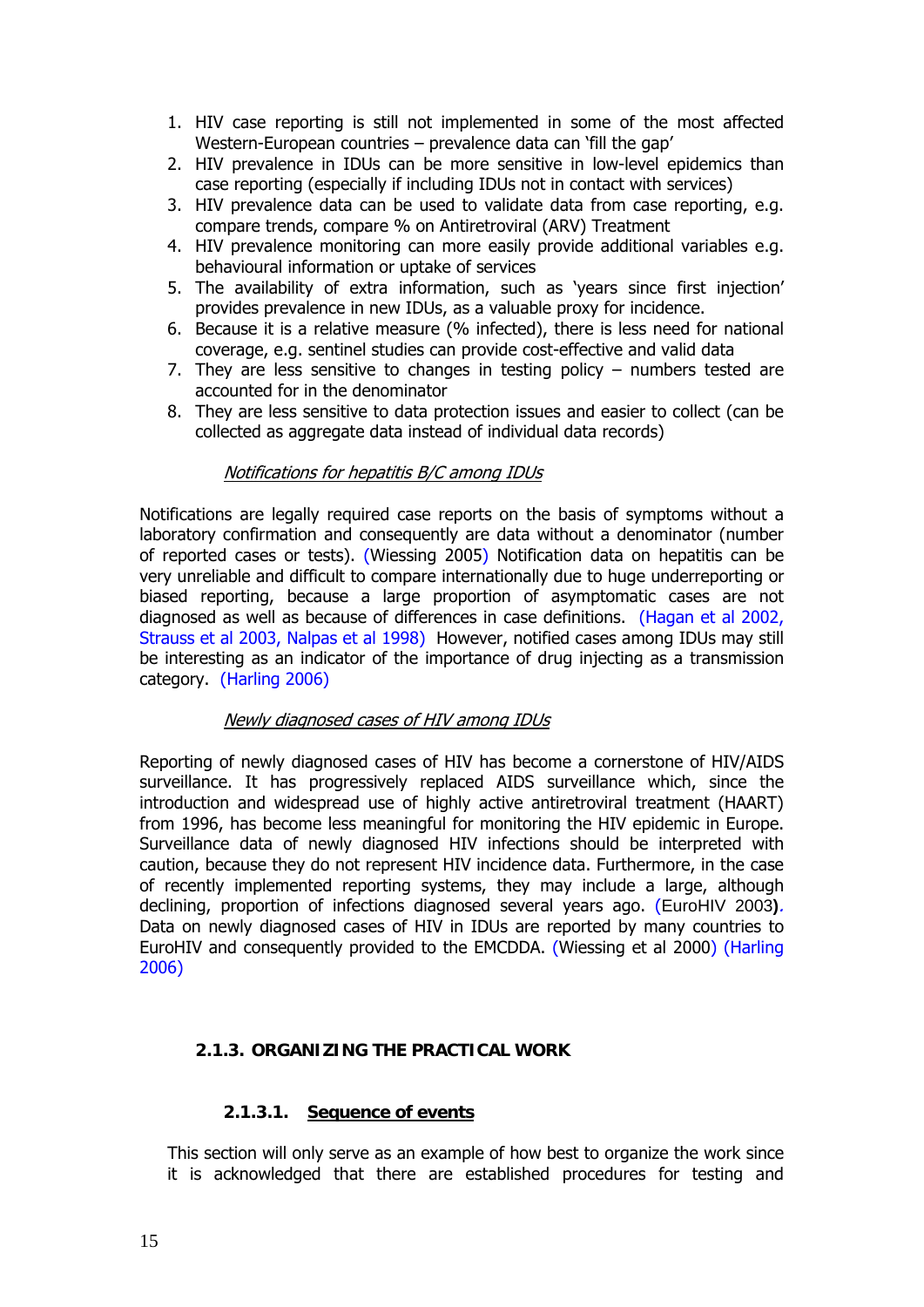<span id="page-16-0"></span>interviewing, at least within each routine setting. A suggested sequence of events is as follows:

- $\triangleright$  Client contact
- $\triangleright$  Information on the goals and content of the study
- $\triangleright$  Written or oral informed consent
- $\triangleright$  Check the criteria for admittance to the study
- $\triangleright$  Completion of the questionnaire
- $\triangleright$  Pre-test counselling
- $\triangleright$  Test
- ¾ Post-test counselling
- $\triangleright$  Provision of information material on harm reduction
- $\triangleright$  Acknowledgment of participation and remuneration (where applicable)
- $\triangleright$  Vaccination (where applicable)
- $\triangleright$  Referral (if necessary)

Pre- and post-test counselling can be omitted if the test result is not to be reported to the participant. However, informed consent remains necessary even for unlinked anonymous testing and this still is an important opportunity for a very short reminder of the risks of transmission to the participant. It has become more common practice to reduce or eliminate pre-test counselling, in order to lower the threshold for testing, and to concentrate on post-test counselling which can then be shortened or not depending on the test outcome (to check with expert group).

### **2.1.3.2. Record-keeping and ensuring anonymity**

A mechanism must be developed so to enable each individual's test results to be entered on the corresponding questionnaire. At the routine setting/centre level it is more usual that data will be stored by name but still, if possible, names and other data or test results should be kept separated. Extreme caution should be taken to ensure anonymity when data are transmitted to the institution responsible for implementing the DRID Indicator.

The agency/fieldworker must keep records of the course of the study and inform the study coordinator of progress made. A mechanism should be designed to record the number of persons who were contacted for the study and of these the number who agreed, refused or were ineligible to participate; the refusal rate is a basic item in reporting a study. Whatever data are available on people who refused to participate should also be recorded because the analysis of the refusal rate in relation to sex, age and other factors may help to support the validity of the study's results or indicate possible biases. It is hoped that individual agencies will achieve a minimum coverage of 50% and a maximum refusal rate of 25% although preferably agencies will strive for better rates. (CDSC 2003) An example of a sheet recording this information can be found in Appendix 5.7

### **2.1.3.3. Data entry**

Once the data have been gathered they must be entered into a computer data file and checked for inconsistencies and errors. This very important step is closely connected to the quality of the final data.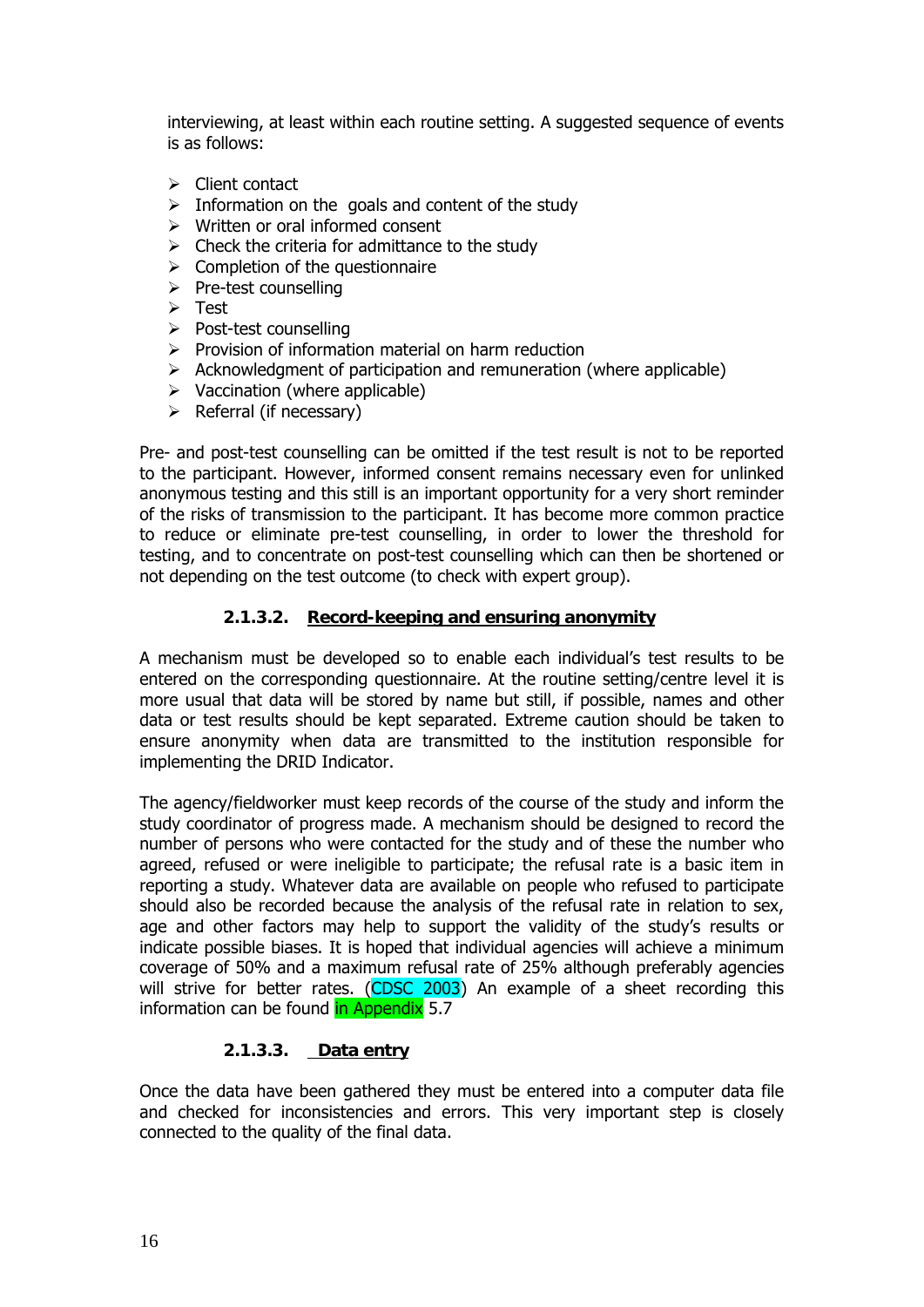<span id="page-17-0"></span>Several types of data check exist and the final choice that each research team makes will depend on time and resources. The most important are recommended below:

- $\geq$  The data are entered twice and the two entered data sets are compared to identify data entry errors. The errors are then corrected.
- $\triangleright$  The data are checked for inconsistencies, for example non-injectors having replied that they share needles frequently. These must be corrected logically, a possible way being to change the inconsistent values to missing values. Whatever is done must be documented.

Scanning instead of manual data entry can also be chosen. In this case, the interviewers who complete the questionnaires must have been trained in checking as carefully as possible only the appropriate boxes and not writing outside the boxes, and writing, where applicable, as clearly as possible. Clear and well-written questionnaires save time in checking and correcting scanned data that cannot be read by the scanner.

### **2.1.3.4. Quality control**

In discussing the purpose of the DRID Indicator and international comparisons between infectious diseases data, it should be borne in mind that the outcome of this project and the possibility of making further use of these data depend heavily on the quality of the information collected.

This section provides very brief examples of what may be done to ensure the continual improvement and control of data quality at all phases of data collection, analysis and reporting. Many of the issues presented very briefly below have been also mentioned in other sections of the protocol as they are closely related to other steps of the procedure:

- ¾ as many treatment centres and settings and as many setting types ("open" and "closed" settings) as possible should participate in the reporting process and deliver data
- $\triangleright$  if certain types of settings and centres are under-represented, possible biases should be estimated and reported. It is important to note that if data are available on the total number of centres and their clients, then it will be possible to weight the data in the statistical analysis to allow for under- and over-representation. However this complicates the interpretation of the data and is only sensible if the variable on which the data are over or underrepresented is thought to be related to the level of (risk of) infection.
- $\geq$  data collection at the treatment centre and in other routine settings should be complete, thorough, reliable and continuous
- $\triangleright$  train the relevant professionals in the process of data collection and explain the purpose of this process
- $\triangleright$  employ the protocol correctly
- $\triangleright$  the entire process is piloted before the actual data collection starts
- $\triangleright$  questionnaires are sufficiently pre-tested and national equivalents for words and phrases that may not be appropriate at the local level are found
- $\triangleright$  keeping track of questionnaires, i.e. completed, spoiled, returned empty
- $\geq$  a confidential atmosphere is provided for interviewing the eligible participants
- $\triangleright$  quality checks for inconsistencies and missing values are applied routinely, ideally before and after data entry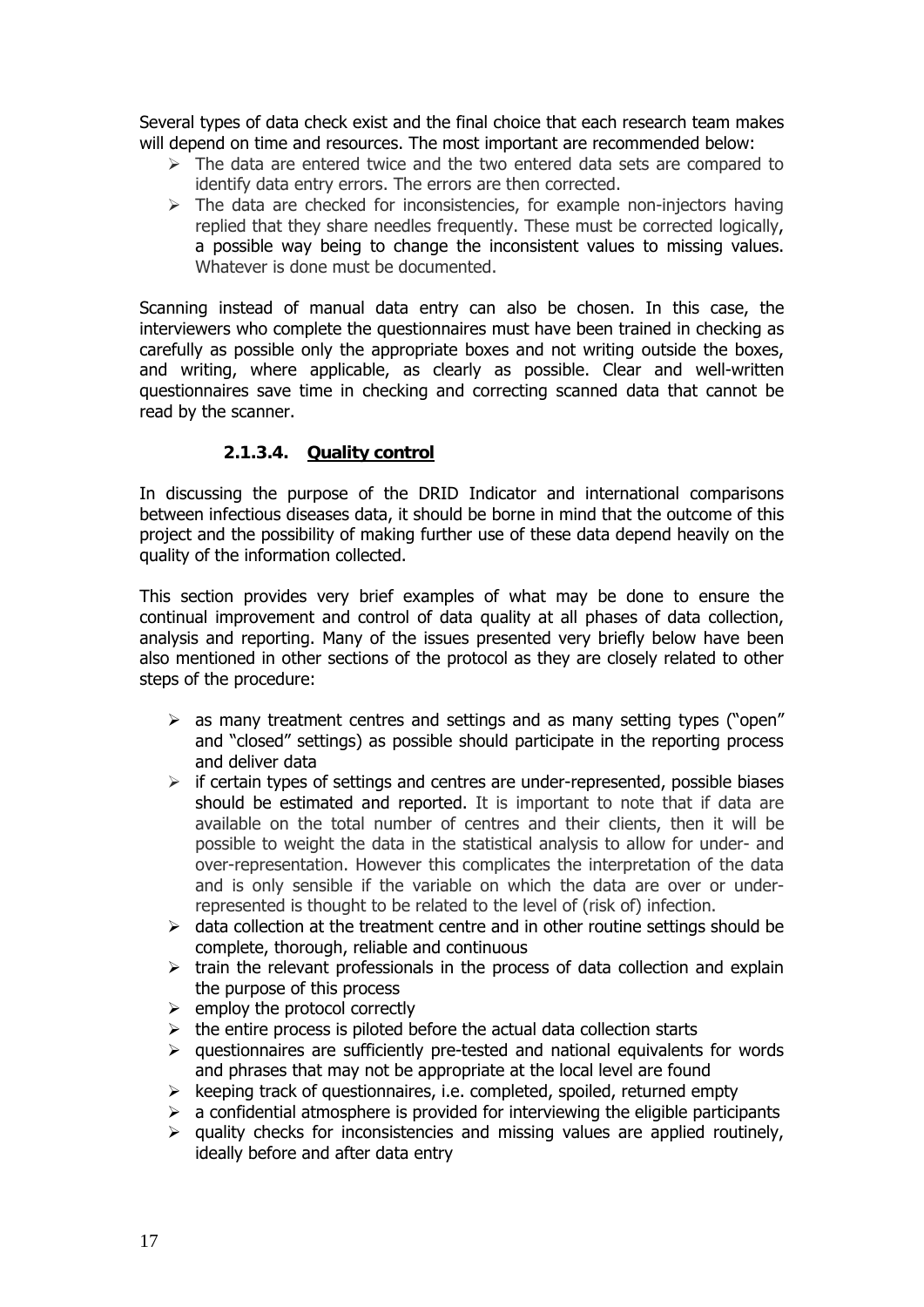- <span id="page-18-0"></span> $\triangleright$  data transfer via Standard Table 9 should be prompt and well organised and also include data validation and data checking procedures
- $\triangleright$  feedback and exchange of information on all aspects of the monitoring takes place frequently

# **2.1.3.5. Avoiding double counting**

The term 'double counting' refers to a client being registered more than once in an infectious diseases monitoring database in a given year (EMCDDA 2000b). This dual recording may result from the fact that the person collecting the data did not know that the user had already been tested and recorded during the reporting year. A closer look at this issue reveals two basic problems:

- the same client may be tested more than once in a given year in different treatment centres and other routine settings which are not aware of each other; and
- more than one testing may take place in the same centre. This topic has already been touched on in the section dealing with case definitions above. (section 2.1.1.2.)

These two problems are related and have similar consequences. Nevertheless, differences occur when discussing the difficulties they cause and the possible solutions. Double counting leads to overestimation of the total number of persons tested. Counting the same individuals several times during the same year may lead to biased data and may compromise reliable calculations of prevalence and incidence rates.

Assigning unique identifiers to individual clients may help to avoid this problem. Origer (1996) described and analysed the methods used in various countries to avoid double counting in national treatment databases.

### **2.1.3.6. Data reporting**

In principle there are three levels of data reporting:

- (1) treatment centre and other routine setting level;
- (2) regional and/or national level
- (3) European level and/or international level

Feedback and exchange of experiences and information among all parties involved are of crucial importance. This applies to treatment centres at the local level, the intermediate level of processing institutions and Reitox National Focal Points, as well as the national and international agencies which will make use of the data.

At the local, treatment and other routine setting level, DRID items should become an essential part of the overall data collection process. In many countries, these items, which have been chosen very carefully so that they can also serve national purposes, will form only a small part of the total information collected. In this sense, further processing will be required before data can be provided to the EMCDDA (see section 1.4 for data transfer via ST9).

However, it is essential to pretest and adapt the questionnaire to every local setting in order to identify national equivalents and to define rules for converting regional or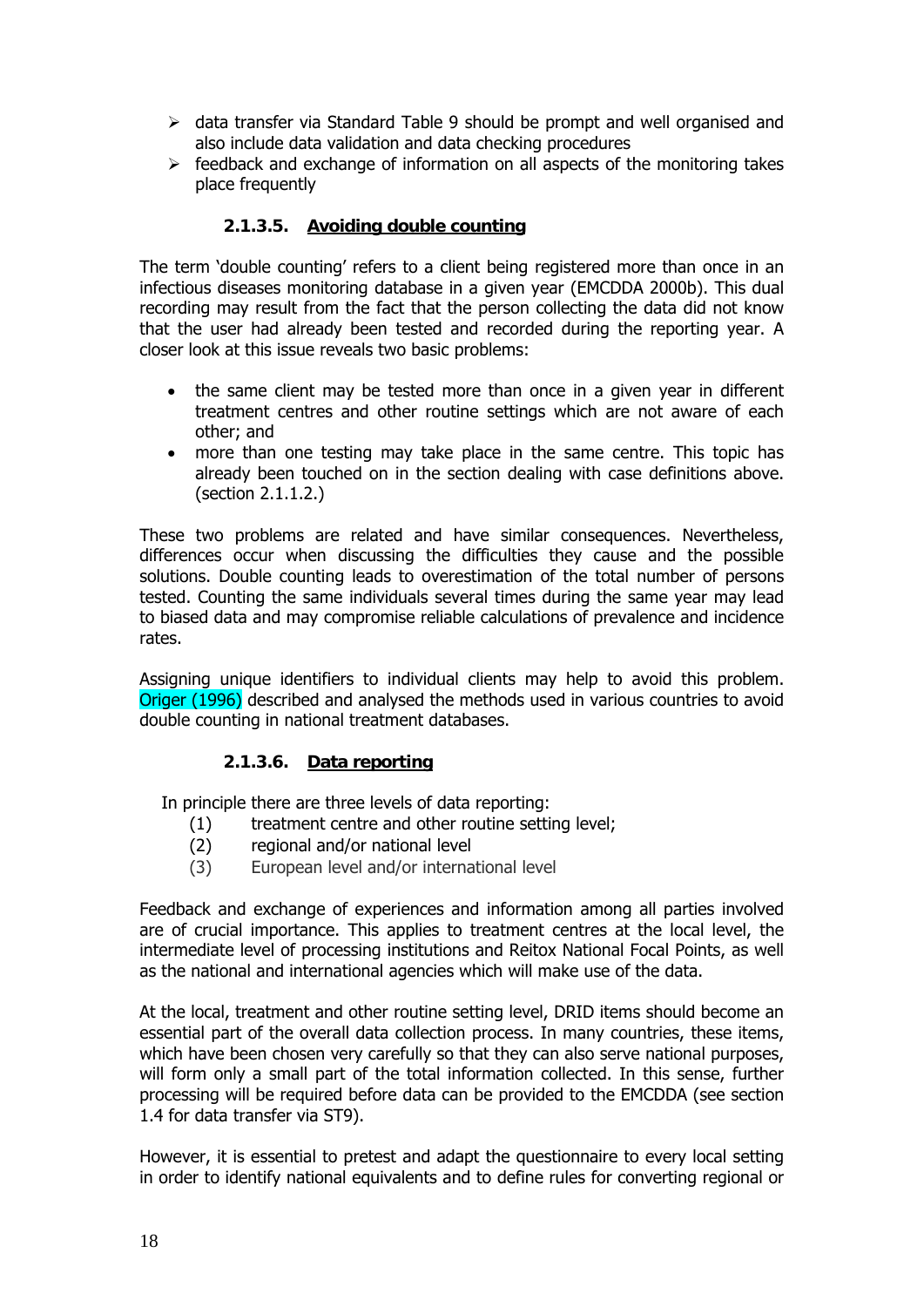<span id="page-19-0"></span>national data into DRID Indicator data which is then passed on to the EMCDDA and potentially to other international agencies. This is a very important procedure that further validates and allows a sound interpretation of the relevant information

Caution must be taken that data reported are aggregated and are used for informing the relevant public health authorities and target groups in a non-stigmatising way in order to plan and implement appropriate preventive and service provision responses.

# **2.1.4. ETHICAL ISSUES**

Confidentiality and informed consent are the two broad categories under which all ethical implications can be viewed and are fundamental for any research. When the subject of the research is an illegal or stigmatized activity the importance of protection of privacy is magnified (FHI 2000).

### **2.1.4.1. Written or oral informed consent**

The purpose of the collection of data and the measures that have been taken to ensure confidentiality should be explained to the respondent. Depending on the national requirements, written or oral consent should be given by the respondent, although it is possible that in some routine settings like treatment centres consent may not be required. An example of informed consent is given in Annex 5.8. If the respondent refuses to participate the interviewer must respect his or her decision and refusal should have no adverse consequences whatsoever.

For the purpose of establishing a mechanism to estimate refusal rates and recording some basic characteristics of non-respondents refer to section 2.3

### **2.1.4.2. Confidentiality and data protection**

Confidentiality and data protection must be assured on all levels:

- $\triangleright$  The data recorded on paper must be anonymous
- $\triangleright$  The interview must take place in a quiet place where questions and answers cannot be overheard by others
- $\triangleright$  If another person enters the room the interview must stop until the third person leaves the room
- $\triangleright$  Paper questionnaires must be locked in a safe place
- $\triangleright$  When moving paper questionnaires and serological samples from one place to another, every effort must be made to ensure that these are secured and are not accessible by other people
- $\triangleright$  Electronic data files, where applicable, must also be locked safely
- $\triangleright$  Backups should be made and kept in a separate, safe place.

### **2.1.4.3. Feeding final results back to the respondents**

Ideally, individual test results should be fed back to the respondents. But there are two problems in relation to this principle; one is that a result can only be given back when there has been laboratory confirmation. This is not often the case when surveys are conducted. The other implication is that tracing a result back requires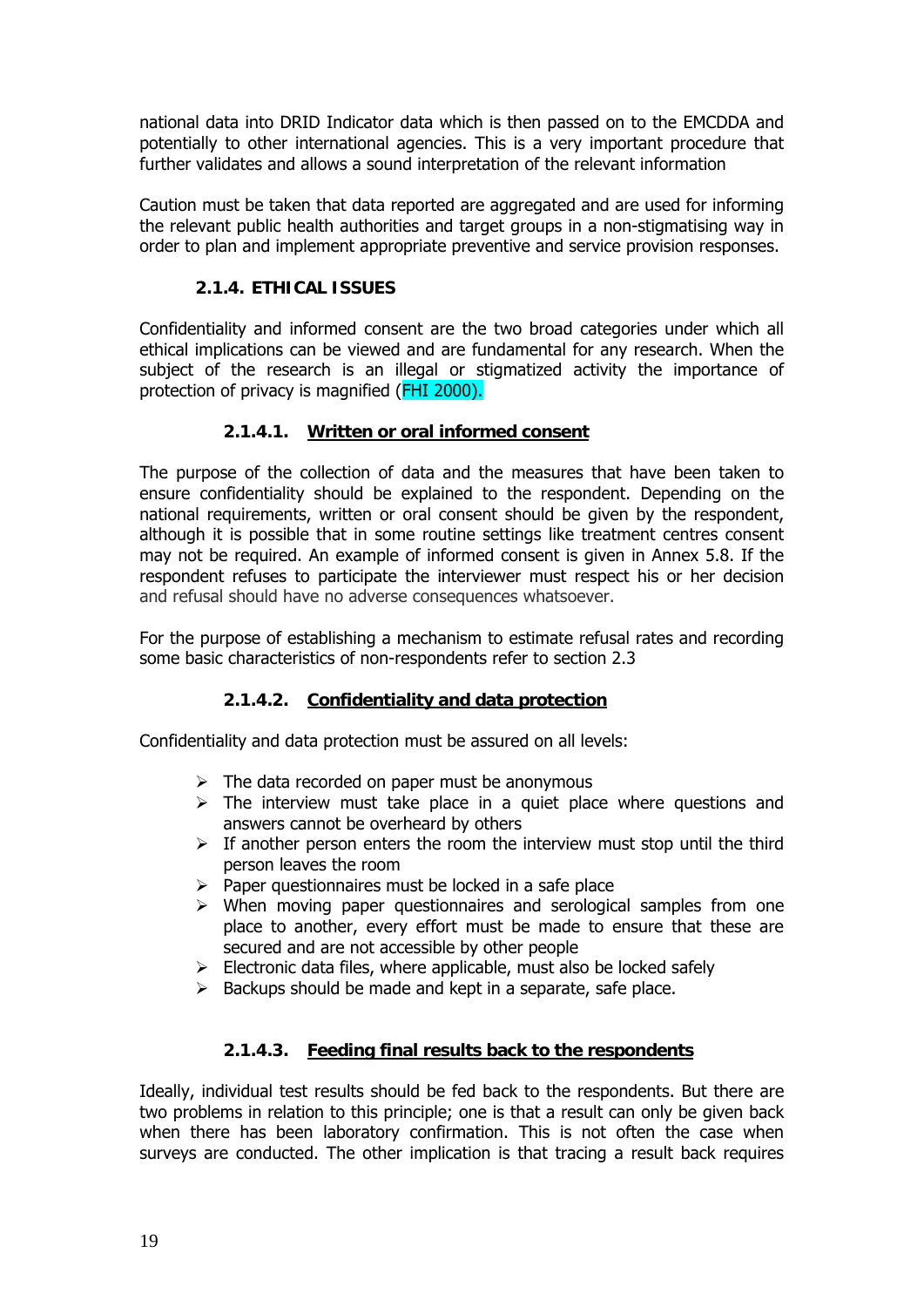<span id="page-20-0"></span>that the data be stored by name, which is very often the case at treatment centres and in some routine diagnostic settings but never in surveys.

This is closely related to the issue of linked and unlinked data discussed in section 1.5.2.

This Protocol recommends that if, for some of the reasons already presented, results cannot be given back directly to the individual, then every effort must be taken to ensure that these individuals can be referred to a laboratory centre for a confirmed result, preferably free of charge. In addition, a general back-reporting session should be organised to provide the final study results back to the participants as far as this is feasible, e.g. in the case of a study in a treatment setting or prison.

# **2.1.4.4. Authorization from national Data Protection Authorities**

Each research institute or team must obtain official permission for performing a survey from the relevant national data protection authorities.

# **2.1.4.5. Consulting a Medical Ethical Committee**

In countries where a medical ethical committee exists and is active, it is recommended that it should be involved early in the development of the survey plan.

# **2.1.4.6. Risks of using incentives for participation**

The most obvious risks of using incentives for participation in the survey are the reporting of false information in order to appear eligible to participate, and the possible increase in the number of double counts. The latter can be countered at the quality control of data provided that a unique anonymous code has been assigned to each respondent (see section 2.1.3.5.)

# **2.1.4.7. Public health issues**

When carrying out a survey, particularly when the subject under investigation is engaged in illegal activities, it is important to realise that the survey itself, not just its results, may have serious consequences. One such consequence may be to attract police attention to dealer sites. The research team or the responsible agency must make every possible effort to foresee and avoid any damage to the target group. If there is a real possibility of 'scapegoating' or any other harm to the populations under study it may be better to drop the whole endeavour. As UNAIDS (2003:12) have stated "The desire to know how many people are at risk for HIV should never be allowed to take precedence over the rights and welfare of the members of the populations at risk…"

Another important issue is how to make further use of the results. The results may be negative, indicating for example very high prevalence of infectious diseases among IDUs or positive, indicating low prevalence of infections. Careful handling in accordance with national legislation and health authorities' guidelines is needed so as (a) not to create panic among the public and strengthen social stigmatization towards IDUs, (b) not to give the false impression that drug use or injecting drug use is safe (in the case of low prevalence data), (c) to make sure that data reach the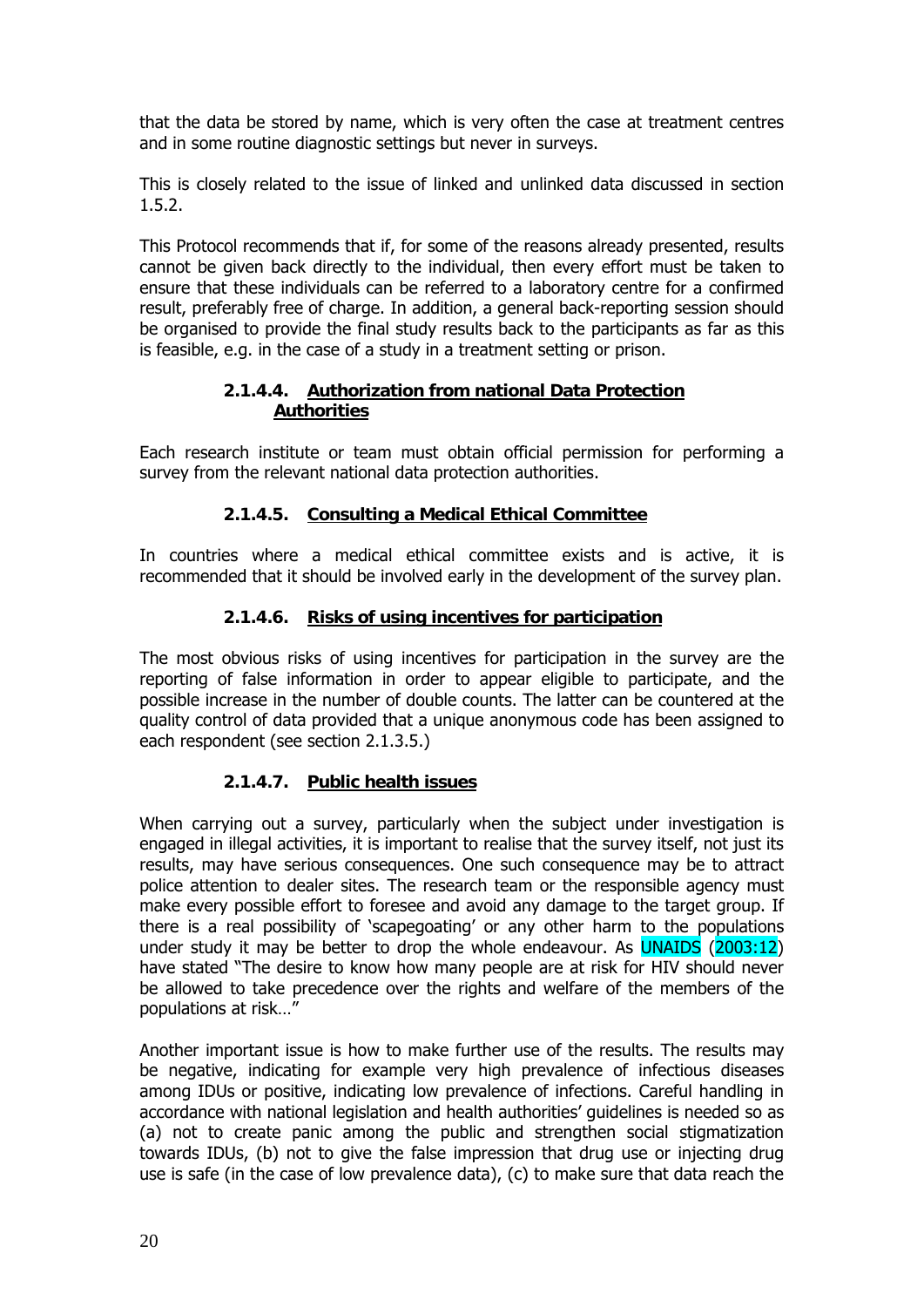target population and do not remain locked up in some office or are presented only at conferences, and (d) to make sure that they reach all the parties involved and interested in the field so that proper interventions are planned.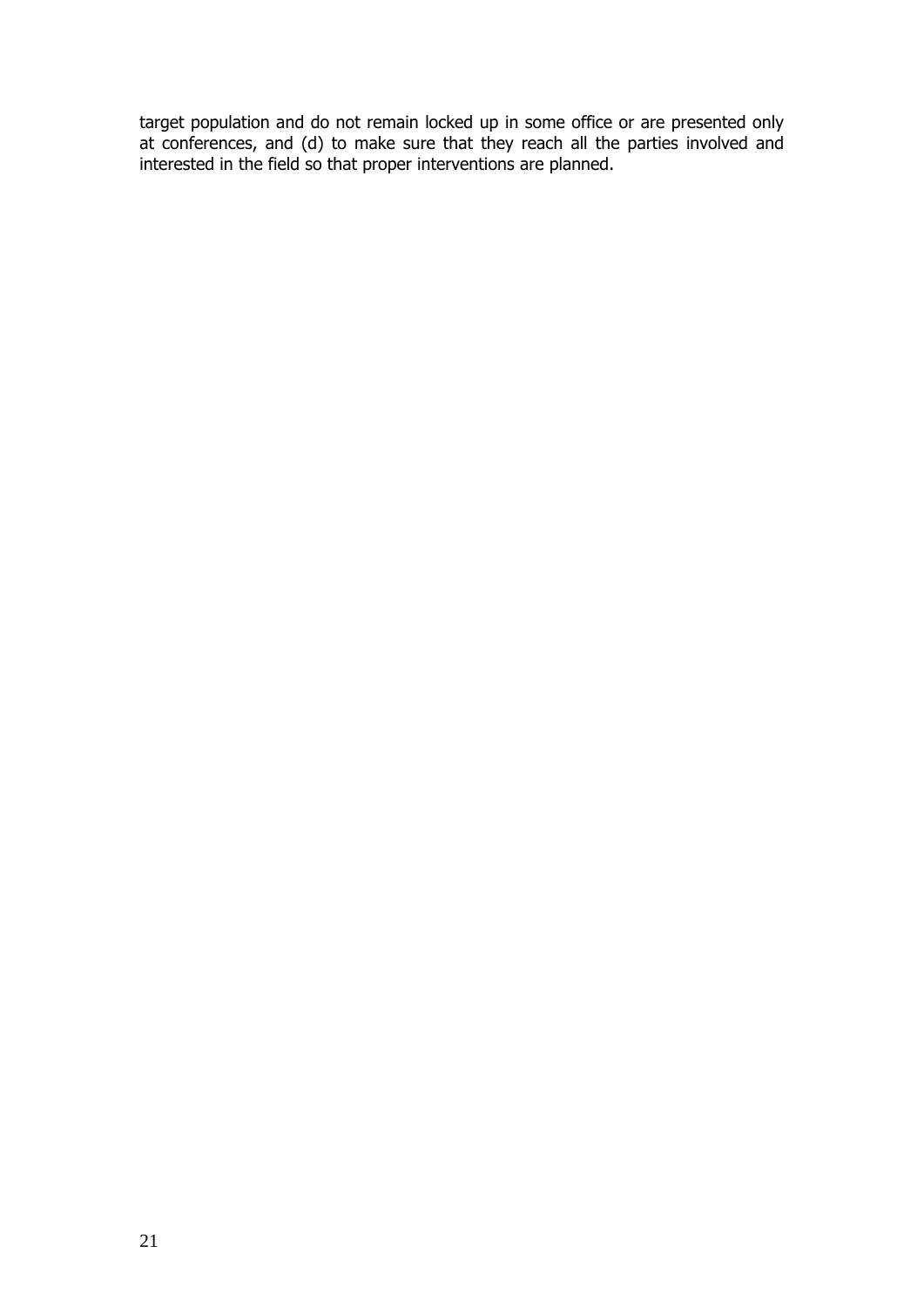# **2.1.5. INFECTIOUS DISEASES TESTING\***

<span id="page-22-0"></span>The diagnosis of Human Immunodeficiency virus (HIV), hepatitis B (HBV) and hepatitis C (HCV) infections is generally based on serological testing carried out on blood samples obtained by venous puncture. Nevertheless in epidemiological surveillance, where information is being collected to monitor the epidemic and to plan for needs, tests on specimens that can be collected with minimal training, under difficult field conditions and with minimal risk of infection, will be required. In order to choose the best testing technique for epidemiological surveys one should take into account reliability, feasibility and price. In the case of drug users, the feasibility of using a test depends on the ease of collecting samples and its safety, and the acceptability of the sampling method in these hard-to-reach populations. The need to carry out confirmatory testing or additional laboratory analyses is another aspect to consider in choosing a biological sample to carry out the tests.

# **2.1.5.1. Biological Samples: Advantages and Disadvantages**

 **BLOOD: Total blood serum and plasma.** The blood is collected by venous puncture

### **Advantages**

- $\triangleright$  Higher concentration of antibody in the blood than other fluids (saliva, urine)
- $\triangleright$  Possibility of confirmation and additional routine testing (syphilis, hepatitis B, C) with just one sample
- $\triangleright$  Possibility of special examinations (HIV typing, HIV subtyping, antiretroviral resistance)
- $\triangleright$  Easy to collect and test in clinical settings with a physician

### **Disadvantages**

- $\triangleright$  Requires trained and accredited health care workers
- $\triangleright$  Not easy to collect from injecting drug users
- $\triangleright$  Requires syringes, collection tubes and needles and consequently safety is required in the process
- $\triangleright$  Compared to taking saliva samples, venous puncture has higher risk of contamination for health care workers and technicians because of the use of sharp tools and the high concentration of virus in the blood
- $\triangleright$  Collecting many samples under poor conditions may lead to inadequate preparation and refrigeration, which may cause haemolysis and possible bacterial contamination
- $\triangleright$  Transporting the samples to the laboratory requires their storage in cold conditions (if transfer exceeds a period of 24 hours after collection).

# **DRIED BLOOD SPOTS (DBS)**

Blood samples from finger are collected in filter paper and tested for detection of antibodies of Hepatitis B, C and HIV. The method is safe and does not require, at least temporarily, cold storage. The sample is transported in a plastic bag.

<sup>&</sup>lt;u>.</u> \* This whole section (2.1.5.) is mostly based on the report on biological testing for HIV, Hepatitis B and C infections (Protto et al 2004)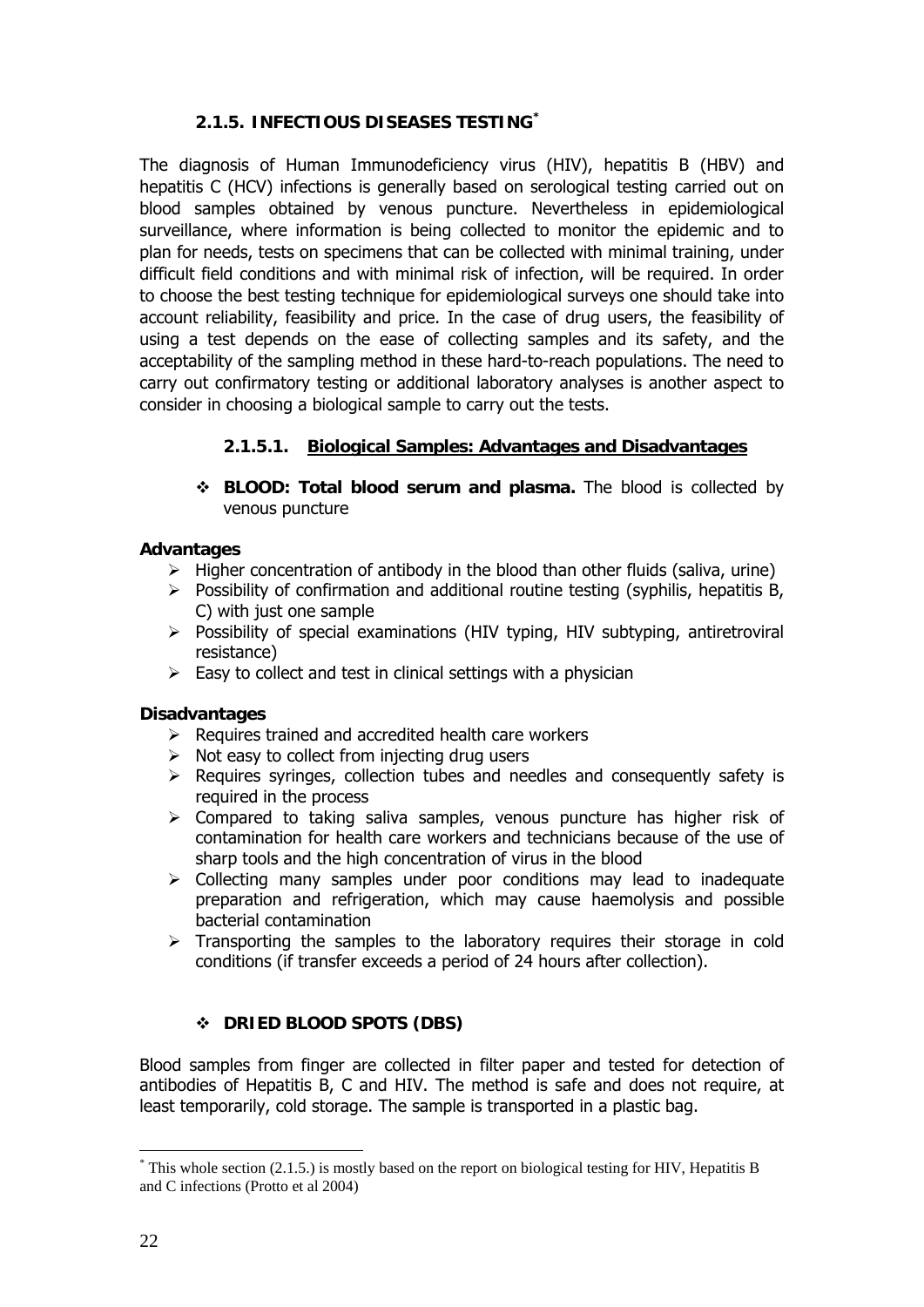Specificity and sensitivity for HIV testing are 87-99%. For HCV, sensitivity ranges from 95 to 99% and specificity from 99 to 100%. For HBV (HBsAg), both are 99%. Their collection requires training.

Studies indicate that completely dried blood spot specimens may be stored refrigerated (2-8 degrees C), at controlled room temperature (17-23 degrees C) or at elevated temperature for up to three months as long as they are not exposed to elevated humidity.

### **SALIVA**

Saliva sampling is used for population surveys, surveillance programs and personal screening. Specificity and sensitivity for HIV testing are over 99%. For HCV, sensitivity ranges from 85 to 99% and specificity from 99 to 100% and for HBV (anti-HBc) 82% for sensitivity and more than 99% for specificity. The cost is similar to sampling blood.

### **Advantages**

- $\triangleright$  Easy collection
- $\triangleright$  It does not require health care workers for the sampling
- $\triangleright$  No risk of the damage that may be caused by venous puncture
- $\triangleright$  Can be used in various fields included non-clinical settings
- $\triangleright$  Greater acceptance by respondents

### **Disadvantages**

- $\triangleright$  Probably higher cost than the use of plasma or serum
- $\triangleright$  May require blood sampling for confirmation
- $\triangleright$  Cannot be used for special studies
- $\triangleright$  Difficulties exist in obtaining the large volumes of saliva required for good quality

Note: before implementing saliva tests in the study population, the central processing laboratory must validate and improve the replicability of the test. This validation increases the cost of the HBV-HCV testing because serum samples have to be collected to confirm saliva test results.

### **2.1.5.2. Collection and Storage of Biological Fluids**

### 1. **Venous blood collection**

- $\triangleright$  Blood must be collected aseptically using a disposable/sterile needle and syringe
- $\geq$  a minimum of 3-5 ml of venous blood must be drawn
- $\triangleright$  the blood must be collected in a sterile, dry and labelled vial
- $\triangleright$  the serum must be separated and stored in a refrigerator, if facilities for deep freezing do not exist.

Good record keeping of available stock is important. Stock material should be stored at -20 $^{\circ}$  C or at -40 $^{\circ}$  C in volumes sufficient for the distribution (20 to 50 ml vials). Repeated freezing and thawing must be avoided.

2. **DBS** a) rapid test and b) dried blood spots on filter paper.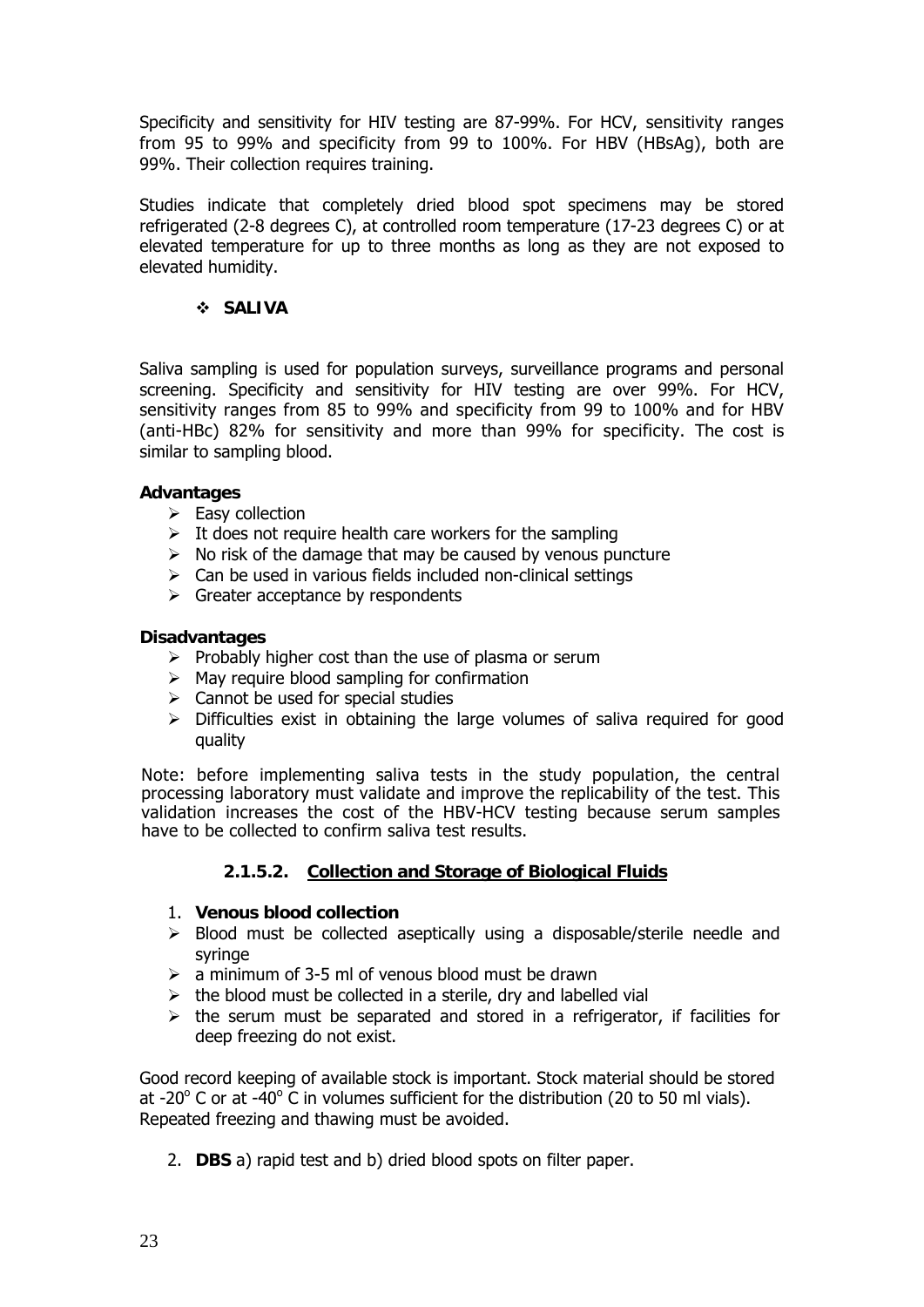Preparation and storage of DBS for HIV test may need 4 hours at room temperature in order to air dry, or 24 hours in humid climates. After they have been prepared appropriately and have been placed in special bags the specimens can be kept for more than 30 days at room temperature and stored at  $4^{\circ}$  C for up to 90 days. If it is necessary to keep them for longer, they can be stored at -20 $^{\circ}$ C for at least 2 years.

### 3. **Collection of urine and saliva specimens**

Urine specimens with a preservative may be stored for up to one year at  $4-8^{\circ}$ C. They must not be frozen.

Saliva specimens can be stored at  $4-37^{\circ}$ C for a maximum of three weeks (including the time for transfer and testing) and should be refrigerated during transfer. Specimens can be frozen (-20°C) for approximately 3-6 weeks.

### **2.1.5.3. Transportation of specimens**

Specimens to be sent to other laboratories require special attention to safe packaging of the material. Guidelines are usually issued by national authorities and they must be followed strictly. For hand-carried transportation over a short distance, the specimen should be placed upright in an appropriate rack. For long distance transportation, it should be placed in three containers, that is:

- $\div$  A primary container containing the specimen, which is leak-proof with a screw cap
- $\div$  A secondary container which is durable, waterproof and made of metal or plastic with a screw cap. It should have enough absorbing material to absorb the contents of the primary container should the latter break or leak. The details of the specimen should be pasted on its outside.
- A tertiary container usually made of wood or cardboard. It should be capable of withstanding the shocks and trauma of transportation. Dry ice can be kept between this and the secondary container along with sufficient absorbents and provision for the escape of carbon dioxide to prevent a pressure build-up inside.

The laboratory must be organized to permit processing of the specimens as soon as they arrive, and the collection of most specimens should be limited to the working hours of the laboratory. However, arrangements must be made to allow for the initial handling of the few specimens that have to be collected outside the laboratory's working hours.

# **2.1.5.4. Hygiene conditions**

During tests it is important to respect principles of hygiene and the protection of the health of workers. Waste generated by the tests which is contaminated by blood must be destroyed in accordance with local legislation in force. Work surfaces or any places smeared with blood must be covered with gauze or paper padding soaked in virucidal disinfectant over the effective exposure period. The staff/fieldworker assisting in the tests must have been vaccinated against hepatitis B (Mravcik V et al 2003).

### **2.1.5.5. AIDS - HIV TESTING**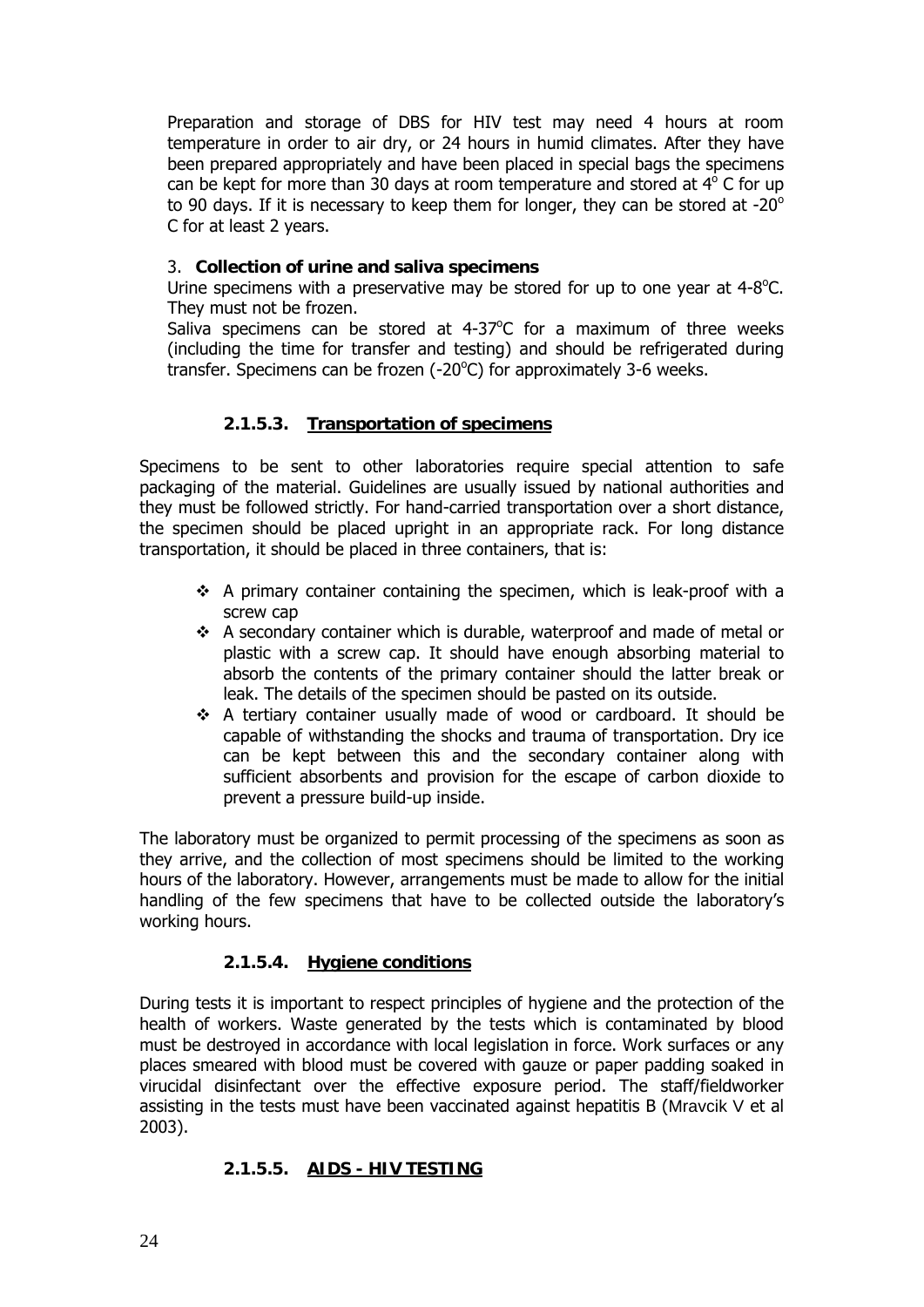The diagnosis of HIV infection is based on the detection of antibodies against the virus, usually 3 months after infection (period of searching antibodies 25 days - 6 months) in biological samples.

The detection of antibody is performed usually by Elisa test and the biological samples include blood (total, serum, plasma) saliva and urine. The confirmation is performed by the Western Blot method with blood samples. Specificity and sensitivity of Elisa and Western Blot are 99%.

The techniques of detection separate the tests into two major categories:

**A) Standard HIV test:** the biological samples of that include blood (total blood, plasma, serum, dried blood spot) saliva and urine.

#### **Advantages**

- $\triangleright$  Large number of samples can be obtained
- $\triangleright$  Low cost comparing to rapid test
- $\triangleright$  High sensitivity

#### **Disadvantages**

- $\triangleright$  Requires trained personnel (doctors, technicians)
- $\triangleright$  Requires a minimum of 2 hours to obtain the results
- $\triangleright$  Requires special laboratorial equipment and refrigeration of biological samples
- **B) Rapid test:** the biological samples include blood (total blood, plasma, serum, dried blood spots) and saliva. Sensitivity and specificity 84-100%.

#### **Advantages**

- $\triangleright$  Useful for small laboratories with limited infrastructure
- $\triangleright$  Respondent satisfaction because they receive their results in one visit within 30 minutes.
- $\triangleright$  Easy and safe use
- $\triangleright$  Enables autonomy of patients when they select between rapid and standard test

#### **Disadvantages**

- $\triangleright$  Positive and doubtful results should be confirmed. This means taking a blood sample from the patient which will be sent to a specialized laboratory
- $\triangleright$  Higher cost than the standard test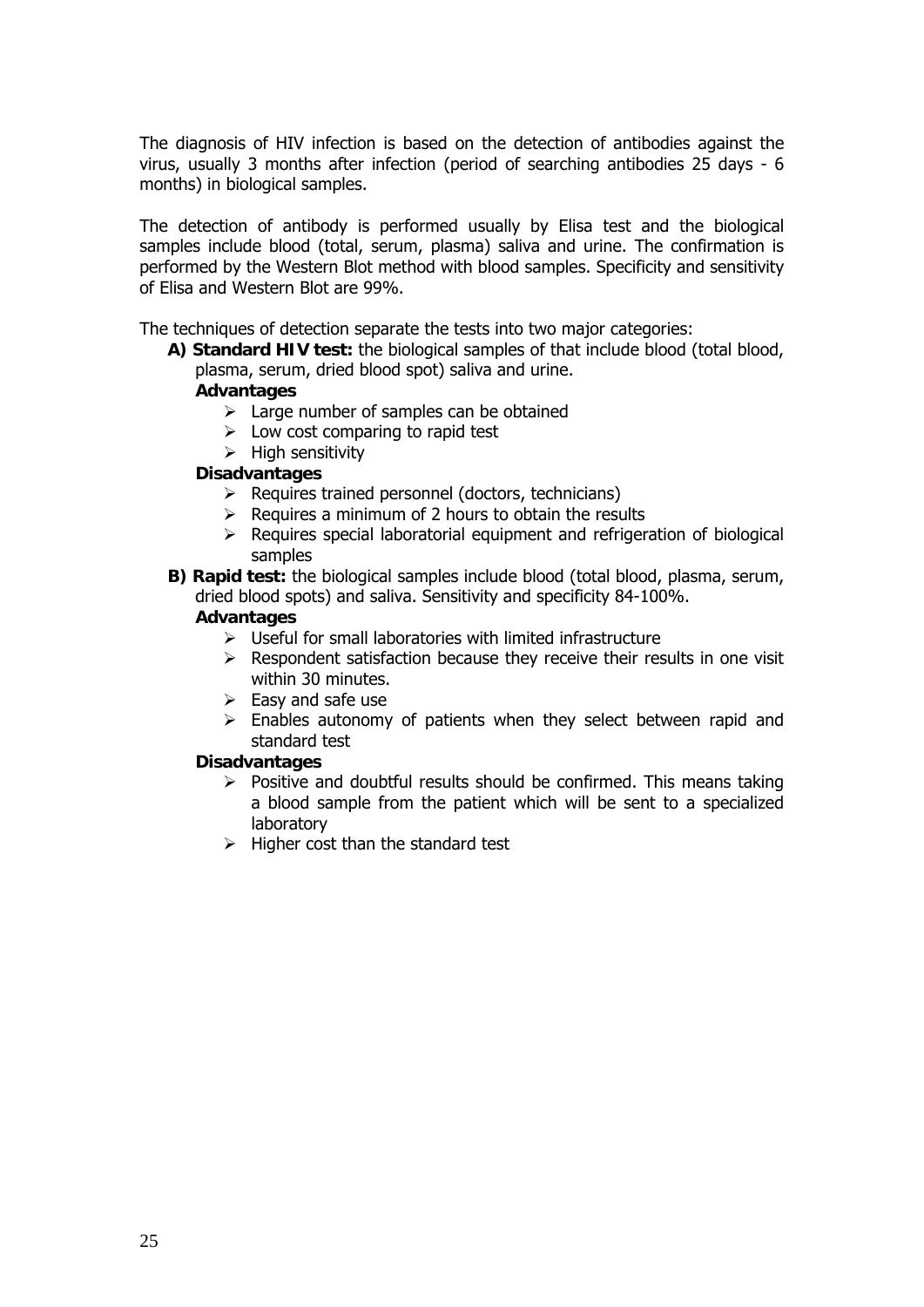# **2.1.5.6. HEPATITIS B TESTING**

Hepatitis B virus (HBV) causes acute and chronic hepatitis.

The diagnosis of HBV infection is generally made on the basis of serological markers detected by ELISA assay. Serologic markers of HBV infection vary depending on whether the infection is acute or chronic.

In acute HBV infections, hepatitis B surface antigen (HBsAg) is the first serologic marker to appear in blood. It can be detected as early as 1 or 2 weeks and as late as 11 or 12 weeks after infection by HBV. In persons who recover, HBsAg is no longer detectable in serum after an average period of about 3 months. Hepatitis B antigen (HBeAg) is generally detectable in patients with acute infection; its presence in serum correlates with higher concentrations of HBV and greater infectivity. Antibodies against HBeAg (Anti-HBe) becomes detectable during convalescence, after the disappearance of HBeAg, and remains detectable, generally 1 or 2 years after infection. Acute HBV infection can also be diagnosed on the basis of the detection of IgM class antibody to hepatitis B core antigen (IgM anti-HBc) in serum; IgM anti-HBc is generally detectable at the time of clinical onset and declines to sub-detectable levels within 6 months. IgG anti-HBc persist indefinitely as a marker of past infection. Anti-HBs, antibodies to hepatitis B surface antigen, become detectable during convalescence after the disappearance of HBsAg in patients who do not progress to chronic infection. The presence of anti-HBs following acute infection generally indicates recovery and immunity from re-infection.

In chronic HBV infection, HBsAg is detected in serum for at least 6 months and is associated to the absence of IgM anti-HBc. Both HBsAg and IgG anti-HBc remain persistently detectable, generally for life. HBeAg is variably present in these patients: level of viral activity or replication is assessed by testing for hepatitis Be antigen (HBeAg) and hepatitis B DNA (HBV DNA) in the serum. In most cases, the chronic infection becomes "non-replicative" and the subjects lose serum HBeAg and develop antibodies against HBeAg. In some cases, "replicative" infection persists along with detectable serum HBeAg. In chronically infected individuals, infection can switch from "non-repiicative" to "replicative" and viceversa.

Biological tests routinely carried out include anti-HBc (blood and saliva), HbsAg (blood and dried blood spots), anti-HBs (blood) and IgM anti-HBc (blood).

Based on a literature review, the sensitivity and specificity of the different biomarkers of HBV are as follows:

- anti-HBc in saliva : 82% for sensitivity and more than 99% for specificity, HBsAg in DBS : 99%, both for sensitivity and specificity,
- HBsAg in blood : more than 99 % for both,
- anti-HBc in blood : more than 80% for sensitivity and 90-99% for specificity,
- IgM anti-HBc in blood : 99 % both, and
- anti-HBs in blood : 99 % both.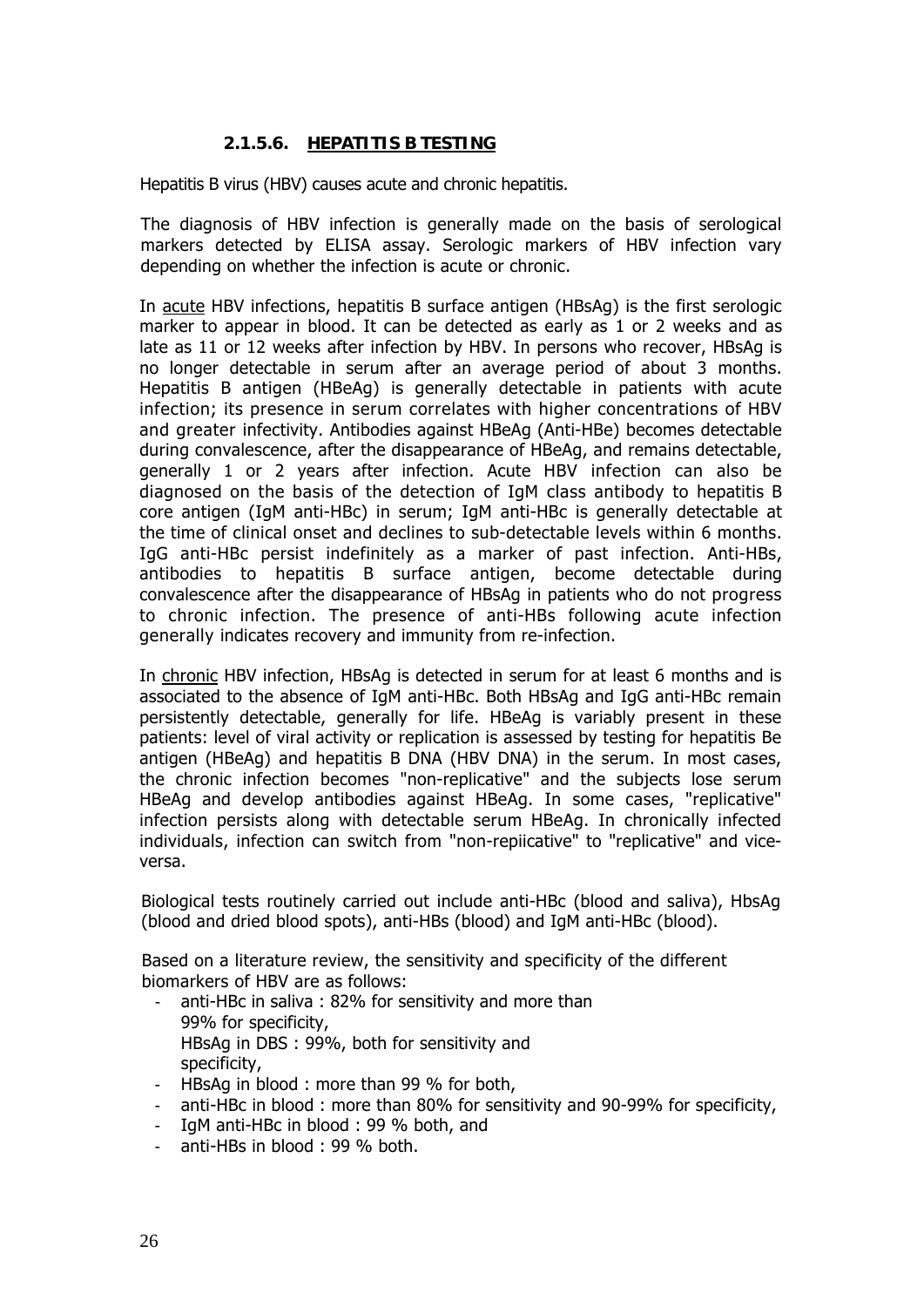The costs of HBV tests (only reactive price) are similar to serum. Cost of saliva will be affected by the indirect costs. However, before implementing saliva tests central processing laboratory must validate and improve the replication of the test. The table 1 summarize the different serological markers of hepatitis B in the different phases of infection.

| <b>Tests</b>                                 | <b>Results</b>       | Interpretation                                                                                                                                                                                                                                                                                                                       |
|----------------------------------------------|----------------------|--------------------------------------------------------------------------------------------------------------------------------------------------------------------------------------------------------------------------------------------------------------------------------------------------------------------------------------|
| HBsAg, anti-HBc,<br>anti-HBs                 | negative             | Susceptible                                                                                                                                                                                                                                                                                                                          |
| HBsAg,<br>anti-HBc, anti-<br><b>HBs</b>      | negative<br>positive | Immune due to natural infection                                                                                                                                                                                                                                                                                                      |
| HBsAg, anti-HBc<br>anti-HBs                  | negative<br>positive | Immune due to hepatitis B vaccination                                                                                                                                                                                                                                                                                                |
| HBsAg, anti-HBc,<br>IgM anti-HBc<br>anti-HBs | positive<br>negative | Acute infection                                                                                                                                                                                                                                                                                                                      |
| HBsAg, anti-HBc<br>IgM anti-HBc,<br>anti-HBs | positive<br>negative | Chronically infected                                                                                                                                                                                                                                                                                                                 |
| HBsAg, anti-HBs<br>anti-HBc                  | negative<br>positive | Possible interpretations:<br>a.recovering from acute HBV infection<br>b.distantly<br>sensitive<br>immune<br>test<br>and<br>not<br>enough to detect very low level of anti-HBs in<br>serum<br>c.susceptible with a false positive anti-HBc<br>d.undetectable level of HBsAg present in the serum;<br>the person is actually a carrier |

Table 1: Interpretation of results of hepatitis B testing

# **2.1.5.7. HEPATITIS C TESTING**

Testing for the presence of HCV antibodies is recommended for initially identifying persons with hepatitis C virus infection. Testing for HCV antibodies should include use of an antibody-screening assay and, for positive results of this screening test, a more specific additional assay.

Currently, the second-generation enzyme immunoassay (EIA-2.0) for HCV antibodies and HCV Version 3.0 ELISA are the most practical screening tests for detecting HCV infection. For ElAs, reactive specimens are retested in duplicate. If the result of either duplicate test is reactive, the specimen is defined as repeatedly reactive and is interpreted as screening-test--positive. A negative result is interpreted as anti-HCV negative; typically, persons whose anti-HCV test results are negative are considered uninfected.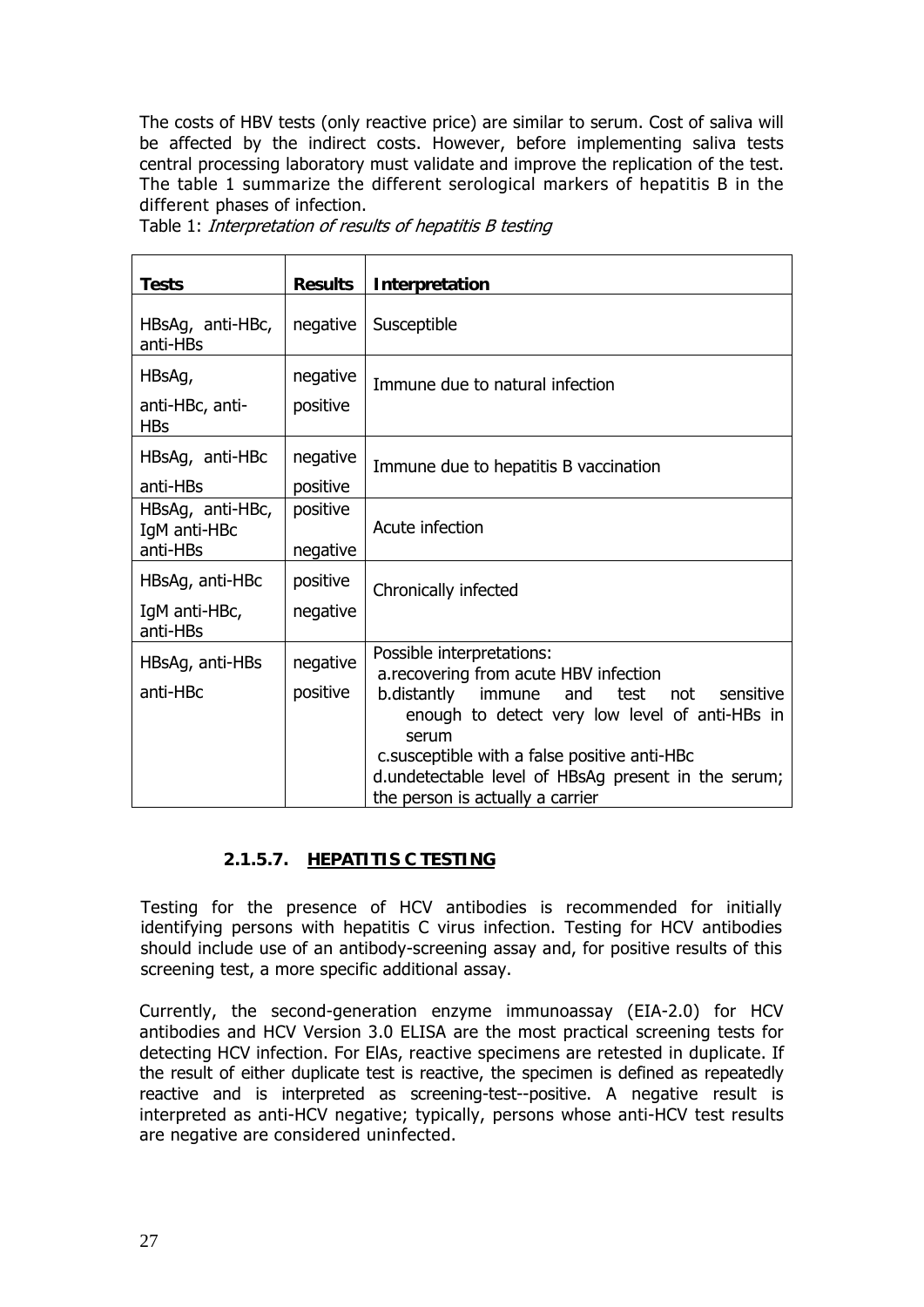All of these immunoassays use HCV-encoded recombinant antigens. The sensitivity and specificity of ElAs are higher than 99 and 96%, respectively. The diagnosis of HCV infection can be supported or confirmed by the recombinant immuno-blot assay (RIBA) or tests for HCV RNA.

Currently, the majority of laboratories report a positive result based only on a positive result to screening test, and do not verify these results with more specific serologic assays or nucleic acid testing. To promote the use of additional testing, the Centers for Diseases Control (CDC) have recommended using the signal-tocut-off ratio of screening test positive result to minimize the number of samples requiring an additional testing and provide result that has a high probability of reflecting the person's true antibody status. A negative RIBA result is interpreted as negative HCV antibodies and indicates a false positive result of the screening test. In this situation persons are considered uninfected. A positive RIBA result is interpreted as anti-HCV positive. Although the presence of anti-HCV does not distinguish between current or past infection, a confirmed anti-HCV positive result indicates the need for counseling and medical evaluation for HCV infection, including additional testing for the presence of virus (nucleicacid test-NAT or HCV RNA) and liver disease (alanine amino-transferase, e.g.). Anti-HCV testing usually does not need to be repeated after the anti-HCV positive result has been confirmed (CDC 2003, www.hepatitis-c.de/diagnosi.htm). An indeterminate RIBA result can occasionally occur among recently infected persons in the process of serologic conversion, and among personschronically infected with HCV. In this case, another sample should be collected for repeat anti-HCV testing (1 month later) or for HCV RNA testing (Figure 1). However, a high proportion of indeterminate RIBA results is usually attributable to false reactions.

The nucleic acid tests (NAT) are commonly used in clinical practice as additional tests for the diagnosis of acute and chronic HCV infection and for evaluating and managing patients with chronic hepatitis C. The techniques used for HCV RNA detection (CDC 2003) are qualitative reverse transcription-polymerase chain reaction (RT-PCR) and transcription-mediated amplification (TMA).

If the NAT result is positive in persons with a positive result to the screening test, it has the advantage of detecting the presence of an active HCV infection as well as verifying the presence of HCV antibodies (Figure 1). If the NAT result is negative in persons with a positive result to the screening test, the HCV antibodies or infection status cannot be determined. Among persons with these results, additional testing with RIBA is necessary to verify the anti-HCV result and determine the need for counselling and medical evaluation. If the results of the anti-HCV screening test are judged falsely positive (i.e. RIBA-negative), no further evaluation of the person is needed; whereas if the results of the anti-HCV screening test are verified as positive by RIBA, the person should undergo medical evaluation.

Certain situations exist in which the HCV RNA result can be negative in persons with active HCV infection. HCV RNA is not detectable in certain persons during the acute phase of their hepatitis C, but this finding can be transient and chronic infection can develop (CDC 2003, Williams et al 2002). In addition, intermittent HCV RNA positivity has been observed among persons with chronic HCV infection (Alter et al 1992, CDC 2003).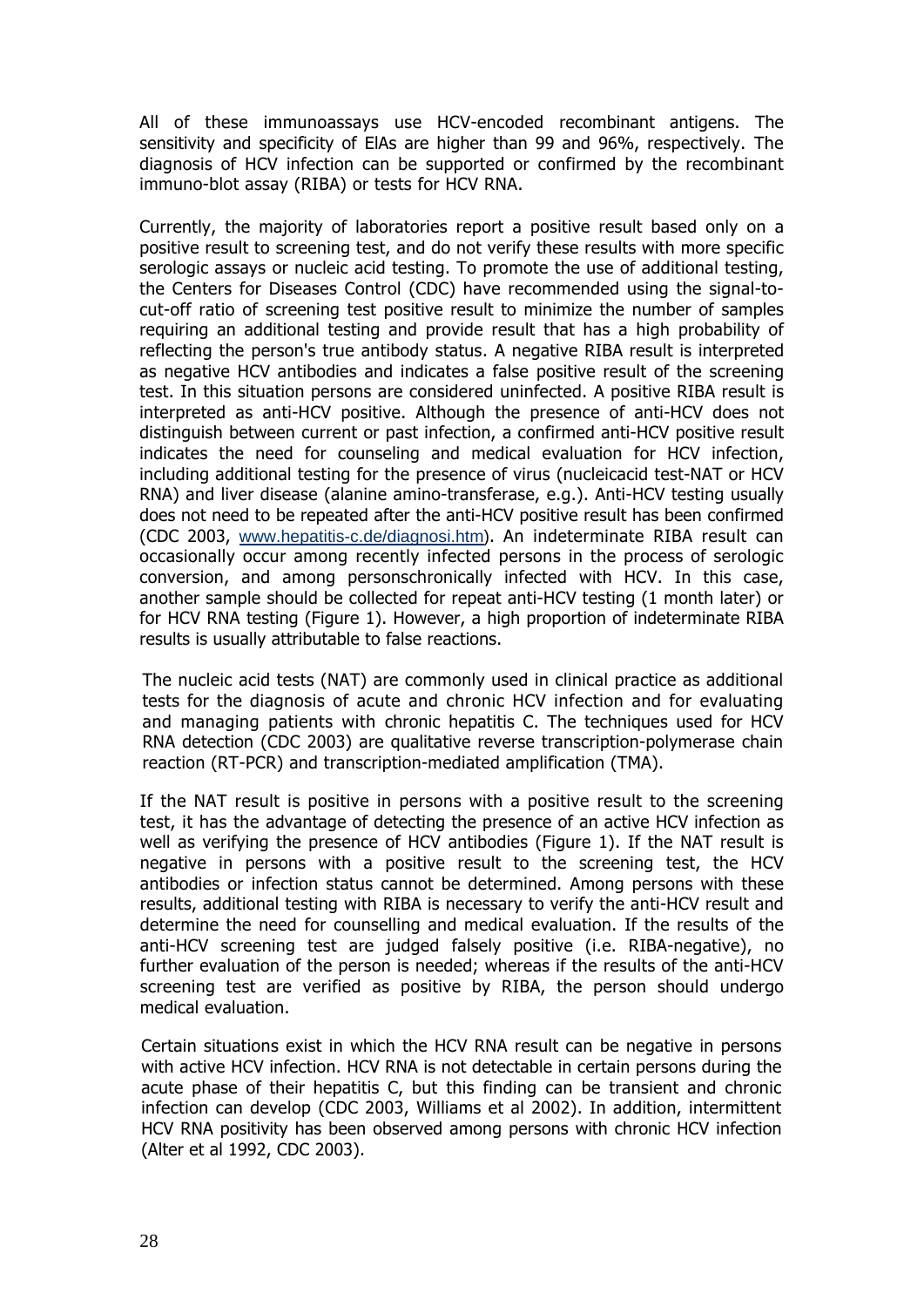Figure 1: Laboratory algorithm for antibody to hepatitis C virus (anti-HCV) testing and result reported recommended by CDC

<sup>1</sup> Screening-test-positive results are classified as having high signal to cut-off ratios if their ratios are at or above  $a$  predetermined value that predicts an additionaltest-positive result more than 95% of the time among all populations tested; screening-test-positive results are classified as having a low signal to cut-off ratio if their ratios are below this value (CDC 2003)

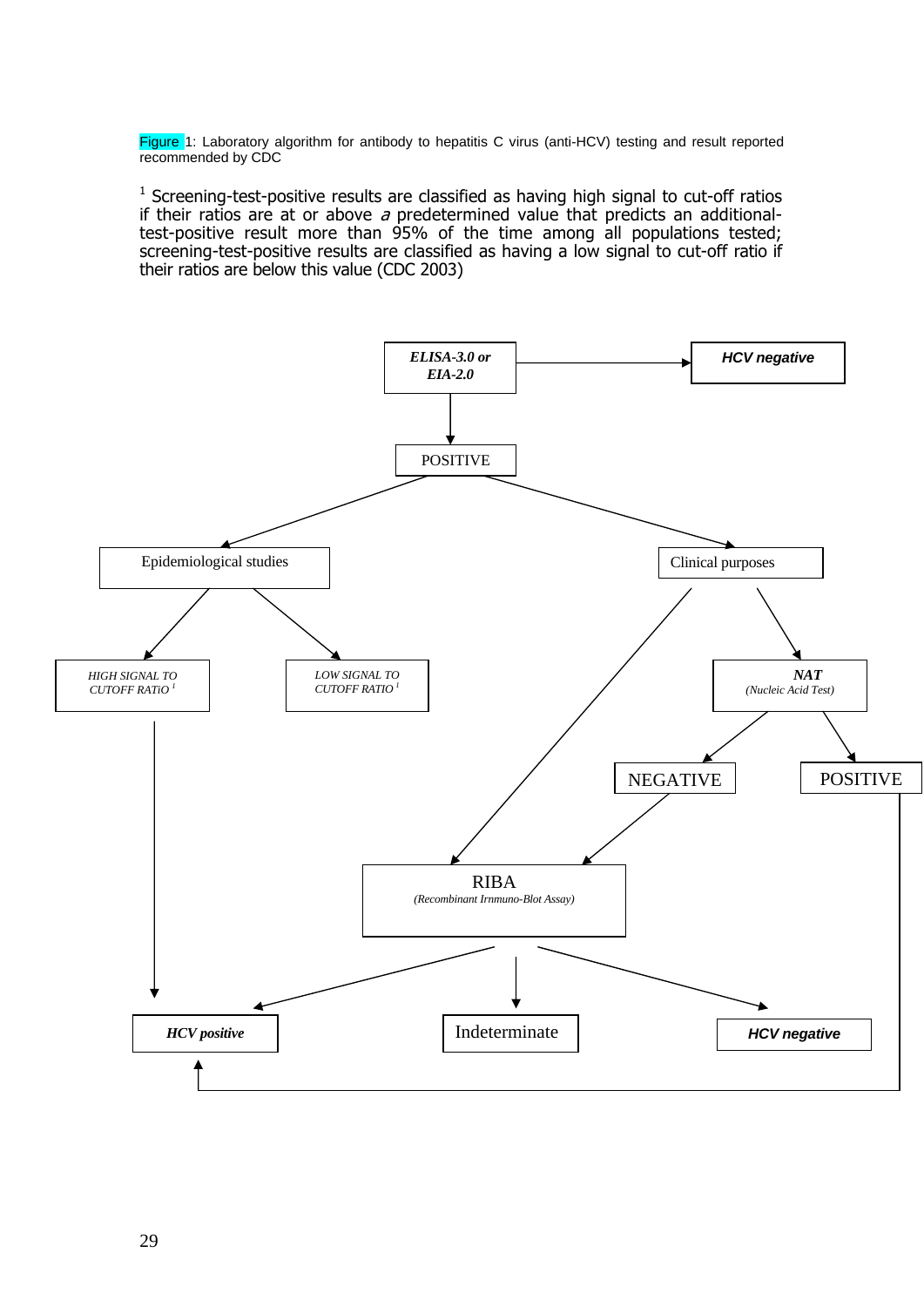# **2.2.1. RECRUITMENT OF PARTICIPANTS at routine diagnostic testing**

### **2.3.1.2. Contact with 'cases'/clients and interviewing**

Each client who attends a recruitment site during the sampling period should be assessed for eligibility (see also section 2.1.1.2. for definition of case). It is recommended that each eligible client should be recorded either by name or by an anonymous identifier, so that the service can calculate the total number of different eligible persons (not the number of attendances) and from these the ones that refused. An example of the sheets for recording this information is found in Appendix 5.7. This information is very important because coverage and refusal rates can be calculated for each agency. The quality of the overall data collected by the survey depends heavily on coverage and refusal rates (see section 2.1.3.2.).

### **2.2.1.3. Completion of questionnaires**

The collection of data from the individual should be based on the completion of a structured questionnaire containing at least all the selected core items presented in 7.1 which the interviewer will record during the interview. The interviewer must ask the questions clearly, unhurriedly and in a factual and neutral manner.

The interview must be held in a quiet place and without others being present. At the end of the interview, some time should be taken to check the questionnaire for completeness and consistency.

### **2.2.1.3. Training the interviewers in selecting cases and other issues**

In a routine setting, the 'interviewer' may be the therapist, a physician, a social worker or a nurse depending on the official procedures for taking a biological sample and recording behavioural data that apply within the agency. Usually the best quality data are obtained if one specially trained person is responsible for collecting data and this is not left to the (busy) clinician. The institution responsible for implementing the DRID Indicator must arrange training sessions so that the definitions of the Protocol can be discussed and any concerns on the part of the staff can be addressed. It may be necessary for a member of the agency's staff (ideally the same person collecting the data) to be appointed as the contact person between the agency and the institution responsible for implementing the DRID indicator.

In addition, a method should be established to ensure that all eligible clients ( section 2.1.1.2.) are asked to participate in the monitoring system. Ideally a method should also be established to record the number of eligible clients who attend the setting during the calendar year and of these the number who refused to give sample or to complete the questionnaire (see section 2.1.3.2.).

### **2.3 METHODOLOGICAL ISSUES FOR SERO-BEHAVIOURAL SURVEYS**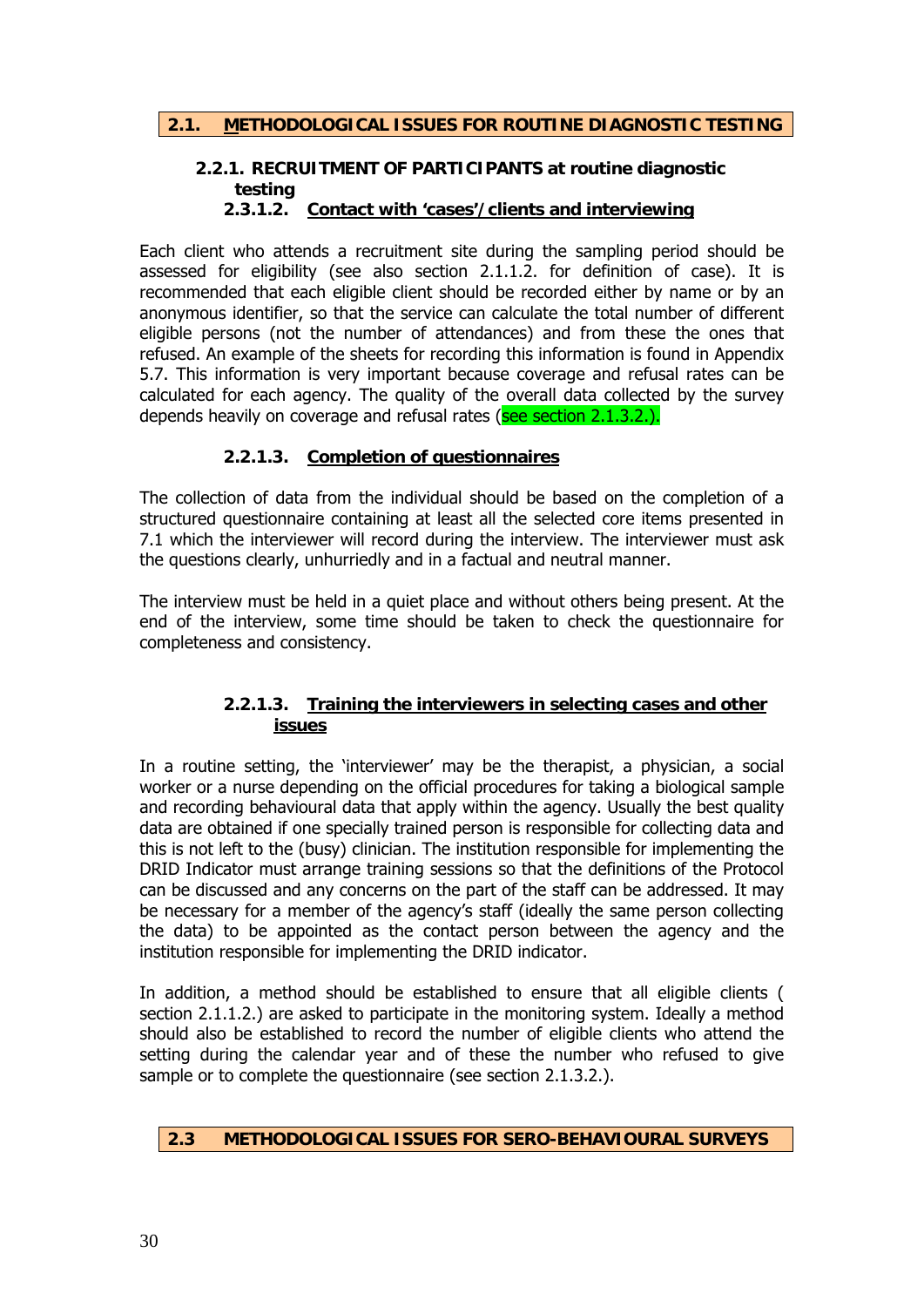# **2.3.1 PREPARATIONS FOR THE SURVEY**

# **2.3.1.1 Contacting local health and police authorities and services and importance of looking for very early phase joint collaboration**

When planning a sero-behavioural survey it is fundamental that a number of key stakeholder groups and individuals agree on the goals of the survey and on the practical issues involved. This procedure may be time-consuming, but on the one hand it ensures that the results will be both usable and used, and on the other it validates the whole process by incorporating ideas and resources from a variety of groups and individuals and it results in 'joint ownership'. Depending on the local or national situation the list of authorities and services that must be involved at the earliest possible stage of the procedure may vary significantly. If there are many, then it may be wise to form a project team with only a few of the most important players but in addition organise a meeting with all those involved in order to obtain broad support.

The objectives of the survey and the expected use of the results must be articulated clearly. They include:

- $\triangleright$  Which population groups are covered by the survey?
- $\triangleright$  What does the survey seek to know?
- $\triangleright$  What information will be collected?
- $\triangleright$  How will the data and the results be used to benefit the target groups and to help improve national prevention efforts?
- $\triangleright$  What methods will be used to construct the sampling frame(s) and how big a sample is wanted from the frame(s)

### **2.3.1.2 Defining and mapping the geographic area and existing knowledge of the 'scene'**

### **The objective of mapping**

Drug users and particularly IDUs are considered to be 'hard-to-reach' or 'hidden' populations, because of the illegality of the activity they are involved and the social stigma that is associated with it. Experience has shown that refusal rates are lowest when peer educators and other members of the sub-population at risk are actively involved in mapping, sampling and recruitment... (UNAIDS-WHO 2000:13)

The objective of mapping is to identify sites and locations where sufficient numbers of respondent group members can be found on a regular basis. $<sup>1</sup>$  Through mapping</sup> one can identify locations with a large enough number of the target population so that interviewers can return to the same site, randomly select participants and administer behavioral surveillance questionnaires. (UNAIDS ?:4)

Mapping usually leads to revision of the initial sampling plan and is expected to inform the development of an appropriate sampling frame. An estimate of the number of individuals associated with each site is also included in mapping. This is an essential input to the decision on how to allocate the sampling effort. In particular, the probability sampling plans that will be recommended in Section 2.3.2.1. often require that sites should be sampled with probabilities proportional to

<sup>1</sup> <sup>1</sup> From: *Behavioral Surveillance Surveys.* Family Health International, 2000.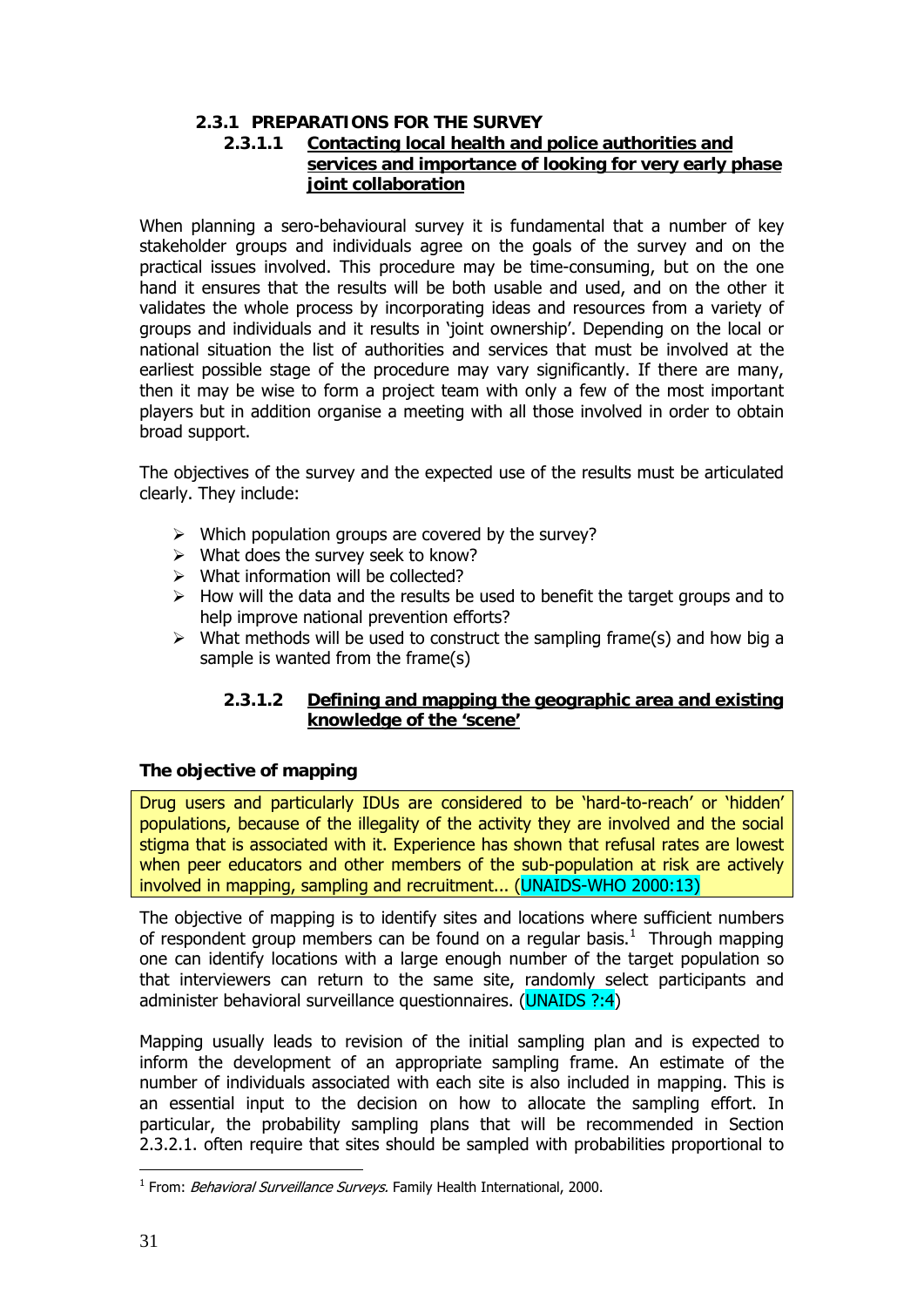the number of members of the target population who can be found there. It is also desirable to establish the pattern of the intensity of use of each site during the day, again in order that the sampling intensity can be decided on in the light of this information.

When trying to identify locations where members of the target group can be found, differences between regions must be taken into consideration. Different cities or regions may have different patterns of drug use and other behaviours that carry a high risk for infectious diseases. Efforts must therefore be made to stratify between areas of high, medium and low prevalence of infections and risk behaviours.

Even when all possible access points, like drug treatment and other specialised drug services, street markets and so on, have been identified and mapped it is important to realise that certain members of the sub-population may be missed. This may be the case, for example, with regard to female injectors, who are often underrepresented because they have limited or indirect contact with the sites and locations that are mapped. Information from the injectors who are accessible can be used to give an idea of the magnitude of the number of those who have been missed.

"It is important that sampling frames cover the entire geographic universe defined for a given survey effort and include the large majority of sites or locations where respondent group members congregate in significant numbers. If not, the resulting survey estimates are prone to bias to the extent that the characteristics and behaviors of target members excluded from the possibility of selection for the survey differ from those who were surveyed" (FHI 2000:34).

In all of these exercises extreme care should be taken so that the rights and welfare of the members of the target group are not violated.

### **2.3.1.3 Pilot ethnographic observations and estimating target sampling intensity**

The role of ethnographic studies in understanding the experience and social contexts of drug use, as well as in informing, questioning and interpreting quantitative research has been illustrated before (EMCDDA 2001, NIDA 1995). Ethnographic methods, particularly participant observation, may identify drug-use behaviours or theoretical constructs previously unexplored which can then be used to "…inform the development of meaningful constructs or measures in quantitative studies…" (Wiebel, 1990 and 1996 as quoted in EMCDDA 2001: 49)

By recording and respecting cultural and sub-cultural peculiarities, ethnographic insights can identify who best to target, with what kinds of message and how best to deliver them. In this sense ethnographic or qualitative research must be considered a prerequisite.

Pilot observations can also contribute significantly to the greater validity of samples. On the one hand, better knowledge of the population allows for greater penetration of the sample into sub-groups that would otherwise have been missed or would be under-represented. On the other, the collection of detailed community-based information helps to reduce the bias resulting from recruiting participants only from already known sources and locations.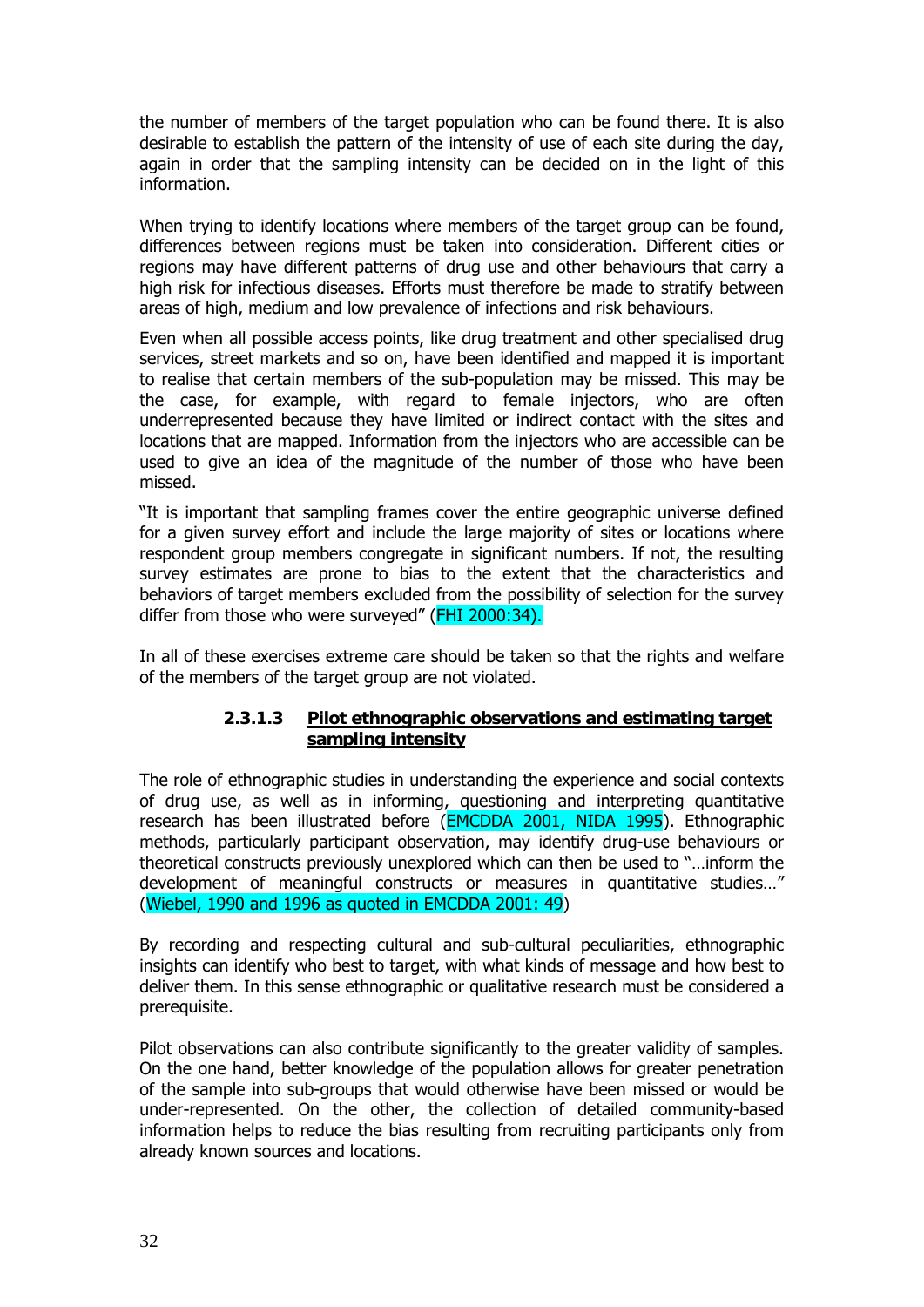# **2.3.1.4 Informing drug users and services about the study**

The services participating in the surveys and the wider community of drug users must be informed about the duration and the aim of the survey.

As far as the services are concerned, this means that all eligible services must be visited before the beginning of the survey at a time when the majority of staff members are present in order to discuss the research protocol and agree on all aspects of the implementation of the survey.

With regard to users not in contact with services, it is important to inform them clearly of the purpose of the study and what is expected from them. This may to some extent be achieved by means of leaflets. It is important that these leaflets should be published in all the appropriate languages appropriate to the country or region, in order to reach drug users of all ethnicities. Some examples of information leaflets from existing survey plans are given in Annex 5.9

### **2.3.2 RECRUITMENT OF PARTICIPANTS in sero-behavioural surveys**

### **2.3.2.1 Sampling methods**

The sampling method specifies how individuals who belong to the population of interest will be selected for inclusion in the sample and hence to contribute data to the survey. Traditional text books on survey sampling (e.g., Levy & Lemeshow, 1991) are concerned with *probability samples*: every member of the population has a chance of being selected for the sample, with a probability of selection that can be calculated. In general, these methods tend to work from a list of population members (the sampling frame) and they lay down a strict selection procedure.

However, non-probability samples have been widely used in practice, especially when the survey is aimed at "hidden", "hard-to-reach" or "elusive" populations to which it is difficult to apply traditional sampling methods. IDUs are such a population. Some non-probability sampling methods will be described below. Probability sampling has the major advantage that statistical theory can be applied to the data in order to obtain estimates of the precision of the results. This cannot be done with non-probability samples. Furthermore, non-probability samples are the more likely to suffer from bias, because sampling may not follow clearly defined rules. These considerations acquire extra importance in comparing the results of surveys between years or between places, because with non-probability samples it will usually be impossible to say whether an observed difference between survey results actually reflects a true difference between populations, or whether it arose simply because of different sampling methodologies (or to changes in the bias associated with the same methodology). If non-probability samples have to be used – and this should be done only when other methods are impossible or impractical – results should always be considered with caution, especially if they are to be combined at a later stage with information from probability samples, and as full a documentation as possible should be constructed for the sampling procedures, along with the strictest quality control and supervision.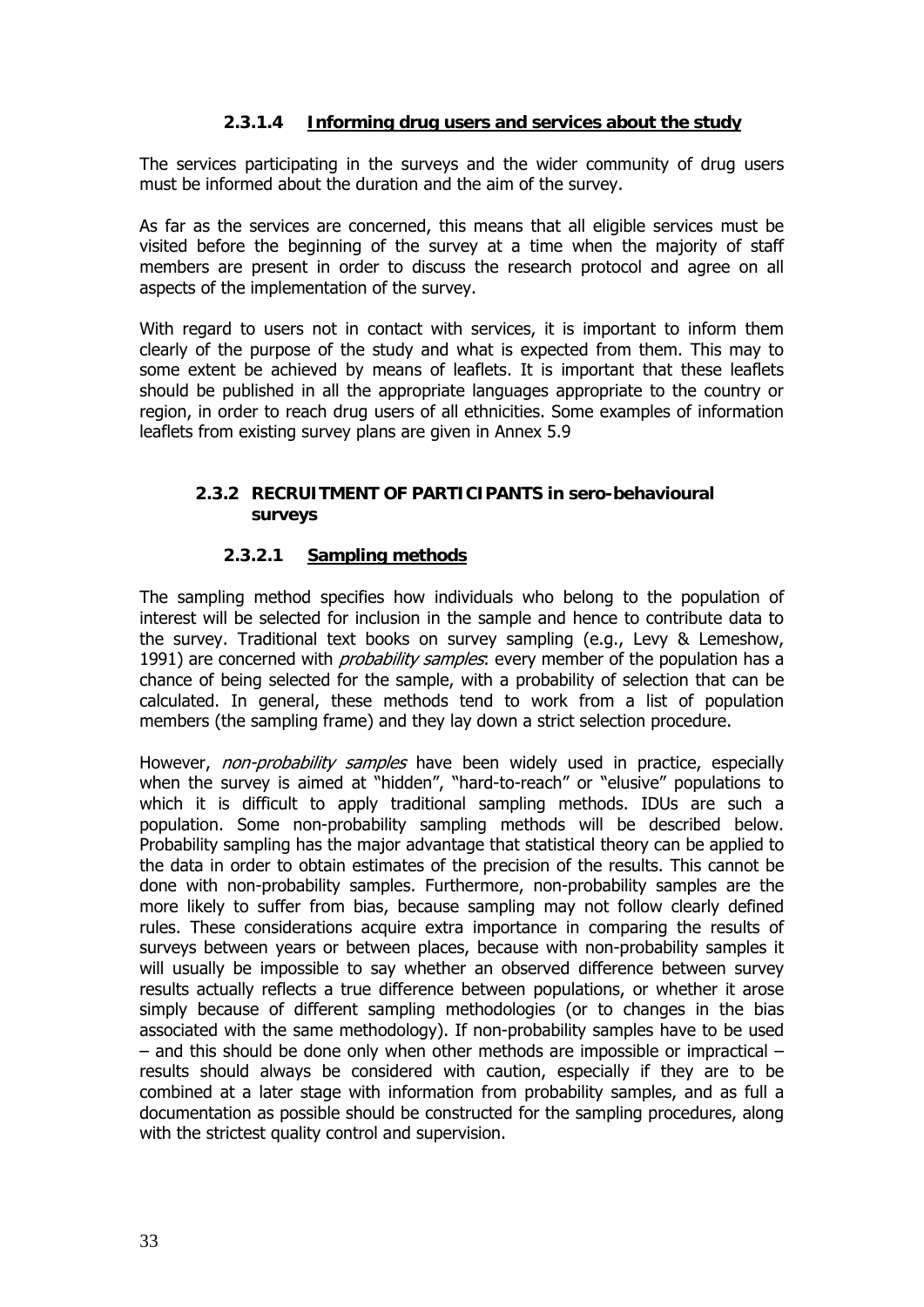With all sampling methods for surveys it is essential that the existing texts on survey sampling should be consulted in detail, along with an accomplished statistician. Where methods go beyond the traditional methods of stratification/clustering from sample frames, the surveys should always be conducted in collaboration with someone who has practical experience of the methods.

# **2.3.2.2 Sample structure**

Most populations are structured in some way that should be taken into consideration in the sample design. One way is *stratification*: if the population is divided into a few well-defined sub-populations (strata), then a sensible sampling strategy is to take a sample from each stratum separately. Many survey designs include geographical stratification (e.g., each city is a stratum). Another example could be a prison survey: each prison is a stratum and provides a sample. Stratification improves the precision of probability sampling (because it guarantees that each section of the population is covered), is often very convenient from the point of view of organizing the survey, and allows us to specify the sample size in each stratum thereby guaranteeing the possibility of presenting separate results for each stratum if this is desired. Stratification often represents the first stage of a multi-stage sample design. However, when the population is divided into a large number of sub-populations, it will not be feasible to treat them as strata. For example, if the number of treatment units is large, they could not be used as strata. In this case, the groups are called clusters instead of strata, and the sampling is carried out in two stages: first, a sample of clusters is drawn; secondly, individuals are sampled only from the selected clusters. There are often overwhelming practical reasons for carrying out clustered sampling – consider the saving in fieldwork cost and time when a sample of size 400 is constructed by drawing 40 clients from each of 10 treatment units compared to drawing 4 clients from each of 100 services. But there is the major drawback that precision is lost. This is because there will usually be a tendency for two individuals from the same cluster to be more alike than two individuals selected at random from the entire population. We lose information because of this *intraclass correlation* – the "effective sample size" is reduced and we need a larger sample than would otherwise have been the case.

# **2.3.2.3 Sample size**

To determine the sample size, it is necessary to decide how accurate the results of the survey must be. For example, if the survey estimate is that 25% of IDU have a certain characteristic, do we want this to be within  $\pm 5$  percentage points of the true value, or  $\pm$ 2, or what? This is all we need to know in the rare situation that our sample is a simple random sample from the population. In that unlikely case, we could just use the well known facts that (i) the standard error (se) of an estimate  $p\%$  is  $p(100-p)/n$ , and (ii) an approximate 95% confidence interval for p is found by taking  $p \pm 2$ \*se. So if our desired accuracy is  $\pm a$ , then we solve  $2$ \*se=a and find that the necessary *n* is  $4p(100-p)/a^2$ . (E.g.,  $p=25$ ,  $a=5$  requires  $n=300$ ; if we have no idea of what  $p$  is likely to be, use 50% to get a conservative answer.) This formula can be improved upon when the sample  $n$  represents a considerable fraction of the population  $N$ , for in that case the above se should be multiplied by the finite population correction  $\sqrt{(1-n/N)}$ , leading to a smaller *n*. Where small absolute numbers are involved, a very approximate system is to note that any estimated number (not percentage) has a similar confidence interval of about  $2 *$  square-root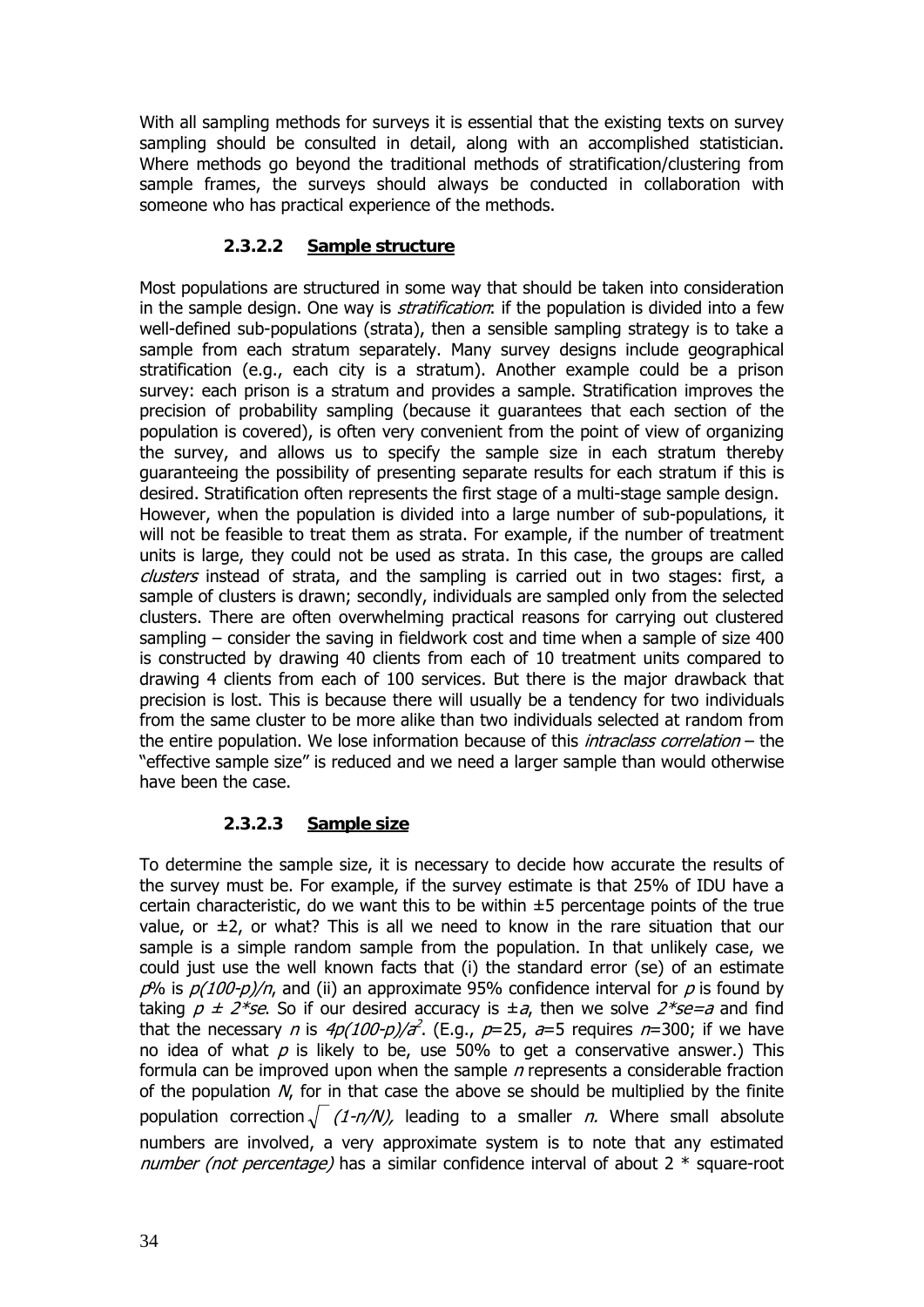of the number (e.g. an estimate of 50 people might lie between +/- 14 on either side of the 50 estimated; or an estimated 9 people \*/- 6)

But what happens in practice, when we do not have a simple random sample? Usually we have a clustered sample and, as already mentioned, clustering reduces precision (stratification improves it, but expect the clustering effect to dominate). If a similar survey has been conducted before, we are lucky, because from its results we can find the *design effect D*, which can be defined by saying that a clustered sample of size  $Dn$  has the same precision as a simple random sample of size  $n$ . Then all we need to do is multiply the *n* obtained from the above calculations by  $D$ .

If no estimate of the design effect is available, then to assume that  $D=2$  may be a safe choice (FHI 2000). Reporting the design effect of your survey will be helpful to others who are planning new studies.

When a second wave of a study is being carried out, the required sample size is often calculated on the basis of the desired precision of *changes* between the two waves. The appropriate formula can be found in the report of Family Health International (FHI 2000).

# **2.3.2.4 Sampling methods for hard-to-reach populations**

Because of the difficulty of applying traditional sampling methods based on sampling frames to hard-to-reach or elusive populations, various alternative sampling strategies have been developed (Semaan et al., 2002; Magnani et al., 2005). The more important or well known of these are mentioned below.

# **2.3.2.5 Targeted sampling and multi-site sampling**

Targeted sampling (Watters & Biernacki, 1989) requires that an ethnographic study of the population be carried out in order to understand and map its structure. Using this, possibly in combination with any existing quantitative data concerning IDUs in the area (from treatment services, police and so on), a sample of locations used by IDUs can be drawn. Researchers are then required to recruit a specific number of respondents, with specific characteristics, at each site. ("Sites" will include streets, parks and so on.) The value of the method is limited by the fact that ultimately the sample of individuals is not a probability sample and by the difficulty of ensuring the completeness of the ethnographic assessment (Heckathorn, 1997).

Any serious survey will be conducted at many sites. However, *multi-site sampling* has sometimes appeared in the literature as if it is a methodology in itself. The idea appears to be that conducting a survey at enough sites and thereby increasing the heterogeneity of the sample, enhances the possibility of generalizing its results to the total population. This is not true, unless the entire survey has been conducted by probability sampling, including the selection of the sites from a sampling frame of all possible sites. In that case, multi-site sampling is just cluster sampling. If the sites in the survey do not represent a probability sample of the universe of sites, then the usual objections to non-probability sampling apply, chiefly the lack of generalisability and the danger of bias.

### **2.3.2.6 Snowball sampling**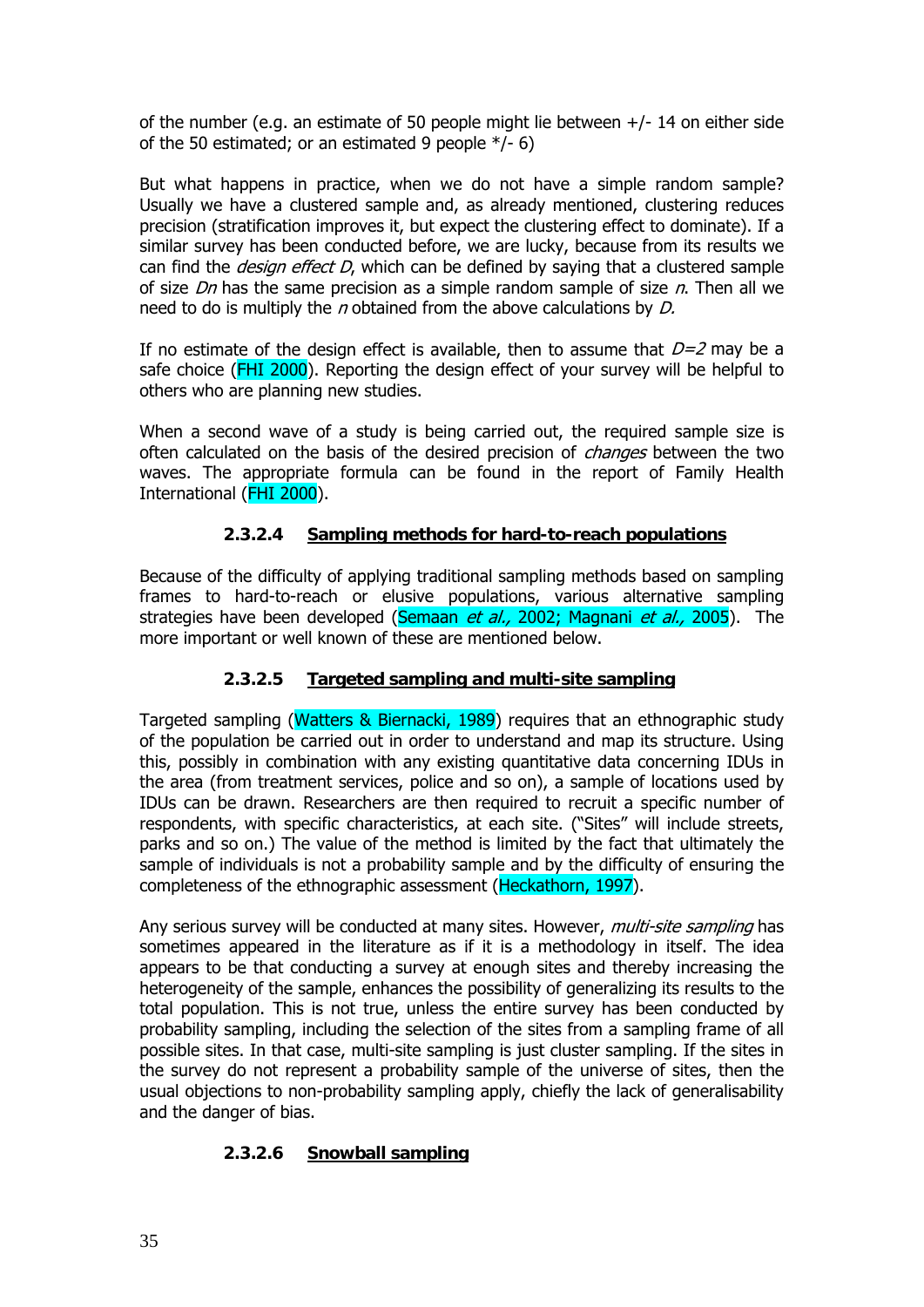The basic idea of snowball sampling is that the sample accumulates, starting from a small number of IDUs who are recruited to start the process, ideally by random (probability) sampling but usually not (Hartnoll et al 1997). Each recruit provides the investigators with the names of other IDUs to contact. These second-stage IDUs provide further names, and so on for as many stages as desired. Thus snowball sampling is a form of *chain referral* sampling. Clearly, it is a non-probability method and therefore subject to the limitations discussed previously. There is potential for severe bias inherent in the method of referral: individuals with wider personal networks will tend to be over-represented. Snowball sampling has been extremely useful in the past, but it should cease to play a major role once the study of a phenomenon has moved beyond the initial stages of forming a picture of the problem.

# **2.3.2.7 Respondent-driven sampling**

Respondent-driven sampling (Heckathorn, 1997; Salganik & Heckathorn, 2004) is the latest approach to sampling hidden populations. In essence, it is snowball sampling carried out in a way that is claimed to convert it into a probability sampling method. The idea is that each initial recruit, and subsequently those recruited in the following stages, is given a certain number of coupons which they pass on to the peers whom they recruit for the study. The peer hands the coupon back to the researcher when he or she enrols in the study. The fact that the IDU is not required to give a list of names to the researcher, who will then try to contact these people, is in itself a considerable improvement over the more usual methods of snowball sampling. The serial numbers on the coupons document the links between recruit and recruiter. In combination with a piece of information obtained from each respondent, namely, the number of people the respondent knows within the target population, and based on a model of the process, these data permit statistical inference to the total population. Special software is required, but is available freely from a web site where relevant papers and full details of the method can also be found (www.respondentdrivensampling.org). Respondent-driven sampling has not yet been used widely, but appears to have great promise. Although respondent-driven sampling appears to be a promising method, it has not yet been used widely and it cannot be firmly recommended without more evidence and experience.

# **2.3.2.8 Time-space sampling**

Time-space sampling is most similar to targeted sampling, but is probability based. The preliminary stage of ethnographic mapping is necessary in order to construct a list of locations used by members of the target population and also to obtain information on the density of their use, for example, the number of IDUs attending in each 3-hour period of the day. The list of period-place combinations forms a sampling frame for cluster sampling. Cluster selection should be carried out with probability proportional to size. Random sampling of individuals is then carried out within the selected clusters, that is, at the selected places in the selected time periods. This random sampling is usually by *systematic sampling*, for example, every kth individual attending is selected, where the interval  $k$  has been chosen to achieve the desired sample size based on the estimated size of the cluster. The success of time-space sampling depends heavily on the quality of the ethnographic mapping. Note that to be a probability sample of *people* rather than of *attendances at the* sampling site, information has to be obtained on how frequently a respondent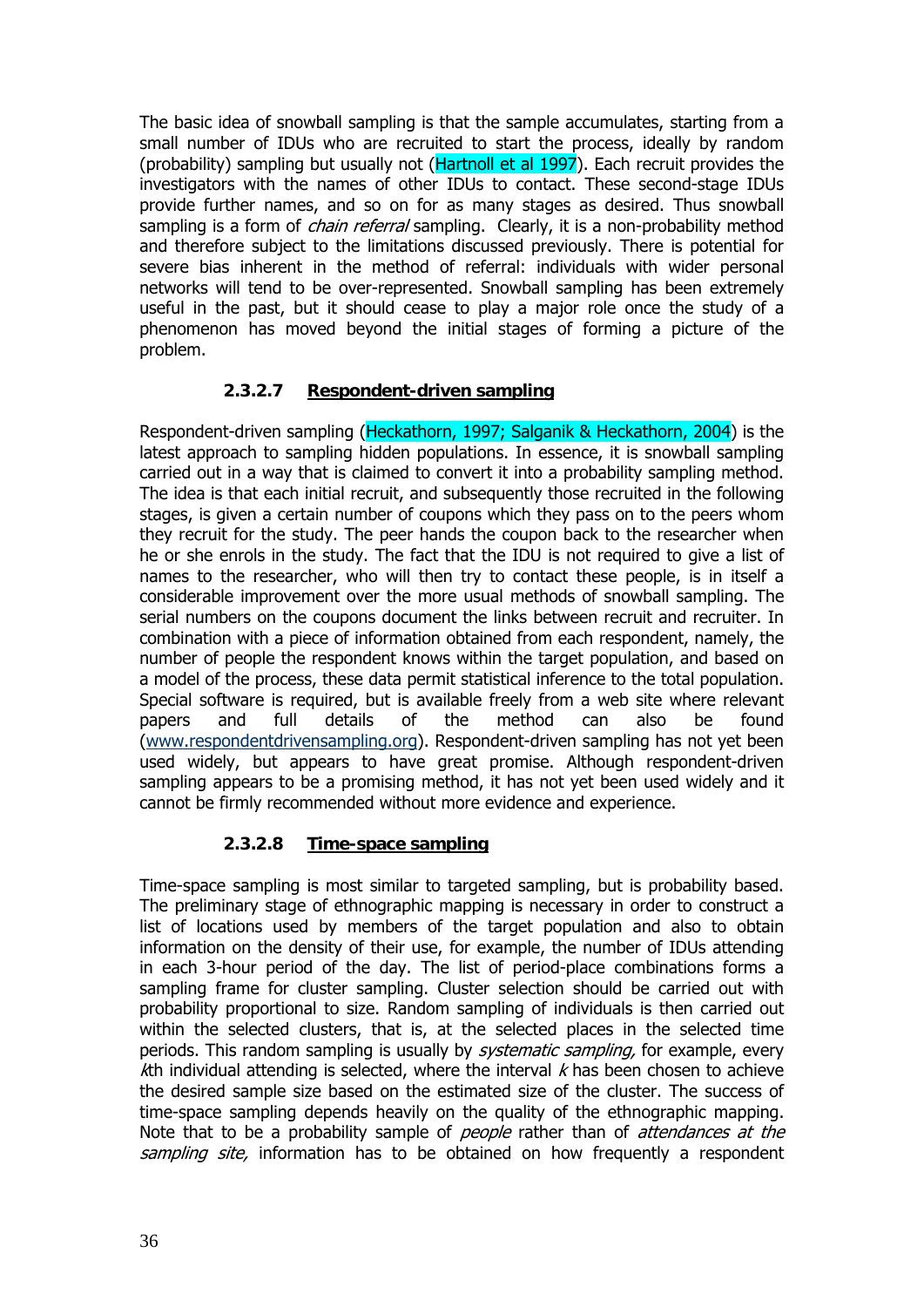attends the chosen site during the chosen time-slot. Time-space sampling can provide probability samples, but its correct implementation is not trivial

# **2.3.2.9 Surveys limited to clients in an institutional setting**

The easiest and cheapest option available to the designer of a sample is probably to recruit the sample at facilities attended by members of the target population. IDUs can be recruited for a survey at treatment centres, needle exchanges, prisons and other places. A probability sample could be drawn in some of these settings, but it would be representative of that setting, not of the total population of IDU. Clients of institutions almost inevitably are unrepresentative of the total population and therefore the sample will be biased. The size and possibly even the direction of the bias will be unknown. Furthermore, it is not certain that the bias will remain stable over time, so that it is not even possible to compare the results of repeated surveys within institutions, if the intention is to generalize to the entire population.

# **2.3.2.10 Providing a monetary or non-monetary incentive**

Providing an incentive or reward to respondents is often done in surveys of all kinds, but perhaps particularly in those that aim to target hidden or difficult to access subpopulations. The practice has undoubted ethical implications. It is up to the research team, and in accordance with the legal situation within each country, whether or not to include it in the procedure (Pollastri et al 2005). (UK: Boots voucher, Luxembourg: vaccination-consultation)

# **2.3.2.11 Contact with participants and interviewing**

All eligible clients should be asked to participate. A staff member, or a fieldworker in the case of street recruitment, should explain to the potential participant the purpose and goal of the study and what he or she is expected to do. An example of an introductory letter can be found in Appendix 5.6.

Depending on the national practice concerning ethical issues, oral or written consent should be sought. An example of informed consent form is in Appendix 5.8

# **2.3.2.12 Completion of questionnaires**

The introduction is followed by the completion of the questionnaire. Special attention must be paid to ensure that the prospective participant meets the inclusion criteria of the study.

There are different methods of administration of the questionnaire, the most common being interview and self-administered. Computer-assisted administration is less common. Each country is free to choose the method that contributes best to the implementation of the survey, based on its socio-cultural context and the available resources for the survey.

It is recommended to choose interviewer administration, since an interviewer can easily explain unclear points, using social nurses or other professional interviewers in combination with peer-interviewers with prompt cards for the more sensitive questions.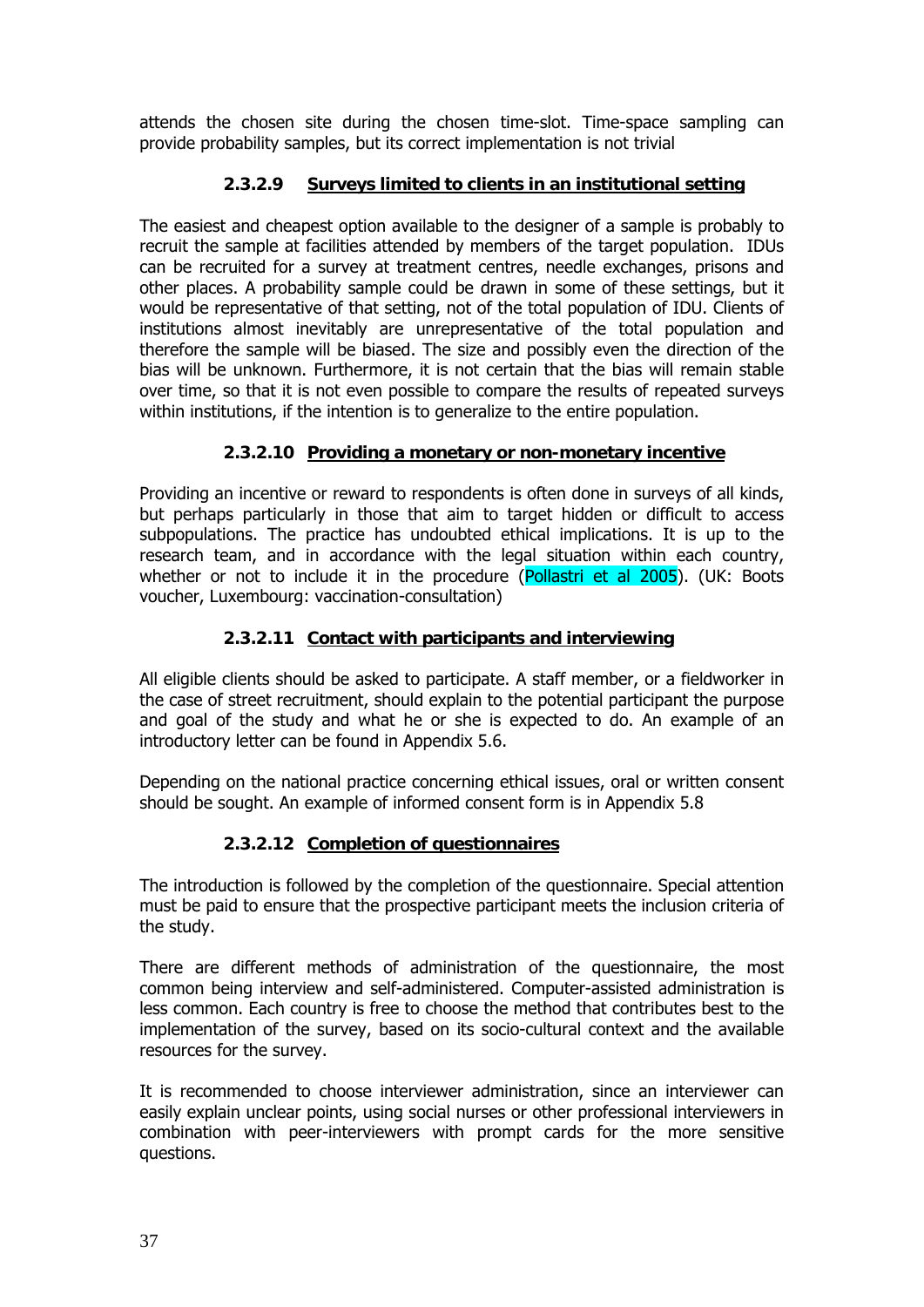For injection drug users, it has sometimes been recommended that interviewers be of the same sex as the respondent. However, in situations where access to IDUs involves reaching them in prison, it has been recommended that male members of the team should administer the questionnaire. UNAIDS ?:22. But this may not be the case everywhere. For example in the Netherlands the response rates in surveys outside prisons were not influenced by the gender of the interviewer, while female interviewers in prisons, obtained a higher response rate.

# **2.3.2.13 Training the interviewers in selecting participants and other fieldwork issues**

Training the interviewers is an important part of the survey procedure. To a large extent, the quality of the data they collect is based on the thoroughness of their training. The most important points relevant to the training are listed below:

- $\triangleright$  Follow tightly the guide with the suggested sequence of events
- $\triangleright$  Inform people of the purposes of the survey and ask for their informed consent in a neutral way
- $\triangleright$  Check carefully that the respondent falls within the target group definition
- $\triangleright$  Ask questions clearly and always record the answers accurately
- $\triangleright$  When asking a question be neutral and do not indicate your opinions

In addition to the above the interviewers must have received adequate training regarding the correct way of taking a biological sample, the safe storage and transportation of biological samples and completed questionnaires (see also Quality control in section 2.1.3.4.).

## **2.3.3 DURATION OF SURVEYS**

The duration of the study must be clearly defined. It is recommended that the survey runs throughout an entire calendar year or for a shorter designated period of time. A short fieldwork period (a few weeks) has the advantage of reducing problems of double counting and gives a better point prevalence estimate. Different durations are shown in the text below:

- $\triangleright$  UA: throughout the entire year or for a shorter designated period of time. In the latter at least 100 different eligible clients must be seen during the sampling period
- $\triangleright$  RIVM: field work period of 3 months
- $\triangleright$  Luxembourg: a period of 12 months for data collection plus one more year for analyzing and reporting the data
- $\triangleright$  Czech: 1 year in total, of which 2 months for data collection (including pilot phase)
- $\triangleright$  Survey among clients at Australian NSPs: 1 particular week in a particular calendar year

## **2.3.4 SURVEY ANALYSIS**

Whenever analysing data, it should be remembered that a description via percentages and means is usually a relatively simple matter, and often provides useful information in itself. But in order to make quantifiable comments and inferences about the target population that the survey was designed to describe, expert help is required.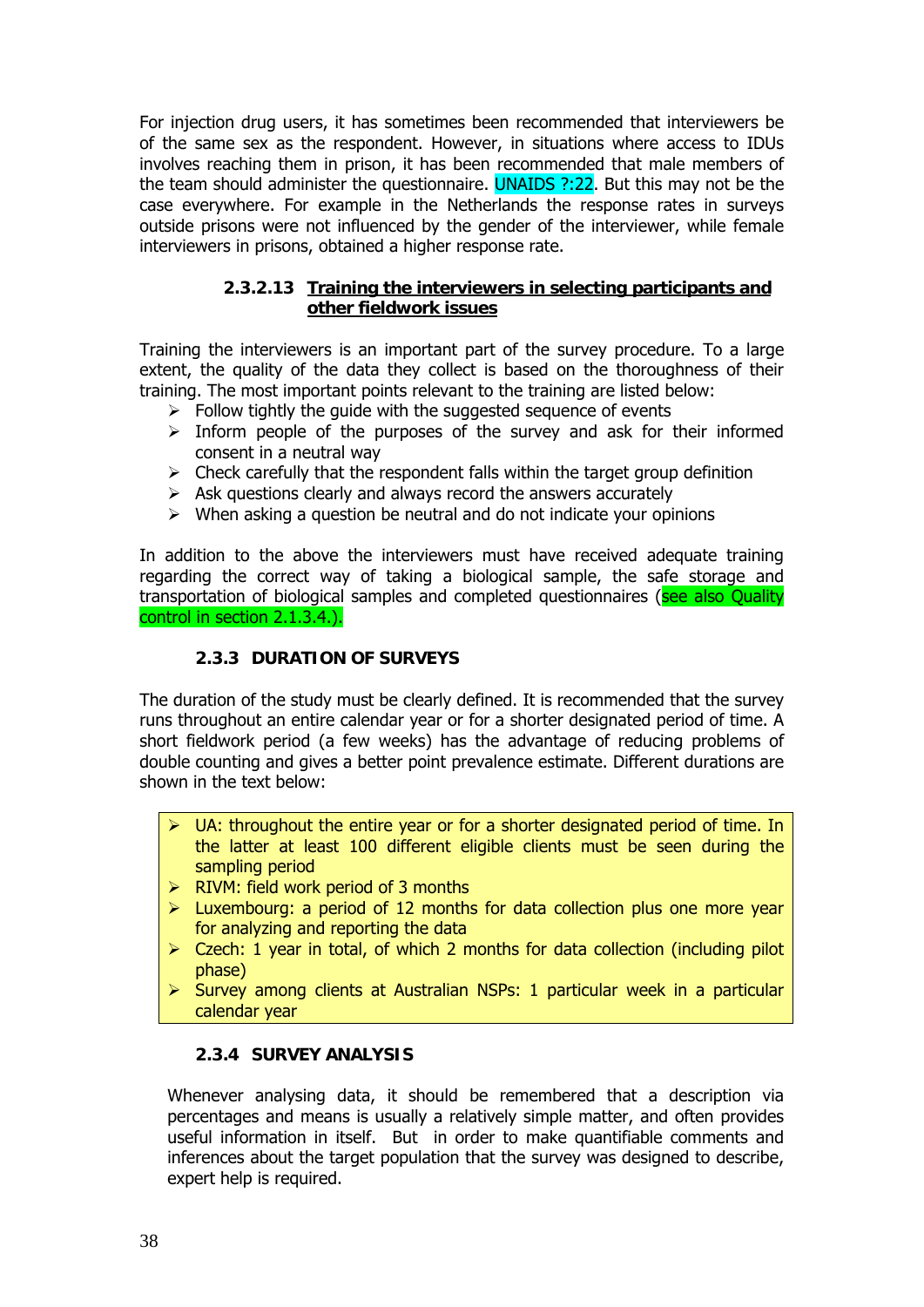The sample design must be taken into account in the statistical analysis, by weighting the data where necessary and by employing appropriate methods of analysis.

The probability of selection for inclusion in the sample does not need to be the same for each individual. If it is, the sample is called self weighting. If it is not, then the unequal selection probabilities have to be taken into account by using weights in the statistical analysis. This makes things a little more complicated, but there is often good reason for having unequal selection probabilities. For example, a survey of IDUs might deliberately over-sample female users: in other words, females would (as a matter of planning, not by chance) represent a larger proportion of the sample than they do of the population. The purpose of this would be to ensure that there were sufficient females in the sample to permit sufficiently precise results to be presented separately for females and males. The importance of this overrides the inconvenience of weighting in the analysis, which is in any case an automatic procedure in most computer programs for statistical analysis.

The method of statistical analysis should not ignore the sample design and simply go ahead as if the data had arisen from a simple random sample. Fortunately, computer software for analyzing data that were obtained through a complex sample design is becoming more widely available. One particular kind of model that has grown in importance in the social sciences in recent years and is appropriate when data have been collected through stratified or clustered designs, or are to be compared between countries, is the class of multilevel models. These make it possible to include not only variables that describe the individuals but also variables that describe the cluster (such as treatment centre characteristics) -within one analysis.

## **3. CORE AND OPTIONAL ITEMS AND DEFINITIONS**

Questionnaire development is a difficult process particularly when a number of existing national and international studies and instruments have to be taken into account. The process that has been followed in order to decide on the core and optional items is:

- Study other European questionnaires in order to identify the items used and select from them the most common items in all studies (the list was not exhaustive but it is thought that it is representative of the work done within the EU)
- Study other relevant bibliographical references to identify suggested indicators and if possible items used in monitoring injecting drug use behaviour

At the same time every effort has been made to keep the core and optional items as far as possible compatible with Standard Table 9 and the Treatment Demand Indicator (TDI).

Like any other instrument, it is still essential to pretest and adapt it for every local implementation. This involves translating the instrument into local languages and using the appropriate local terminology to ensure that the original meaning of the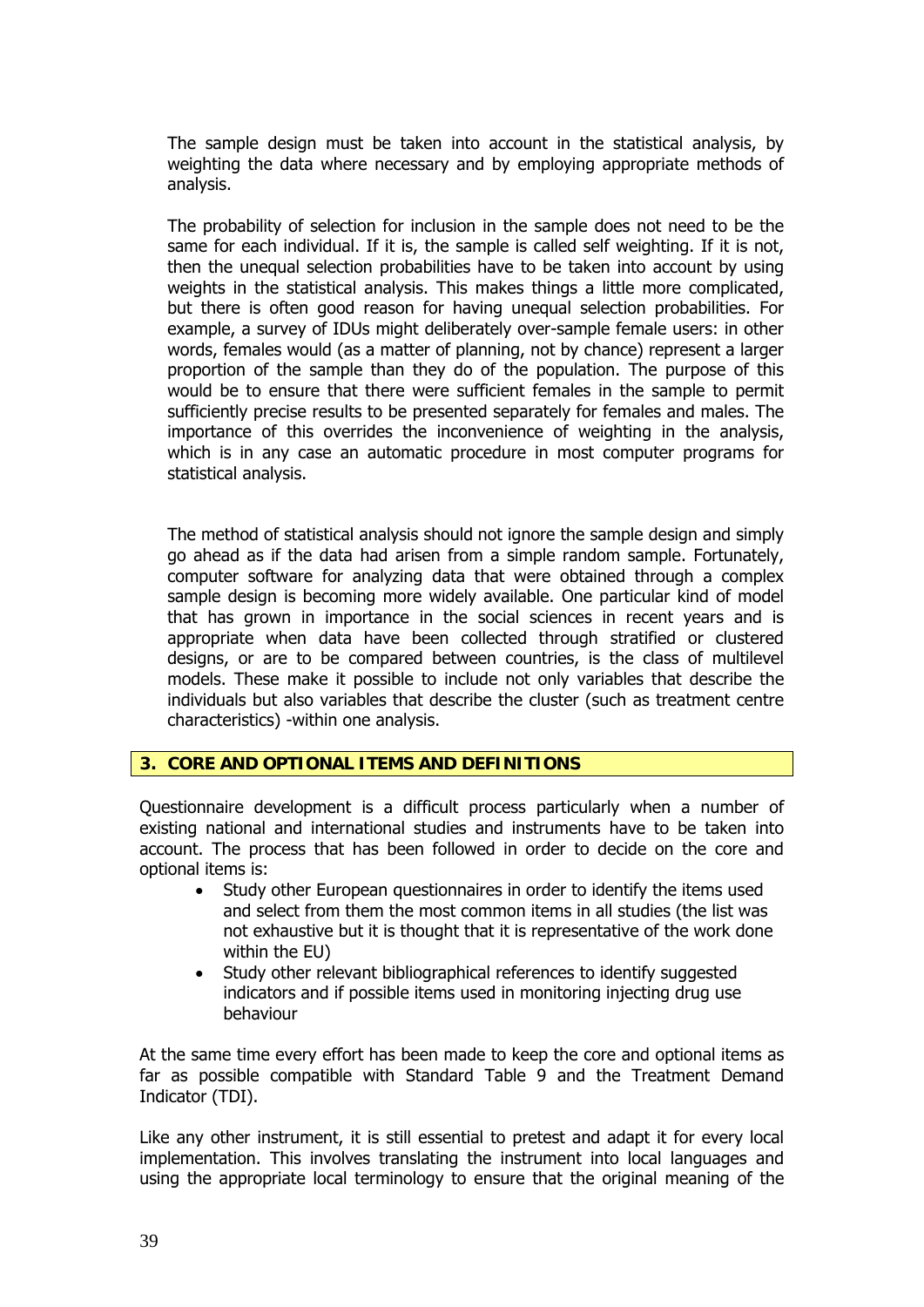questions is not lost. It will also be necessary to conduct qualitative research and to involve local members of the target groups who can help with the interpretation of the questions (FHI 2000:69).

All these steps can be better implemented at the pilot phase of the survey which is strongly recommended and ideally should take place some months before the main survey and which will test not only the questionnaire but also the whole procedure.

## FHI 2000:70

Among the many items that can help ensure quality, the following check list can be used to improve the instrument:

• Qualitative research before the survey to learn about the characteristics of the subpopulations and how best to approach them;

• Comprehensive adaptation and pre-testing of the questionnaires that are suited to the local context;

• Verification that the language in the questionnaires is clear to the people being interviewed, and that the questions are answerable;

• Taking the time to do translation and back-translation, to make sure that complex concepts are interpretable in a commonly understood manner;

# • **Time frames of behaviors or reference periods or recall periods**

One of the most difficult decisions that the parties involved in the development of this Protocol had to take was to suggest preferably one recall period for current or recent behaviour, i.e. the time frame of recorded current or recent behaviour. This is because different relevant studies have been using different recall periods - last 2 weeks, last month, last 3-6 months, last 6 months and last year. Choosing only one of these would either exclude countries that follow a different reference period, or would cause the countries who switched to the DRID Indicator suggestion to lose comparability with data from previous years.

In general it is argued that misreporting of the timing of events is very common and the longer the reference period the more common it becomes (FHI 2003:22). In this sense people tend to remember recent behaviour more accurately and this argues for shorter time frames (FHI 2000:70). On the other hand "…In measuring levels of risk behaviours this misreporting is not very important - the need to maintain standardized indicators over time and between locations takes precedence over the need for a very accurate time reference for events". (FHI 2003:22)

The decision at this stage has been to leave open for a couple of years the choice between the two commonest approaches to recall periods for current or recent behaviour, namely, 1) last month or last 12 months, depending on the expected frequency of the behaviour and 2) last 6 months for all items. A final decision will be taken after the results of different studies have been discussed and compared thoroughly, although at present the first option is the preferred one, given its compatibility with various EMCDDA key indicators (especially the TDI).

## **3.1. THE RATIONALE FOR CHOOSING CORE ITEMS**

From the existing survey protocols and item lists all the items were put into a comparative table (see Appendix 5.3). The minimum common set of items that was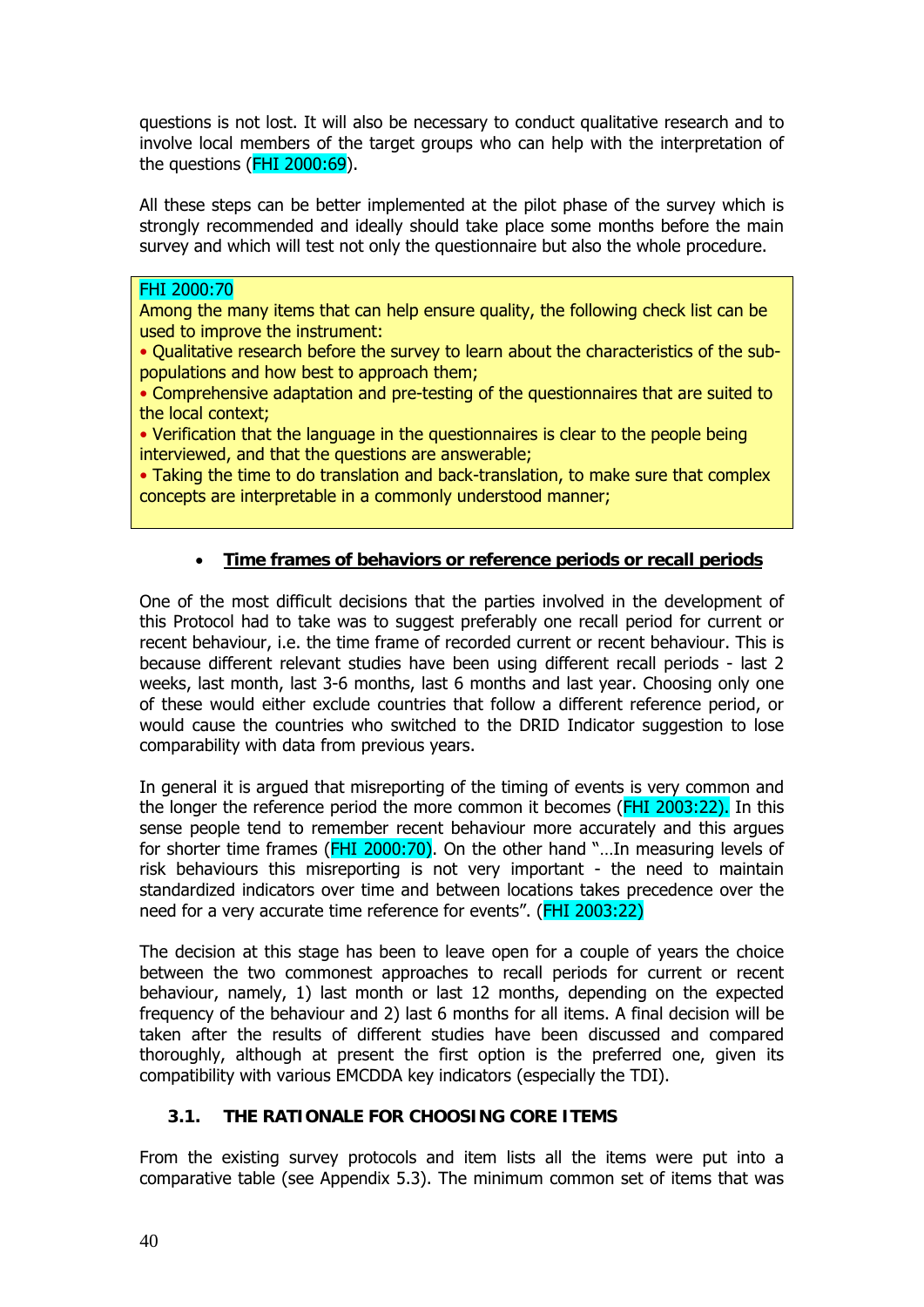also identified as important for studying injecting drug users from the bibliography (Section 4) was chosen.

This process was validated by the process described in annex 5.4.

The objective for choosing core items has been:

a) to ensure their compatibility with the data collected so far through ST9

c) to follow the suggestions from previous EMCDDA projects and othe EMCDDA indicators

c) to keep the core item list as short as possible while at the same time ensuring that it covers the minimum set of key information

# **3.2. THE RATIONALE FOR CHOOSING OPTIONAL ITEMS**

The optional items have been chosen so that countries who choose to include some of them can gather additional information of public health interest, such as risk and protective factors for blood-born diseases, and more complete information on injecting behaviours and service usage. This more extensive information can facilitate the use of detailed behavioural data in planning and evaluating appropriate responses to the infections at national level.

The optional items have been divided to Optional 1 (opt.1) and Optional 2 (opt.2). If the national situation enables the collection of more information than is contained in the core items, it is recommended that a priority is given to optional 1 items and then to optional 2.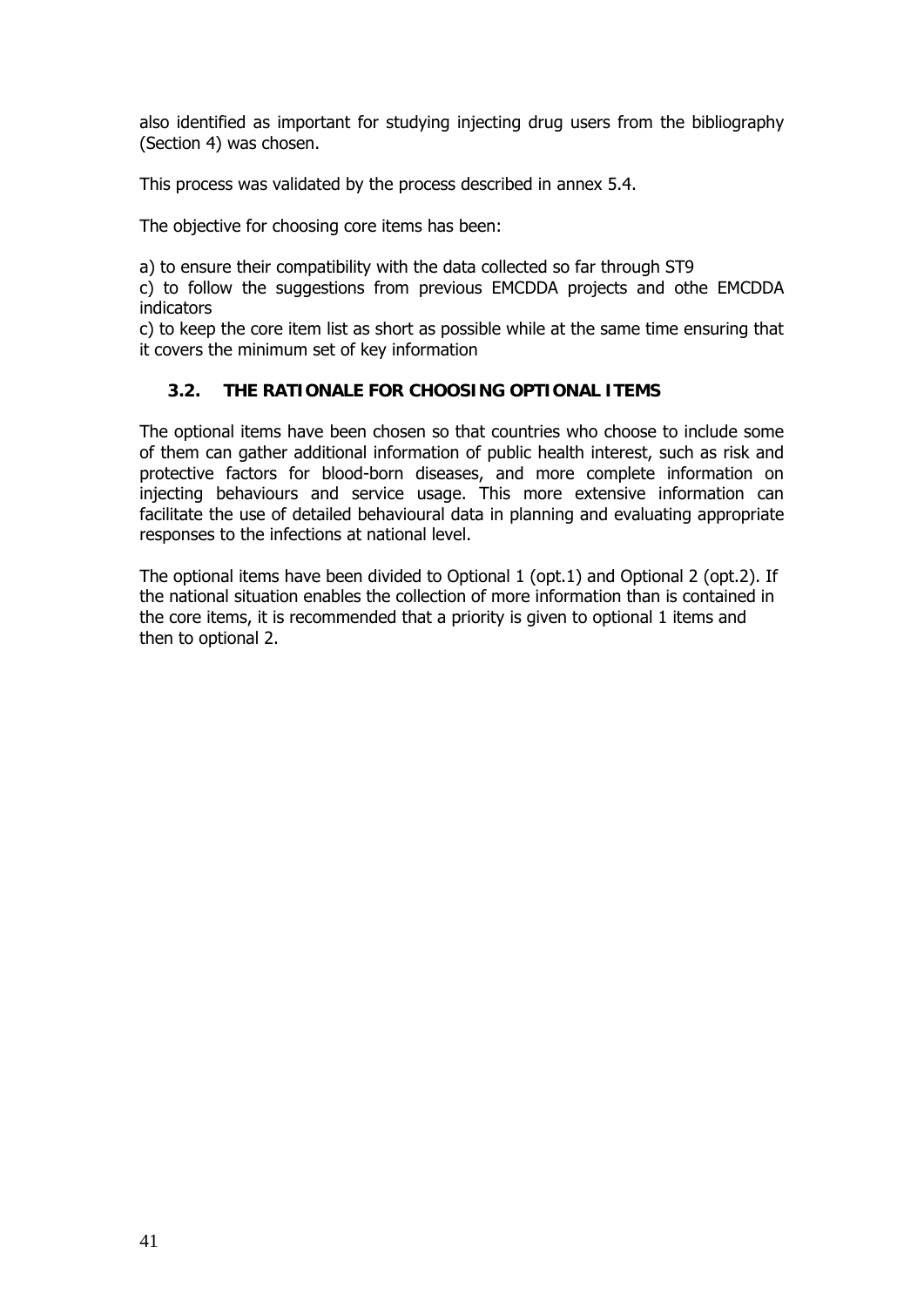## **4. BIBLIOGRAPHY**

Allwrigth, S., Bradley, F., Long, J., Barry, J., Thornton, L. and Parry J. (2000) Prevalence of antibodies to hepatitis B, hepatitis C and HIV and risk factors in Irish prisoners: result of a national cross sectional survey. British Medical Journal **321** 78- 82.

Alter, J., Margolis, H., et al. (1992) Natural history of community acquired hepatitis C in the U.S. N. England J Med; 327: 1899-1895

Australian National Council on AIDS and Related Diseases (ANCARD), Intergovernmental Committee on AIDS and Related Diseases (IGCARD) (1998) HIV testing policy. Commonwealth Department of Health and Aged Care, Australia.

Biggar, R., Miley, W., Miotti, P. et al. (1997) Blood collection on filter paper: a practical approach to sample collection for studies of perinatal HIV transmission. Journal of Acquired Immune Deficiency Syndromes & Human Retrovirology **14** 368- 373.

Bird, AG., Gore, S., Burns, S. and Duggie J. (1993) Study of infection with HIV and related risk factor in young offenders' institution. British Medical Journal **307** 228-231.

Cameron, S., Wilson, K., Good, T. et al. (1999) Detection of antibodies against hepatitis C virus in saliva: a marker of viral replication. Journal of Viral Hepatitis **6** 141-144.

CDC (2003) Guidelines for Laboratory testing and result reporting of Antibody to Hepatitis C Virus. Morbidity and Mortality Weekly Report (Vol. 52)/No. RR-3

Centers for Disease Control and Prevention (CDC) (2003) Guidelines for laboratory testing and result reporting of antibody to hepatitis C virus. Morbidity and Mortality Weekly Report Vol. **52**/No.PR03, 1-16.

Communicable Disease Surveillance Centre & Sexually Transmitted & Blood Borne Virus Laboratory (2003) Collaborative unlinked anonymous survey of the prevalence of HIV and hepatitis viruses in injecting drug users. Survey Protocol. Health Protection Agency, UK.

Connell, J. and Parry, J. (1994) Detection of anti-HlV in saliva and urine at the time of seroconversion. Clinical and diagnostic Virology **1** 299 - 311.

Connell, J., Parry, J., Mortimer, P. and Duncan, J. (1993) Novel assay for the detection of immunoglobulin G antihuman immunodeficiency virus in untreated saliva and urine. Journal of Medical Virology **41** 159-164.

Elliott, R. and Jurgens, R. (2000) Rapid HIV screening at the point of care: Legal and ethical questions. Canadian HIV/AIDS Legal Network, Montreal.

EuroHIV (2003) HIV/AIDS Surveillance in Europe. End-year report

European Monitoring Centre for Drugs and Drug Addiction (EMCDDA) (2000a) EMCDDA documents on improving comparability - Drug-related infectious diseases. EMCDDA, Lisbon.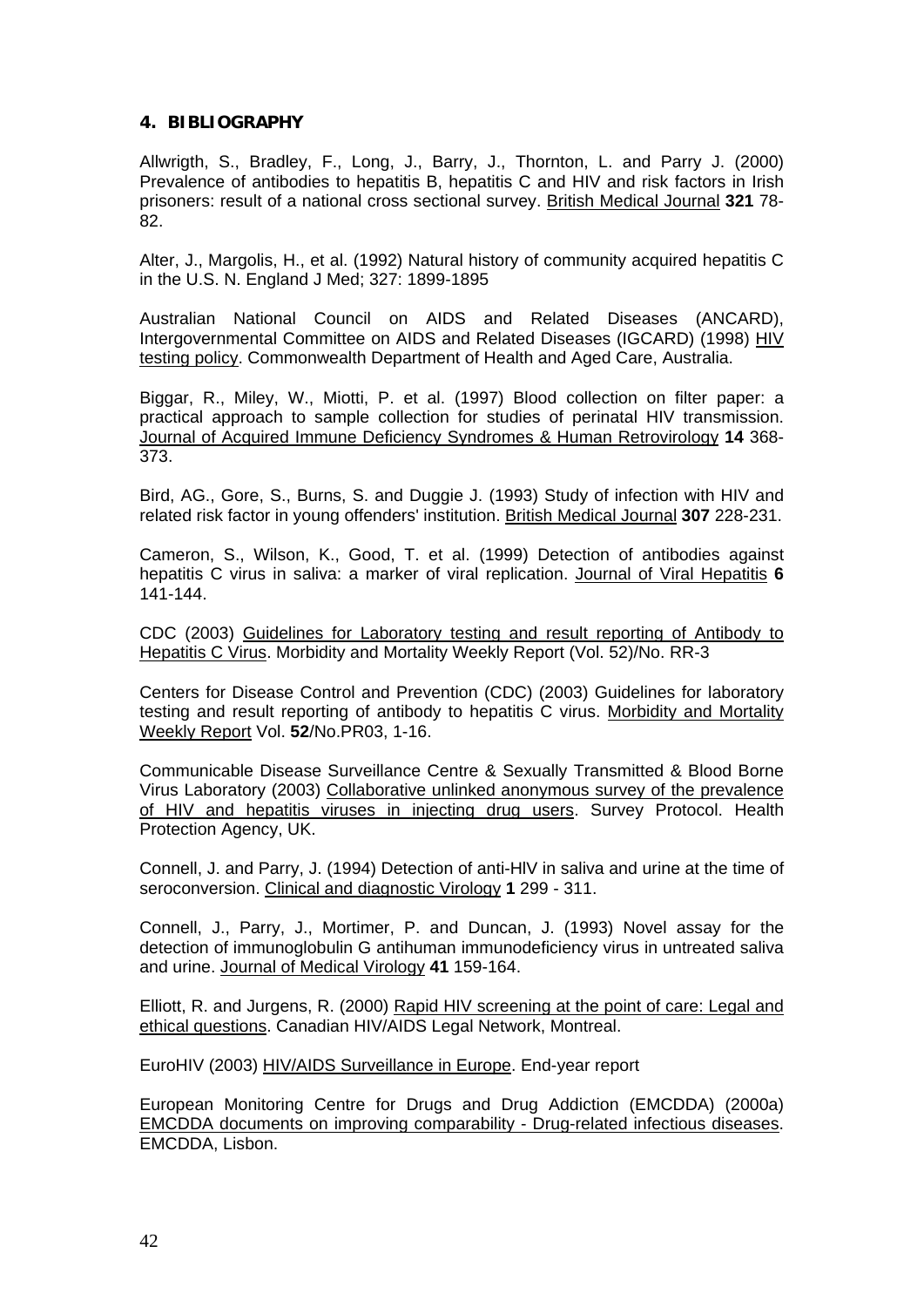European Monitoring Centre for Drugs and Drug Addiction (EMCDDA) (2000b) Treatment Demand Indicator Standard Protocol 2.0

European Monitoring Centre for Drugs and Drug Addiction (EMCDDA) (2001) Injecting drug use, risk behaviour and qualitative research in the time of AIDS, Insights Series No 4. EMCDDA. Office for Official Publications of the European Communities, Luxembourg.

EMCDDA, Trimbos Institute (2001) Feasibility study on the implementation of longitudinal studies on changing patterns of use, health risks, careers and needs in young problem drug users (YPDUs). EMCDDA, draft final report CT.99.EP.02B, Lisbon,

European Monitoring Centre for Drugs and Drug Addiction (EMCDDA) (2003) Annual report 2003: the state of the drugs problem in the European Union and Norway. EMCDDA, Office for Official Publications of the European Communities, Luxembourg.

European Monitoring Centre for Drugs and Drug Addiction (EMCDDA) (2004) Annual report 2004: the state of the drugs problem in the European Union and Norway. EMCDDA, Office for Official Publications of the European Communities, Luxembourg.

Family Health International (FHI) (2000) Behavioral Surveillance Surveys (BSS): Guidelines for repeated behavioural surveys in populations at risk of HIV. Family Health International, USA.

Harling M. Implementation Analysis of the key indicator Drug related Infectious Diseases (report in preparation) Lisbon, EMCDDA, 2006

Hartnoll, R., Griffiths, P., Taylor C., Hendricks V., Blanken P., Nolimal D., Weber I., Toussirt M., and Ingold R., (1997) Handbook on Snowball Sampling. Council of Europe

Heckathorn, D. (1997) Respondent-driven sampling: a new approach to the study of hidden populations. Social Problems **44** 174-199.

Joshi, S. and Shrutika, S. (1997) Laboratory detection of HIV infection. Mumbai: Institute of immunohaematology, Dept of " " \ Transmitted Diseases; Bombay Hospital Journal ,1997.

Lambert, E., Ashery, R. and Needle, R. (ed) (1995) Qualitative Methods in Drug Abuse and HIV Research, NIDA Research Monograph 157. U.S. Department of Health and Human Services, Public Health Service, National Institutes of Health, USA.

Levy, P.S. and Lemeshow, S. (1991) Sampling of populations: methods and applications, 2<sup>nd</sup> ed. John Wiley, New York.

Magnani, R., Sabin, K., Saidel, T. and Heckathorn, D. (2005) Review of sampling hard-to-reach and hidden populations for HIV surveillance. AIDS **19** (suppl 2) S67- S72.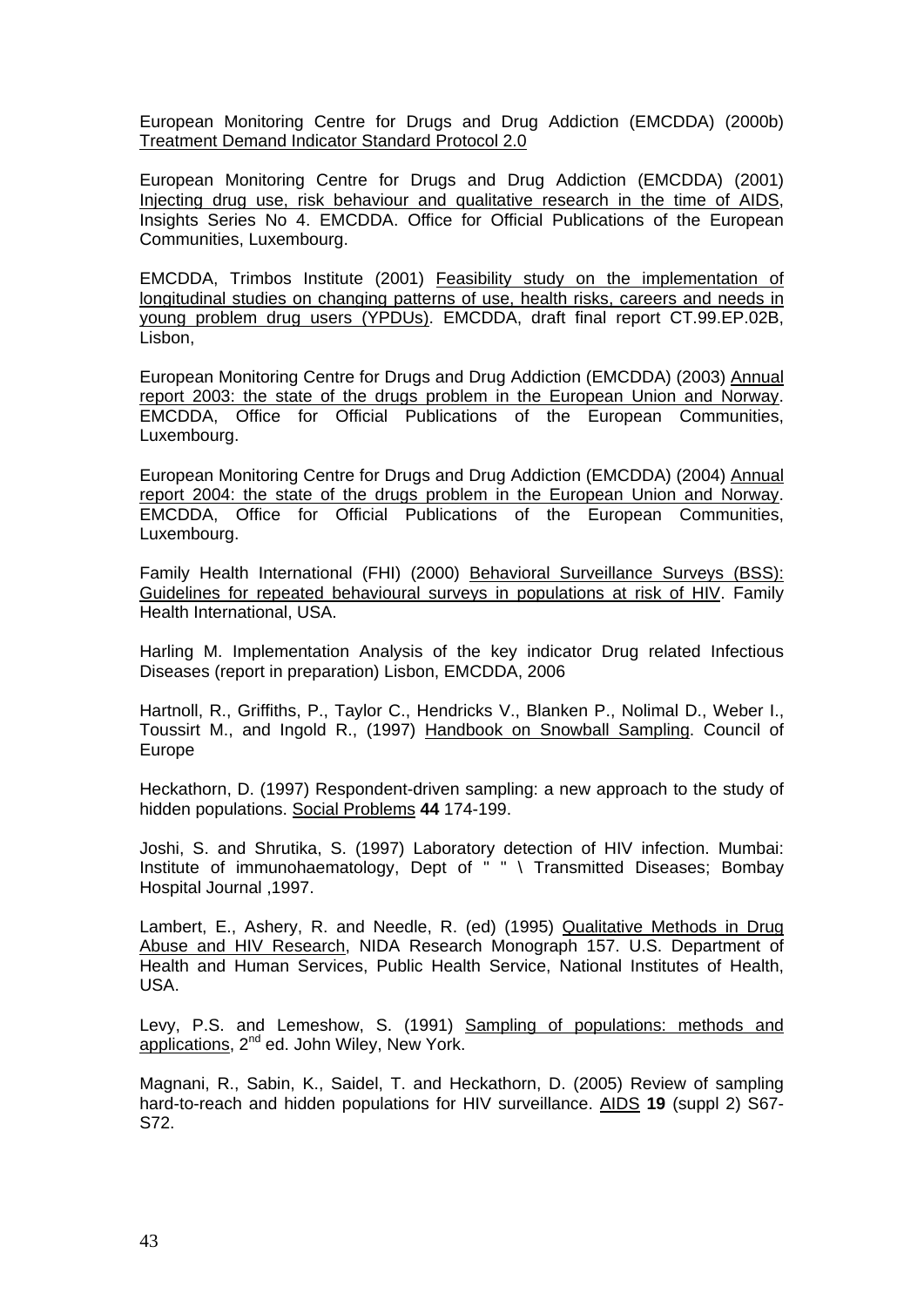Miller, C., Johnston, C., Spittal, P., et al. (2002) Opportunities for prevention: hepatitis C prevalence and incidence in a cohort of young injection drug users. Hepatology **36** 737-742.

Major, C., Read, S., Coates, R., et al. (1991) Comparison of saliva and blood for human immunodeficiency virus prevalence testing. The journal of Infectious Diseases **163** 699-702.

Mravcik V., Korcisova B., Zabransky T., Rehak V., (2003) Seroprevalence of Hepatitis C among injection drug users – Prospective section Seroincidence of Hepatitis C among injection drug users – Manual

Okruhlica L. (2004) Final Report: Protocol for Screening and Monitoring Prevalence and Incidence of Infectious Diseases in Drug Treatment and other Routine Settings, EMCDDA Key Indicator Drug related infectious diseases (DRID)

Parker, S., Cubitt, W. and Ades, A. (1997) A method for the detection and confirmation of antibodies to hepatitis C virus in dried blood spots. Journal of Virological Methods **68** 199-205.

Parry, J., Perry, K. and Mortimer, P. (1987) Sensitive assay for viral antibodies in saliva: an alternative to test on serum. Lancet **2** 72-75.

Protto, J.P., Plasschaert S., Sartor, F. and Walckiers D. (2004) Biological testing for HIV, hepatitis B and C infections IPH/EPI REPORTS Nr.2004-011. Scientific Institute of Public Health, Unit of Epidemiology, Brussels.

Public Health Agency of Canada (2006) Inventory of HIV Incidence and Prevalence Studies in Canada Surveillance and Risk Assessment Division, Centre for Infectious Disease Prevention and Control, Infectious Diseases & Emergency Preparedness Branch, Public Health Agency of Canada.

Saillour, F., Dabis, F., Dupon, M., et al. (1996) Prevalence and determinants of antibodies to hepatitis C virus and markers for hepatitis B virus infection in patients with HIV infection in Aquitaine. British Medical Journal **313** 461-464.

Salganik, M. and Heckathorn, D. (2004) Sampling and estimation in hidden populations using respondent-driven sampling. Sociological Methodology **34** 193- 240.

Semaan, S., Lauby, J. and Liebman, J. (2002) Street and network sampling in evaluation studies of HIV risk-reduction interventions. AIDS Reviews **4** 213-223.

Sleiman, S. and Sartor, F. (ed) (2002) Belgian National Report on Drugs, 2002. Scientific Institute of Public Health, Brussels.

Sivaram, S., Srikrishnan, A., Murgavel, K., et al. (2005) An approach to addressing ethical issues in a community-based risk assessment for HIV: a case from Chennai, India. Journal of Health, Population and Nutrition **23** (2) 165-176.

Solomon, SS., Solomon, S., Rodriguez, II., et al. (2002) Dried blood spots (DBS): a valuable tool for HIV surveillance in developing/tropical countries. International journal of STD & AIDS **13** 25-28.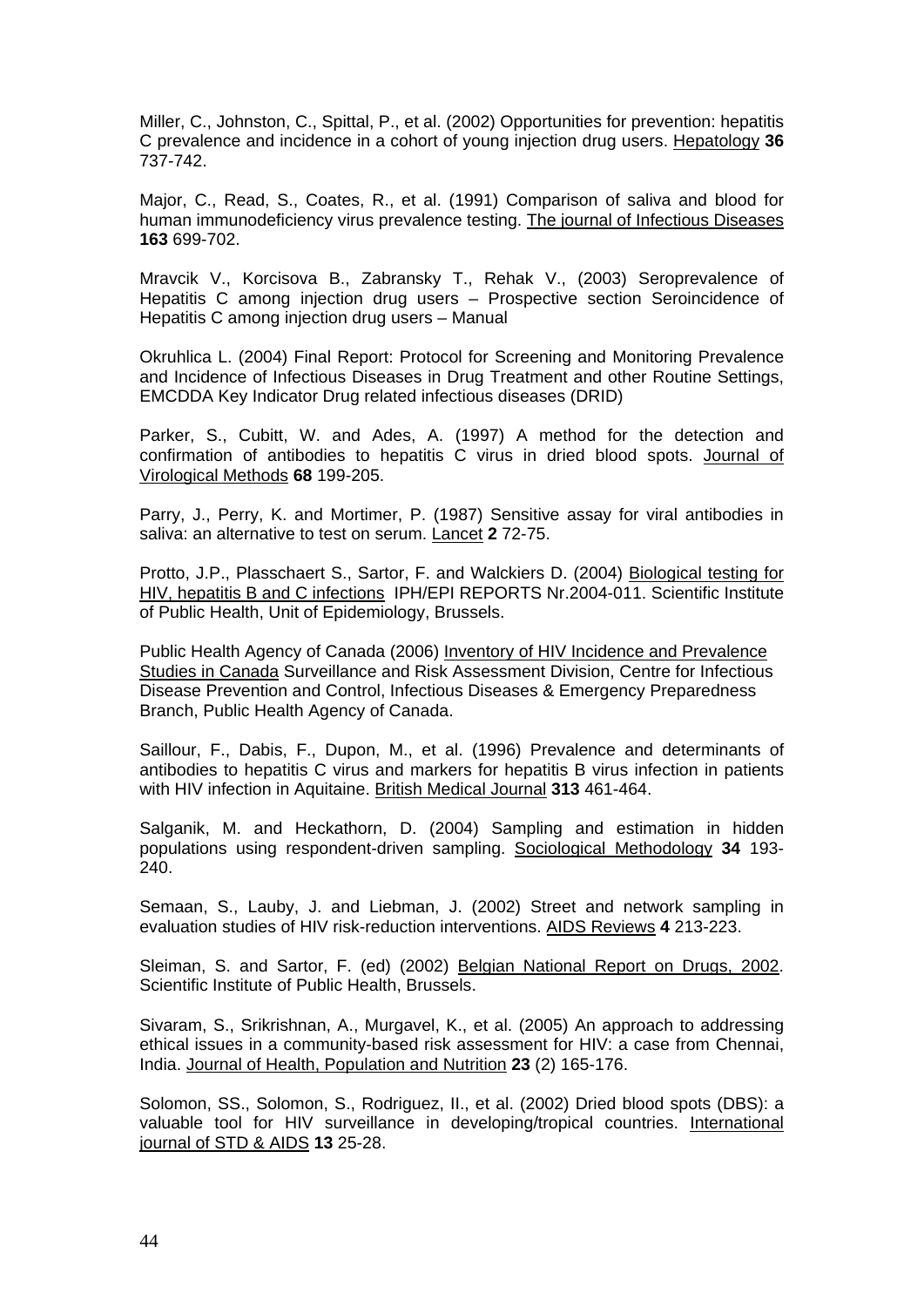Spielberg, F., Critchlow C., Vittinghoff, E., et al. (2000) Home collection for frequent HIV testing: acceptability of oral fluid, dried blood spots and telephone results. AIDS **14** 1819-1828.

UNAIDS/WHO (2000) Guidelines for second generation HIV surveillance. WHO/CDS/CSR/EDC/2000.5, UNAIDS/00.03E. UNAIDS/WHO, Geneve.

UNAIDS/IMPACT/FHI (2003) Estimating the size of population at risk for HIV: issues and methods, updated July 2003. A joint UNAIDS/IMPACT/FHI workshop: Report and Conclusions. Family Health International, USA.

UNAIDS COLLABORATIVE CENTRE (?), 2ND Generation HIV Surveillance: Field manual for population mapping and administration of behavioral surveillance surveys

Vidal-Trecan, G., Varescon-Pousson, I., Gagniere, B., Tcherny-Lessenot, S., Madariaga, E., Boissonnas, A. (2002) Association between first injection risk behaviours and hepatitis C seropositivity among injecting drugs users. Annales de Medecine Interne **153** (4) 219-225.

Watters, J. and Biernacki, P. (1989) Targeted sampling: options for the study of hidden populations. Social Problems **36** 416-430.

WHO/UNAIDS (2001) Guidelines for using HIV testing technologies in surveillance: selection, evaluation and implementation. WHO/CDS/CSR/EDC/2001.16, UNAIDS/01.22E. UNAIDS/WHO, Geneve.

Wiessing, L. (2005) `2004 Reitox Academy Workshop (19-20 Oct.) and EU expert meeting (21-22 Oct.) on Surveillance of Drug Related Infectious Diseases, Final Meeting Report`

Wiessing, L., Hartnoll, R., Roy, K., Taylor, A., Goldberg, D., Hay, G. (2000),`Draft guidelines for developing the Key Indicator: Infectious Diseases in Injecting Drug Users`, *EMCDDA documents on improving comparability- Drug related infectious diseases*, P. 1-9

Williams, I., Gretch, D., et al. (2002) Hepatitis C virus RNA concentration and chronic hepatitis in a cohort of patients followed after developing acute hepatitis. International Medical Press; 341-344

www.hepatitis-c.de/diagnosi.htm, Lok, A., Diagnosis of Hepatitis C. Deutsces Hepatitis C Forum. Espenau, Germany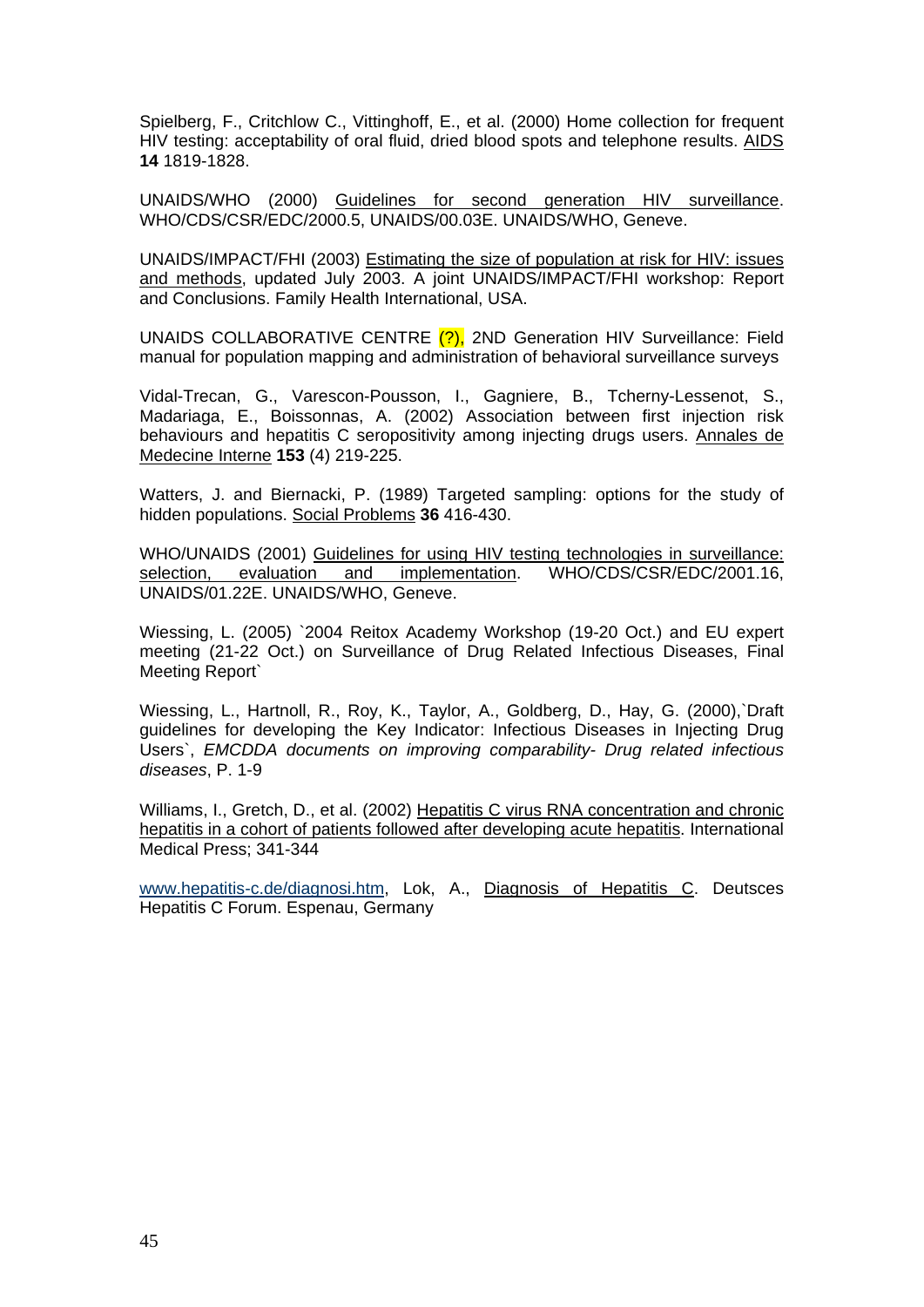### **ANNEXES**

**4.1. FULL LIST OF ITEMS** 

### **FINAL OVERVIEW OF CORE (FOR ST9) AND OPTIONAL ITEMS FOR SURVEYS AND ROUTINE MONITORING**

**Items in bold are the CORE items and the underlined items are the OPTIONAL 1 items (i.e. the first priority items after the core items). All the rest are OPTIONAL 2 items, i.e. further recommended items and they refer mostly to the case of conducting surveys. v. 09/2006** 

#### **SECTION A: INTERVIEW INFORMATION**

- 1. **DATE OF INTERVIEW** (in the case the interview is taken separately from the biological sample)
- 2. INTERVIEWER'S CODE (for surveys)
- 3. **CODE (TYPE) OF THE SETTING**
- 4. **CODE OF THE PARTICIPANT**
- 5. CODE OF THE SURVEY
- 6. WRITTEN OR ORAL INFORMED CONSENT
- 7. SAMPLE TAKEN
- 8. QUESTIONNAIRE COMPLETED

### **SECTION B: ELIGIBILITY CHECK**

- 
- 2. **Regular use of opiates, cocaine and/or amphetamines in the last 12 months**
- 1. **Ever injected**  3. **Injected in the last 12 months**
- 4. **Injected in the last 4 weeks**
- 5. Interviewed before (for surveys)

#### **SECTION C: SOCIO-DEMOGRAPHIC CHARACTERISTICS**

- 1. **Date of birth OR Age**
- 2. **Sex**
- 3. **Country of birth**
- 4. Nationality
- 5. Self-reported ethnicity
- 6. Parents' nationality
- 7. Current place of residence
- 8. Duration of living in the current place of residence
- 9. Current Living status (with whom)
	- b. Current living status (where)
- 10. Duration of living with them
- 11. Children
- 12. Highest educational level completed
	- b. Age when left school
- 13. Main source of income in the last 30 days/6 months/ 12 months
- 14. Religion

#### **SECTION D: DRUG TREATMENT AND NSP**

- 1. **Drug treatment before** 
	- b. How many times
		- c. First time of treatment
		- d. Last time of treatment
- 2. Current drug treatment

### b. **Type of current treatment**

- 3. Ever used a NSP
- 4. Current use of a NSP
- 5. Ever use of a low threshold programme
- 6. Current of a low threshold programme

#### **SECTION E: DRUG USE HABITS**

- 1. Age of onset of any illicit drug use
	- b. Drug of onset of any illicit drug use
	- c. Last time of use
- 2. Age of onset of hard drug use
	- b. Drug of onset of hard drug use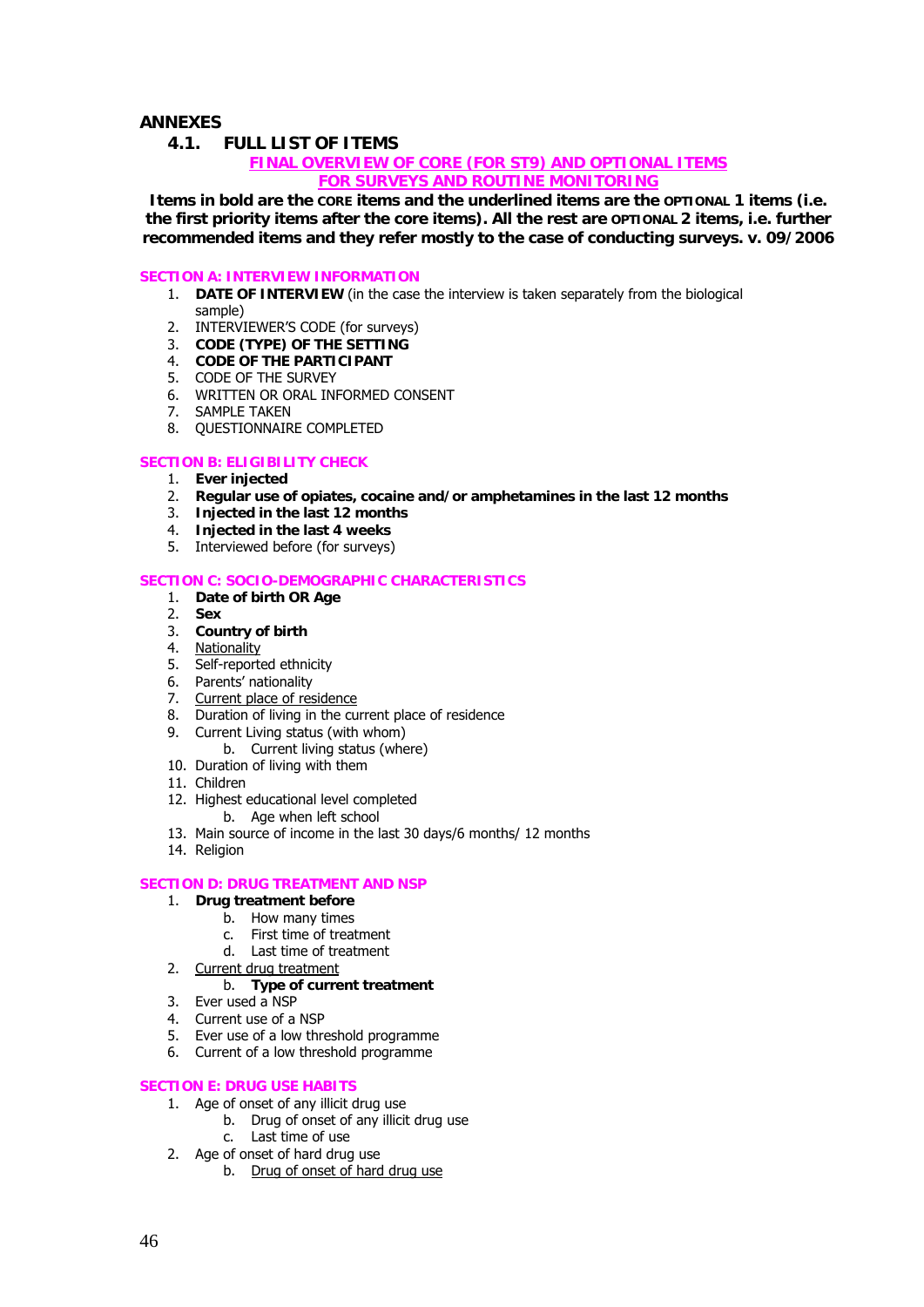c. Last time of use

3. Current drugs used (usual) route(s) of administration and frequency of use b. **Current primary drug of abuse** 

#### **SECTION F: INJECTING DRUG USE AND SHARING OF INJECTING AND NON-INJECTING EQUIPMENT**

### **1. Age of first injection of drugs**

- b. Drug of first injection
- c. Inject with a used syringe/needle at that first time
- d. Place of first injection
- 2. Last time of injection
	- b. Inject with a used needle and/or syringe that last time
- **3. Current injection**
- 4. Days of injection
	- b. Times of injection on an average day<br>c. Times of injection on the last full day
	- Times of injection on the last full day

**Frequency of SHARING needles /syringes (combined item, not in the questionnaire) Frequency of SHARING any injecting material (combined item)** 

- 5. Frequency of injecting with an already used needle/syringe\*
- 6. Persons taking used syringes/needles from\*
- 7. Serostatus of persons taking used syringes/needles from
- 8. **Number of persons taking used needles/syringes from** \*
- Number of persons SHARING used needles/syringes from (combined item)
- 9. Frequency of injecting with a used spoon or filter $*$
- 10. Persons taking used spoon/filter from \*
- 11. Serostatus of persons taking used spoons/filters from
- 12. Number of persons taking used spoons/filters from\*
- 13. Frequency of injecting with already used water\*
- 14. Persons taking used water from \*
- 15. Serostatus of persons taking used water from
- 16. Number of persons taking used water from\*
- 17. Frequency of lending used syringe/needle\*
- 18. Persons lending used syringe/needle to
- 19. Number of persons lending used needles to\*
- 20. Frequency of lending used injecting material other than syringes/needles (spoons, filters, water) \*
- 21. Persons lending used injecting material other that syringe/needle to
- 22. Number of persons lending used injecting material other than needles to
- **23. Number of times reusing your own needles**
- 24. Froantloading/Backloading/Splitting
- 25. Ever Injected by others
- 26. Injected by others in the last 4 weeks
- 27. Sniffing in the last 4 weeks
- 28. Frequency of sniffing with a used straw in the last 4 weeks

### **SECTION G: NEW AND CLEAN NEEDLES AND SYRINGES**

- **1. Availability of clean/sterile needles/syringes**
- 2. Places of acquisition of clean and sterile syringes
- **3. Number of clean/sterile needles/syringes acquired in the last 4 weeks**
- **4. Number of free of charge acquired in the last 4 weeks**
- 5. Availability of clean/sterile injecting material other than needles/syringes
- 6. Choices of disposing needles
- 7. Clean needles/syringes before reusing
- 8. Frequency of cleaning used needles in the last 4 weeks
- 9. Way of cleaning used needles
- \* borrowing (taking) and lending can be merged to the same question by using the word "share".

### **SECTION H: SEXUAL BEHAVIOUR**

- 1. Sex in the last 6 months
- 2. Sex with a steady sexual partner
	- b. Number of steady sexual partner(s)
	- c. Frequency of using condoms with steady partner(s)
	- d. Use of condom at last time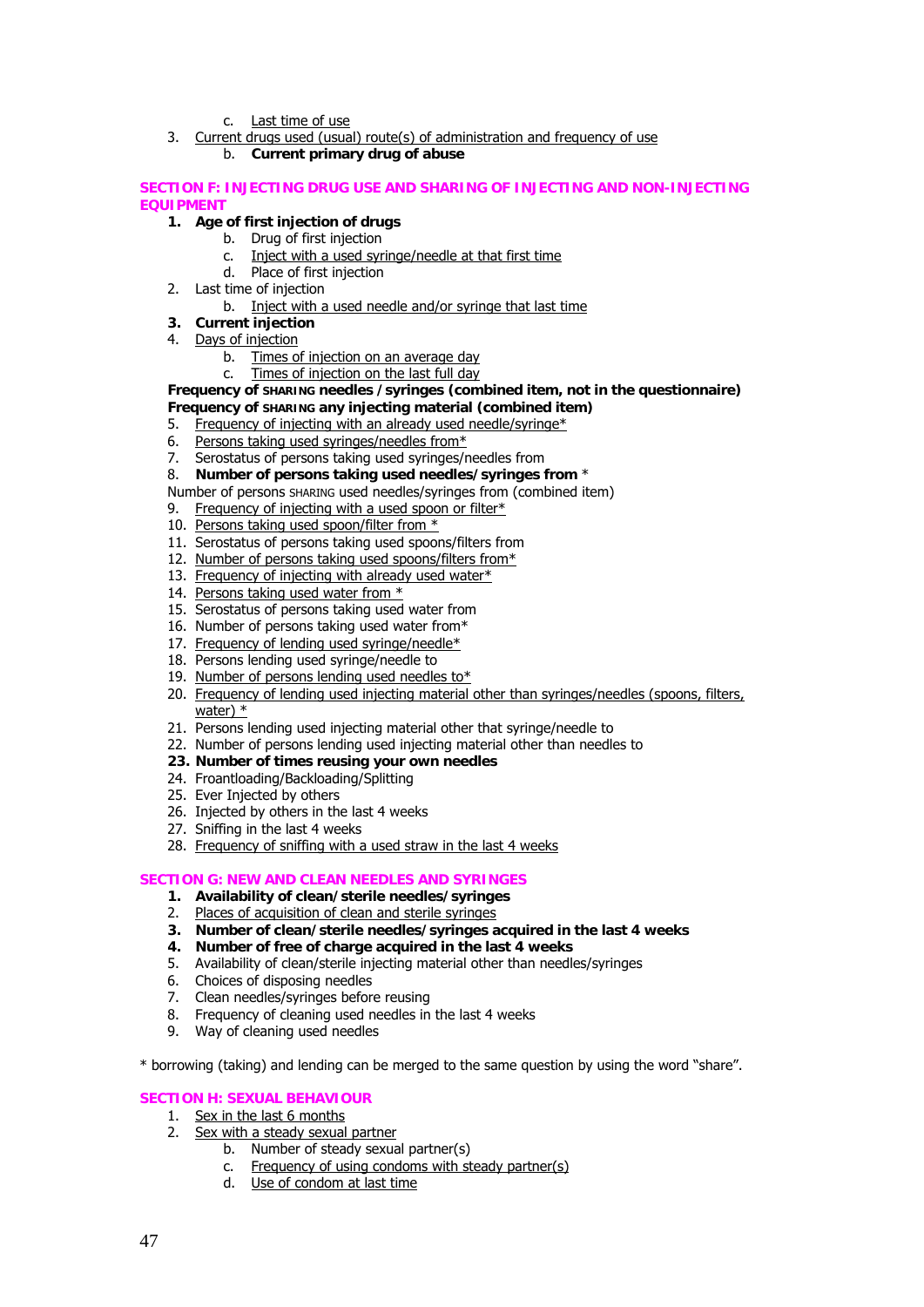- 3. Injecting status of steady partner (s)
- 4. Sex with a casual sexual partner
	- b. Number of casual sexual partner(s)
	- c. Frequency of using condoms with casual partner(s)
	- d. Use of condom at last time
- 5. Injecting status of casual partners
- 6. "Paid" sex in the last 6 months
	- b. Number of "paid' sex partner(s)
- 7. "Paid" sex in the last 4 weeks
	- **b. Frequency of using condoms with 'paid' sex partners**
	- c. Use of condom at last time
- 8. Serostatus of sexual partners
- 9. Sexual orientation

#### **SECTION I: PRISON/PENAL(ENDIPP?)**

- 1. Ever arresrted
- 2. Age of first arrest
- 3. **Ever in prison** 
	- b. Times of imprisonment
- 4. Current imprisonment
	- b. Duration of current imprisonment
- 5. Age of first imprisonment
- 6. Ever injected in prison
	- b. Last time of injection in prison
- 7. First injection and prison
- 8. Sharing needles/syringes and other equipment in prison

### **SECTION J: HIV AND HEPATITIS TESTING**

- 1. Ever having HIV test
	- b. **Last time of HIV test**
	- c. Result of last test
- 2. Ever having HCV test
	- b. **Last time of HCV test**
	- c. Result of last test
- 3. Ever having HBV test
	- b. Last time of HBV test
	- c. Result of last test
- 4. Vaccination against Hepatitis B?
- 5. Number of doses
- 6. Time of last dose

#### **SECTION K: HEALTH CARE**

- 1. Diseases you have been told you have and received treatment for
- 2. Overdosed ever
	- b. Times you received professional help
- 3. Times of recent overdose
- 4. Blood transfusion ever
	- b. Time of first blood transfusion
		- c. Time of last blood transfusion
- 5. Tatooing ever
- 6. Perceived health status

### **SECTION L: KNOWLEDGE/ATTITUDES**

- 1. Types of Hepatitis
- 2. Perceived transmission routes of infection with hepatitis and HIV/AIDS
- 3. Perceived easiness of treating hepatitis and HIV/AIDS
- 4. Places of getting informed about hepatitis and HIV/AIDS
- 5. Preventive measures taken

#### **SECTION M: HOMELESSNESS**

### 1. Homeless ever

- b. Age of being homeless for the first time
- 2. **Recent homelessness**
- 3. Duration of recent homelessness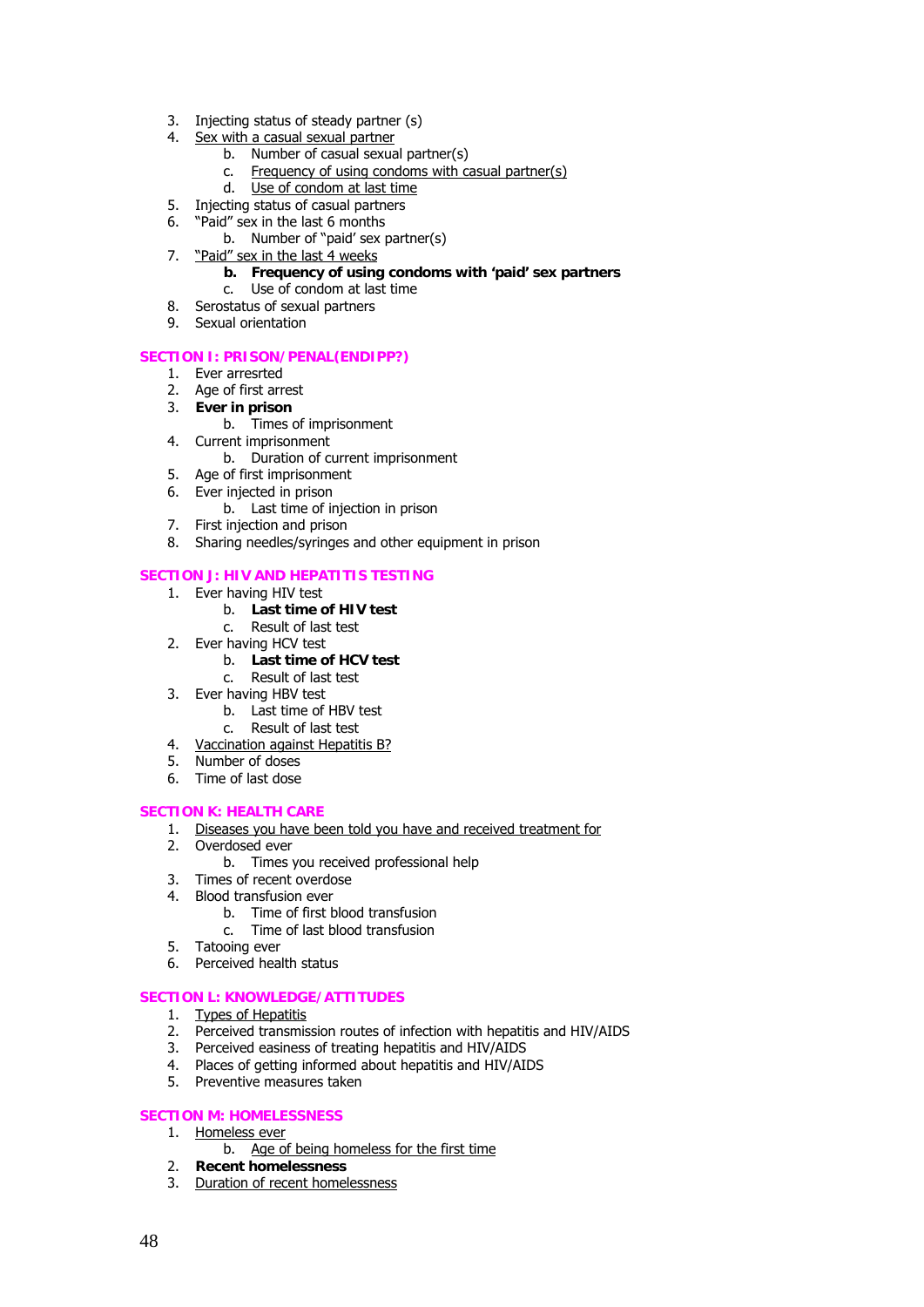### **SECTION N: MOBILITY**

- 1. Ever got drugs, injected drugs and borrowed used needles/syringes
- 2. Recently got drugs, injected drugs and borrowed used needles/syringes
- 3. Cities/countries you recently got drugs, injected drugs and borrowed used needles/syringes

#### **SECTION O: TEST RESULTS**

**HBV (specified biological markers) HCV (specified biological markers) HIV**  Other diseases

**Date of serological sampling (if different from date of interview nor recommended)**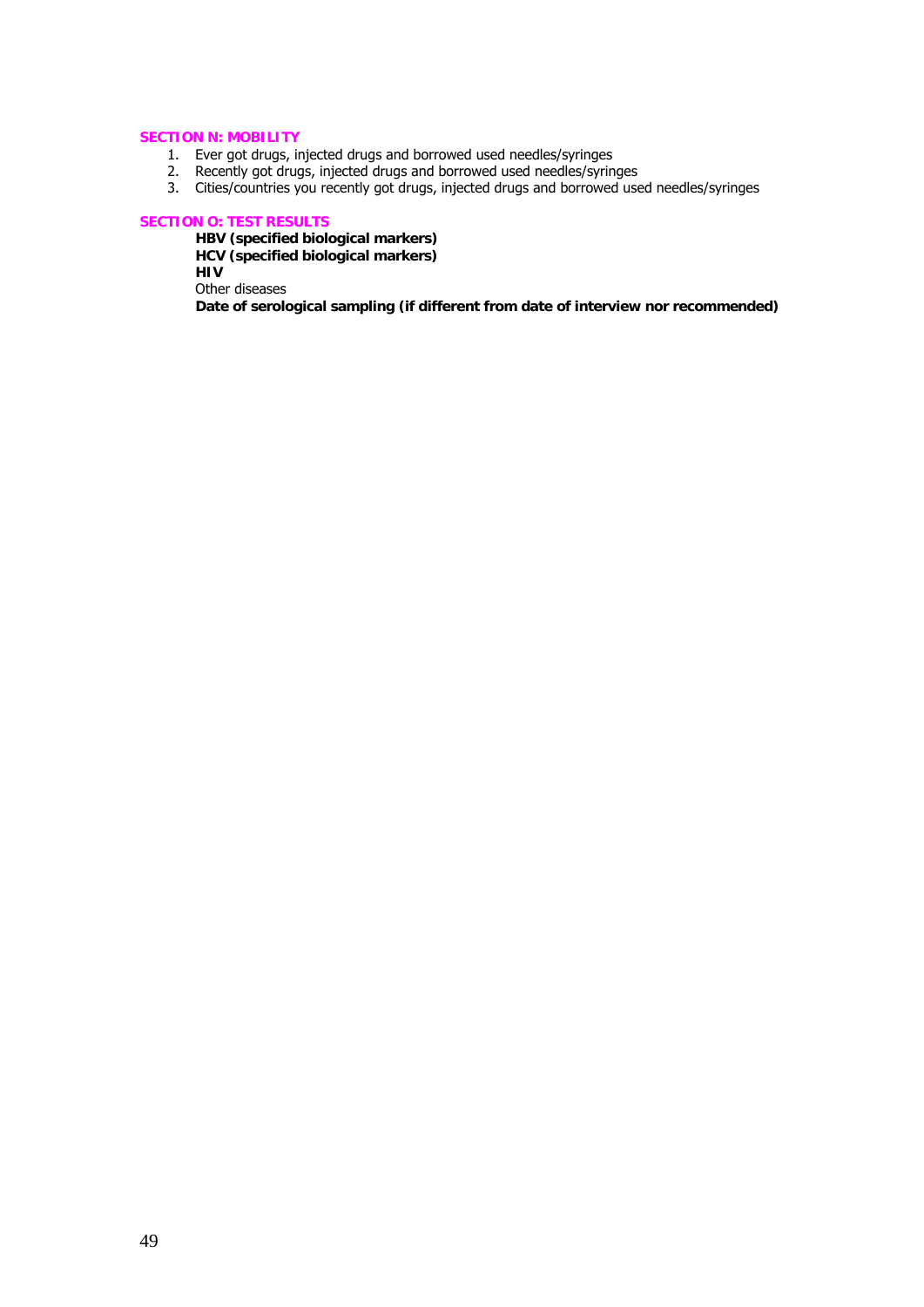### EXAMPLE QUESTIONNAIRE

with list of core and optional items:

**CORE (C)** items are meant to be included in all routine monitoring and surveys, **OPTIONAL 1 (OPT1)** first priority items to add in case the study/survey method allows and **OPTIONAL 2 (OPT2)** items are further recommended items that can be used depending on specific interests. It is not recommended to use more than 15-20 items in any routine monitoring system or more than 40-50 items in total in any survey questionnaire unless the researcher clearly acknowledges and addresses the potentially serious problems associated with excessively long interviews, including risk of failure of the study.

|           | <b>SECTION A: INTERVIEW INFORMATION</b> |                                  |                  |                                        |  |  |  |  |
|-----------|-----------------------------------------|----------------------------------|------------------|----------------------------------------|--|--|--|--|
|           | No                                      | <b>Questions and filters</b>     |                  | Skip to                                |  |  |  |  |
| QA        | 01                                      | Date of the interview (DD/MM/YY) |                  |                                        |  |  |  |  |
| QA        | 02                                      | Code of the interviewer          |                  |                                        |  |  |  |  |
| QA        | 03                                      | Code of the setting              |                  |                                        |  |  |  |  |
| QA        | 04                                      | Code of the participant          |                  |                                        |  |  |  |  |
| QA        | 05                                      | Code of the survey               |                  |                                        |  |  |  |  |
| QA        | 06                                      | Written or oral informed consent | <b>Yes</b>       | $\overline{1}$                         |  |  |  |  |
|           |                                         |                                  | No               | $\rightarrow$ Reject<br>$\overline{0}$ |  |  |  |  |
| <b>QA</b> | 07                                      | Sample taken                     | Yes, blood       |                                        |  |  |  |  |
|           |                                         |                                  | Yes, saliva $ 2$ |                                        |  |  |  |  |
|           |                                         |                                  | Yes, urine 3     |                                        |  |  |  |  |
|           |                                         |                                  | $No$ 0           |                                        |  |  |  |  |
| QA        | 08                                      | Questionnaire completed          | Yes              | $\overline{1}$                         |  |  |  |  |
|           |                                         |                                  | No.              | 0                                      |  |  |  |  |

|                 | <b>SECTION B: ELIGIBILITY CHECK</b> |                                                  |                 |                |                      |  |  |  |
|-----------------|-------------------------------------|--------------------------------------------------|-----------------|----------------|----------------------|--|--|--|
|                 | <b>No</b>                           | <b>Questions and filters</b>                     |                 |                | Skip to              |  |  |  |
| QB              | 01                                  | Have you ever injected drugs?                    | Yes             | $\blacksquare$ |                      |  |  |  |
|                 |                                     |                                                  | No              | - 0            | $\rightarrow$ Reject |  |  |  |
| $\overline{OB}$ | 02 <sub>2</sub>                     | Have you been using opiates and/or cocaine       | Yes             | $\pm$ 1        |                      |  |  |  |
|                 |                                     | and/or amphetamines in the last 12 months?       | No.             | 0              | $\rightarrow$ Reject |  |  |  |
| $\overline{OB}$ | 03                                  | Have you injected drugs in the last 12 months?   | Yes 1           |                |                      |  |  |  |
|                 |                                     |                                                  | No <sub>0</sub> |                |                      |  |  |  |
| $\overline{OB}$ | 04                                  | Have you injected drugs in the last 4 weeks?     | Yes 1           |                |                      |  |  |  |
|                 |                                     |                                                  | $No$ 0          |                |                      |  |  |  |
| $\overline{OB}$ | 05                                  | Have you been interviewed for this study before? | Yes             |                | $\rightarrow$ Reject |  |  |  |
|                 |                                     |                                                  | No.             | 0              |                      |  |  |  |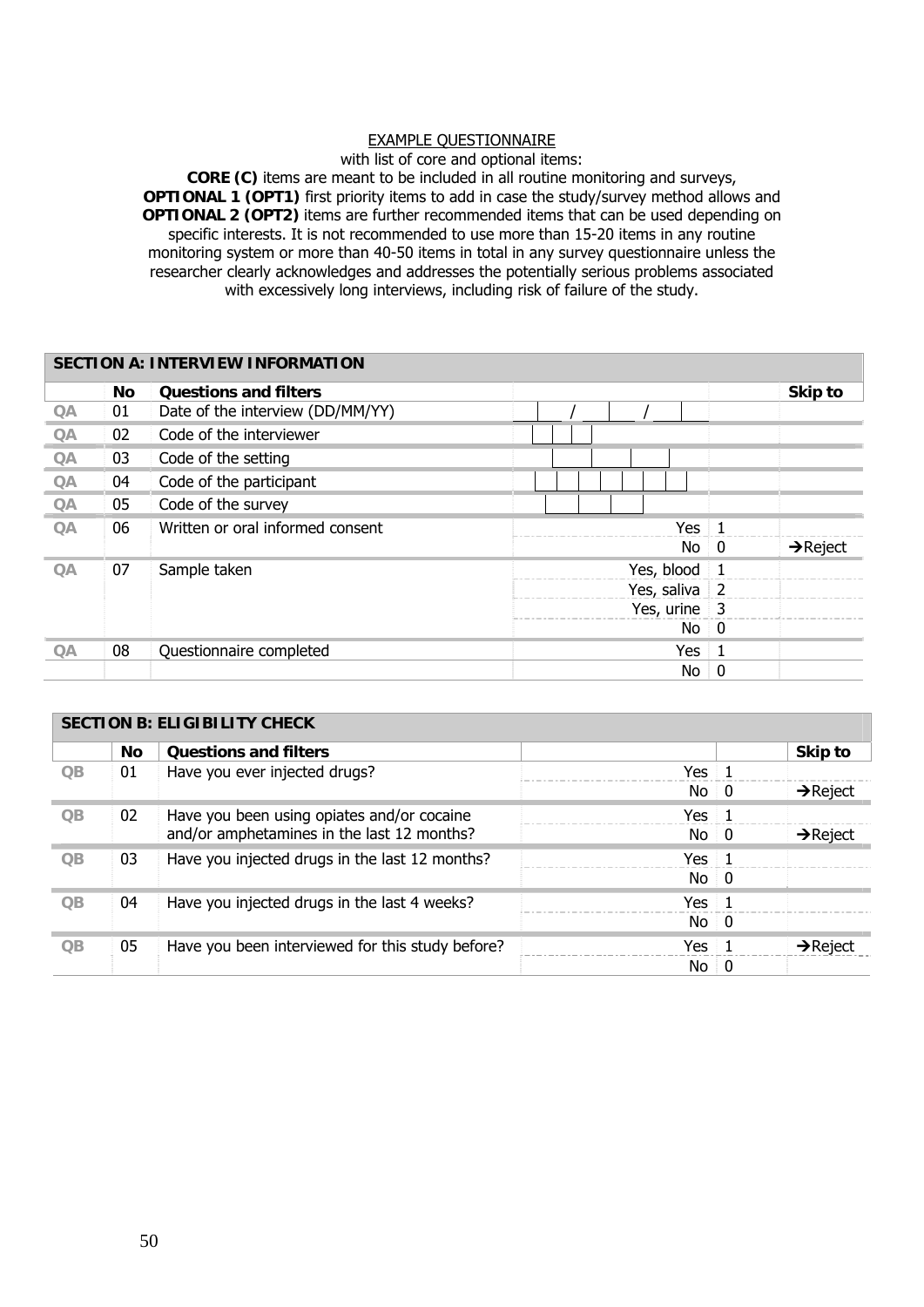|    | No | C or O      | <b>Questions and filters</b>                 |                            |                    | Skip to |
|----|----|-------------|----------------------------------------------|----------------------------|--------------------|---------|
| OC | 01 | $\mathbf c$ | What is your date of birth? (DD/MM/YY)       |                            |                    |         |
|    |    |             |                                              | Don't Know/Remember        | 9                  |         |
|    |    |             | <b>OR</b>                                    | Refused                    | 8                  |         |
|    |    |             | Age                                          | Years old                  |                    |         |
| OC | 02 | $\mathbf C$ | Sex/Gender                                   | Male                       | $\mathbf{1}$       |         |
|    |    |             |                                              | Female                     | $\overline{2}$     |         |
|    |    |             |                                              | Transsexual/Transgender    | 3                  |         |
|    |    |             |                                              | /Transvestite              |                    |         |
|    |    |             |                                              | Refused                    | 8                  |         |
| OC | 03 | $\mathbf C$ | In which city or country were you born?      |                            |                    |         |
|    |    |             | <b>OR</b>                                    | Don't Know/Remember        | 9                  |         |
|    |    |             |                                              | Refused                    | 8                  |         |
|    |    | OPT1        | Nationality                                  |                            |                    |         |
|    |    |             |                                              | Don't Know/Remember        | 9                  |         |
|    |    |             |                                              | Refused                    | 8                  |         |
| OC | 04 |             | To what ethnic group do you think you        |                            |                    |         |
|    |    |             | belong?                                      | Don't Know/Remember        | 9                  |         |
|    |    |             |                                              | Refused                    | 8                  |         |
| OC | 05 |             | In which country was your mother             |                            |                    |         |
|    |    |             | born?                                        | Don't Know/Remember        | 9                  |         |
|    |    |             |                                              | Refused                    | 8                  |         |
| OC | 06 |             | In which country was your father born?       |                            |                    |         |
|    |    |             |                                              | Don't Know/Remember        | 9                  |         |
|    |    |             |                                              | Refused                    | 8                  |         |
|    | 07 | OPT1        | In which city do you currently live?         |                            |                    |         |
| OC |    |             |                                              | Don't Know/Remember        | 9                  |         |
|    |    |             |                                              | Refused                    | 8                  |         |
| OC | 08 |             |                                              | Years and/or months        |                    |         |
|    |    |             | OPT1<br>How long have you been living there? | Don't Know/Remember        | 9                  |         |
|    |    |             |                                              | Refused                    | 8                  |         |
| OC | 09 |             |                                              | Alone                      |                    |         |
|    | A  |             | Current living status (with whom)            | With partner(s)            | 1<br>$\mathcal{P}$ |         |
|    |    |             |                                              | With partner (s) and       | 3                  |         |
|    |    |             |                                              | children                   |                    |         |
|    |    |             |                                              | With my children only      | $\overline{4}$     |         |
|    |    |             |                                              | With parents               | 5                  |         |
|    |    |             |                                              | With other relatives       | 6                  |         |
|    |    |             |                                              | With other adults/friends  | $\overline{7}$     |         |
|    |    |             |                                              | Other (please specify)     | 8                  |         |
|    |    |             |                                              | Don't Know/Remember        | 9                  |         |
|    |    |             |                                              | Refused                    | 88                 |         |
| OC | 09 |             | Current living status (where)                | My own (or my spouse's     | $\mathbf{1}$       |         |
|    | B  |             |                                              | or partner's) house or     |                    |         |
|    |    |             |                                              | apartment                  |                    |         |
|    |    |             |                                              | In my parents' house or    | $\overline{2}$     |         |
|    |    |             |                                              | apartment                  |                    |         |
|    |    |             |                                              | In friends' house, flat or | $\mathbf{3}$       |         |
|    |    |             |                                              | apartment                  |                    |         |
|    |    |             |                                              | In other relatives' house  | 4                  |         |
|    |    |             |                                              | or apartment               |                    |         |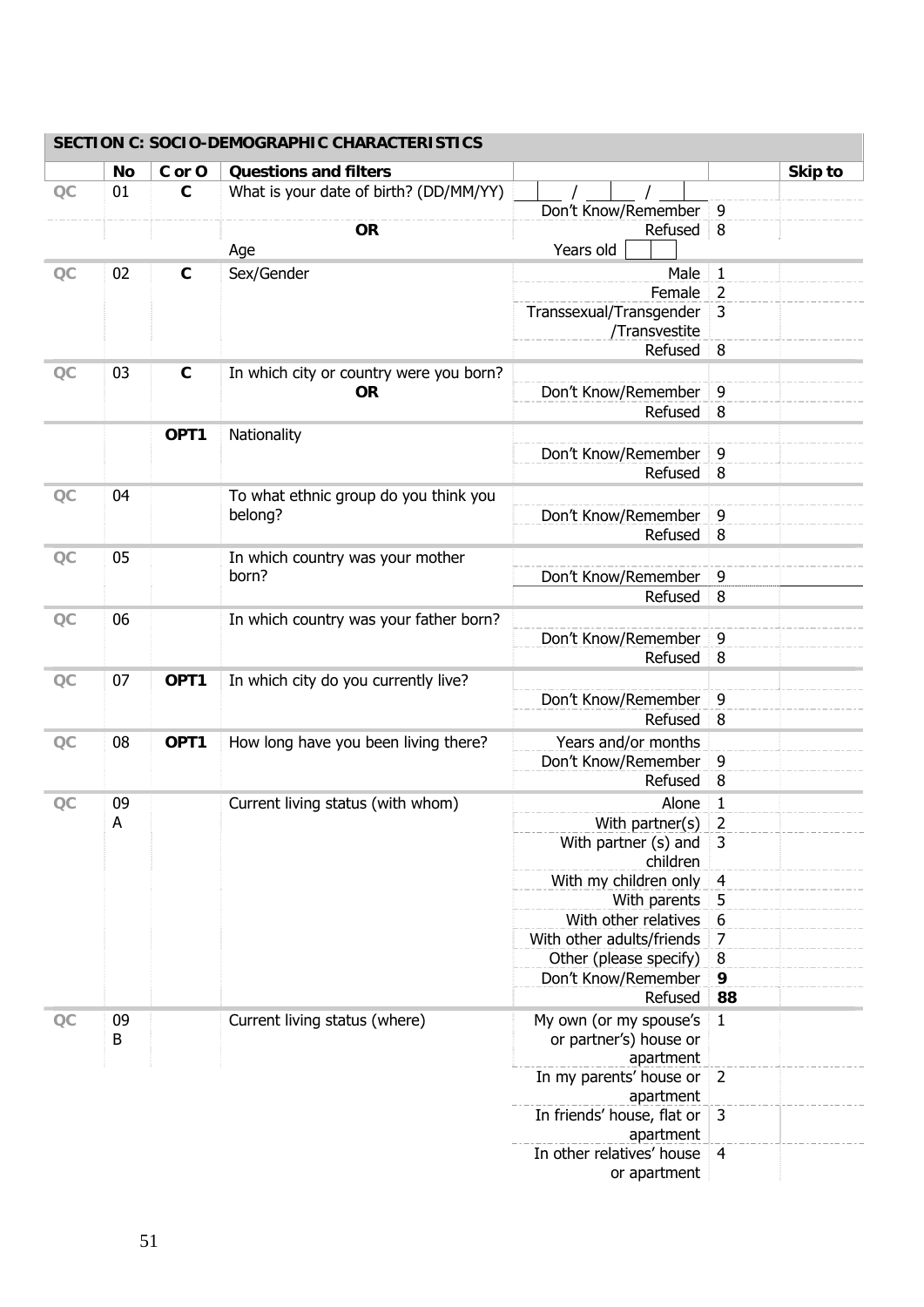|    |         |                                                                                  | Hostel/hotel                                                  | 5                |
|----|---------|----------------------------------------------------------------------------------|---------------------------------------------------------------|------------------|
|    |         |                                                                                  | Squat                                                         | 6                |
|    |         |                                                                                  | No fixed address (street,<br>park, abandoned building<br>etc) | 7                |
|    |         |                                                                                  | In a therapeutic<br>institution                               | 8                |
|    |         |                                                                                  | In prison                                                     | $\boldsymbol{9}$ |
|    |         |                                                                                  | Other (please specify)                                        | 10               |
|    |         |                                                                                  | Don't Know/Remember                                           | 99               |
|    |         |                                                                                  | Refused                                                       | 88               |
|    |         | <b>OR</b><br>During the last 12 months where<br>have you lived most of the time? |                                                               |                  |
| OC | 10      | How long have you been living like this?                                         | Years and/or months                                           |                  |
|    |         |                                                                                  | Don't Know/Refused                                            | 9                |
| QC | 11      | Are you responsible for one or more                                              | Yes                                                           | $\mathbf{1}$     |
|    |         | children?                                                                        | No                                                            | $\bf{0}$         |
|    |         |                                                                                  | Don't Know/Remember                                           | 9                |
|    |         |                                                                                  | Refused                                                       | 8                |
|    | 12      |                                                                                  | Never went to                                                 | $\mathbf{1}$     |
| OC | A       | What is the highest educational level                                            |                                                               |                  |
|    |         | you have successfully completed?                                                 | school/never completed                                        |                  |
|    |         |                                                                                  | primary school                                                | $\overline{2}$   |
|    |         |                                                                                  | Primary level                                                 | $\mathsf 3$      |
|    |         |                                                                                  | Low secondary level                                           |                  |
|    |         |                                                                                  | High secondary level                                          | $\overline{4}$   |
|    |         |                                                                                  | Higher level<br>Don't Know/Remember                           | 5<br>9           |
|    |         |                                                                                  |                                                               |                  |
|    |         |                                                                                  | Refused                                                       | 8                |
|    | 12<br>B | How old were you when you left<br>school?                                        | Years old                                                     |                  |
| OC | 13      | During the last 6 months, what was<br>your main source of income                 | Employment (full or part<br>time)                             | $\mathbf{1}$     |
|    |         |                                                                                  | Social/government<br>benefits                                 | $\overline{2}$   |
|    |         |                                                                                  | Parents                                                       | $\overline{3}$   |
|    |         |                                                                                  | Partner(s)                                                    | $\overline{4}$   |
|    |         |                                                                                  | Relatives/friends                                             | 5                |
|    |         |                                                                                  | Sex for                                                       | 6                |
|    |         |                                                                                  | money/Prostitution                                            |                  |
|    |         |                                                                                  | Theft, robbing, or stealing                                   | 7                |
|    |         |                                                                                  | Street begging                                                | 8                |
|    |         |                                                                                  | Selling drugs                                                 | $\boldsymbol{9}$ |
|    |         |                                                                                  | Other (specify)                                               | 10               |
|    |         |                                                                                  | Don't Know/Remember                                           | 99               |
|    |         |                                                                                  | Refused                                                       | 88               |
|    | 14      | Do you consider yourself to be a                                                 | Yes                                                           | $\mathbf{1}$     |
|    | A       | religious person?                                                                |                                                               |                  |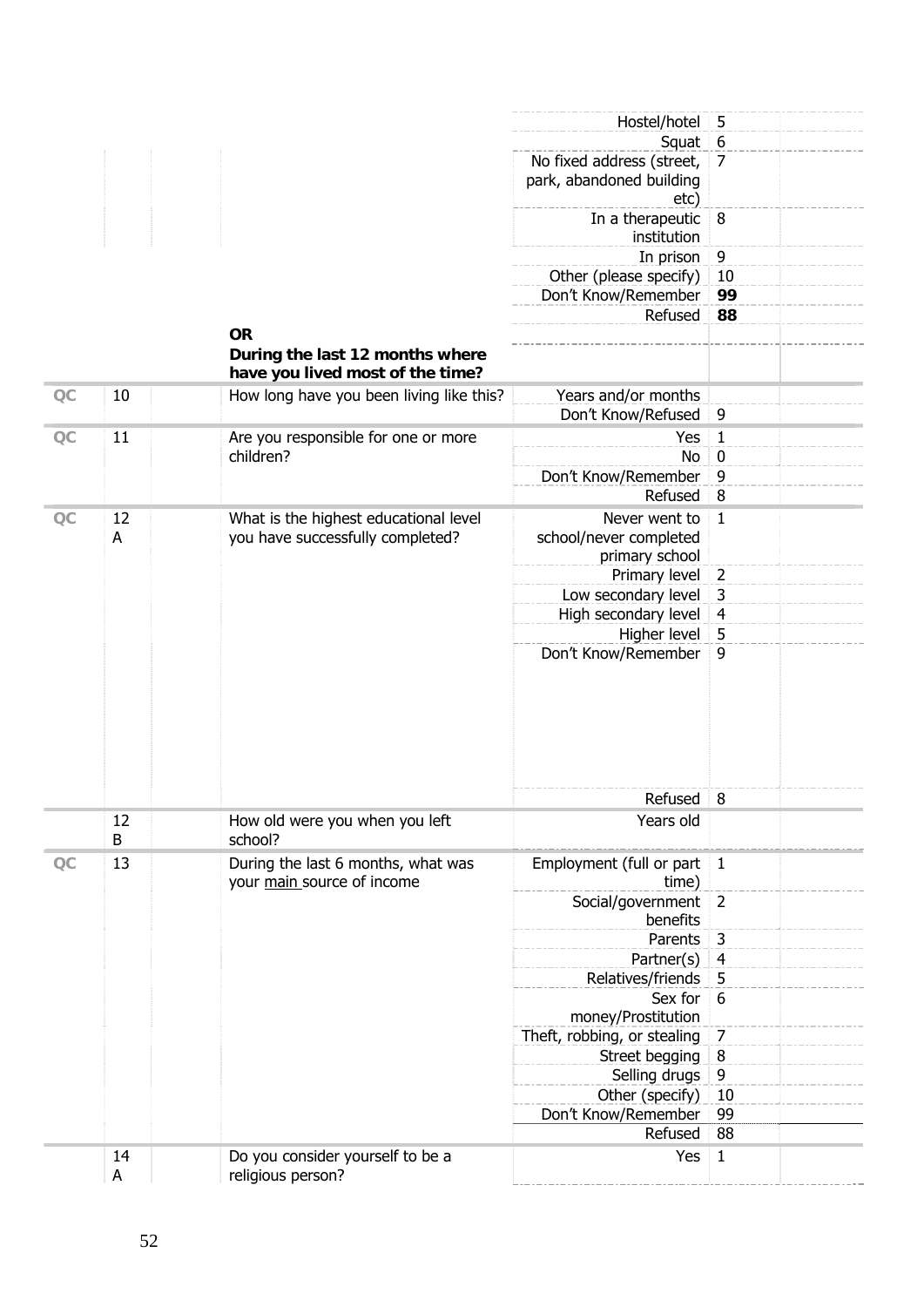|     |   |                        | No                      |  |
|-----|---|------------------------|-------------------------|--|
|     |   |                        | Don't Know/Remember   9 |  |
|     |   |                        | Refused 8               |  |
| OC. | Β | What is your religion? |                         |  |
|     |   |                        | Don't Know/Remember 9   |  |
|     |   |                        | Refused 8               |  |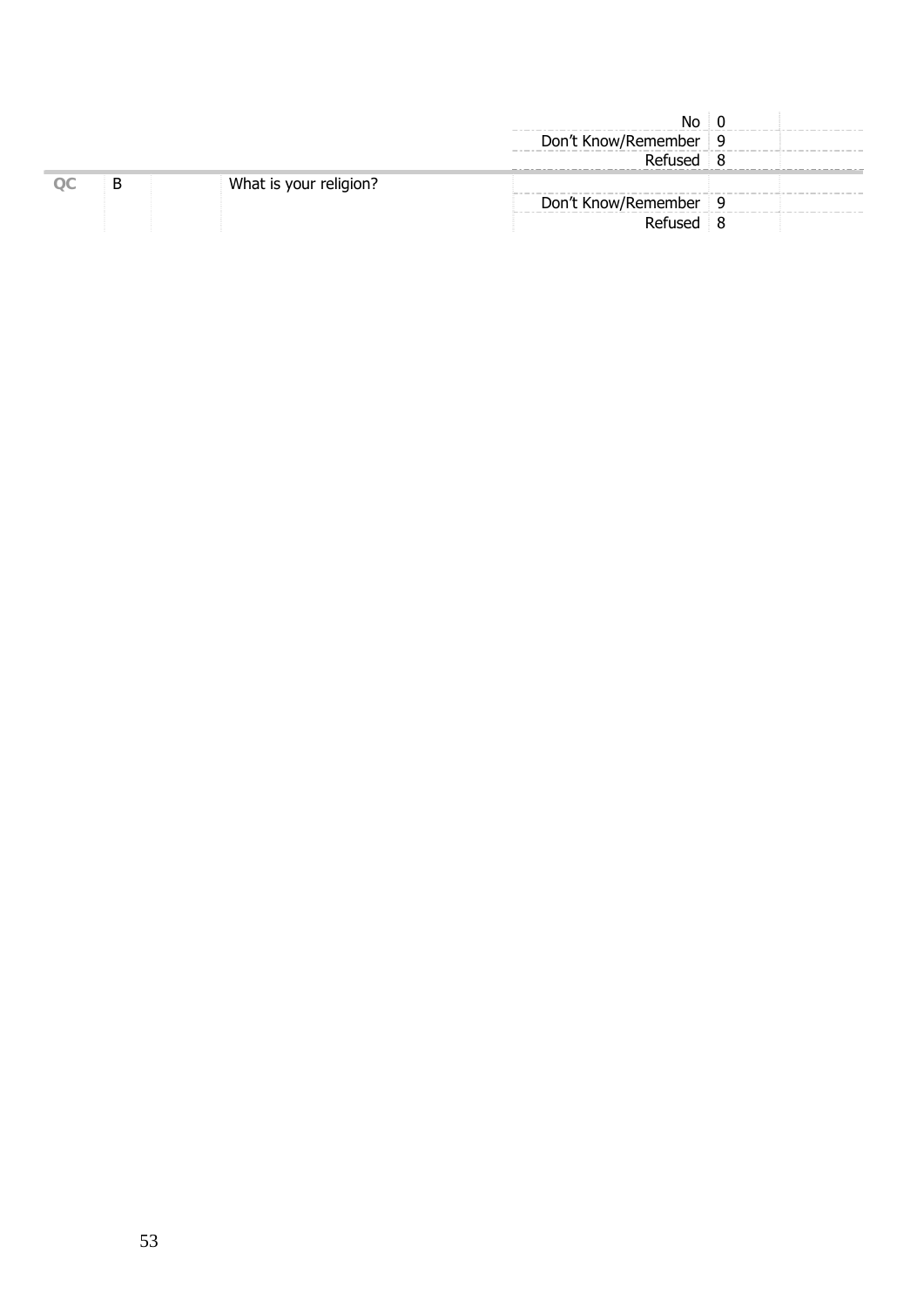|         |                             |                         | SECTION D: DRUG TREATMENT* AND NEEDLE AND SYRINGE PROGRAMS (NSP)<br>*TREATMENT is an activity that directly targets people who have problems with their drug use and which aims to<br>ameliorate the psychological, medical or social state of individuals who seek help for their drug problems.<br>Programmes exclusively concerned with making syringes available, disseminating information or just providing |                         |                     |                     |
|---------|-----------------------------|-------------------------|-------------------------------------------------------------------------------------------------------------------------------------------------------------------------------------------------------------------------------------------------------------------------------------------------------------------------------------------------------------------------------------------------------------------|-------------------------|---------------------|---------------------|
|         |                             |                         | testing for diagnosing health problems should generally not be considered as treatment centres.                                                                                                                                                                                                                                                                                                                   |                         |                     |                     |
|         | <b>No</b>                   | C or O                  | <b>Questions and filters</b>                                                                                                                                                                                                                                                                                                                                                                                      |                         |                     | Skip to             |
| QD      | 01                          | $\mathbf c$             | Have you ever received any treatment*                                                                                                                                                                                                                                                                                                                                                                             | Yes                     | $\mathbf{1}$        |                     |
|         | A                           |                         | intended to modify, reduce or stop your                                                                                                                                                                                                                                                                                                                                                                           | No                      | $\boldsymbol{0}$    | $\rightarrow$ QD 03 |
|         |                             |                         | drug use?                                                                                                                                                                                                                                                                                                                                                                                                         | Don't Know/Remember     | 9                   | $\rightarrow$ QD 03 |
|         |                             |                         |                                                                                                                                                                                                                                                                                                                                                                                                                   | Refused                 | 8                   | $\rightarrow$ QD 03 |
| QD      | B                           |                         | If yes, how many times?                                                                                                                                                                                                                                                                                                                                                                                           | Number of times         |                     |                     |
|         |                             |                         |                                                                                                                                                                                                                                                                                                                                                                                                                   | Don't Know/Remember     | 9                   |                     |
|         |                             |                         |                                                                                                                                                                                                                                                                                                                                                                                                                   | Refused                 | 8                   |                     |
| QD      | $\mathsf{C}$                |                         | When was the first time?                                                                                                                                                                                                                                                                                                                                                                                          | Days and/or Months      |                     |                     |
|         |                             |                         |                                                                                                                                                                                                                                                                                                                                                                                                                   | and/or years ago        |                     |                     |
|         |                             |                         |                                                                                                                                                                                                                                                                                                                                                                                                                   | Don't Know/Remember     | 9                   |                     |
|         |                             |                         |                                                                                                                                                                                                                                                                                                                                                                                                                   | Refused                 | 8                   |                     |
|         |                             |                         |                                                                                                                                                                                                                                                                                                                                                                                                                   |                         |                     |                     |
| D<br>QD |                             | When was the last time? | Months and/or years ago                                                                                                                                                                                                                                                                                                                                                                                           |                         |                     |                     |
|         |                             |                         |                                                                                                                                                                                                                                                                                                                                                                                                                   | Still in treatment      | $\mathbf{1}$        |                     |
|         |                             |                         |                                                                                                                                                                                                                                                                                                                                                                                                                   | Don't Know/Remember     | 9                   |                     |
|         |                             |                         |                                                                                                                                                                                                                                                                                                                                                                                                                   | Refused                 | 8                   |                     |
| OD      | 02                          | OPT <sub>1</sub>        | Are you currently being receiving any                                                                                                                                                                                                                                                                                                                                                                             | Yes                     | $\mathbf{1}$        |                     |
|         | A<br>or stop your drug use? |                         | treatment intended to modify, reduce                                                                                                                                                                                                                                                                                                                                                                              | No                      | $\mathbf 0$         | $\rightarrow$ QD 03 |
|         |                             |                         | Don't Know/Remember                                                                                                                                                                                                                                                                                                                                                                                               | 9                       | $\rightarrow$ QD 03 |                     |
|         |                             |                         |                                                                                                                                                                                                                                                                                                                                                                                                                   | Refused                 | 8                   | $\rightarrow$ QD 03 |
| QD      | B                           | $\mathbf c$             | If yes, what kind of treatment?                                                                                                                                                                                                                                                                                                                                                                                   | Drug-free inpatient     | $\mathbf{1}$        |                     |
|         |                             |                         |                                                                                                                                                                                                                                                                                                                                                                                                                   | Drug-free outpatient    | $\overline{2}$      |                     |
|         |                             |                         |                                                                                                                                                                                                                                                                                                                                                                                                                   | Substitution inpatient  | 3                   |                     |
|         |                             |                         |                                                                                                                                                                                                                                                                                                                                                                                                                   | Substitution outpatient | $\overline{4}$      |                     |
|         |                             |                         |                                                                                                                                                                                                                                                                                                                                                                                                                   | Other (specify)         | 5                   |                     |
|         |                             |                         |                                                                                                                                                                                                                                                                                                                                                                                                                   | Don't Know/Remember     | 9                   |                     |
|         |                             |                         |                                                                                                                                                                                                                                                                                                                                                                                                                   | Refused                 | 8                   |                     |
|         |                             |                         |                                                                                                                                                                                                                                                                                                                                                                                                                   |                         |                     |                     |
| QD      | 03                          |                         | Have you ever used the services of a                                                                                                                                                                                                                                                                                                                                                                              | Yes                     | 1                   |                     |
|         |                             |                         | needle and syringe programme (NSP)?                                                                                                                                                                                                                                                                                                                                                                               | No                      | 0                   | $\rightarrow$ QD 05 |
|         |                             |                         |                                                                                                                                                                                                                                                                                                                                                                                                                   | Don't Know/Remember     | 9                   | $\rightarrow$ OD 05 |
|         |                             |                         |                                                                                                                                                                                                                                                                                                                                                                                                                   | Refused                 | 8                   | $\rightarrow$ QD 05 |
| QD      | 04                          |                         | Have you used the services of a NSP in                                                                                                                                                                                                                                                                                                                                                                            | Yes                     | 1                   |                     |
|         |                             |                         | the last 4 weeks?                                                                                                                                                                                                                                                                                                                                                                                                 | No                      | 0                   |                     |
|         |                             |                         |                                                                                                                                                                                                                                                                                                                                                                                                                   | Don't Know/Remember     | 9                   |                     |
|         |                             |                         |                                                                                                                                                                                                                                                                                                                                                                                                                   | Refused                 | 8                   |                     |
| QD      | 05                          |                         | Have you ever used the services of a                                                                                                                                                                                                                                                                                                                                                                              | Yes                     | $\mathbf{1}$        |                     |
|         |                             |                         | low threshold program?                                                                                                                                                                                                                                                                                                                                                                                            | No                      | $\boldsymbol{0}$    | $\rightarrow$ QE 01 |
|         |                             |                         |                                                                                                                                                                                                                                                                                                                                                                                                                   | Don't Know/Remember     | 9                   | $\rightarrow$ QE 01 |
|         |                             |                         |                                                                                                                                                                                                                                                                                                                                                                                                                   | Refused                 | 8                   | $\rightarrow$ QE 01 |
| QD      | 06                          |                         | Have you used the services of a low                                                                                                                                                                                                                                                                                                                                                                               | Yes                     | $\mathbf{1}$        |                     |
|         |                             |                         | threshold program in the last 4 weeks?                                                                                                                                                                                                                                                                                                                                                                            | No                      | $\boldsymbol{0}$    |                     |
|         |                             |                         |                                                                                                                                                                                                                                                                                                                                                                                                                   |                         |                     |                     |
|         |                             |                         |                                                                                                                                                                                                                                                                                                                                                                                                                   | Don't Know/Remember     | 9                   |                     |
|         |                             |                         |                                                                                                                                                                                                                                                                                                                                                                                                                   | Refused                 | 8                   |                     |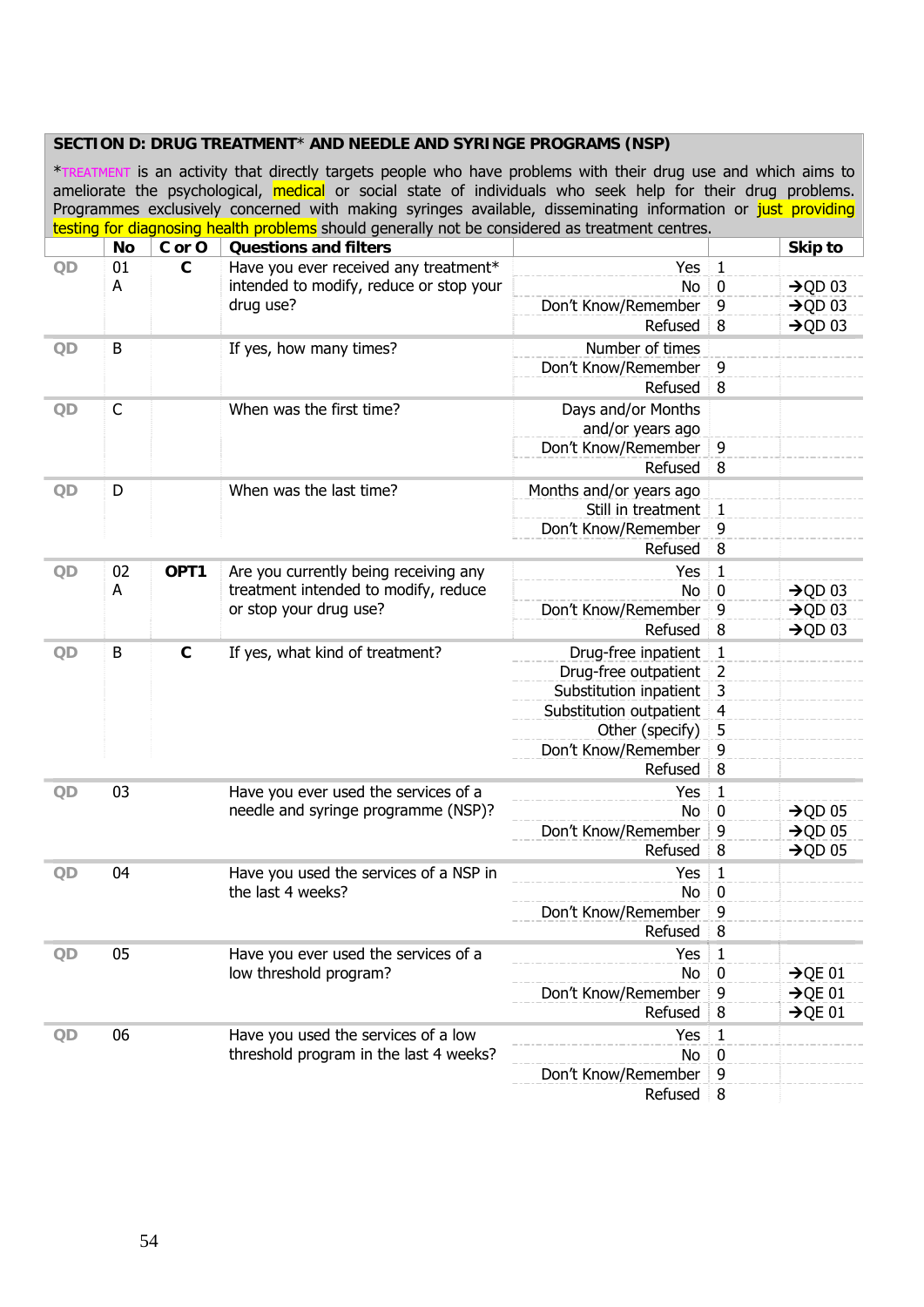| QE | <b>No</b><br>01 | C or O | <b>Questions and filters</b><br>How old were you when you first used | Years old                      |                | Skip to             |
|----|-----------------|--------|----------------------------------------------------------------------|--------------------------------|----------------|---------------------|
|    | A               |        | any illegally obtained drug?                                         | Don't Know/Remember            | 9              |                     |
|    |                 |        |                                                                      | Refused                        | 8              |                     |
|    |                 |        |                                                                      |                                |                |                     |
| QE | B               |        | What was that drug?                                                  | Heroin alone                   | $\mathbf{1}$   |                     |
|    |                 |        |                                                                      | Cocaine powder alone           | $\overline{2}$ |                     |
|    |                 |        |                                                                      | Speedball                      | 3              |                     |
|    |                 |        |                                                                      | Crack                          | $\overline{4}$ |                     |
|    |                 |        |                                                                      | Methadone                      | 5              |                     |
|    |                 |        |                                                                      | Buprenorphine                  | 6              |                     |
|    |                 |        |                                                                      | Amphetamines                   | $\overline{7}$ |                     |
|    |                 |        |                                                                      | Other opiates (palfium,        | 8              |                     |
|    |                 |        |                                                                      | morphine, opium,               |                |                     |
|    |                 |        |                                                                      | burgadin, etc)                 |                |                     |
|    |                 |        |                                                                      | Ecstasy                        | 9              |                     |
|    |                 |        |                                                                      | Cannabis                       | 10             |                     |
|    |                 |        |                                                                      | Other substance (please        | 11             |                     |
|    |                 |        |                                                                      | specify)                       |                |                     |
|    |                 |        |                                                                      | Don't Know/Remember            | 99             | $\rightarrow$ QE 02 |
|    |                 |        |                                                                      | Refused                        | 88             | $\rightarrow$ QE 02 |
| QE | $\mathsf{C}$    |        | When was the last time you used it?                                  | Days weeks months years        |                |                     |
|    |                 |        |                                                                      |                                |                |                     |
|    |                 |        |                                                                      | ago<br>Don't Know/Remember     | 99             |                     |
|    |                 |        |                                                                      |                                |                |                     |
|    |                 |        |                                                                      | Refused                        | 88             |                     |
| QE | 02              |        | How old were you when you first used                                 | Years old                      |                |                     |
|    | A               |        | any "hard" drug (heroin/opiates,<br>cocaine, amphetamines)?          | Don't Know/Remember            | 9              |                     |
|    |                 |        |                                                                      | Refused                        | 8              |                     |
| QE | B               | OPT1   | What was that drug?                                                  | Heroin alone                   | $\mathbf{1}$   |                     |
|    |                 |        |                                                                      | Cocaine powder alone           | 2              |                     |
|    |                 |        |                                                                      | Speedball                      | 3              |                     |
|    |                 |        |                                                                      | Crack                          | $\overline{4}$ |                     |
|    |                 |        |                                                                      | Methadone                      | 5              |                     |
|    |                 |        |                                                                      | Buprenorphine                  | 6              |                     |
|    |                 |        |                                                                      | Amphetamines                   | 7              |                     |
|    |                 |        |                                                                      | Other opiates (palfium,        | 8              |                     |
|    |                 |        |                                                                      |                                |                |                     |
|    |                 |        |                                                                      | morphine, opium,               |                |                     |
|    |                 |        |                                                                      | burgadin, etc)                 |                |                     |
|    |                 |        |                                                                      | Other (please specify)         | 9              |                     |
|    |                 |        |                                                                      | Don't Know/Remember            | 99             | $\rightarrow$ QE 03 |
|    |                 |        |                                                                      | Refused                        | 88             | $\rightarrow$ QE 03 |
| QE | $\mathsf{C}$    | OPT1   | When was the last time you used it?                                  | Days weeks months years<br>ago |                |                     |
|    |                 |        |                                                                      | Don't Know/Remember            | 99             |                     |
|    |                 |        |                                                                      | Refused                        | 88             |                     |
| QE | 03              | OPT1   | What drugs have you used in the last 4                               | Route of administration        | Freque         |                     |
|    | A               |        | weeks, by which route of administration                              |                                |                |                     |
|    |                 |        | and with what frequency? (TDI?)                                      | <b>USUAL</b><br><b>OTHER</b>   | ncy            |                     |
|    |                 |        | Heroin alone<br>1                                                    | 1. Inject<br>1. Inject         | 1.not          |                     |
|    |                 |        |                                                                      |                                | used in        |                     |
|    |                 |        |                                                                      |                                | past           |                     |
|    |                 |        |                                                                      |                                | month          |                     |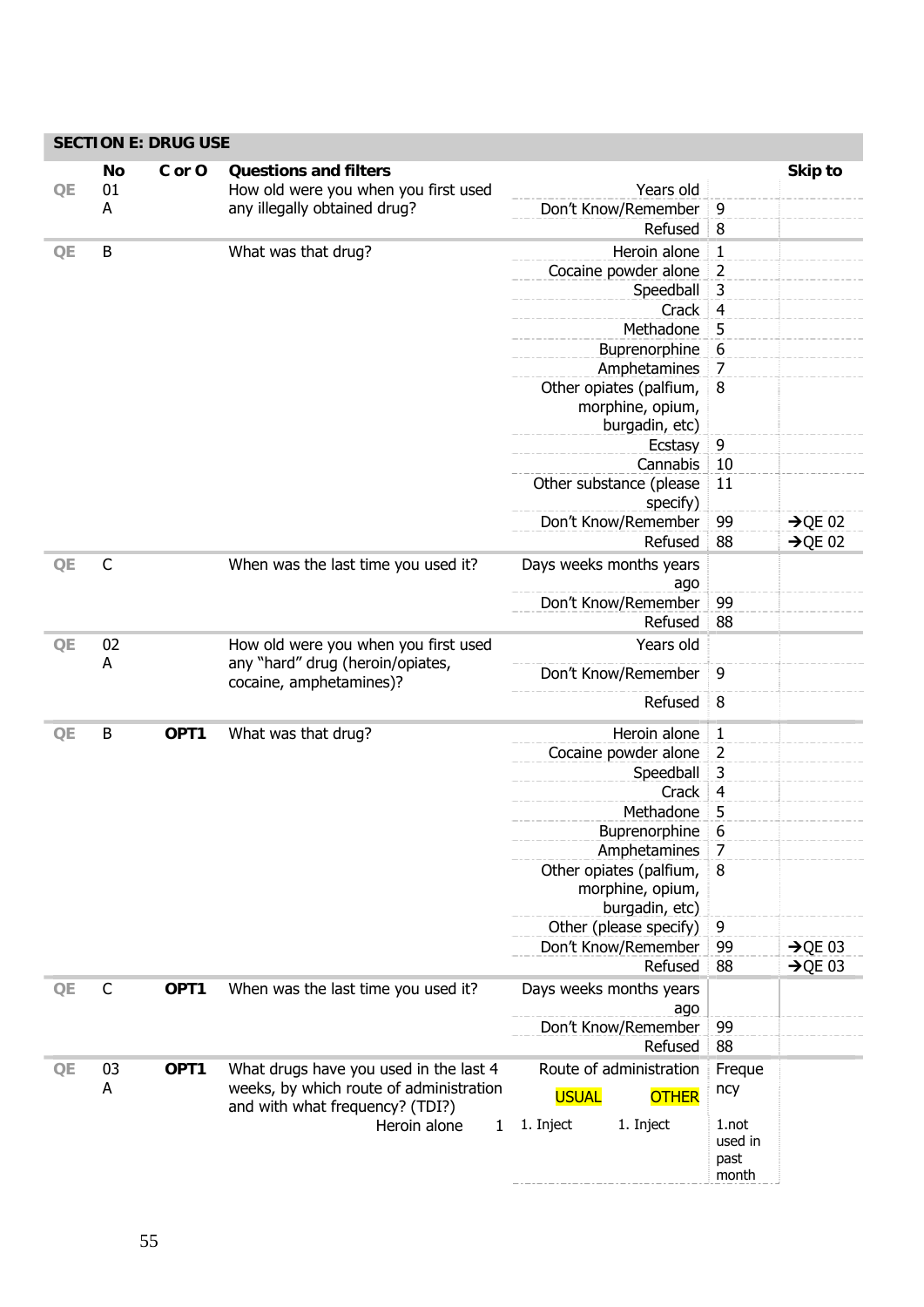|    |    |             |                                       |                  | 2.smoke/inh<br>ale | 2.smoke/inh<br>ale      | 2.once<br>per<br>week or<br>less |                     |
|----|----|-------------|---------------------------------------|------------------|--------------------|-------------------------|----------------------------------|---------------------|
|    |    |             |                                       |                  | 3. eat/drink       | 3. eat/drink            | $3.2 - 6$<br>days per<br>week    |                     |
|    |    |             |                                       |                  | 4. sniff           | 4. sniff                | 4.daily                          |                     |
|    |    |             |                                       |                  | 5. others          | 5. others               | 9.not                            |                     |
|    |    |             |                                       |                  | 9.not known        | 9.not known             | known                            |                     |
|    |    |             | Cocaine powder alone                  | $\overline{2}$   |                    |                         |                                  |                     |
|    |    |             | Speedball                             | 3                |                    |                         |                                  |                     |
|    |    |             | Crack                                 | 4                |                    |                         |                                  |                     |
|    |    |             | Methadone                             | 5                |                    |                         |                                  |                     |
|    |    |             | Buprenorphine                         | $\boldsymbol{6}$ |                    |                         |                                  |                     |
|    |    |             | Amphetamines                          | $\overline{7}$   |                    |                         |                                  |                     |
|    |    |             | Other opiates (palfium, morphine,     | 8                |                    |                         |                                  |                     |
|    |    |             | opium, burgadin, etc)                 |                  |                    |                         |                                  |                     |
|    |    |             | Don't know/refused                    | 9                |                    |                         |                                  |                     |
|    |    |             | Ecstasy                               | 10               |                    |                         |                                  |                     |
|    |    |             | Cannabis                              | 11               |                    |                         |                                  |                     |
|    |    |             | Other substance (please specify)      | 12               |                    |                         |                                  |                     |
|    |    |             | Don't Know/Remember                   | 99               |                    |                         |                                  | $\rightarrow$ QF 01 |
|    |    |             | Refused                               | 88               |                    |                         |                                  | $\rightarrow$ QF 01 |
| QE | 03 | $\mathbf c$ | Which drug have you used most in the  |                  |                    |                         |                                  |                     |
|    | B  |             | last 4 weeks (primary drug of abuse)? |                  |                    | Heroin alone            | $\mathbf{1}$                     |                     |
|    |    |             |                                       |                  |                    | Cocaine powder alone    | $\overline{\mathbf{c}}$          |                     |
|    |    |             |                                       |                  |                    | Speedball               | 3                                |                     |
|    |    |             |                                       |                  |                    | Crack                   | $\overline{4}$                   |                     |
|    |    |             |                                       |                  |                    | Methadone               | 5                                |                     |
|    |    |             |                                       |                  |                    | Buprenorphine           | $\boldsymbol{6}$                 |                     |
|    |    |             |                                       |                  |                    | Amphetamines            | $\overline{7}$                   |                     |
|    |    |             |                                       |                  |                    | Other opiates (palfium, | 8                                |                     |
|    |    |             |                                       |                  |                    | morphine, opium,        |                                  |                     |
|    |    |             |                                       |                  |                    | burgadin, etc)          |                                  |                     |
|    |    |             |                                       |                  |                    | Ecstasy                 | 9                                |                     |
|    |    |             |                                       |                  |                    | Cannabis                | 10                               |                     |
|    |    |             |                                       |                  |                    | Other substance (please | 11                               |                     |
|    |    |             |                                       |                  |                    | specify)                |                                  |                     |
|    |    |             |                                       |                  |                    | Don't Know/Remember     | 99                               |                     |
|    |    |             |                                       |                  |                    | Refused                 | 88                               |                     |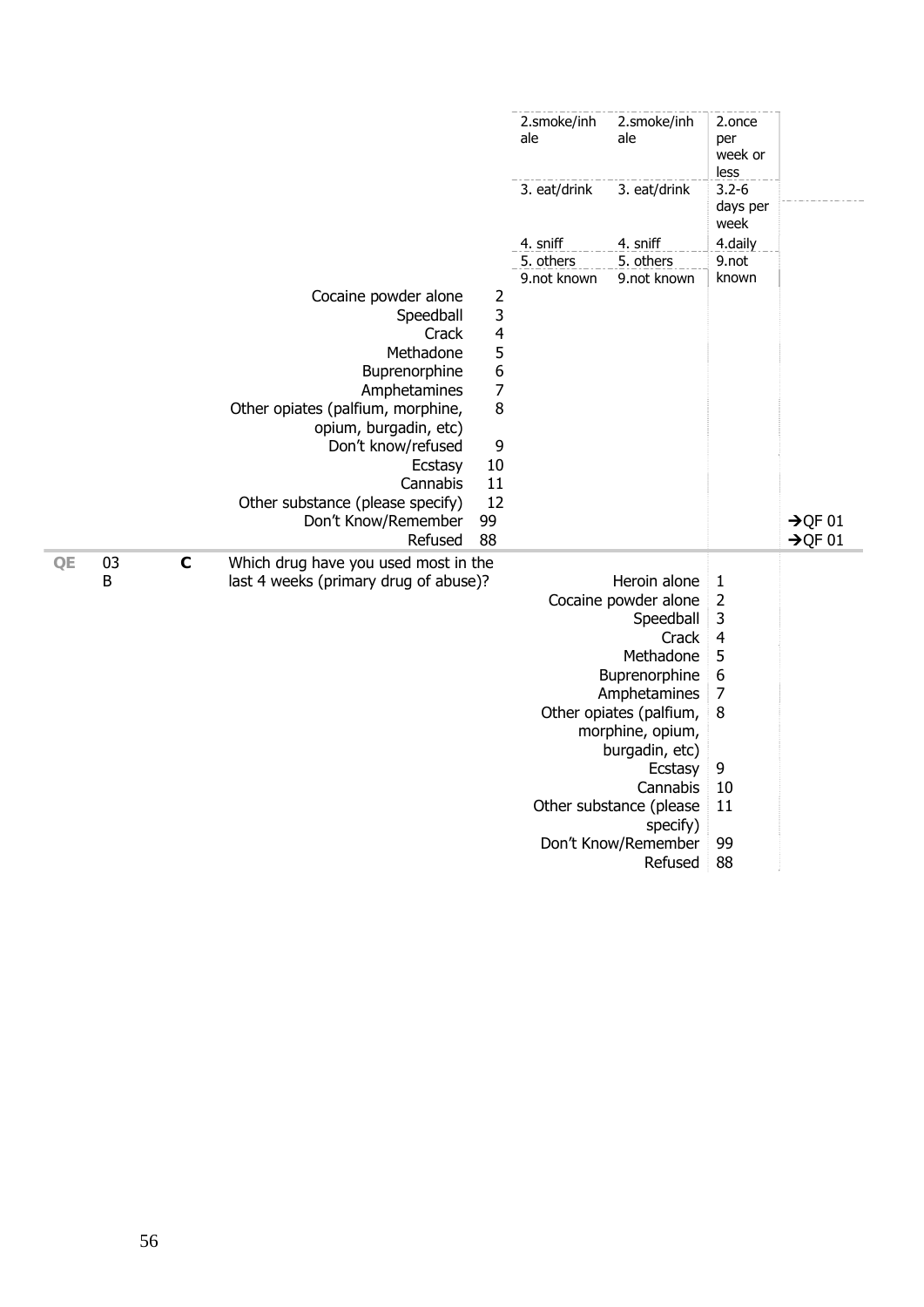| SECTION F: INJECTING DRUG USE AND SHARING OF INJECTING AND NON-INJECTING EQUIPMENT |              |             |                                           |                            |                |                     |  |  |
|------------------------------------------------------------------------------------|--------------|-------------|-------------------------------------------|----------------------------|----------------|---------------------|--|--|
|                                                                                    | No           | C or O      | <b>Questions and filters</b>              |                            |                | Skip to             |  |  |
|                                                                                    |              |             |                                           |                            |                |                     |  |  |
| QF                                                                                 | 01           | $\mathbf c$ | How old were you when you first           | Years old                  |                |                     |  |  |
|                                                                                    | A            |             | injected a drug?                          | Don't Know/Remember        | 9              |                     |  |  |
|                                                                                    |              |             |                                           | Refused                    | 8              |                     |  |  |
| QF                                                                                 | B            |             | What drug did you inject that first time? | Heroin alone               | $\mathbf{1}$   |                     |  |  |
|                                                                                    |              |             |                                           | Cocaine powder alone       | $\overline{c}$ |                     |  |  |
|                                                                                    |              |             |                                           | Speedball                  | 3              |                     |  |  |
|                                                                                    |              |             |                                           | Crack                      | $\overline{4}$ |                     |  |  |
|                                                                                    |              |             |                                           | Methadone                  | 5              |                     |  |  |
|                                                                                    |              |             |                                           | Buprenorphine              | 6              |                     |  |  |
|                                                                                    |              |             |                                           | Amphetamines               | $\overline{7}$ |                     |  |  |
|                                                                                    |              |             |                                           | Other opiates (palfium,    | 8              |                     |  |  |
|                                                                                    |              |             |                                           | morphine, opium,           |                |                     |  |  |
|                                                                                    |              |             |                                           | burgadin, etc)             |                |                     |  |  |
|                                                                                    |              |             |                                           | Ecstasy                    | 9              |                     |  |  |
|                                                                                    |              |             |                                           | Other substance (please    | 10             |                     |  |  |
|                                                                                    |              |             |                                           | specify)                   |                |                     |  |  |
|                                                                                    |              |             |                                           | Don't Know/Remember        | 99             |                     |  |  |
|                                                                                    |              |             |                                           | Refused                    | 88             |                     |  |  |
| QF                                                                                 | $\mathsf{C}$ | OPT1        | That first time did you inject with a     | Yes                        | $\mathbf{1}$   |                     |  |  |
|                                                                                    |              |             | used needle or syringe given, lent,       | No                         | $\bf{0}$       |                     |  |  |
|                                                                                    |              |             | rented, or sold to you by someone else?   | Don't Know/Remember        | 9              |                     |  |  |
|                                                                                    |              |             |                                           | Refused                    | 8              |                     |  |  |
| QF                                                                                 | D            |             | Where did you inject for the very first   | At home, in a private      | $\mathbf{1}$   |                     |  |  |
|                                                                                    |              |             | time?                                     | place                      |                |                     |  |  |
|                                                                                    |              |             |                                           | In a public place, outside | $\overline{2}$ |                     |  |  |
|                                                                                    |              |             |                                           | In a public place, inside  | 3              |                     |  |  |
|                                                                                    |              |             |                                           | (bar, pub, toilets)        |                |                     |  |  |
|                                                                                    |              |             |                                           | In a supervised injection  | $\overline{4}$ |                     |  |  |
|                                                                                    |              |             |                                           | facility                   |                |                     |  |  |
|                                                                                    |              |             |                                           | Don't Know/Remember        | 9              |                     |  |  |
|                                                                                    |              |             |                                           | Refused                    | 8              |                     |  |  |
| OF                                                                                 | 02A          |             | When did you last inject a drug?          | Days                       |                |                     |  |  |
|                                                                                    |              |             |                                           | weeks                      |                |                     |  |  |
|                                                                                    |              |             |                                           | months                     |                |                     |  |  |
|                                                                                    |              |             |                                           | years ago                  |                |                     |  |  |
|                                                                                    |              |             |                                           | Don't Know/Remember        | 9              | $\rightarrow$ QF 03 |  |  |
|                                                                                    |              |             |                                           | Refused                    | 8              | $\rightarrow$ QF 03 |  |  |
| QF                                                                                 | B            | OPT1        | That last time did you inject with a used | Yes                        | 1              |                     |  |  |
|                                                                                    |              |             | needle or syringe given, lent, rented, or | No                         | 0              |                     |  |  |
|                                                                                    |              |             | sold to you by someone else?              | Don't Know/Remember        | 9              |                     |  |  |
|                                                                                    |              |             |                                           | Refused                    | 8              |                     |  |  |
| QF                                                                                 | 03           | $\mathbf c$ | Have you injected any drug in the last 4  | Yes                        | 1              |                     |  |  |
|                                                                                    |              |             | weeks?                                    | No                         | 0              | $\rightarrow$ QF 25 |  |  |
|                                                                                    |              |             |                                           | Don't Know/Remember        | 9              | $\rightarrow$ QF 25 |  |  |
|                                                                                    |              |             |                                           | Refused                    | 8              | $\rightarrow$ QF 25 |  |  |
|                                                                                    |              |             |                                           |                            |                |                     |  |  |
| QF                                                                                 | 04           | OPT1        | During the last 4 weeks how many days     | --- days                   |                |                     |  |  |
|                                                                                    | A            |             | did you inject?                           | 0r                         |                |                     |  |  |
|                                                                                    |              |             |                                           | $--- to ---$               |                |                     |  |  |
|                                                                                    |              |             |                                           | Don't Know/Remember        | 9              |                     |  |  |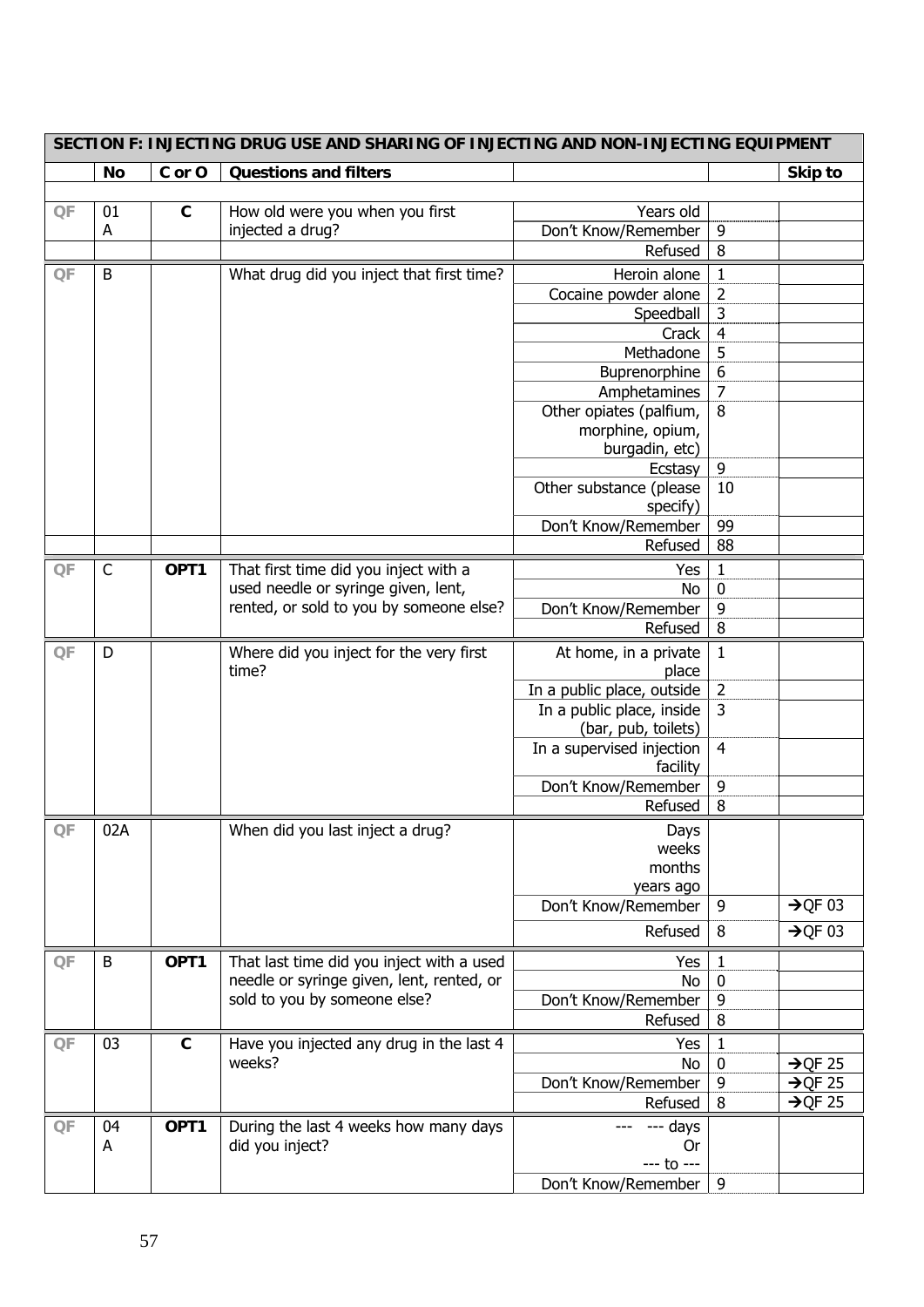|    |    |                  |                                                                                  | Refused                        | 8                              |  |
|----|----|------------------|----------------------------------------------------------------------------------|--------------------------------|--------------------------------|--|
| QF | B  | OPT1             | When you injected in the last 4 weeks                                            | --- times                      |                                |  |
|    |    |                  | how many times did you inject on an                                              | <b>Or</b>                      |                                |  |
|    |    |                  | average day?                                                                     | --- to ---                     |                                |  |
|    |    |                  |                                                                                  | Don't Know/Remember            | 9                              |  |
|    |    |                  |                                                                                  | Refused                        | 8                              |  |
| QF | C  | OPT1             | On the last full day you injected, how                                           | --- number of times            |                                |  |
|    |    |                  | many times did you inject? (not                                                  | 0r                             |                                |  |
|    |    |                  | counting today)                                                                  | --- to ---                     |                                |  |
|    |    |                  |                                                                                  | Don't Know/Remember            | 9                              |  |
|    |    |                  |                                                                                  | Refused                        | 8                              |  |
| QF | 05 | OPT1             | When you injected in the last 4 weeks                                            | Never                          | $\boldsymbol{0}$               |  |
|    |    |                  | how often was it with used needles or                                            | Rarely                         | $\mathbf{1}$                   |  |
|    |    |                  | syringes given, lent, rented, or sold to                                         | Sometimes                      | $\overline{2}$                 |  |
|    |    |                  | you by someone else (including your                                              | Always                         | 3                              |  |
|    |    |                  | partner)?                                                                        | Don't Know/Remember            | 9                              |  |
|    |    |                  |                                                                                  | Refused                        | 8                              |  |
| QF | 06 | OPT <sub>1</sub> | When you injected with used needles or                                           | a regular sex partner          | $\mathbf 1$                    |  |
|    |    |                  | syringes in the last 4 weeks were they                                           | a casual sex partner           | $\overline{2}$                 |  |
|    |    |                  | ever from:                                                                       | a close friend                 | 3                              |  |
|    |    |                  |                                                                                  | a dealer                       | $\overline{4}$                 |  |
|    |    |                  |                                                                                  | someone in a shooting          | 5                              |  |
|    |    |                  |                                                                                  | gallery                        |                                |  |
|    |    |                  |                                                                                  | a fellow prisoner              | 6                              |  |
|    |    |                  |                                                                                  | someone you did not            | $\overline{7}$                 |  |
|    |    |                  |                                                                                  | know                           |                                |  |
|    |    |                  |                                                                                  | someone in the street          | 8                              |  |
|    |    |                  |                                                                                  | family member                  | 9                              |  |
|    |    |                  |                                                                                  | other (specify)                | 10                             |  |
|    |    |                  |                                                                                  | Don't Know/Remember            | 99                             |  |
|    |    |                  |                                                                                  | Refused                        | 88                             |  |
| QF | 07 |                  | When you injected with used needles or                                           | No                             | $\bf{0}$                       |  |
|    |    |                  | syringes in the last 4 weeks were they                                           |                                |                                |  |
|    |    |                  | ever from a person you knew was                                                  |                                |                                |  |
|    |    |                  | infected by HCV, HIV or HBV?                                                     |                                |                                |  |
|    |    |                  |                                                                                  |                                |                                |  |
|    |    |                  |                                                                                  | Yes HIV                        | 1                              |  |
|    |    |                  |                                                                                  | Yes HBV                        | $\overline{2}$                 |  |
|    |    |                  |                                                                                  | Yes HCV                        | 3                              |  |
|    |    |                  |                                                                                  | Don't Know/Remember<br>Refused | 9<br>8                         |  |
|    |    |                  |                                                                                  |                                |                                |  |
| QF | 08 | $\mathbf{C}$     | From how many different persons in                                               | number of                      |                                |  |
|    |    |                  | total did you get used needles or                                                | persons                        |                                |  |
|    |    |                  | syringes in the last 4 weeks?                                                    |                                |                                |  |
|    |    |                  |                                                                                  |                                |                                |  |
| QF | 09 | OPT1             | In the last 4 weeks when you prepared<br>to inject how often did you use a spoon | Never                          | $\boldsymbol{0}$               |  |
|    |    |                  | or filter already used by someone else                                           | Rarely<br>Sometimes            | $\mathbf{1}$<br>$\overline{2}$ |  |
|    |    |                  | (including your partner)?                                                        | Always                         | 3                              |  |
|    |    |                  |                                                                                  | Don't Know/Remember            | 9                              |  |
|    |    |                  |                                                                                  | Refused                        | 8                              |  |
|    |    |                  |                                                                                  |                                |                                |  |
| QF | 10 | OPT1             | When you prepared to inject with used<br>spoons/filters in the last 4 weeks were | a regular sex partner          | $\mathbf{1}$<br>$\overline{2}$ |  |
|    |    |                  | they ever from:                                                                  | a casual sex partner           | 3                              |  |
|    |    |                  |                                                                                  | a close friend                 |                                |  |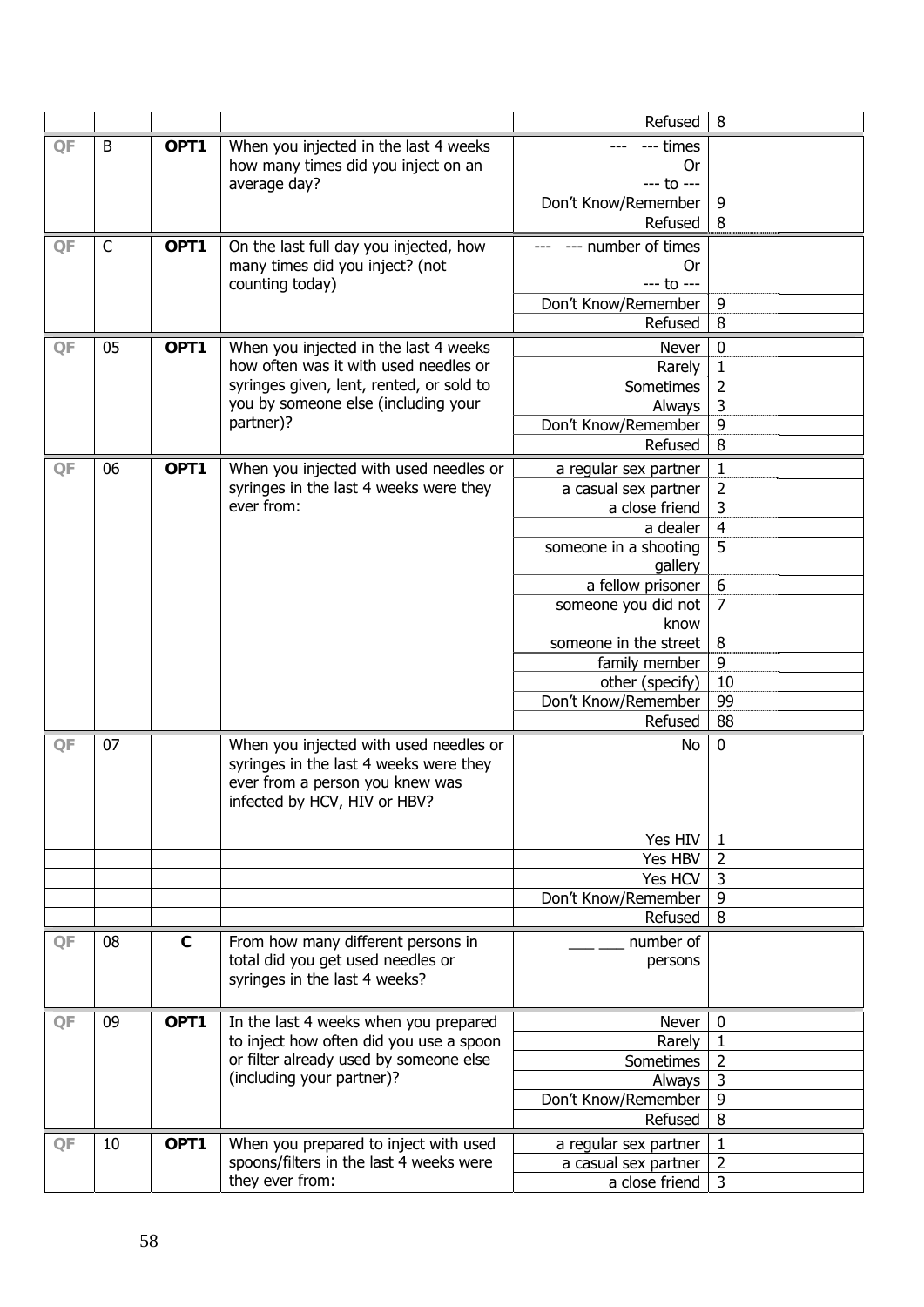|    |    |      |                                                                                                                       | a dealer                         | $\overline{4}$          |  |
|----|----|------|-----------------------------------------------------------------------------------------------------------------------|----------------------------------|-------------------------|--|
|    |    |      |                                                                                                                       | someone in a shooting<br>gallery | 5                       |  |
|    |    |      |                                                                                                                       | a fellow prisoner                | $\boldsymbol{6}$        |  |
|    |    |      |                                                                                                                       | someone you did not              | $\overline{7}$          |  |
|    |    |      |                                                                                                                       | know<br>somewhere in the street  | 8                       |  |
|    |    |      |                                                                                                                       | family member                    | $\overline{9}$          |  |
|    |    |      |                                                                                                                       | other (specify)                  | 10                      |  |
|    |    |      |                                                                                                                       | Don't Know/Remember              | 99                      |  |
|    |    |      |                                                                                                                       | Refused                          | 88                      |  |
| QF | 11 |      | When you prepared to inject with used                                                                                 | <b>No</b>                        | $\mathbf 0$             |  |
|    |    |      | spoons/filters in the last 4 weeks were<br>they ever from a person you knew was<br>infected by HCV, HIV or HBV?       |                                  |                         |  |
|    |    |      |                                                                                                                       | Yes HIV                          | $\mathbf{1}$            |  |
|    |    |      |                                                                                                                       | Yes HBV                          | $\overline{2}$          |  |
|    |    |      |                                                                                                                       | Yes HCV                          | $\overline{3}$          |  |
|    |    |      |                                                                                                                       | Don't Know/Remember              | 9                       |  |
|    |    |      |                                                                                                                       | Refused                          | $\overline{8}$          |  |
| QF | 12 | OPT1 | From how many different persons in<br>total did you get used spoons or filters<br>in the last 4 weeks?                | number of<br>perosns             |                         |  |
| QF | 13 | OPT1 | In the last 4 weeks when you prepared<br>to inject how often did you use water                                        | Never                            | $\bf{0}$                |  |
|    |    |      | already used by someone else                                                                                          | Rarely                           | 1                       |  |
|    |    |      | (including your partner)?                                                                                             | Sometimes                        | $\overline{2}$          |  |
|    |    |      |                                                                                                                       | Always                           | $\overline{3}$          |  |
|    |    |      |                                                                                                                       | Don't Know/Remember              | 9                       |  |
|    |    |      |                                                                                                                       | Refused                          | 8                       |  |
| QF | 14 | OPT1 | When you prepared to inject with used                                                                                 | a regular sex partner            | $\mathbf{1}$            |  |
|    |    |      | water in the last 4 weeks was it ever                                                                                 | a casual sex partner             | $\overline{2}$          |  |
|    |    |      | from:                                                                                                                 | a close friend                   | 3                       |  |
|    |    |      |                                                                                                                       | a dealer                         | $\overline{\mathbf{4}}$ |  |
|    |    |      |                                                                                                                       | someone in a shooting            | $\overline{5}$          |  |
|    |    |      |                                                                                                                       | gallery<br>a fellow prisoner     | $\overline{6}$          |  |
|    |    |      |                                                                                                                       | someone you did not              | $\overline{7}$          |  |
|    |    |      |                                                                                                                       | know                             |                         |  |
|    |    |      |                                                                                                                       | somewhere in the street          | $\overline{8}$          |  |
|    |    |      |                                                                                                                       | family member                    | $\overline{9}$          |  |
|    |    |      |                                                                                                                       | other (specify)                  | 10                      |  |
|    |    |      |                                                                                                                       | Don't Know/Remember              | 99                      |  |
|    |    |      |                                                                                                                       | Refused                          | 88                      |  |
| QF | 15 |      | When you prepared to inject with used<br>water in the last 4 weeks was it ever<br>from a person you knew was infected | No                               | $\pmb{0}$               |  |
|    |    |      | by HCV, HIV or HBV?                                                                                                   |                                  |                         |  |
|    |    |      |                                                                                                                       | Yes HIV                          | $\mathbf{1}$            |  |
|    |    |      |                                                                                                                       | Yes HBV                          | $\overline{2}$          |  |
|    |    |      |                                                                                                                       | Yes HCV                          | $\overline{3}$          |  |
|    |    |      |                                                                                                                       | Don't Know/Remember              | 9                       |  |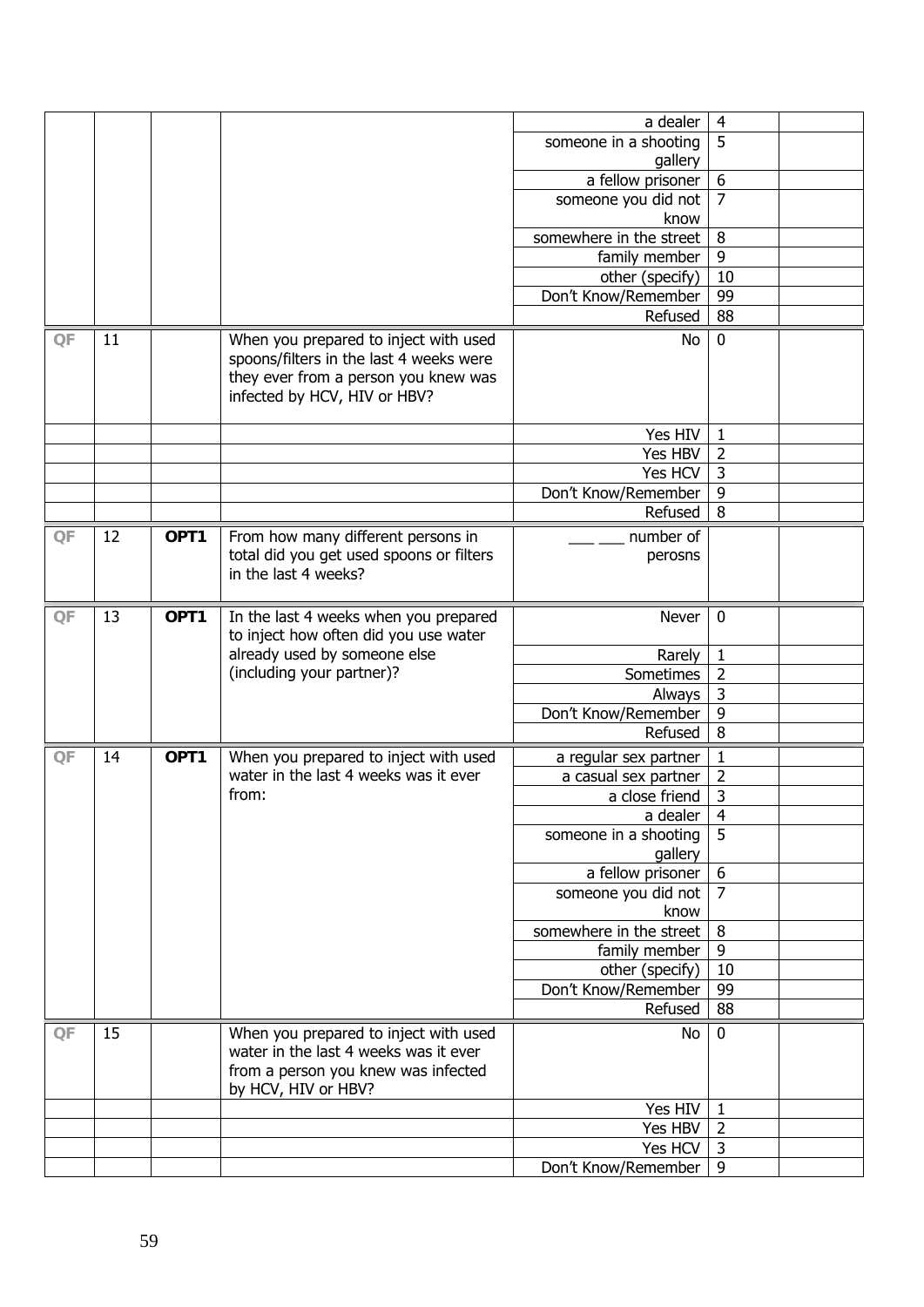|                 |    |      |                                          | Refused                      | 8                   |  |
|-----------------|----|------|------------------------------------------|------------------------------|---------------------|--|
| QF              | 16 |      | From how many different persons in       | number of                    |                     |  |
|                 |    |      | total did you get used water in the last | persons                      |                     |  |
|                 |    |      | 4 weeks?                                 |                              |                     |  |
|                 |    |      |                                          |                              |                     |  |
| $\overline{OF}$ | 17 | OPT1 | When you injected in the last 4 weeks    | Never                        | 0                   |  |
|                 |    |      | how often did you give, lend, rent or    | Rarely                       | $\mathbf{1}$        |  |
|                 |    |      | sell to someone else, (including your    | Sometimes                    | $\overline{2}$      |  |
|                 |    |      | partner) a needle or syringe you had     | Always                       | 3                   |  |
|                 |    |      | already used?                            | Don't Know/Remember          | 9                   |  |
|                 |    |      |                                          | Refused                      | 88                  |  |
| QF              | 18 |      | When you gave, lent, rent or sold used   | a regular sex partner        | 1                   |  |
|                 |    |      | needles or syringes in the last 4 weeks  | a casual sex partner         | $\overline{2}$      |  |
|                 |    |      | were they ever to:                       | a close friend               | $\overline{3}$      |  |
|                 |    |      |                                          | a dealer                     | $\overline{4}$      |  |
|                 |    |      |                                          | someone in a shooting        | $\overline{5}$      |  |
|                 |    |      |                                          | gallery                      |                     |  |
|                 |    |      |                                          | a fellow prisoner            | 6<br>$\overline{7}$ |  |
|                 |    |      |                                          | someone you did not<br>know  |                     |  |
|                 |    |      |                                          | somewhere in the street      | 8                   |  |
|                 |    |      |                                          | family member                | 9                   |  |
|                 |    |      |                                          | other (specify)              | 10                  |  |
|                 |    |      |                                          | Don't Know/Remember          | 99                  |  |
|                 |    |      |                                          | Refused                      | 88                  |  |
| QF              | 19 | OPT1 | To how many different persons have       | number of                    |                     |  |
|                 |    |      | you given, lent, rented, or sold used    | persons                      |                     |  |
|                 |    |      | needles or syringes in the last 4 weeks? |                              |                     |  |
|                 |    |      |                                          |                              |                     |  |
| $\mathsf{QF}$   | 20 | OPT1 | When you injected in the last 4 weeks    | Never                        | $\pmb{0}$           |  |
|                 |    |      | how often did you give, lend, rent or    | Rarely                       | $\mathbf{1}$        |  |
|                 |    |      | sell to someone else, (including your    | Sometimes                    | $\overline{2}$      |  |
|                 |    |      | partner) other injecting material than   | Always                       | $\overline{3}$      |  |
|                 |    |      | needles or syringes, namely              | Don't Know/Remember          | $\overline{9}$      |  |
|                 |    |      | spoons/filters/water you had already     | Refused                      | 8                   |  |
|                 |    |      | used?                                    |                              |                     |  |
| QF              | 21 |      | When you gave, lent, rest or sold in the | a regular sex partner        | 1                   |  |
|                 |    |      | last 4 weeks spoons or filters or water  | a casual sex partner         | 2                   |  |
|                 |    |      | already used by you were they ever to:   | a close friend               | $\overline{3}$      |  |
|                 |    |      |                                          | a dealer                     | $\overline{4}$      |  |
|                 |    |      |                                          | someone in a shooting        | $\overline{5}$      |  |
|                 |    |      |                                          | gallery<br>a fellow prisoner | 6                   |  |
|                 |    |      |                                          | someone you did not          | $\overline{7}$      |  |
|                 |    |      |                                          | know                         |                     |  |
|                 |    |      |                                          | somewhere in the street      | 8                   |  |
|                 |    |      |                                          | family member                | 9                   |  |
|                 |    |      |                                          | other (specify)              | 10                  |  |
|                 |    |      |                                          | Don't Know/Remember          | 99                  |  |
|                 |    |      |                                          | Refused                      | 88                  |  |
| QF              | 22 |      | In the last 4 weeks, to how many         | number of                    |                     |  |
|                 |    |      | different persons in total have you      | persons                      |                     |  |
|                 |    |      | given, lent, rented, or sold spoons or   |                              |                     |  |
|                 |    |      | filters or water you had already used?   |                              |                     |  |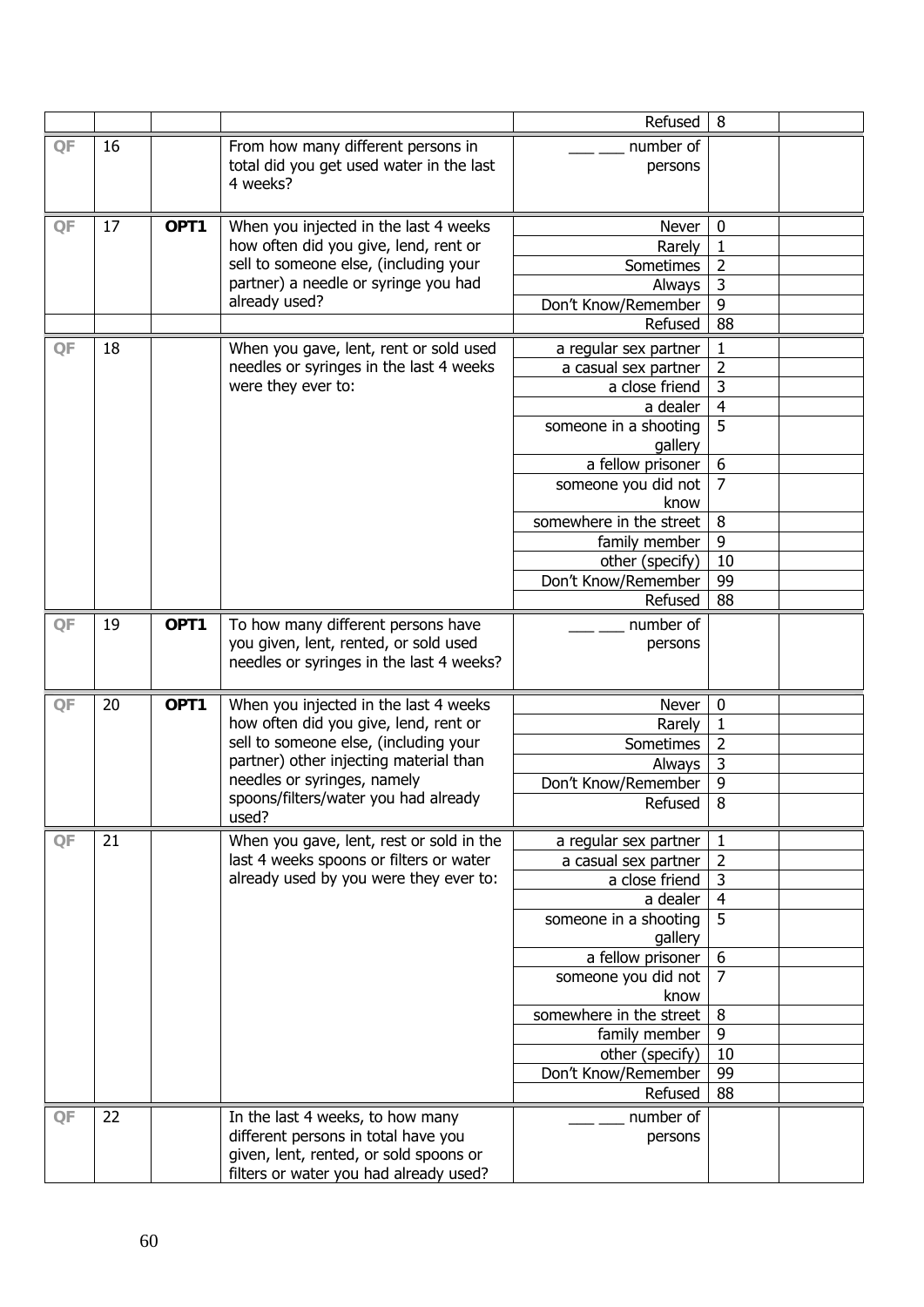| QF | 23      | $\mathbf{C}$ | How many times did you inject with<br>your last needle or syringe before<br>disposing of it and without anyone else<br>having used it? (UA) | number of times<br><b>OR</b><br>to to |                  |  |
|----|---------|--------------|---------------------------------------------------------------------------------------------------------------------------------------------|---------------------------------------|------------------|--|
| QF | 24      |              | In the last 4 weeks how often did you                                                                                                       | Never                                 | $\boldsymbol{0}$ |  |
|    |         |              | inject drugs using a syringe after it had                                                                                                   | Rarely                                |                  |  |
|    |         |              | been filled from somebody else's used                                                                                                       | Sometimes                             | 2                |  |
|    |         |              | syringe?                                                                                                                                    | Always                                | 3                |  |
|    |         |              | (frontloading/backloading/splitting) UA                                                                                                     | Don't Know/Remember                   | 9                |  |
|    |         |              |                                                                                                                                             | Refused                               | 8                |  |
| QF | 25      |              | At any time in your life, have you ever                                                                                                     | Yes                                   |                  |  |
|    |         |              | received an injection from another                                                                                                          | No.                                   | $\mathbf{0}$     |  |
|    | person? |              |                                                                                                                                             | Don't Know/Remember                   | 9                |  |
|    |         |              |                                                                                                                                             | Refused                               | 8                |  |
| QF | 26      |              | In the last 4 weeks, at any time did you                                                                                                    | Yes                                   |                  |  |
|    |         |              | receive an injection from another                                                                                                           | No.                                   | $\overline{0}$   |  |
|    |         |              | person?                                                                                                                                     | Don't Know/Remember                   | 9                |  |
|    |         |              |                                                                                                                                             | Refused                               | 8                |  |
| QF | 27      |              | In the last 4 weeks have you used any                                                                                                       | Yes                                   |                  |  |
|    |         |              | drug by sniffing?                                                                                                                           | <b>No</b>                             | $\mathbf 0$      |  |
|    |         |              |                                                                                                                                             | Don't Know/Remember                   | 9                |  |
|    |         |              |                                                                                                                                             | Refused                               | 8                |  |
| QF | 28      | OPT1         | In the last 4 weeks when you sniffed a                                                                                                      | Never                                 | $\mathbf 0$      |  |
|    |         |              | drug how often did you use a straw or                                                                                                       | Rarely                                | 1                |  |
|    |         |              | paper already used by someone else?                                                                                                         | <b>Sometimes</b>                      | $\overline{2}$   |  |
|    |         |              |                                                                                                                                             | Always                                | $\overline{3}$   |  |
|    |         |              |                                                                                                                                             | Don't Know/Remember                   | 9                |  |
|    |         |              |                                                                                                                                             | Refused                               | 8                |  |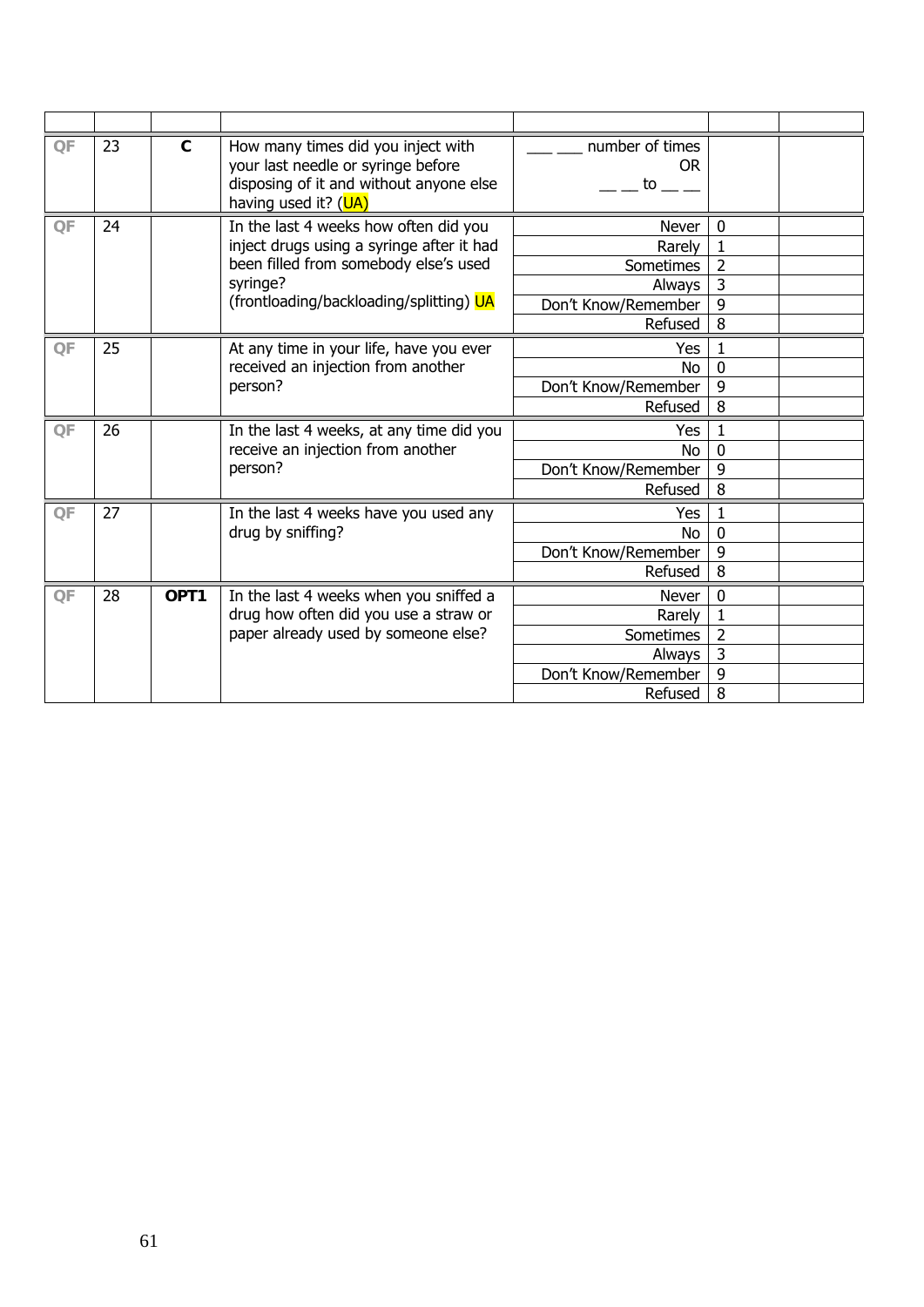|                |                   |              | <b>SECTION G: NEW AND CLEAN NEEDLES AND SYRINGES</b>                                                                                                        |                                            |                           |                |                     |
|----------------|-------------------|--------------|-------------------------------------------------------------------------------------------------------------------------------------------------------------|--------------------------------------------|---------------------------|----------------|---------------------|
| No             |                   | C or O       | <b>Questions and filters</b>                                                                                                                                |                                            |                           |                | Skip to             |
| $\overline{C}$ | 01                | $\mathbf c$  | Can you easily obtain new, sterile and unused<br>needles and syringes when you need them?                                                                   | Yes                                        |                           | 1              |                     |
|                |                   |              |                                                                                                                                                             | No                                         |                           | $\mathbf 0$    |                     |
|                |                   |              |                                                                                                                                                             |                                            | Don't Know/Remember       | 9              |                     |
|                |                   |              |                                                                                                                                                             |                                            | Refused                   | 8              |                     |
| $\overline{C}$ | 02                | OPT1         | In the last 4 weeks from which of these places did                                                                                                          |                                            |                           |                |                     |
|                |                   |              | you get your new sterile and unused needles and<br>syringes? UA P.12                                                                                        |                                            |                           | Main           |                     |
|                |                   |              | What was your main source?                                                                                                                                  | Yes                                        | No                        | Source         |                     |
|                | A                 |              | Bought from a pharmacy                                                                                                                                      |                                            |                           |                |                     |
|                | B                 |              | Bought from other shop                                                                                                                                      |                                            |                           |                |                     |
|                | $\mathsf{C}$<br>D |              | Drug agency needle exchange<br>Pharmacy needle exchange                                                                                                     |                                            |                           |                |                     |
|                | E                 |              | Mobile exchange                                                                                                                                             |                                            |                           |                |                     |
|                | $\overline{F}$    |              | Outreach worker                                                                                                                                             |                                            |                           |                |                     |
|                | G                 |              | Friends                                                                                                                                                     |                                            |                           |                |                     |
|                | H                 |              | Other IDUs                                                                                                                                                  |                                            |                           |                |                     |
|                | I                 |              | Stolen from pharmacy, shop or hospital                                                                                                                      |                                            |                           |                |                     |
|                | J                 |              | Drug dealer                                                                                                                                                 |                                            |                           |                |                     |
|                | K                 |              | Other (specify)                                                                                                                                             |                                            |                           |                |                     |
| $\overline{C}$ | 03                | $\mathbf{C}$ | In the last 4 weeks how many new, sterile and<br>unused needles and syringes did you get in total<br>from any of the above? (almost UA)                     | needles/syringes<br><b>OR</b>              | number of<br>TO TO        |                |                     |
| QG             | 04                | $\mathbf{C}$ | In the last 4 weeks how many new, sterile and<br>unused needles and syringes did you get in total<br>free of charge (from any of the above)? (almost<br>UA) | needles/syringes<br><b>OR</b><br><b>TO</b> | $\frac{1}{2}$ number of   |                |                     |
| $\overline{C}$ | 05                |              | Can you easily obtain new, sterile and unused<br>injecting material apart from needles and syringes<br>for free when you need it?                           | Yes                                        |                           | 1              |                     |
|                |                   |              |                                                                                                                                                             | No                                         |                           | $\mathbf{0}$   |                     |
|                |                   |              |                                                                                                                                                             |                                            | Don't Know/Remember       | 9              |                     |
|                |                   |              |                                                                                                                                                             |                                            | Refused                   | 8              |                     |
| $\overline{C}$ | 06                |              | In the last 4 weeks what did you usually do with                                                                                                            |                                            | Handed in to social       | 1              |                     |
|                |                   |              | the needle or syringe after you had injected with<br>it? (WHO) response cat. RIVM                                                                           | services                                   |                           |                |                     |
|                |                   |              |                                                                                                                                                             |                                            | Put it in the rubbish bin | $\overline{2}$ |                     |
|                |                   |              |                                                                                                                                                             | Left on the street                         |                           | 3              |                     |
|                |                   |              |                                                                                                                                                             |                                            | Other (please specify)    | $\overline{4}$ |                     |
|                |                   |              |                                                                                                                                                             |                                            | Don't Know/Remember       | 9              |                     |
|                |                   |              |                                                                                                                                                             |                                            | Refused                   | 8              |                     |
| $\overline{C}$ | 07                |              | Do you ever clean needles or syringes before re-<br>using them?                                                                                             | Yes                                        |                           | 1              |                     |
|                |                   |              |                                                                                                                                                             | No                                         |                           | $\bf{0}$       | $\rightarrow$ QH 01 |
|                |                   |              |                                                                                                                                                             |                                            | Don't Know/Remember       | 9              | $\rightarrow$ QH 01 |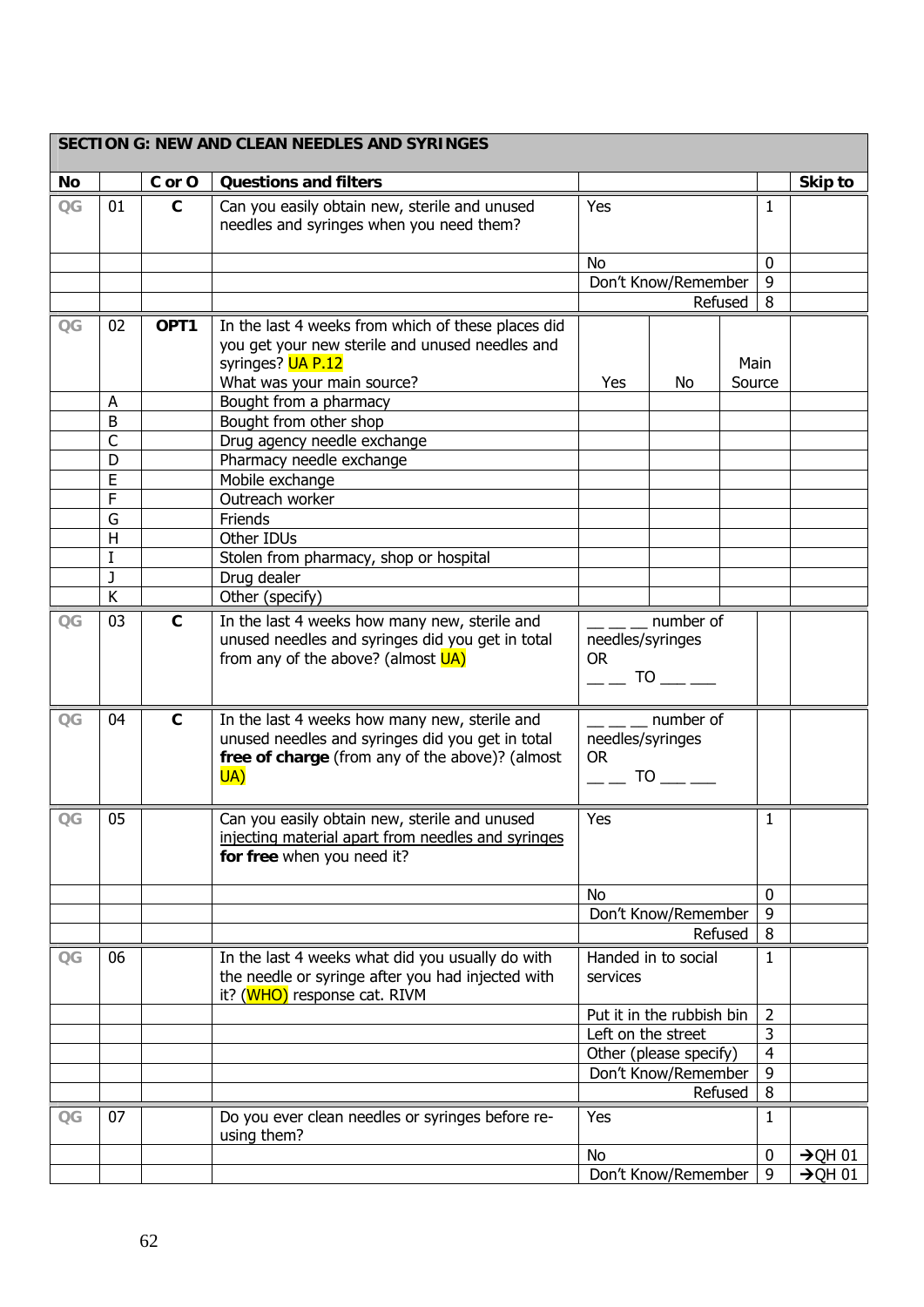|                |         |                                                                                                                               | Refused             | 8              | $\rightarrow$ QH 01 |
|----------------|---------|-------------------------------------------------------------------------------------------------------------------------------|---------------------|----------------|---------------------|
| $\overline{C}$ | 08<br>A | In the last 4 weeks when you used needles or<br>syringes already used by someone else how often<br>did you clean them before? | Never               | $\mathbf{0}$   |                     |
|                |         |                                                                                                                               | Rarely              | 1              |                     |
|                |         |                                                                                                                               | Sometimes           | 2              |                     |
|                |         |                                                                                                                               | Always              | 3              |                     |
|                |         |                                                                                                                               | Don't Know/Remember | 9              |                     |
|                |         |                                                                                                                               | Refused             | 8              |                     |
| $\overline{C}$ | B       | How did you usually clean them?(UA)                                                                                           | Cold water          |                |                     |
|                |         |                                                                                                                               | Warm water          | 2              |                     |
|                |         |                                                                                                                               | Hot water           | 3              |                     |
|                |         |                                                                                                                               | Boiling water       | $\overline{4}$ |                     |
|                |         |                                                                                                                               | Soap or detergent   | 5              |                     |
|                |         |                                                                                                                               | Bleach              | 6              |                     |
|                |         |                                                                                                                               | Alcohol             | 7              |                     |
|                |         |                                                                                                                               | Other               | 8              |                     |
|                |         |                                                                                                                               | Don't Know/Remember | 9              |                     |
|                |         |                                                                                                                               | Refused             | 88             |                     |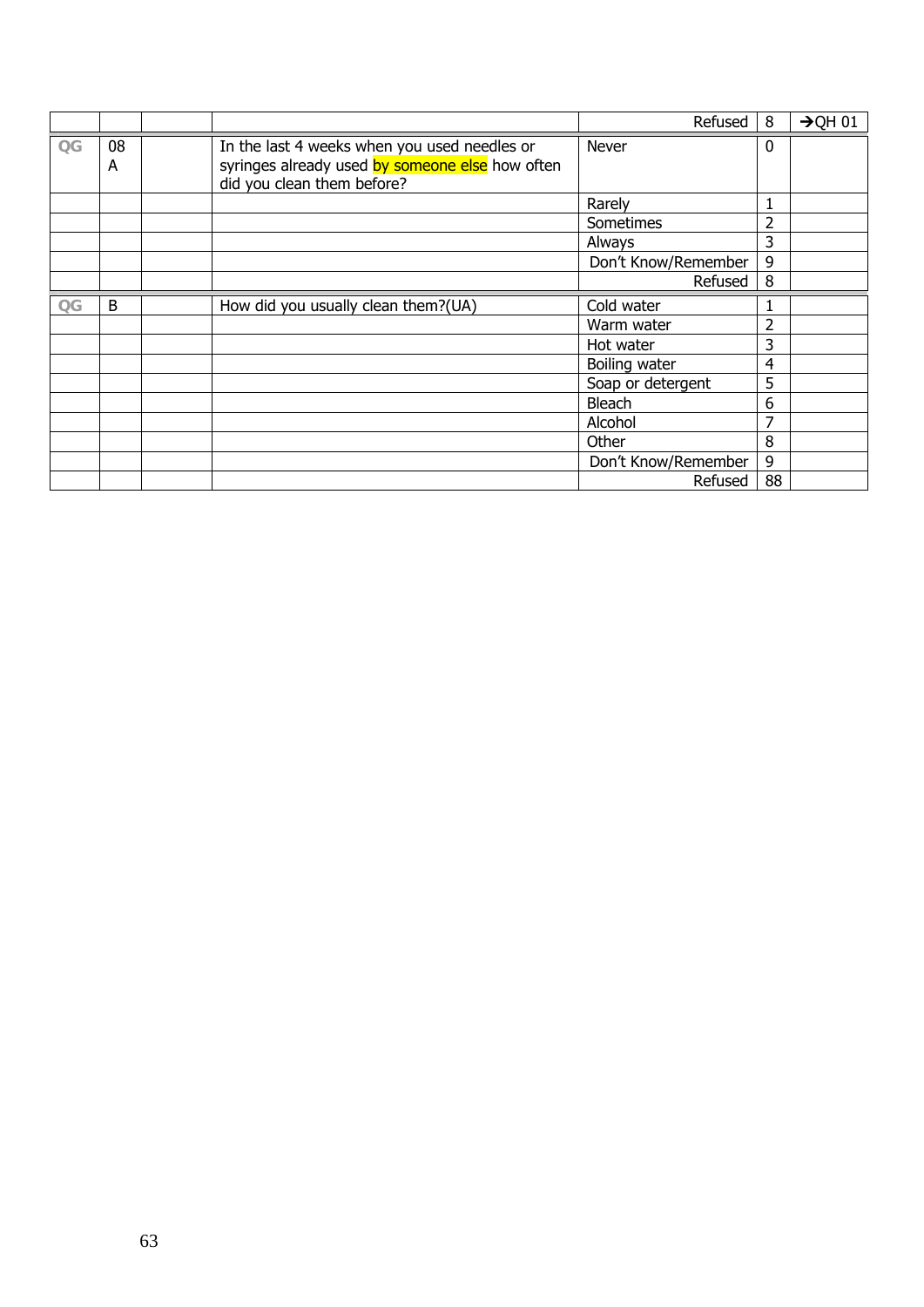### **SECTION H: SEXUAL BEHAVIOUR**

**"I am now going to ask you some questions about your sexual behaviour. We appreciate that people sometimes find it difficult to discuss their sexual behaviour, so if you don't feel comfortable about answering a question then please say so and we will move on-it is better not to give me an answer than to**  make one up". When we say sexual intercourse/sex we mean having had **VAGINAL and/or ANAL** sex.

| <b>No</b>              |    | C or O | <b>Questions and filters</b>                                                                             |                   |                  | <b>Skip</b>            |
|------------------------|----|--------|----------------------------------------------------------------------------------------------------------|-------------------|------------------|------------------------|
|                        |    |        |                                                                                                          |                   |                  | to                     |
| QH                     | 01 | OPT1   | Have you had sex at all in the last 6 months?                                                            | Yes               | $\mathbf{1}$     |                        |
|                        |    |        |                                                                                                          | <b>No</b>         | $\mathbf 0$      | $\rightarrow$ QH       |
|                        |    |        |                                                                                                          | Don't             | 9                | 09<br>$\rightarrow$ QH |
|                        |    |        |                                                                                                          | Know/Remem        |                  | 09                     |
|                        |    |        |                                                                                                          | ber               |                  |                        |
|                        |    |        |                                                                                                          | Refused           | 8                | $\rightarrow$ QH       |
|                        |    |        |                                                                                                          |                   |                  | 09                     |
| QH                     | 02 | OPT1   | Have you had sex with a steady/long-term/regular sexual                                                  | Yes               | $\mathbf{1}$     |                        |
|                        | A  |        | partner in the last 6 months?                                                                            |                   |                  |                        |
|                        |    |        |                                                                                                          | <b>No</b>         | $\mathbf 0$      | $\rightarrow$ QH<br>04 |
|                        |    |        |                                                                                                          | Don't             | 9                | $\rightarrow$ QH       |
|                        |    |        |                                                                                                          | Know/Remem        |                  | 04                     |
|                        |    |        |                                                                                                          | ber               |                  |                        |
|                        |    |        |                                                                                                          | Refused           | 8                | $\rightarrow$ QH       |
|                        |    |        |                                                                                                          |                   |                  | 04                     |
| QH                     | B  |        | If yes, did you have more than one steady sexual partner in the                                          |                   |                  |                        |
|                        |    |        | last 6 months?                                                                                           | number of         |                  |                        |
|                        |    |        | How many?                                                                                                | steady sexual     |                  |                        |
|                        |    |        |                                                                                                          | partners          |                  |                        |
| O <sub>H</sub>         | C  | OPT1   | With what frequency did you and all of your regular partner(s)<br>use a condom during the last 6 months? | Never             | 0                |                        |
|                        |    |        |                                                                                                          | Rarely            | 1                |                        |
|                        |    |        |                                                                                                          | Sometimes         | $\overline{2}$   |                        |
|                        |    |        |                                                                                                          | Always            | 3                |                        |
|                        |    |        |                                                                                                          | Don't             | $\overline{9}$   |                        |
|                        |    |        |                                                                                                          | Know/Remem<br>ber |                  |                        |
|                        |    |        |                                                                                                          | Refused           | 8                |                        |
| QH                     | D  | OPT1   | Did you use a condom the last time you had sex with a steady                                             | Yes               | 1                |                        |
|                        |    |        | partner?                                                                                                 |                   |                  |                        |
|                        |    |        |                                                                                                          | <b>No</b>         | $\pmb{0}$        |                        |
|                        |    |        |                                                                                                          | Don't             | 9                |                        |
|                        |    |        |                                                                                                          | Know/Remem        |                  |                        |
|                        |    |        |                                                                                                          | ber               |                  |                        |
|                        |    |        |                                                                                                          | Refused           | 8                |                        |
| $\mathsf{O}\mathsf{H}$ | 03 |        | To your knowledge has your steady partner (s) ever injected<br>drugs?                                    | Yes               | 1                |                        |
|                        |    |        |                                                                                                          | No                | $\boldsymbol{0}$ |                        |
|                        |    |        |                                                                                                          | Don't             | 9                |                        |
|                        |    |        |                                                                                                          | Know/Remem        |                  |                        |
|                        |    |        |                                                                                                          |                   |                  |                        |
|                        |    |        |                                                                                                          | ber<br>Refused    | 8                |                        |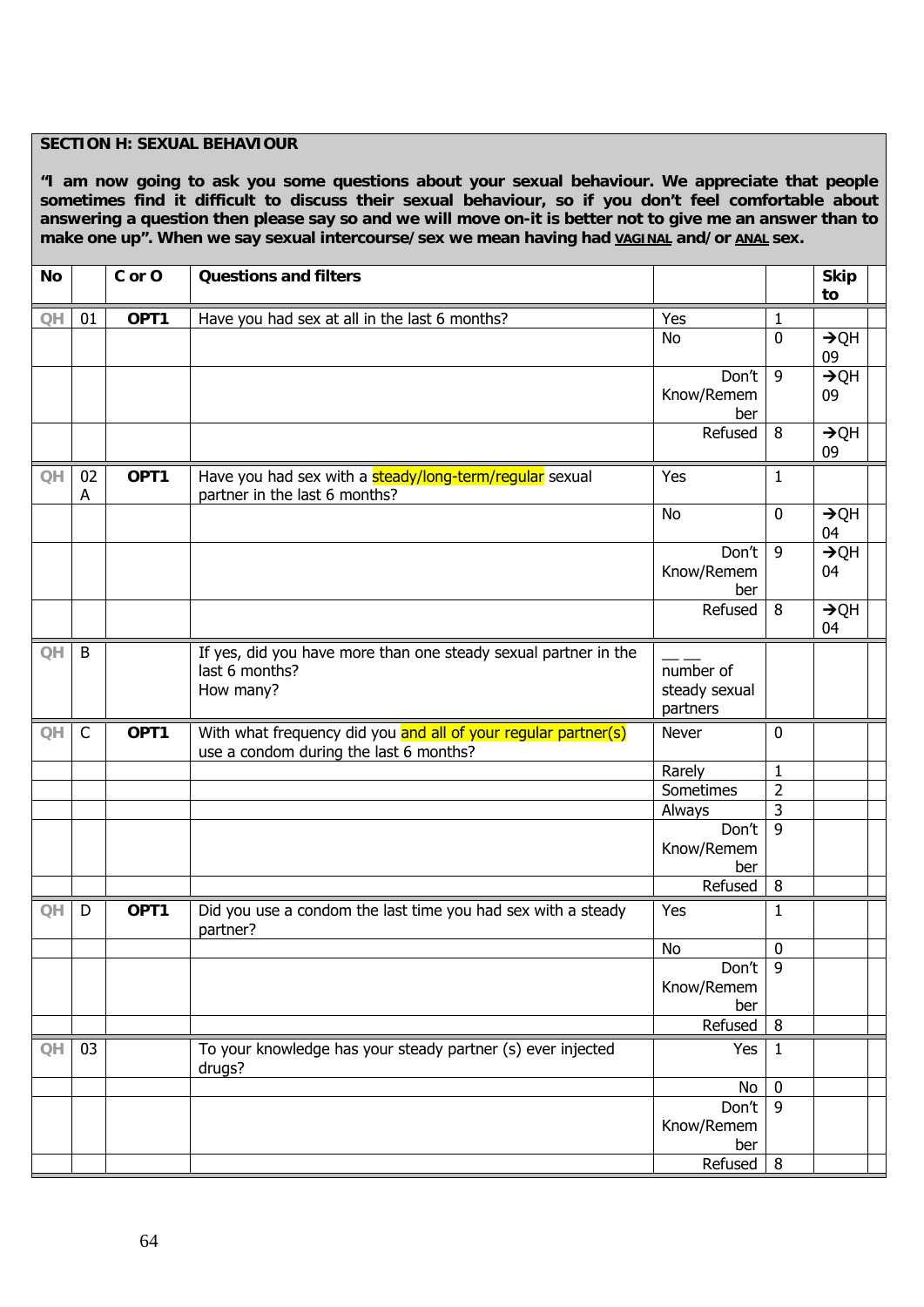| QH | 04           | OPT1 | Have you had sexual intercourse/sex with a casual/non-regular                                               | Yes                                    | $\mathbf{1}$   |                        |
|----|--------------|------|-------------------------------------------------------------------------------------------------------------|----------------------------------------|----------------|------------------------|
|    | A            |      | sexual partner in the last 6/12 months?                                                                     |                                        |                |                        |
|    |              |      |                                                                                                             | No                                     | $\bf{0}$       | $\rightarrow$ QH<br>06 |
|    |              |      |                                                                                                             | Don't                                  | 9              | $\rightarrow$ QH       |
|    |              |      |                                                                                                             | Know/Remem<br>ber                      |                | 06                     |
|    |              |      |                                                                                                             | Refused                                | 8              | $\rightarrow$ QH<br>06 |
| QH | B            |      | If yes, did you have more than one casual sexual partner in the<br>last 6/12 months?<br>How many?           | number of<br>casual sexual<br>partners |                |                        |
| QH | $\mathsf{C}$ | OPT1 | With what frequency did you and all of your casual partner(s)<br>use a condom during the last 6/12 months?  | Never                                  | $\bf{0}$       |                        |
|    |              |      |                                                                                                             | Rarely                                 | $\mathbf 1$    |                        |
|    |              |      |                                                                                                             | Sometimes                              | $\overline{2}$ |                        |
|    |              |      |                                                                                                             | Always                                 | $\mathsf{3}$   |                        |
|    |              |      |                                                                                                             | Don't                                  | 9              |                        |
|    |              |      |                                                                                                             | Know/Remem<br>ber                      |                |                        |
|    |              |      |                                                                                                             | Refused                                | 8              |                        |
| QH | D            | OPT1 | Did you use a condom the last time you had sex with a casual<br>partner?                                    | Yes                                    | $\mathbf{1}$   |                        |
|    |              |      |                                                                                                             | No                                     | $\bf{0}$       |                        |
|    |              |      |                                                                                                             | Don't                                  | $\overline{9}$ |                        |
|    |              |      |                                                                                                             | Know/Remem<br>ber                      |                |                        |
|    |              |      |                                                                                                             | Refused                                | 8              |                        |
| QH | 05           |      | To your knowledge has your casual partner (s) ever injected<br>drugs?                                       | Yes                                    | $\mathbf{1}$   |                        |
|    |              |      |                                                                                                             | No                                     | $\pmb{0}$      |                        |
|    |              |      |                                                                                                             | Don't                                  | $\overline{9}$ |                        |
|    |              |      |                                                                                                             | Know/Remem                             |                |                        |
|    |              |      |                                                                                                             | ber                                    |                |                        |
|    |              |      |                                                                                                             | Refused                                | $\, 8$         |                        |
| QH | 06<br>A      |      | Have you had sexual intercourse/sex for money, drugs or other<br>benefits ("paid sex") in the last 6months? | Yes                                    | $\mathbf{1}$   |                        |
|    |              |      |                                                                                                             | No                                     | $\mathbf 0$    | $\rightarrow$ QH<br>09 |
|    |              |      |                                                                                                             | Don't                                  | 9              | $\rightarrow$ QH       |
|    |              |      |                                                                                                             | Know/Remem<br>ber                      |                | 09                     |
|    |              |      |                                                                                                             | Refused                                | 8              | $\rightarrow$ QH<br>09 |
| QH | B            |      | If yes, did you have more than one "paid sex" partner in the last<br>6 months?<br>How many?                 | number of<br>casual sexual<br>partners |                |                        |
| QH | 07<br>A      | OPT1 | During the last 4 weeks have you had sexual intercourse/sex<br>with a "paid sex" partner(s)?                | Yes                                    | $\mathbf{1}$   |                        |
|    |              |      |                                                                                                             | No                                     | $\mathbf 0$    | $\rightarrow$ QH<br>09 |
|    |              |      |                                                                                                             | Don't                                  | 9              | $\rightarrow$ QH       |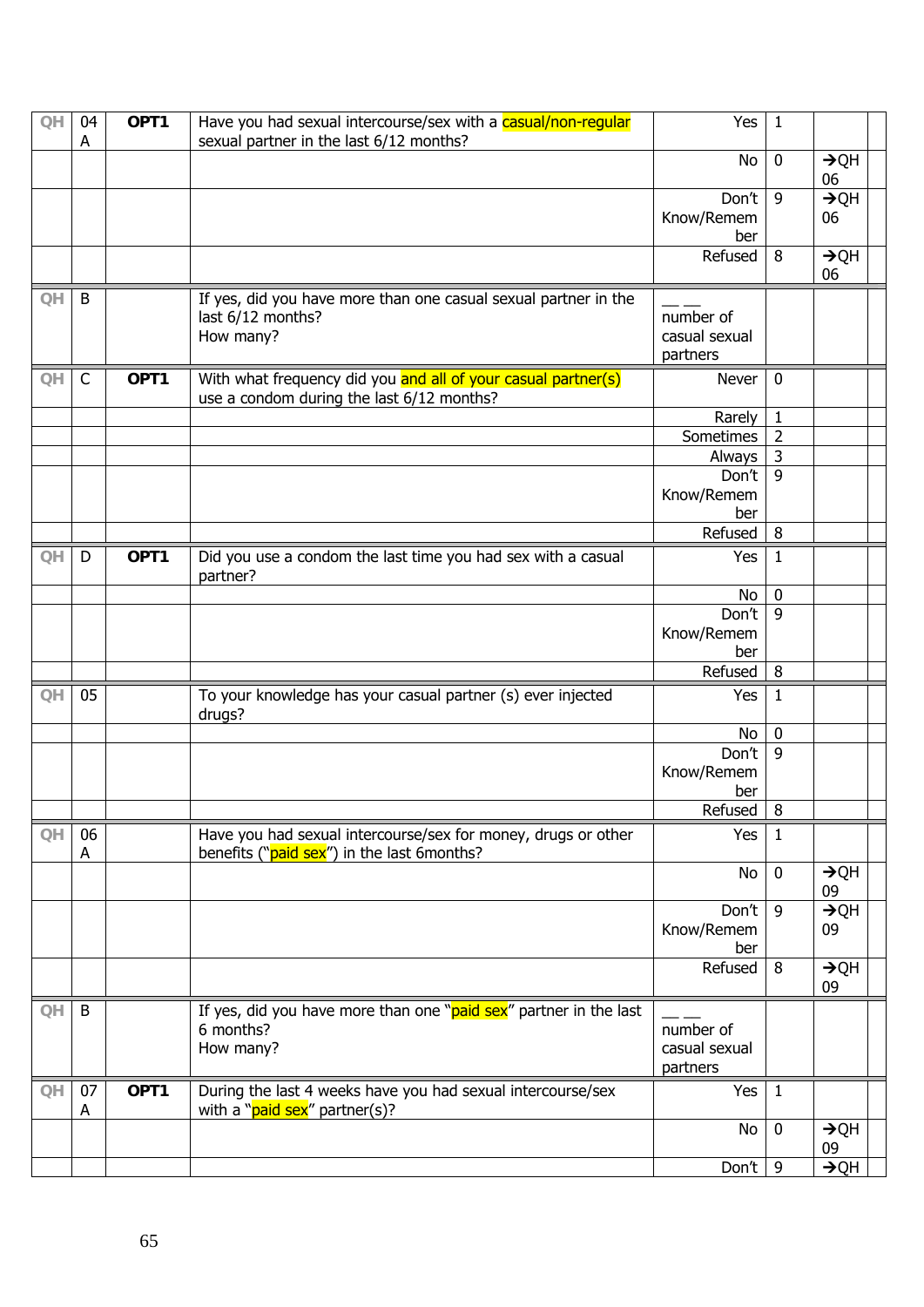|           |              |              |                                                                                                              | Know/Remem<br>ber                     |                | 09                     |
|-----------|--------------|--------------|--------------------------------------------------------------------------------------------------------------|---------------------------------------|----------------|------------------------|
|           |              |              |                                                                                                              | Refused                               | 8              | $\rightarrow$ QH<br>09 |
| QH.       | B            | $\mathbf{C}$ | With what frequency did you and all of your "paid sex"<br>$partner(s)$ use a condom during the last 4 weeks? | Never                                 | $\mathbf 0$    |                        |
|           |              |              |                                                                                                              | Rarely                                | $\mathbf{1}$   |                        |
|           |              |              |                                                                                                              | Sometimes                             | $\overline{2}$ |                        |
|           |              |              |                                                                                                              | Always                                | $\mathbf{3}$   |                        |
|           |              |              |                                                                                                              | Don't                                 | $\overline{9}$ |                        |
|           |              |              |                                                                                                              | Know/Remem                            |                |                        |
|           |              |              |                                                                                                              | ber                                   |                |                        |
|           |              |              |                                                                                                              | Refused                               | 8              |                        |
| QH        | $\mathsf{C}$ |              | Did you use a condom the last time you had sex with a paid sex<br>partner?                                   | Yes                                   | $\mathbf{1}$   |                        |
|           |              |              |                                                                                                              | <b>No</b>                             | $\bf{0}$       |                        |
|           |              |              |                                                                                                              | Don't                                 | 9              |                        |
|           |              |              |                                                                                                              | Know/Remem                            |                |                        |
|           |              |              |                                                                                                              | ber                                   |                |                        |
|           |              |              |                                                                                                              | Refused                               | 8              |                        |
| QH        | 08           |              | To your knowledge have any of your paid sex partners ever<br>injected drugs?                                 | Yes                                   | $\mathbf{1}$   |                        |
|           |              |              |                                                                                                              | <b>No</b>                             | $\mathbf 0$    |                        |
|           |              |              |                                                                                                              | Don't<br>Know/Remem<br>ber            | 9              |                        |
|           |              |              |                                                                                                              | Refused                               | 8              |                        |
| <b>QH</b> | 09           |              | Do you consider yourself to be (WHO):                                                                        | Straight or<br>heterosexual           | $\mathbf{1}$   |                        |
|           |              |              |                                                                                                              | Gay or<br>homosexual                  | $\overline{2}$ |                        |
|           |              |              |                                                                                                              | Lesbian or<br>homosexual              | $\overline{3}$ |                        |
|           |              |              |                                                                                                              | Bisexual                              | $\overline{4}$ |                        |
|           |              |              |                                                                                                              | Other                                 | 5              |                        |
|           |              |              |                                                                                                              | (specify)                             |                |                        |
|           |              |              |                                                                                                              | Don't<br>Know/Remem<br>ber<br>Refused | 9<br>8         |                        |
|           |              |              |                                                                                                              |                                       |                |                        |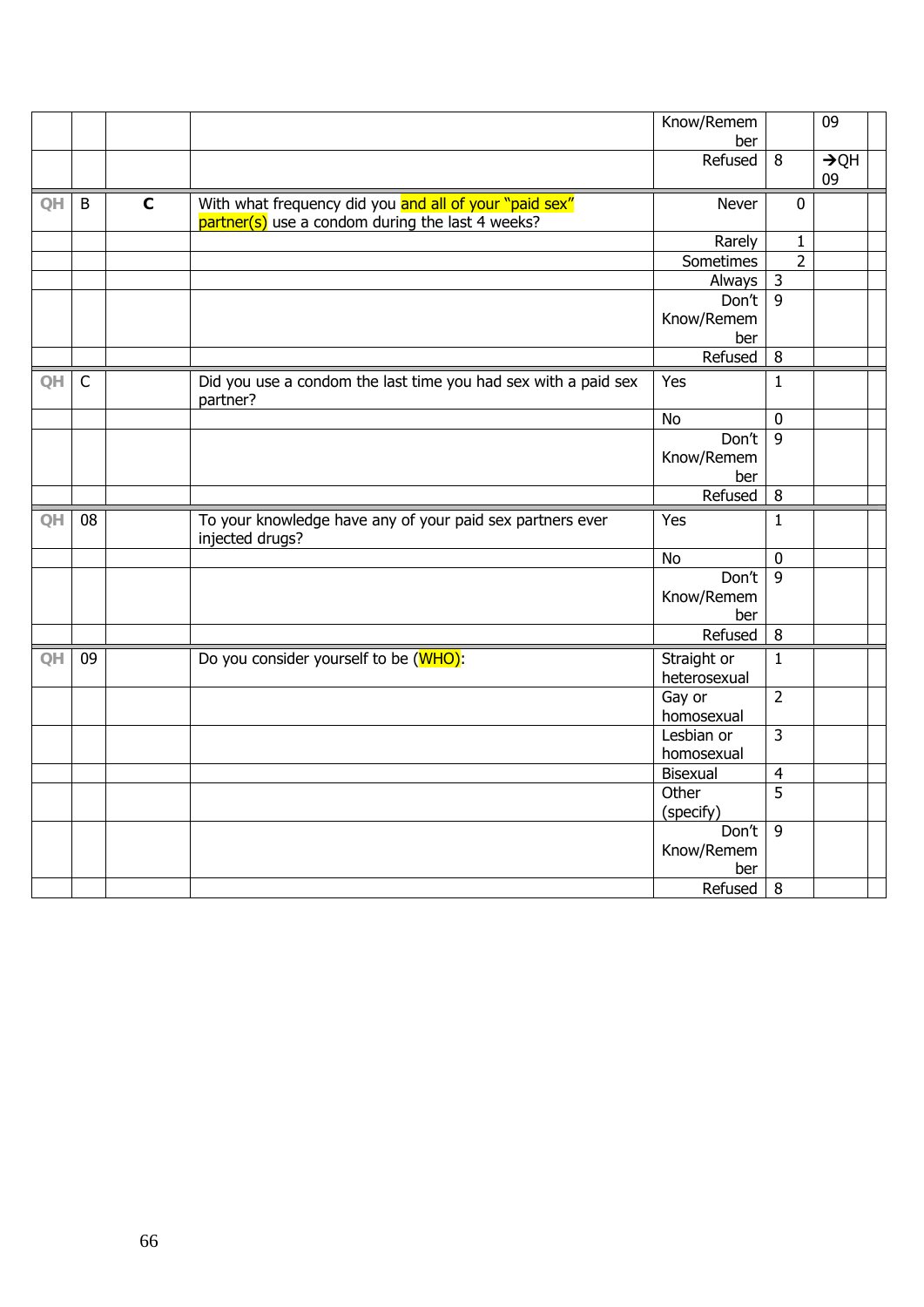|           |                          | <b>SECTION I: PRISON</b> |                                                                                                    |                                       |              |                        |  |
|-----------|--------------------------|--------------------------|----------------------------------------------------------------------------------------------------|---------------------------------------|--------------|------------------------|--|
|           |                          |                          | Does it include remands in custody????                                                             |                                       |              |                        |  |
| <b>No</b> |                          | C or<br>$\mathbf O$      | <b>Questions and Filters</b>                                                                       |                                       |              | <b>Skip</b><br>to      |  |
| QI        | 01                       |                          | How many times have you been detained<br>or arrested? (regardless of whether<br>imprisoned or not) | number of times                       |              |                        |  |
|           |                          |                          |                                                                                                    | None                                  |              | $\rightarrow QJ$<br>01 |  |
|           |                          |                          |                                                                                                    | Don't Know/Remember                   | 9            | $\rightarrow QJ$<br>01 |  |
|           |                          |                          |                                                                                                    | Refused                               | 8            | $\rightarrow QJ$<br>01 |  |
| QI        | 02                       |                          | How old were you when you were<br>arrested for the first time?                                     | Age                                   |              |                        |  |
|           |                          |                          |                                                                                                    | Don't Know/Remember                   | 9            |                        |  |
|           |                          |                          |                                                                                                    | Refused                               | 8            |                        |  |
| QI        | 03<br>A                  | $\mathbf{C}$             | Have you ever been in prison?                                                                      | Yes                                   | 1            |                        |  |
|           |                          |                          |                                                                                                    | <b>No</b><br>0<br>Don't Know/Remember |              | $\rightarrow QJ$<br>01 |  |
|           |                          |                          |                                                                                                    |                                       | 9            | $\rightarrow QJ$<br>01 |  |
|           |                          |                          |                                                                                                    | Refused                               | 8            | $\rightarrow QJ$<br>01 |  |
|           | B                        |                          | If yes, how many times in total?                                                                   | number of times                       |              |                        |  |
|           |                          |                          | (counting the current)                                                                             | Don't Know/Remember                   | 9            |                        |  |
|           |                          |                          |                                                                                                    | Refused                               | 8            |                        |  |
| QI        | 04<br>А                  |                          | Are you currently in prison?                                                                       | Yes                                   | $\mathbf{1}$ |                        |  |
|           |                          |                          |                                                                                                    | <b>No</b>                             | 0            | $\rightarrow$ QI<br>05 |  |
|           |                          |                          |                                                                                                    | Refused                               | 8            | $\rightarrow$ QI<br>05 |  |
|           | B                        |                          | If yes, since when?                                                                                |                                       |              |                        |  |
|           |                          |                          |                                                                                                    | Date month year                       |              |                        |  |
|           |                          |                          |                                                                                                    | Don't Know/Remember                   | 9            |                        |  |
|           |                          |                          |                                                                                                    | Refused                               | 8            |                        |  |
| QI        | 05                       |                          | How old were you when you first went to<br>prison?                                                 | Years Old                             |              |                        |  |
|           |                          |                          |                                                                                                    | Don't Know/Remember                   | 9            |                        |  |
|           |                          |                          |                                                                                                    | Refused                               | 8            |                        |  |
| QI        | 05                       |                          | How old were you when you last went to<br>prison?                                                  | Years Old                             |              |                        |  |
|           |                          |                          |                                                                                                    | Don't Know/Remember                   | 9            |                        |  |
|           |                          |                          |                                                                                                    | Refused                               | 8            |                        |  |
| QI        | 06<br>А                  |                          | Have you ever injected drugs whilst<br>inside prison?                                              | Yes                                   | $\mathbf{1}$ |                        |  |
|           |                          |                          |                                                                                                    | <b>No</b>                             | 0            | $\rightarrow QJ$<br>01 |  |
|           | Don't Know/Remember<br>9 |                          |                                                                                                    |                                       |              |                        |  |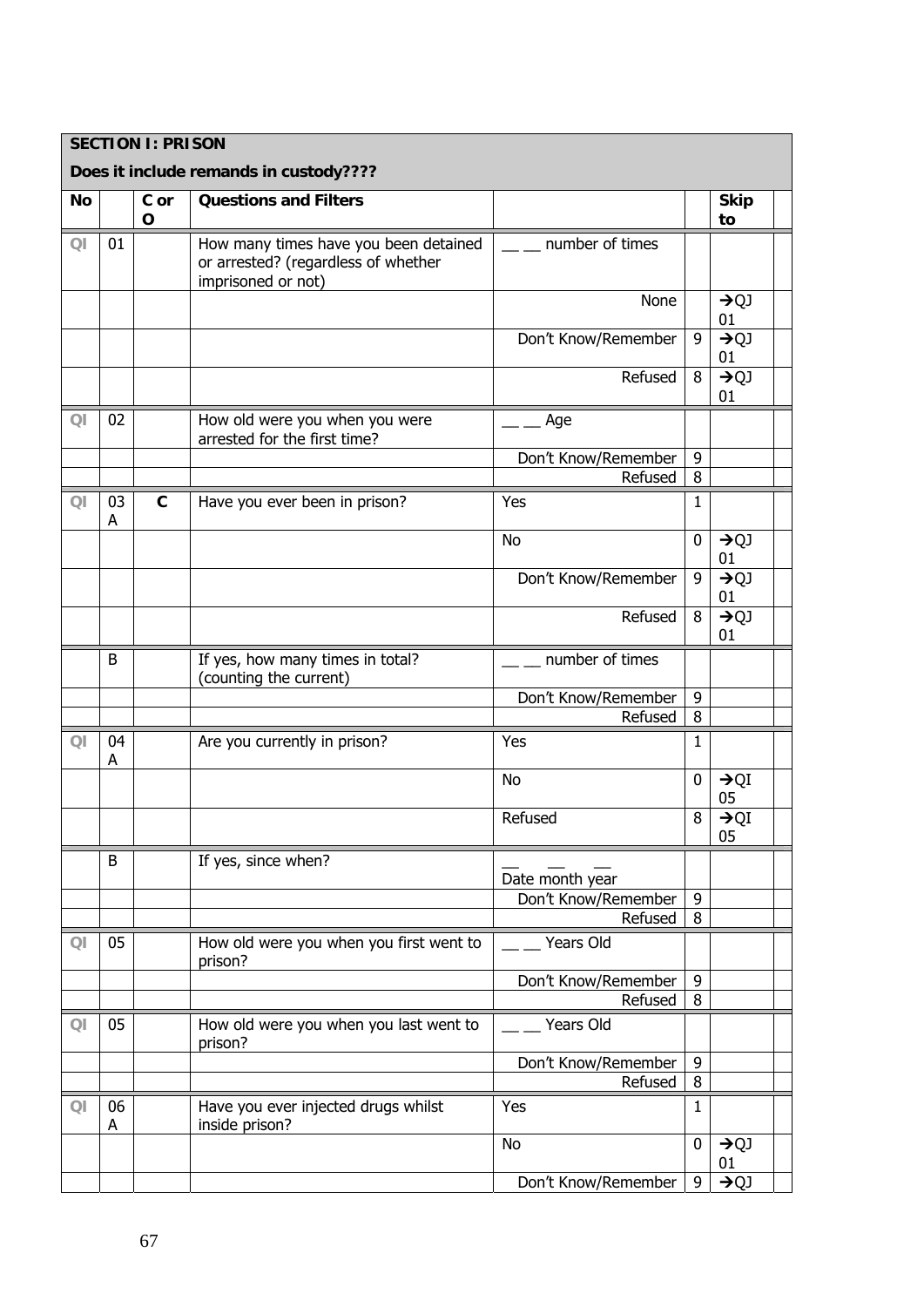|                |    |                                                                                                                                             |                                |   | 01                     |  |
|----------------|----|---------------------------------------------------------------------------------------------------------------------------------------------|--------------------------------|---|------------------------|--|
|                |    |                                                                                                                                             | Refused                        | 8 | $\rightarrow QJ$<br>01 |  |
| $\overline{O}$ | B  | When was the last time you injected<br>inside a prison?                                                                                     | Days Weeks Months<br>Years ago |   |                        |  |
|                |    |                                                                                                                                             | Don't Know/Remember            | 9 |                        |  |
|                |    |                                                                                                                                             | Refused                        | 8 |                        |  |
| $\Omega$       | 07 | Was the first time you ever injected in<br>your lifetime whilst you were in prison?                                                         | Yes                            | 1 |                        |  |
|                |    |                                                                                                                                             | No                             | 0 |                        |  |
|                |    |                                                                                                                                             | Don't Know/Remember            | 9 |                        |  |
|                |    |                                                                                                                                             | Refused                        | 8 |                        |  |
| QI             | 08 | When you injected in prison, how often<br>was it with needles or syringes and other<br>injecting equipment already used by<br>someone else? | <b>Never</b>                   | 0 |                        |  |
|                |    |                                                                                                                                             | Rarely                         | 1 |                        |  |
|                |    |                                                                                                                                             | Sometimes                      | 2 |                        |  |
|                |    |                                                                                                                                             | Always                         | 3 |                        |  |
|                |    |                                                                                                                                             | Don't Know/Remember            | 9 |                        |  |
|                |    |                                                                                                                                             | Refused                        | 8 |                        |  |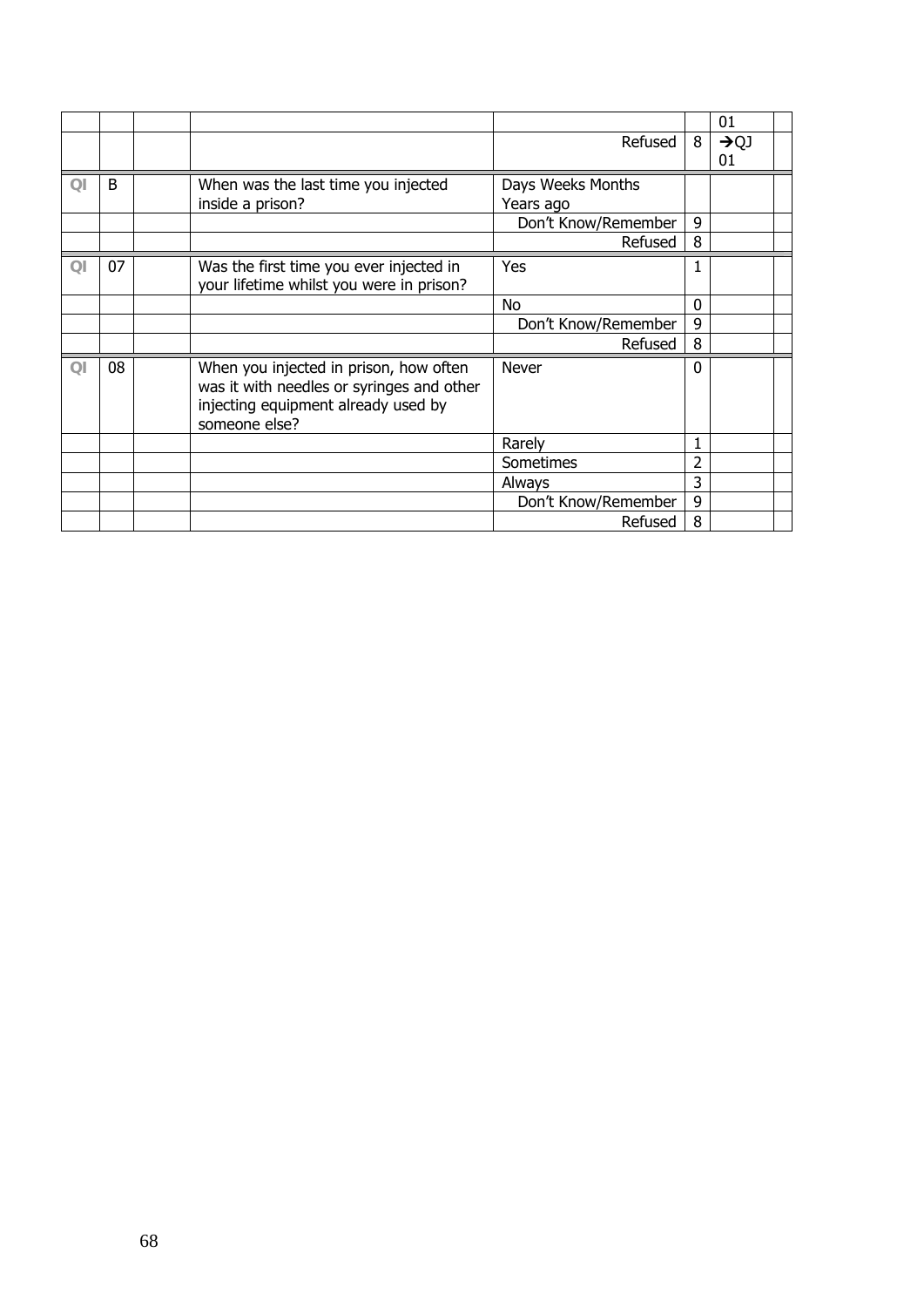|           | <b>SECTION J: HIV AND HEPATITIS TESTING</b> |                  |                                                |                                 |                          |                        |  |  |  |  |
|-----------|---------------------------------------------|------------------|------------------------------------------------|---------------------------------|--------------------------|------------------------|--|--|--|--|
| No        |                                             | C or<br>O        | <b>Questions and Filters</b>                   |                                 |                          | <b>Skip</b><br>to      |  |  |  |  |
| <b>QJ</b> | 01<br>A                                     |                  | Have you ever had an HIV blood<br>test?        | Yes                             | 1                        |                        |  |  |  |  |
|           |                                             |                  |                                                | <b>No</b>                       | 0                        | $\rightarrow QJ$<br>02 |  |  |  |  |
|           |                                             |                  |                                                | Don't<br>Know/Remember          | 9                        | $\rightarrow QJ$<br>02 |  |  |  |  |
|           |                                             |                  |                                                | Refused                         | 8                        | $\rightarrow QJ$<br>02 |  |  |  |  |
| QJ        | B                                           | $\mathsf c$      | When was the last time you had<br>an HIV test? | Month<br>Year                   |                          |                        |  |  |  |  |
|           |                                             |                  |                                                | Don't<br>Know/Remember          | 9                        | $\rightarrow QJ$<br>02 |  |  |  |  |
|           |                                             |                  |                                                | Refused                         | 8                        | $\rightarrow QJ$<br>02 |  |  |  |  |
| QJ        | C                                           |                  | What was the result of your last<br>HIV test?  | Positive                        | 1                        |                        |  |  |  |  |
|           |                                             |                  |                                                | Negative                        | 0                        |                        |  |  |  |  |
|           |                                             |                  |                                                | Indeterminate                   | $\overline{2}$           |                        |  |  |  |  |
|           |                                             |                  |                                                | Don't                           | 9                        |                        |  |  |  |  |
|           |                                             |                  |                                                | Know/Remember                   |                          |                        |  |  |  |  |
|           |                                             |                  |                                                | Refused                         | 8                        |                        |  |  |  |  |
| QJ        | 02<br>А                                     |                  | Have you ever had an HCV blood<br>test?        | Yes                             | 1                        |                        |  |  |  |  |
|           |                                             |                  |                                                | No                              | 0                        | $\rightarrow QJ$<br>03 |  |  |  |  |
|           |                                             |                  |                                                | Don't<br>Know/Remember          | 9                        | $\rightarrow QJ$<br>03 |  |  |  |  |
|           |                                             |                  |                                                | Refused                         | 8                        | $\rightarrow QJ$<br>03 |  |  |  |  |
| QJ        | B                                           | $\mathbf{C}$     | When was the last time you had<br>an HCV test? | Month<br>Year                   |                          |                        |  |  |  |  |
| QJ        | B                                           |                  | When was the last time you had                 | Don't                           | 9                        |                        |  |  |  |  |
|           |                                             |                  | an HBV test?                                   | Monthow/Remember                |                          |                        |  |  |  |  |
|           |                                             |                  |                                                | <b>Refuged</b>                  | 8                        |                        |  |  |  |  |
| e+        | €                                           |                  | What was the result of your last<br>HCV tect2  | Positive / Remember<br>Refused  | $\delta$                 |                        |  |  |  |  |
| QJ        | C                                           |                  | What was the result of your last               | Resitivee                       | Ø                        |                        |  |  |  |  |
|           |                                             |                  | HBV test?                                      | Indeterminate                   | $\overline{\phantom{a}}$ |                        |  |  |  |  |
|           |                                             |                  |                                                | Negative<br>Don't               | g                        |                        |  |  |  |  |
|           |                                             |                  |                                                | Indeterwiretenember             | $\overline{2}$           |                        |  |  |  |  |
|           |                                             |                  |                                                | <b>Refuged</b>                  | $\overline{\mathbf{g}}$  |                        |  |  |  |  |
| $\Theta$  | $-03$                                       |                  | Have you ever had an HBV blood<br>tact2        | Yes Know/Remember<br>Refused    | है                       |                        |  |  |  |  |
| QJ        | 04                                          | OPT <sub>1</sub> | Have you ever been vaccinated for<br>HBV?      | Nes                             | ₫                        | $\rightarrow QJ$<br>10 |  |  |  |  |
|           |                                             |                  |                                                | No<br>Don't<br>Know/Remember    | g                        | $\Rightarrow$ Øk<br>Φð |  |  |  |  |
|           |                                             |                  |                                                | <b>Refuged</b><br>Know/Remember | $\overline{\mathbf{g}}$  | $\rightarrow$ QK<br>Φð |  |  |  |  |
|           |                                             |                  |                                                | Refused                         | षे                       | ⊅ঢ়ু                   |  |  |  |  |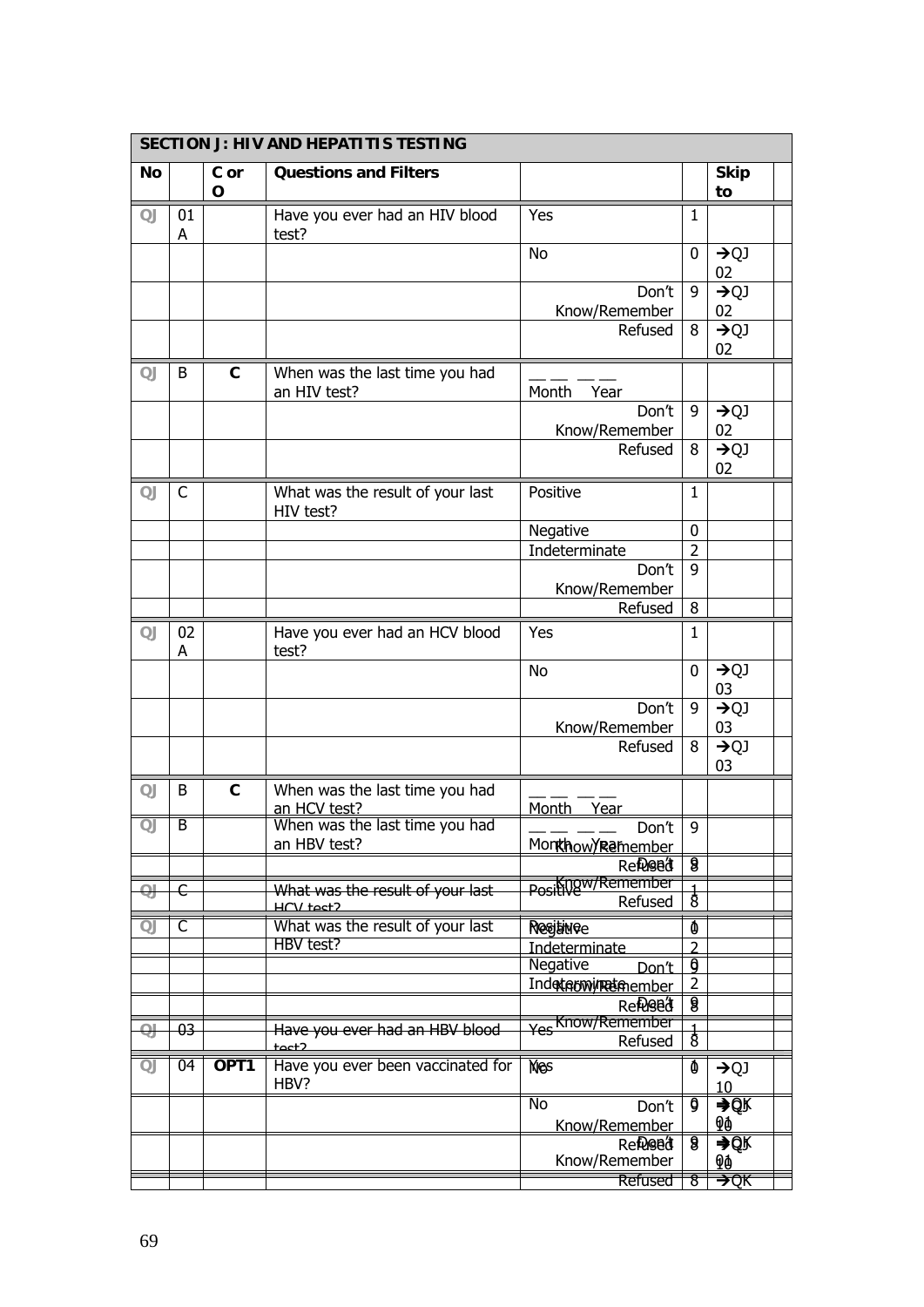|        |    |                                                 |                        |                | 01 |
|--------|----|-------------------------------------------------|------------------------|----------------|----|
| $\Box$ | 05 | How many HBV jabs (injections)<br>have you had? | One                    | 1              |    |
|        |    |                                                 | Two                    | 2              |    |
|        |    |                                                 | Three                  | 3              |    |
|        |    |                                                 | Four or more           | $\overline{4}$ |    |
|        |    |                                                 | Don't<br>Know/Remember | 9              |    |
|        |    |                                                 | Refused                | 8              |    |
| QJ     | 06 | When did you have your last HBV<br>jab?         | Month<br>Year          |                |    |
|        |    |                                                 | Don't<br>Know/Remember | 9              |    |
|        |    |                                                 | Refused                | 8              |    |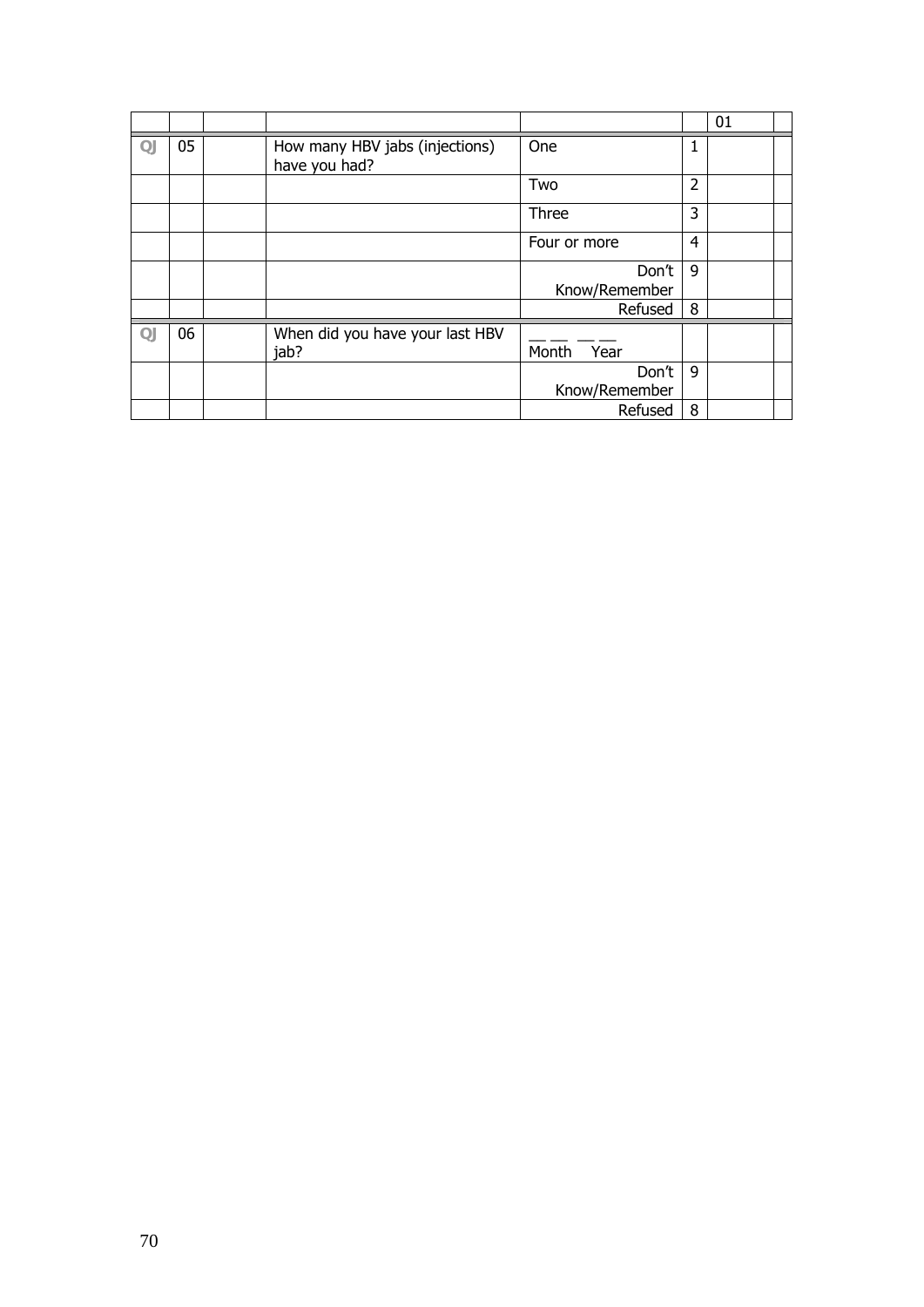**SECTION K: HEALTH CARE** 

**Medical treatment is defined as having being diagnosed for a disease and being prescribed medicines by a doctor, nurse, other health professional (having started taking them? having completed?)** 

| No                                                           |           | C or O | <b>Questions and Filters</b>                                                                                                       |     |           |           |              |                                                 |                     |           |                | <b>Skip</b><br>to  |  |
|--------------------------------------------------------------|-----------|--------|------------------------------------------------------------------------------------------------------------------------------------|-----|-----------|-----------|--------------|-------------------------------------------------|---------------------|-----------|----------------|--------------------|--|
| $\mathsf{OK}% _{\mathsf{CL}}\times\mathsf{CN}_{\mathsf{CL}}$ | 01        | OPT1   | Have you ever been told by a doctor, nurse, other health<br>professional or counselor that you had (WHO+comments<br>from experts)? |     |           |           |              | Received treatment<br>Not received<br>treatment |                     |           |                |                    |  |
|                                                              |           |        | For which one (s) have you received medical treatment?                                                                             |     |           |           |              |                                                 |                     |           |                |                    |  |
|                                                              |           |        |                                                                                                                                    | Yes | <b>No</b> | <b>DK</b> | $\mathsf{R}$ | Receiv<br>ed                                    | Not<br>received     | <b>DK</b> |                | R                  |  |
|                                                              | a         |        | <b>HIV</b>                                                                                                                         |     |           |           |              |                                                 |                     |           |                |                    |  |
|                                                              | b         |        | <b>HBV</b>                                                                                                                         |     |           |           |              |                                                 |                     |           |                |                    |  |
|                                                              | c         |        | <b>HCV</b>                                                                                                                         |     |           |           |              |                                                 |                     |           |                |                    |  |
|                                                              | d         |        | TB                                                                                                                                 |     |           |           |              |                                                 |                     |           |                |                    |  |
|                                                              | ${\bf e}$ |        | Cardiovascular<br>problems                                                                                                         |     |           |           |              |                                                 |                     |           |                |                    |  |
|                                                              | f         |        | Endocarditis                                                                                                                       |     |           |           |              |                                                 |                     |           |                |                    |  |
|                                                              | q         |        | Pneumonia                                                                                                                          |     |           |           |              |                                                 |                     |           |                |                    |  |
|                                                              | h         |        | Cirrhosis of the liver                                                                                                             |     |           |           |              |                                                 |                     |           |                |                    |  |
|                                                              |           |        | Syphilis                                                                                                                           |     |           |           |              |                                                 |                     |           |                |                    |  |
|                                                              |           |        | Gonorrhea                                                                                                                          |     |           |           |              |                                                 |                     |           |                |                    |  |
|                                                              | k         |        | Genital warts                                                                                                                      |     |           |           |              |                                                 |                     |           |                |                    |  |
|                                                              |           |        | Genital herpes                                                                                                                     |     |           |           |              |                                                 |                     |           |                |                    |  |
|                                                              | m         |        | Chlamydia                                                                                                                          |     |           |           |              |                                                 |                     |           |                |                    |  |
|                                                              | n         |        | Cancer                                                                                                                             |     |           |           |              |                                                 |                     |           |                |                    |  |
|                                                              | O         |        | Epilepsy                                                                                                                           |     |           |           |              |                                                 |                     |           |                |                    |  |
|                                                              | D         |        | <b>Diabetes</b>                                                                                                                    |     |           |           |              |                                                 |                     |           |                |                    |  |
|                                                              | q         |        | Abscesses at injection<br>site                                                                                                     |     |           |           |              |                                                 |                     |           |                |                    |  |
|                                                              | r         |        | Abscesses elsewhere<br>on the body                                                                                                 |     |           |           |              |                                                 |                     |           |                |                    |  |
|                                                              | S         |        | Other (specify)                                                                                                                    |     |           |           |              |                                                 |                     |           |                |                    |  |
|                                                              |           |        |                                                                                                                                    |     |           |           |              |                                                 | Don't Know/Remember |           | 9              |                    |  |
|                                                              |           |        |                                                                                                                                    |     |           |           |              |                                                 | <b>Refused</b>      |           | 8              |                    |  |
|                                                              |           |        |                                                                                                                                    |     |           |           |              |                                                 |                     |           |                |                    |  |
| <b>QK</b>                                                    | 02<br>Α   |        | Have you ever overdosed to the point where you lost<br>consciousness?                                                              |     |           |           |              |                                                 |                     | Yes       |                |                    |  |
|                                                              |           |        |                                                                                                                                    |     |           |           |              |                                                 |                     | No        | $\overline{0}$ | $\rightarrow$ QK04 |  |
|                                                              |           |        |                                                                                                                                    |     |           |           |              |                                                 |                     | Don't     | 9              | $\rightarrow$ QK04 |  |
|                                                              |           |        |                                                                                                                                    |     |           |           |              |                                                 | Know/Remember       |           |                |                    |  |
|                                                              |           |        |                                                                                                                                    |     |           |           |              |                                                 | Refused             |           | 8              | $\rightarrow$ QK04 |  |
| QK                                                           | 03        |        | In the last 12 months how many times have you                                                                                      |     |           |           |              |                                                 | number of           |           |                |                    |  |
|                                                              |           |        | overdosed to the point where you lost consciousness?                                                                               |     |           |           |              | times                                           |                     |           |                |                    |  |
|                                                              |           |        |                                                                                                                                    |     |           |           |              |                                                 |                     | None      | 0              |                    |  |
|                                                              |           |        |                                                                                                                                    |     |           |           |              |                                                 | Know/Remember       | Don't     | 9              |                    |  |
|                                                              |           |        |                                                                                                                                    |     |           |           |              |                                                 | Refused             |           | 8              |                    |  |
| QK                                                           | 04        |        | Have you ever received blood transfusion?                                                                                          |     |           |           |              |                                                 |                     | Yes       |                |                    |  |
|                                                              | A         |        |                                                                                                                                    |     |           |           |              |                                                 |                     | No        | $\overline{0}$ | $\rightarrow$ QK05 |  |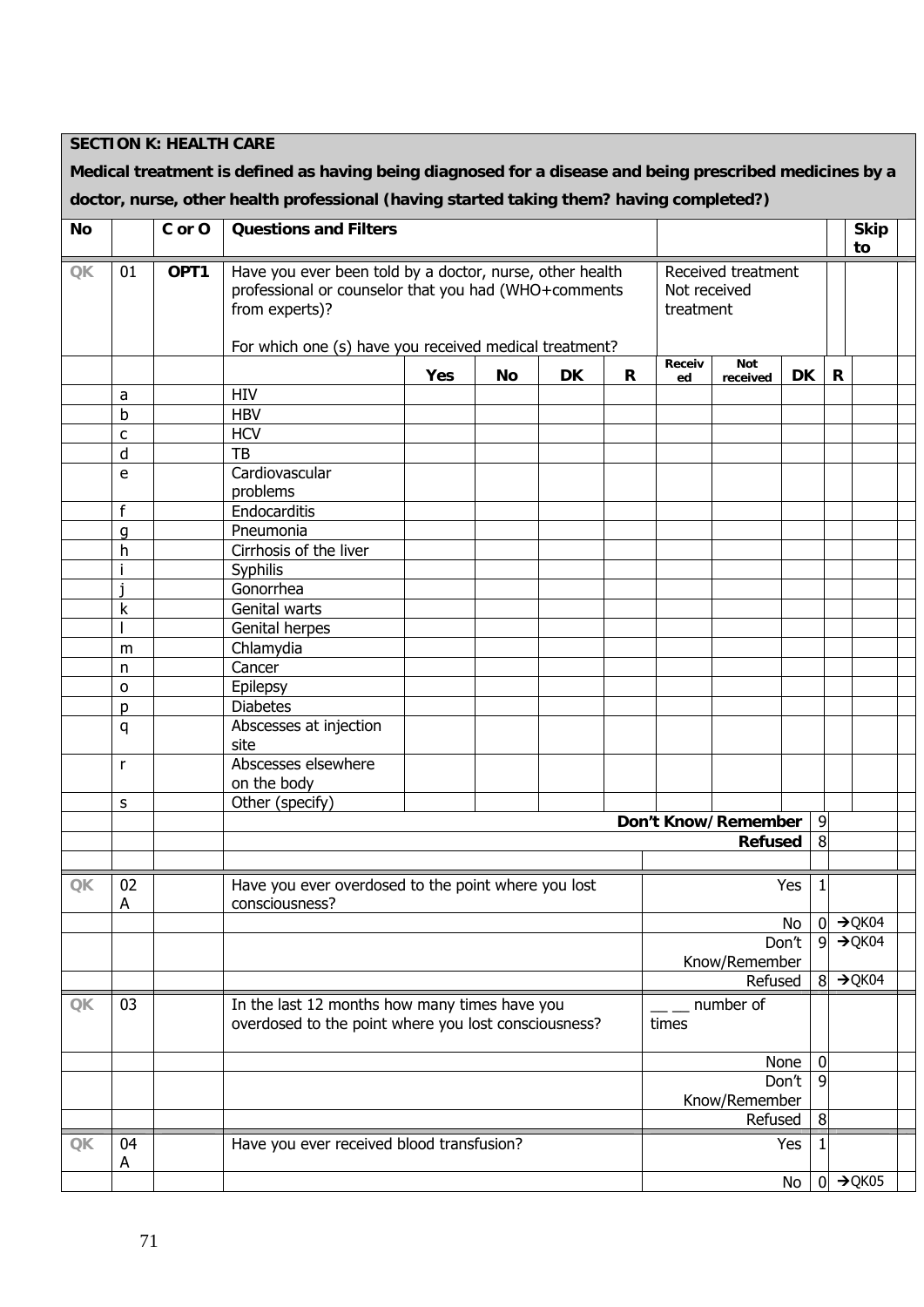|                        |             |                                                                     | Don't                  | $\overline{9}$   | $\rightarrow$ QK05 |  |
|------------------------|-------------|---------------------------------------------------------------------|------------------------|------------------|--------------------|--|
|                        |             |                                                                     | Know/Remember          |                  |                    |  |
|                        |             |                                                                     | Refused                | 8                | $\rightarrow$ QK05 |  |
|                        | B           | When did you receive blood transfusion for the first time?          |                        |                  |                    |  |
|                        |             |                                                                     | Month<br>Year          |                  |                    |  |
|                        |             |                                                                     | Don't                  | 9                |                    |  |
|                        |             |                                                                     | Know/Remember          |                  |                    |  |
|                        |             |                                                                     | Refused                | 8                |                    |  |
|                        | $\mathsf C$ | When did you receive blood transfusion for the last time?           |                        |                  |                    |  |
|                        |             |                                                                     | Month<br>Year          |                  |                    |  |
|                        |             |                                                                     | Don't                  | 9                |                    |  |
|                        |             |                                                                     | Know/Remember          |                  |                    |  |
|                        |             |                                                                     | Refused                | 8                |                    |  |
| QK                     | 05          | Have you ever had a tattoo?                                         | Yes                    |                  |                    |  |
|                        |             |                                                                     | No                     | $\boldsymbol{0}$ |                    |  |
|                        |             |                                                                     | Don't                  | 9                |                    |  |
|                        |             |                                                                     | Know/Remember          |                  |                    |  |
|                        |             |                                                                     | Refused                | 8                |                    |  |
| $\mathsf{Q}\mathsf{K}$ | 06          | How would you describe your current health? Would you<br>say it is: | Excellent              | 1                |                    |  |
|                        |             |                                                                     | Good                   | $\overline{2}$   |                    |  |
|                        |             |                                                                     | Fair                   | 3                |                    |  |
|                        |             |                                                                     | Poor                   | 4                |                    |  |
|                        |             |                                                                     | Don't<br>Know/Remember | 9                |                    |  |
|                        |             |                                                                     | Refused                | 8                |                    |  |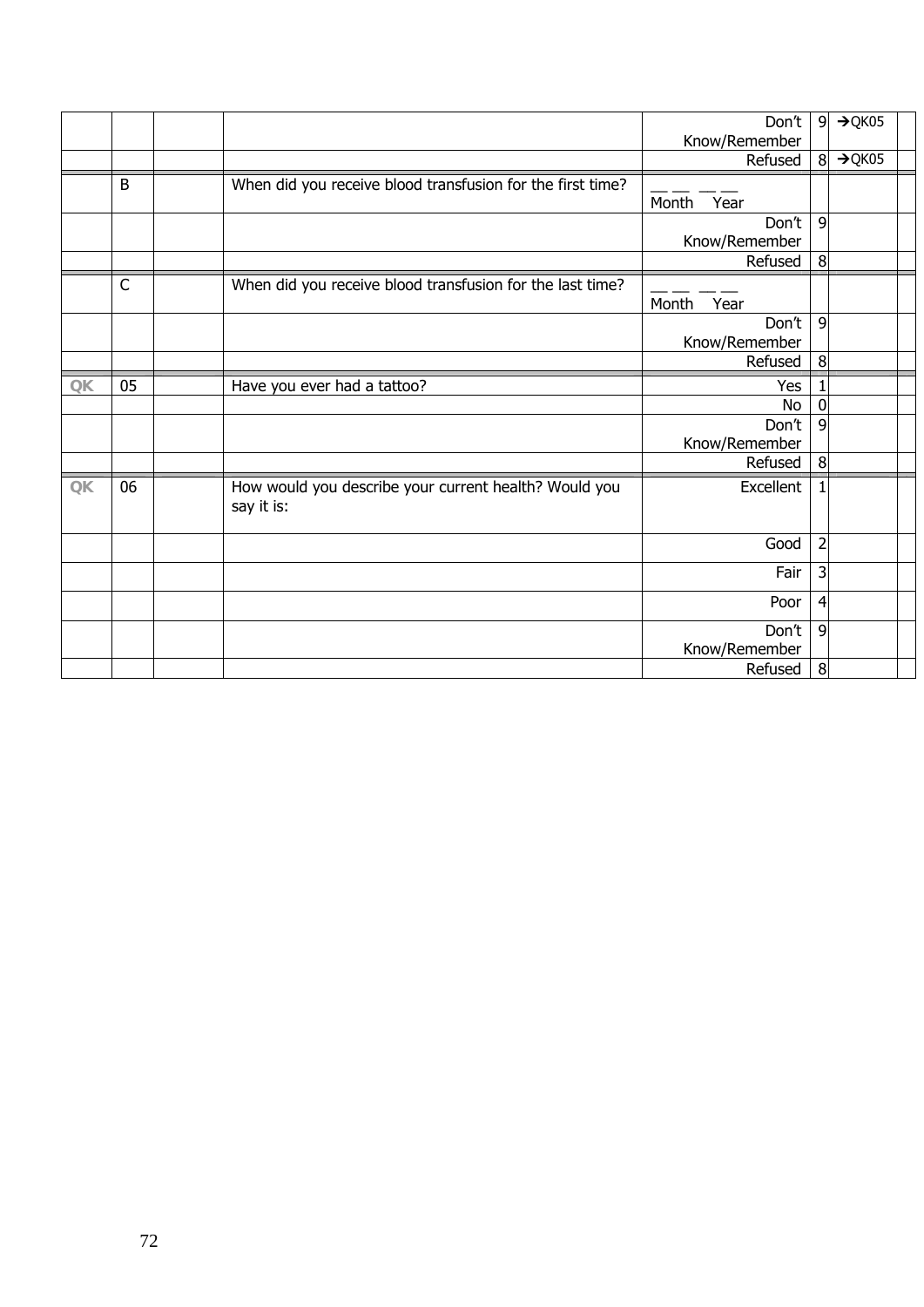## **SECTION L: KNOWLEDGE/ATTITUDES**

| <b>No</b> |    | C or O | <b>Questions and Filters</b>                                                                    |            |                        |                                    |                                  | <b>Skip</b><br>to |  |
|-----------|----|--------|-------------------------------------------------------------------------------------------------|------------|------------------------|------------------------------------|----------------------------------|-------------------|--|
| QL        | 01 | OPT1   | How many different types of<br>Hepatitis have you heard<br>about?                               |            |                        | <b>Hepatitis A</b>                 | $\mathbf{1}$                     |                   |  |
|           |    |        |                                                                                                 |            |                        | Hepatiitis B                       | $\overline{2}$                   |                   |  |
|           |    |        |                                                                                                 |            |                        | Hepatitis C<br>Hepatitis D         | $\overline{3}$<br>$\overline{4}$ |                   |  |
|           |    |        |                                                                                                 |            | Other (please specify) |                                    |                                  |                   |  |
|           |    |        |                                                                                                 |            | Don't Know/Remember    | $\overline{5}$<br>$\boldsymbol{9}$ |                                  |                   |  |
|           |    |        |                                                                                                 |            |                        | Refused                            | $\overline{8}$                   |                   |  |
| QL        | 02 |        | To your knowledge, how can<br>anyone become infected by<br>hepatitis B, hepatitis C and<br>HIV? |            |                        |                                    |                                  |                   |  |
|           |    |        |                                                                                                 | <b>HBV</b> | <b>HCV</b>             | <b>HIV</b>                         |                                  |                   |  |
|           |    |        | Sharing needles and/or syringes                                                                 |            |                        |                                    |                                  |                   |  |
|           |    |        | Sharing other drug use<br>equipment                                                             |            |                        |                                    |                                  |                   |  |
|           |    |        | Heterosexual relationships                                                                      |            |                        |                                    |                                  |                   |  |
|           |    |        | Homosexual relationships                                                                        |            |                        |                                    |                                  |                   |  |
|           |    |        | <b>Blood transfusion</b>                                                                        |            |                        |                                    |                                  |                   |  |
|           |    |        | Contact with infected blood                                                                     |            |                        |                                    |                                  |                   |  |
|           |    |        | Contact with other infected<br>body fluids                                                      |            |                        |                                    |                                  |                   |  |
|           |    |        | Kissing                                                                                         |            |                        |                                    |                                  |                   |  |
|           |    |        | Social contact                                                                                  |            |                        |                                    |                                  |                   |  |
|           |    |        | Body piercing instruments                                                                       |            |                        |                                    |                                  |                   |  |
|           |    |        | Perinatally, from mother to<br>child                                                            |            |                        |                                    |                                  |                   |  |
|           |    |        | Tattoo                                                                                          |            |                        |                                    |                                  |                   |  |
|           |    |        | Other                                                                                           |            |                        |                                    |                                  |                   |  |
|           |    |        | Don't know/remember                                                                             |            |                        |                                    |                                  |                   |  |
| QL        | 03 |        | To your knowledge is it easy to<br>cure hepatitis and HIV/AIDS?                                 | <b>HBV</b> | <b>HCV</b>             | HIV                                |                                  |                   |  |
|           |    |        | No there is no possibility                                                                      |            |                        |                                    |                                  |                   |  |
|           |    |        | Yes it is possible in some cases<br>but it is very complicated                                  |            |                        |                                    |                                  |                   |  |
|           |    |        | Yes it is very easy                                                                             |            |                        |                                    |                                  |                   |  |
|           |    |        | Don't know/remember                                                                             | 9          | 9                      | 9                                  |                                  |                   |  |
|           |    |        | Refused                                                                                         | 8          | 8                      | 8                                  |                                  |                   |  |
|           |    |        |                                                                                                 |            |                        |                                    |                                  |                   |  |
| QL        | 03 |        | From where do you get<br>informed about hepatitis and                                           |            | Main source            |                                    |                                  |                   |  |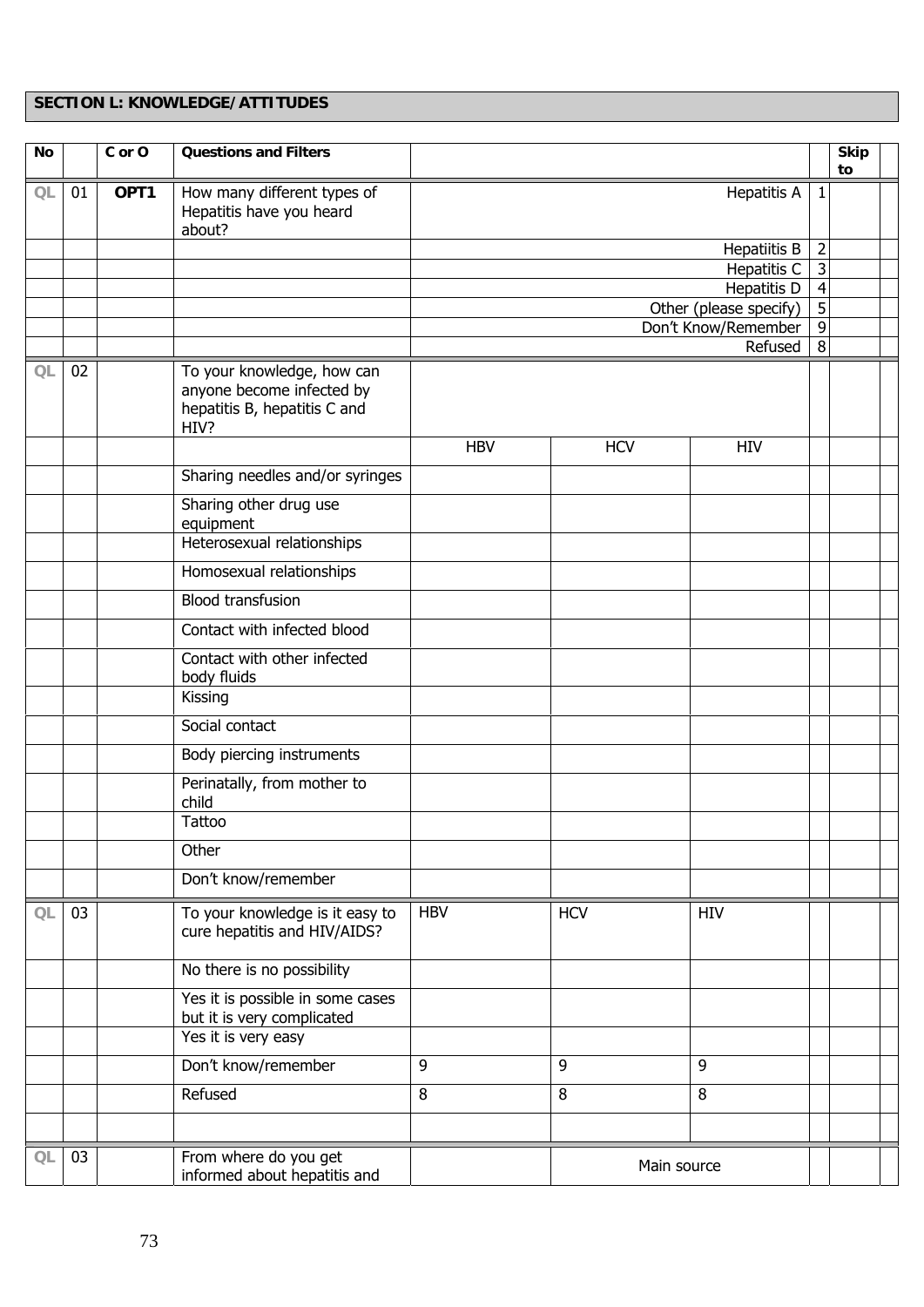|    |    | HIV?                                                      |                                     |                                                       |                |  |
|----|----|-----------------------------------------------------------|-------------------------------------|-------------------------------------------------------|----------------|--|
|    |    | What is the main source?                                  |                                     |                                                       |                |  |
|    |    | Low threshold services                                    | $\mathbf{1}$                        |                                                       |                |  |
|    |    | Street workers                                            | $\overline{2}$                      |                                                       |                |  |
|    |    | Doctors/nurses/social workers                             | $\overline{3}$                      |                                                       |                |  |
|    |    | Press (radio, TV, newspapers)                             | $\overline{4}$                      |                                                       |                |  |
|    |    | Pamphlets                                                 | 5                                   |                                                       |                |  |
|    |    | Other users                                               | 6                                   |                                                       |                |  |
|    |    | Treatment programme                                       | $\overline{7}$                      |                                                       |                |  |
|    |    | Nowhere                                                   | $\mathbf{0}$                        |                                                       |                |  |
|    |    | Other (specify)                                           | 8                                   |                                                       |                |  |
|    |    | Don't Know/Remember                                       | 9                                   |                                                       |                |  |
|    |    | Refused                                                   |                                     |                                                       |                |  |
|    |    |                                                           | 8                                   |                                                       |                |  |
|    |    |                                                           |                                     |                                                       |                |  |
| QL | 04 | Do you get any preventive<br>measures to avoid infection? | None                                |                                                       | 0              |  |
|    |    |                                                           | Using condom during sex             |                                                       | $\mathbf{1}$   |  |
|    |    |                                                           | Not sharing needles and/or syringes |                                                       | $\overline{2}$ |  |
|    |    |                                                           |                                     | Not sharing other injecting equipment than            |                |  |
|    |    |                                                           |                                     | needles/syringes (filters, water, spoons etc)         |                |  |
|    |    |                                                           | Stop injecting                      | Not sharing non-injecting equipments (straws, etc)    | 3              |  |
|    |    |                                                           | them                                | Cleaning used needles or other equipment before using | $\overline{4}$ |  |
|    |    |                                                           | Other (specify)                     |                                                       | $\overline{5}$ |  |
|    |    |                                                           | Other (specify)                     |                                                       | 6              |  |
|    |    |                                                           | Other (specify)                     |                                                       | $\overline{7}$ |  |
|    |    |                                                           |                                     | Don't Know/Remember<br>Refused                        | 9<br>8         |  |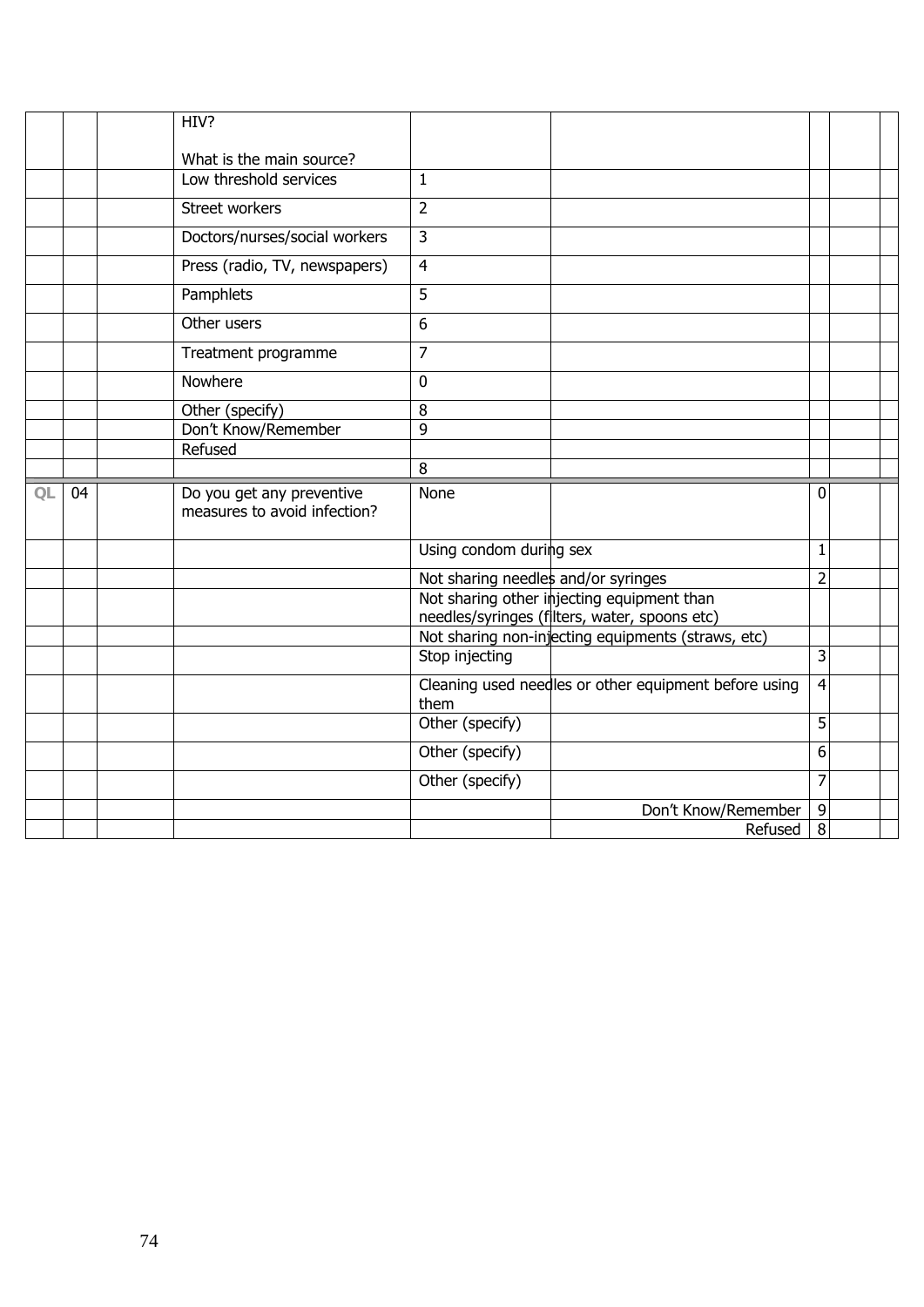|           |         |                                                                                   | <b>SECTION M: HOMELESSNESS</b>                                                                                                                              |                        |             |                    |
|-----------|---------|-----------------------------------------------------------------------------------|-------------------------------------------------------------------------------------------------------------------------------------------------------------|------------------------|-------------|--------------------|
| <b>No</b> |         | C or O                                                                            | <b>Questions and Filters</b>                                                                                                                                |                        |             | <b>Skip</b><br>to  |
| <b>QM</b> | 01<br>A | OPT <sub>1</sub>                                                                  | Have you ever been homeless such<br>as having lived in a hostel, no fixed<br>abode, or living on the streets for<br>more than one week?                     | Yes                    | 1           |                    |
|           |         |                                                                                   |                                                                                                                                                             | <b>No</b>              | $\mathbf 0$ | $\rightarrow$ QN01 |
|           |         |                                                                                   |                                                                                                                                                             | Refused                | 8           | $\rightarrow$ QN01 |
|           |         |                                                                                   |                                                                                                                                                             | Don't<br>know/remember | 9           | $\rightarrow$ QN01 |
| QM        | B       | OPT1                                                                              | How old were you when you first<br>became homeless?                                                                                                         | Years old              |             |                    |
|           |         |                                                                                   |                                                                                                                                                             | Don't<br>Know/Remember | 9           |                    |
|           |         |                                                                                   |                                                                                                                                                             | Refused                | 8           |                    |
| <b>QM</b> | 02      | $\mathbf{C}$                                                                      | Have you been homeless such as<br>having lived in a hostel, no fixed<br>abode, or living on the streets for<br>more than one week in the last 12<br>months? | Yes                    | 1           |                    |
|           |         |                                                                                   |                                                                                                                                                             | No                     | 0           |                    |
|           |         |                                                                                   |                                                                                                                                                             | Don't<br>Know/Remember | 9           |                    |
|           |         |                                                                                   |                                                                                                                                                             | Refused                | 8           |                    |
| QM        | 03      | OPT <sub>1</sub><br>How long have you been homeless<br>during the last 12 months? |                                                                                                                                                             | Days<br>Weeks          |             |                    |
|           |         |                                                                                   |                                                                                                                                                             | Months                 |             |                    |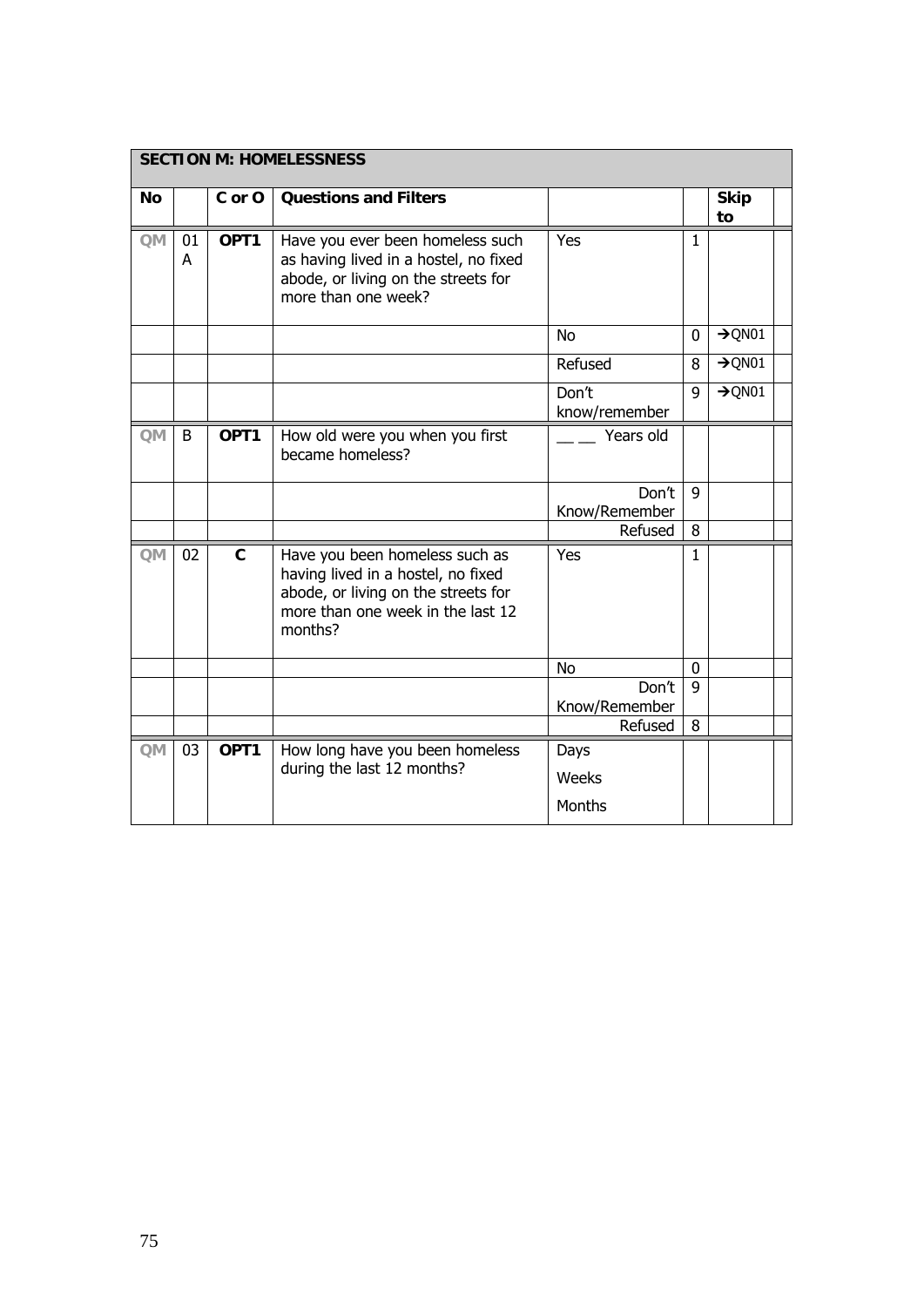|    |             | <b>SECTION N: MOBILITY</b> |            |                                                                                                 |                                     |                             |                   |  |
|----|-------------|----------------------------|------------|-------------------------------------------------------------------------------------------------|-------------------------------------|-----------------------------|-------------------|--|
| No |             | C or<br>$\mathbf O$        |            | <b>Questions and Filters</b>                                                                    |                                     |                             | <b>Skip</b><br>to |  |
| QN | 01          |                            |            | Have you ever done any of the following outside                                                 |                                     |                             |                   |  |
|    |             |                            |            | this city area?                                                                                 |                                     |                             |                   |  |
|    |             |                            |            |                                                                                                 | <b>No</b>                           | $\mathbf{0}$                |                   |  |
|    | A           |                            |            | Got drugs?                                                                                      | Yes in this<br>country              | $\mathbf{1}$                |                   |  |
|    |             |                            |            |                                                                                                 | Yes abroad                          | $\overline{2}$              |                   |  |
|    |             |                            |            |                                                                                                 | <b>No</b>                           | $\mathbf 0$                 |                   |  |
|    | B           |                            |            | Injected drugs?                                                                                 | Yes in this<br>country              | $\mathbf{1}$                |                   |  |
|    |             |                            |            |                                                                                                 | Yes abroad                          | $\overline{2}$              |                   |  |
|    | C           |                            |            | Borrowed used<br>syringes/needles?                                                              | <b>No</b><br>Yes in this<br>country | $\pmb{0}$<br>$\mathbf{1}$   |                   |  |
|    |             |                            | Yes abroad |                                                                                                 | $\overline{2}$                      |                             |                   |  |
| QN | 02          |                            |            | In the last 12 months have you done any of the<br>following outside this city area?             |                                     |                             |                   |  |
|    |             |                            |            |                                                                                                 | <b>No</b>                           | 0                           |                   |  |
|    | A           |                            |            | Got drugs?                                                                                      | Yes in this<br>country              | $\mathbf{1}$                |                   |  |
|    |             |                            |            |                                                                                                 | Yes abroad                          | $\overline{2}$              |                   |  |
|    |             |                            |            |                                                                                                 | No                                  | $\mathbf 0$                 |                   |  |
|    | B           |                            |            | Injected drugs?                                                                                 | Yes in this<br>country              | $\mathbf{1}$                |                   |  |
|    |             |                            |            |                                                                                                 | Yes abroad                          | $\overline{2}$              |                   |  |
|    | $\mathsf C$ |                            |            | Borrowed used                                                                                   | No<br>Yes in this                   | $\pmb{0}$<br>$\overline{1}$ |                   |  |
|    |             |                            |            | syringes/needles?                                                                               | country<br>Yes abroad               | $\overline{2}$              |                   |  |
| QN | 03          |                            |            | If did any of the previous in the last 12 months, in<br>which cities outside this area have you |                                     |                             |                   |  |
|    |             |                            |            |                                                                                                 |                                     | $\mathbf{1}$                |                   |  |
|    |             |                            |            | got drugs?                                                                                      | City in the                         |                             |                   |  |
|    |             |                            |            |                                                                                                 | country                             | $\mathbf{1}$                |                   |  |
|    |             |                            |            |                                                                                                 |                                     |                             |                   |  |
|    |             |                            |            |                                                                                                 |                                     |                             |                   |  |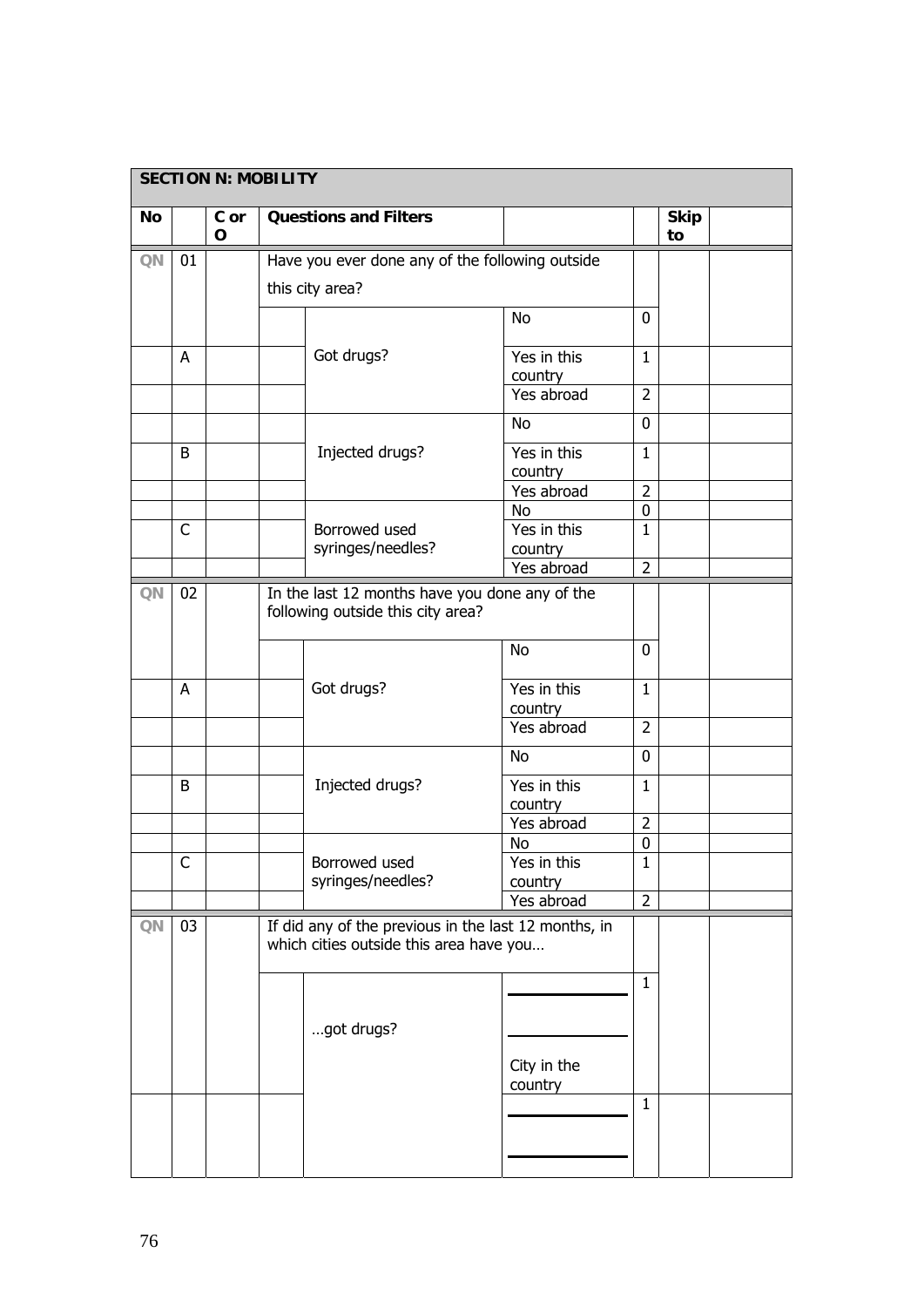|  |  |                                    | City abroad            |             |  |
|--|--|------------------------------------|------------------------|-------------|--|
|  |  |                                    |                        |             |  |
|  |  |                                    | City in the            | $\mathbf 0$ |  |
|  |  | Injected drugs?                    | country                |             |  |
|  |  |                                    |                        | 1           |  |
|  |  |                                    | City abroad            |             |  |
|  |  |                                    |                        |             |  |
|  |  | Borrowed used<br>syringes/needles? | City in the<br>country | $\mathbf 0$ |  |
|  |  |                                    | City abroad            | 1           |  |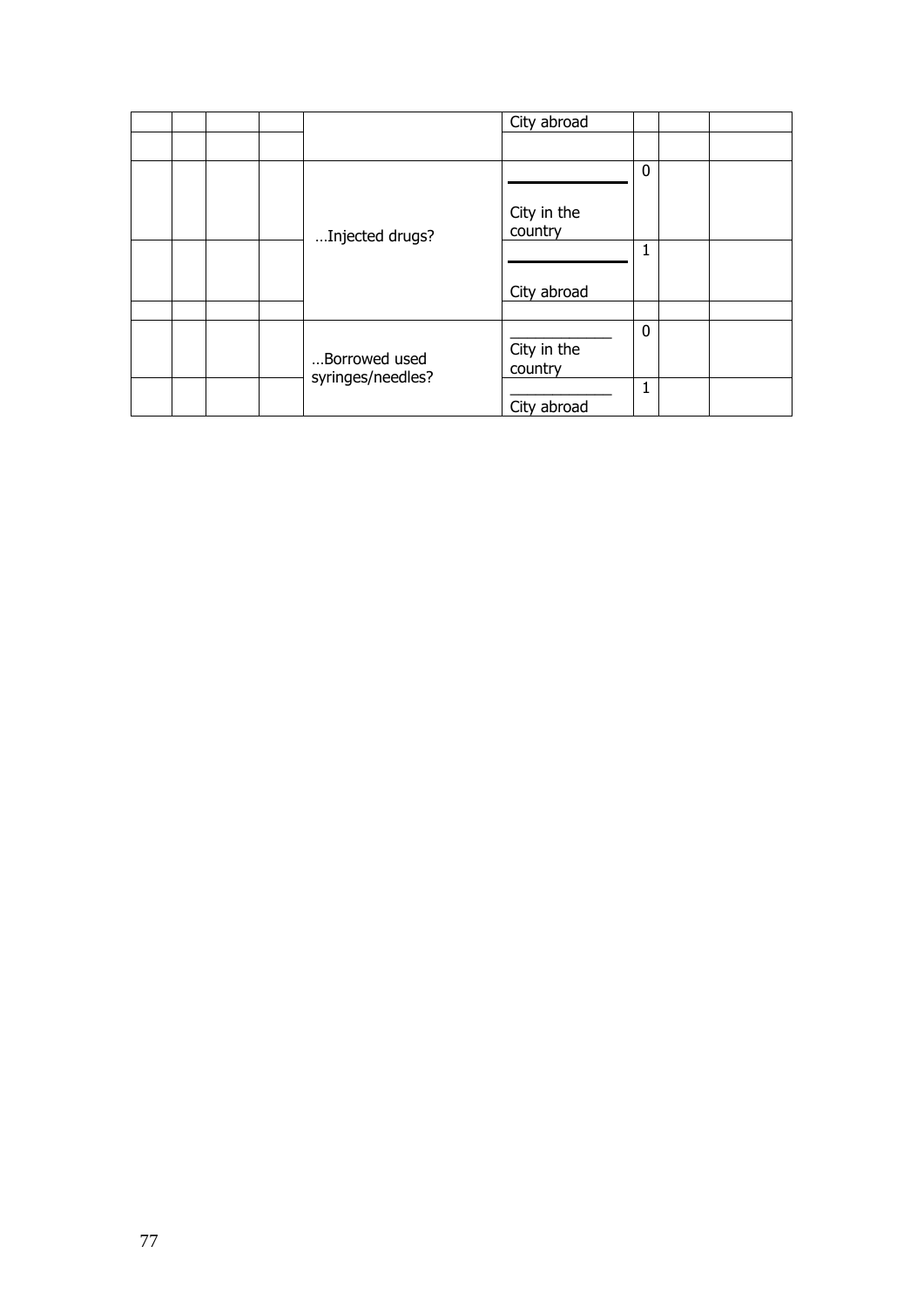## **SECTION O: TEST RESULTS**

|              |                |            | <b>TEST RESULTS</b> |            | DATE OF THE SEROLOGICAL SAMPLING |
|--------------|----------------|------------|---------------------|------------|----------------------------------|
|              |                | <b>POS</b> | <b>IND</b>          | <b>NEG</b> |                                  |
| <b>HBV</b>   | Anti HBc       |            |                     |            |                                  |
|              | Anti HBs       |            |                     |            |                                  |
|              | <b>HBsAg</b>   |            |                     |            |                                  |
| <b>HCV</b>   | Anti HCV (EIA) |            |                     |            |                                  |
|              | <b>HCV RNA</b> |            |                     |            |                                  |
|              | <b>RIBA</b>    |            |                     |            |                                  |
| <b>HIV</b>   | Anti HIV1      |            |                     |            |                                  |
|              | Anti HIV2      |            |                     |            |                                  |
| <b>OTHER</b> |                |            |                     |            |                                  |
| <b>OTHER</b> |                |            |                     |            |                                  |
| <b>OTHER</b> |                |            |                     |            |                                  |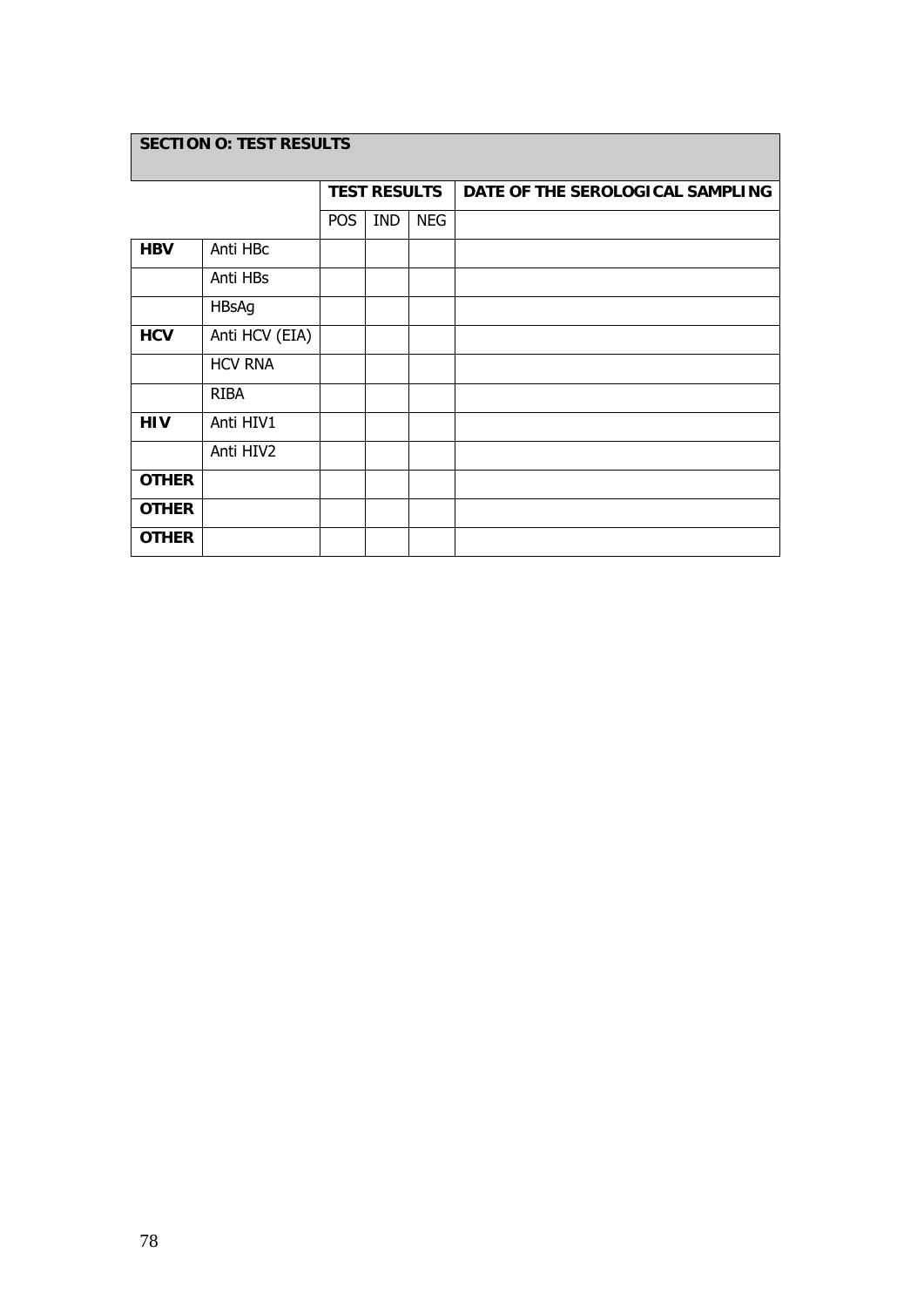|                                                                                                                                                                               | <b>Protocols</b>     | <b>Questionnaires</b> | <b>Background</b><br>information |
|-------------------------------------------------------------------------------------------------------------------------------------------------------------------------------|----------------------|-----------------------|----------------------------------|
| Protocol for Screening<br>1.<br>and Monitoring Prevalence<br>and Incidence of Infectious<br>Diseases in Drug<br>Treatment and other<br>Routine Settings, Lubomir<br>Okruhlica | $\sqrt{}$            | √                     |                                  |
| WHO - ASSIST V3.0<br>2.<br>Questionnaire                                                                                                                                      |                      |                       |                                  |
| 3.<br>Luxembourg Protocol<br>and Questionnaire                                                                                                                                | √                    | √                     |                                  |
| Hungarian<br>4.<br>Epidemiological<br>Questionnaire for the<br>voluntary, anonym<br>screening of the drug<br>users for HIV/AIDS,<br>hepatitis B and C<br>infection            |                      | √                     |                                  |
| 5.<br>Seroprevalence-<br>seroincidence Czech<br>and Austria                                                                                                                   |                      |                       |                                  |
| Feasiblility study<br>6.<br>(emcdda-trimbos)                                                                                                                                  | ν                    |                       |                                  |
| RAPID HIV TESTS-<br>7.<br><b>WHO</b>                                                                                                                                          |                      |                       | √                                |
| 8.<br>Estimating the size of<br>populations at risk for<br>HIV, Issues and<br>Methods<br>UNAIDS/WHO                                                                           |                      |                       |                                  |
| Sampling Younger<br>9.<br>IDUs, publication                                                                                                                                   |                      |                       |                                  |
| 10. Finish protocol                                                                                                                                                           |                      | √                     | √                                |
| 11. IRQ Injecting Risk<br>Questionnaire                                                                                                                                       |                      | √                     |                                  |
| 12. WHO STUDY PHASE II                                                                                                                                                        | Eligibility criteria | √                     |                                  |
| 13. HCV Infection -<br>Scottish questionnaire                                                                                                                                 |                      |                       |                                  |
| 14. 1997 and 2001 prison<br>studies for HIV                                                                                                                                   | ν                    |                       |                                  |
| 15. Biological testing<br>Belgium                                                                                                                                             |                      |                       | $\sqrt{}$                        |

### **4.2. LIST OF RELEVANT PROJECTS AND REPORTS**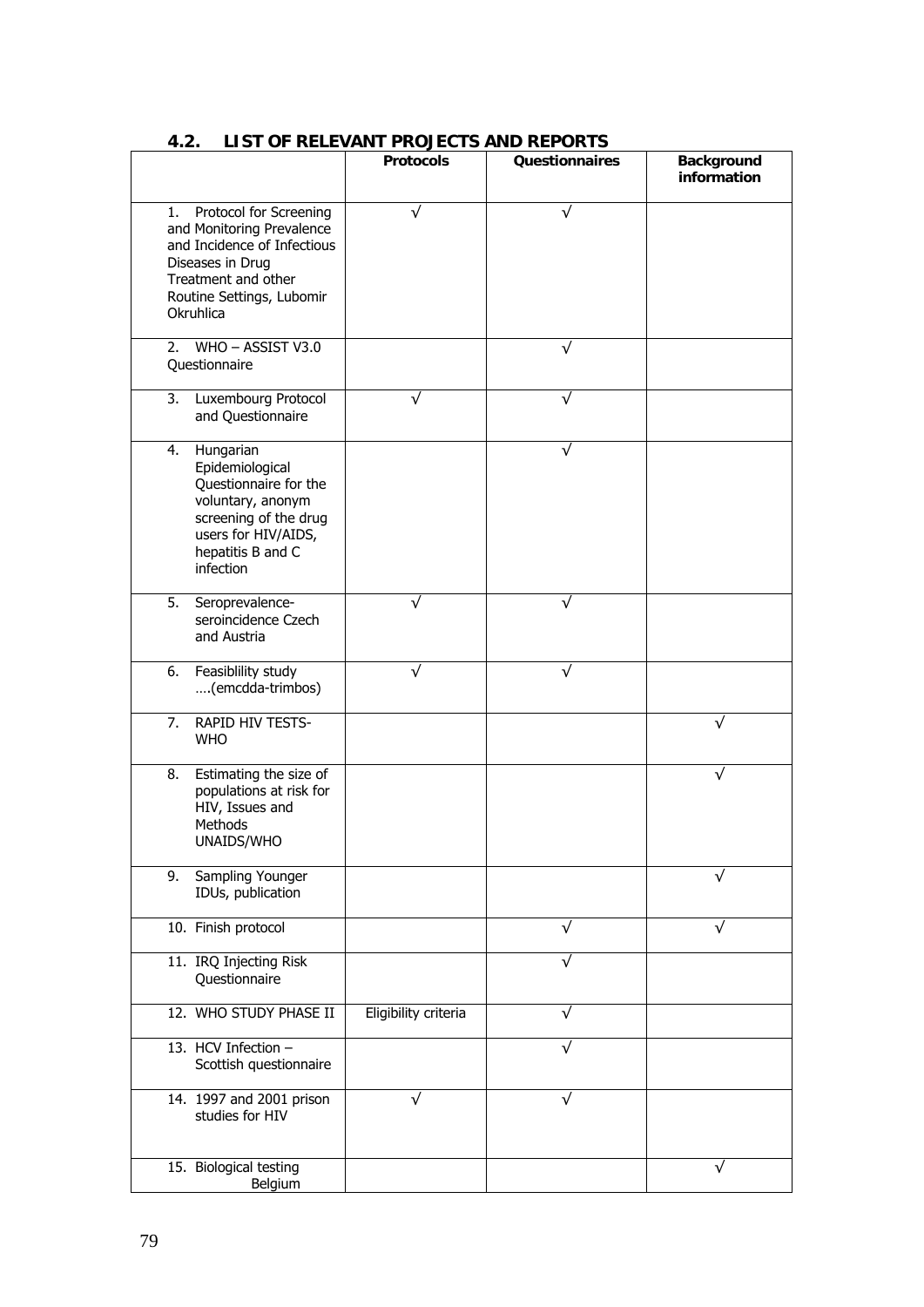| 16. Dutch Survey                                                                                                                                                 | ν |   |
|------------------------------------------------------------------------------------------------------------------------------------------------------------------|---|---|
| 17. Epidemiological survey<br>on heroin use in<br>Belgium                                                                                                        | ν |   |
| 18. Australian monitoring<br>system                                                                                                                              |   |   |
| 19. The Rapid Assessment<br>and Response Guide<br>(RAR) (WHO-SAB)                                                                                                |   |   |
| 20. Designing HIV/AIDS<br>intervention studies                                                                                                                   |   |   |
| 21. Behavioral surveillance<br>surveys: guidelines for<br>repeated behavioral<br>surveys in populations<br>at risk of HIV 2000<br>Family Health<br>International |   |   |
| 22. Monitoring and<br>evaluating Toolkit                                                                                                                         |   |   |
| 23. Belgium-Greece-<br>Slovenia (HC)                                                                                                                             | ν |   |
| 24. PAHO (Spanish)                                                                                                                                               |   |   |
| 25. Unlinked Anonymous                                                                                                                                           | ν |   |
| 26. The Injecting Drug<br>User Saliva Survey                                                                                                                     |   |   |
| 27. Swiss questionnaire                                                                                                                                          |   |   |
| 28. FR Protocols (French)                                                                                                                                        |   |   |
| 29. Comparison of low-<br>threshold material                                                                                                                     |   |   |
| 30. Low threshold material<br>1 (before the meeting)                                                                                                             |   |   |
| 31. Low threshold material<br>2 (after the meeting)                                                                                                              |   | √ |
| 32. Paper on ethical issues                                                                                                                                      |   |   |
| 33. Paper on analysis on<br>data on risk behaviour<br>that is in the national<br>reports                                                                         |   |   |
| 34. Hope AIDS 2005                                                                                                                                               |   | ν |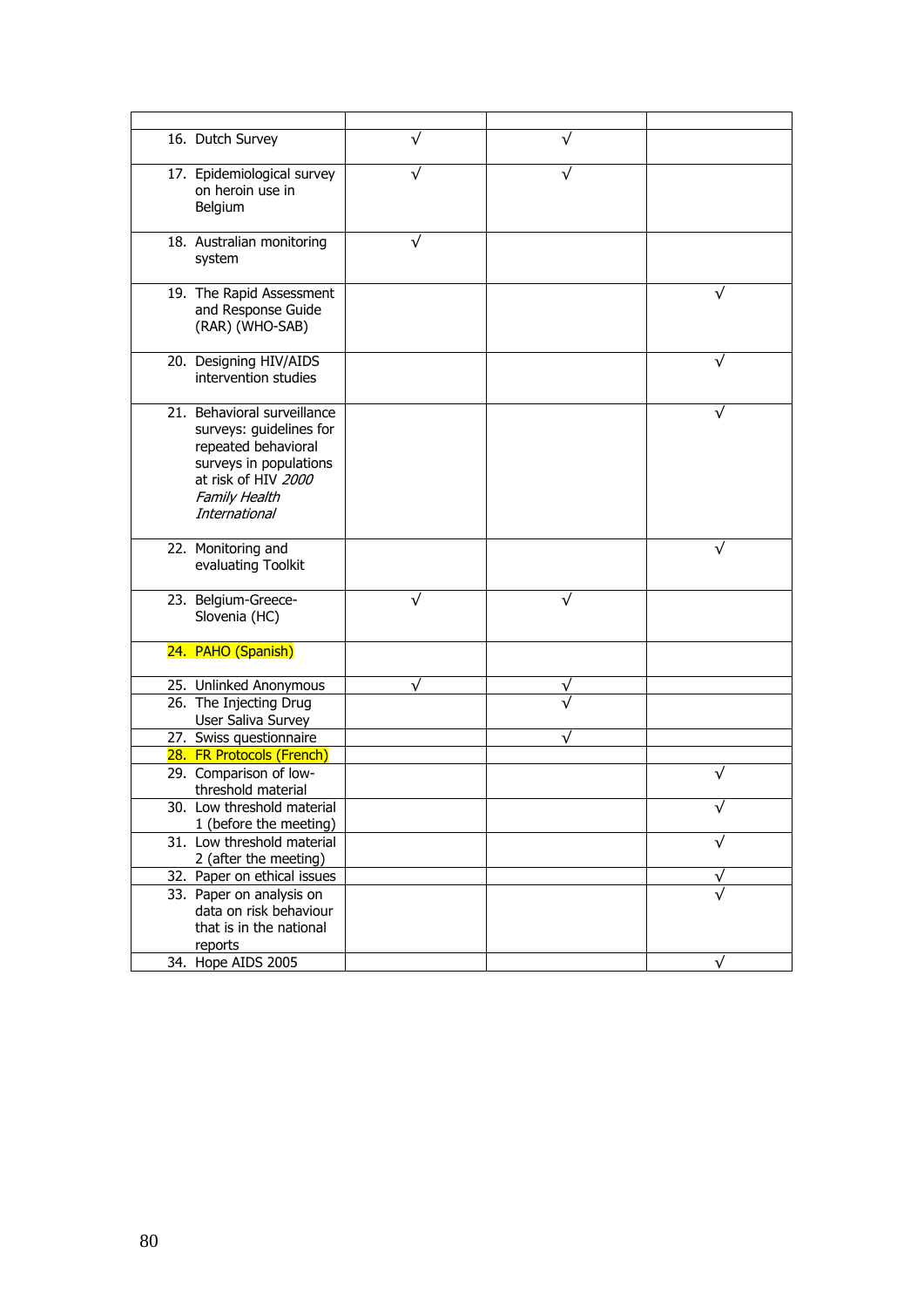|                        | <b>EMCDDA/TRIMBOS(6)</b>                                                                                                                                                                                                                                | <b>WHO (12)</b>                                                                                                                                                                             | Seroprevalenc<br>le- Czech and<br>Austria (5)                                                     | Seroincidenc<br>e Czech and<br>Austria(5)                                                    | SCOTTISH (13)                                                                                                                          | DUTCH (16)                                                                                                                                               | Belgium-Greece-<br>Slovenia (HC)<br>(23)<br><b>CORE</b>                                                                                                                                    |
|------------------------|---------------------------------------------------------------------------------------------------------------------------------------------------------------------------------------------------------------------------------------------------------|---------------------------------------------------------------------------------------------------------------------------------------------------------------------------------------------|---------------------------------------------------------------------------------------------------|----------------------------------------------------------------------------------------------|----------------------------------------------------------------------------------------------------------------------------------------|----------------------------------------------------------------------------------------------------------------------------------------------------------|--------------------------------------------------------------------------------------------------------------------------------------------------------------------------------------------|
| SOCIO-DEMOGRAPHIC      | Date of birth<br>Gender<br>Country of birth<br>City of birth<br><b>Ethnicity</b><br><b>Nationality</b><br>Living situation (with<br>whom)<br><b>Children</b><br>Education<br>Source of income<br>Health insurance<br>Children<br>Age of leaving parents | Country of birth<br>-duration<br>Living situation<br>(with whom)<br>Marital status<br>Living situation<br>(where)<br><b>Education</b><br>Other training<br>Source of income<br>SOCIAL CLASS | Year of birth<br><b>Sex</b><br>Nationality<br><b>Ethnicity</b><br>Education<br>Area of living     | <b>Education</b><br>Change of<br>education<br>Change of<br>residence                         | Partner-User<br><b>Living conditions</b><br>Children (natural,<br>adopted)                                                             | Sex<br>Date of birth<br>City of residence(last 6<br>months) and duration<br>Country of birth<br>Place of birth<br>Parents' country of birth<br>Education | Age, country of<br>birth, place of<br>residence,<br>nationality, parents'<br>nationality, living<br>status, main source<br>of income,<br>education<br>Health insurance                     |
| <b>DRUG USE HABITS</b> |                                                                                                                                                                                                                                                         |                                                                                                                                                                                             |                                                                                                   |                                                                                              | Illicit drugs used<br>(age at first illicit<br>use-overall)<br>Drug first used                                                         | Drugs used, age at first<br>illicit use                                                                                                                  | Types of drugs,<br>route of<br>administration,<br>frequency in the<br>last 6 months, age<br>of first try, age of<br>onset of regular<br>use, last time of<br>use, frequency of<br>sniffing |
| Injecting              | <b>First injection</b><br>Initiation (age, motives,<br>circunstances)<br>Last injection                                                                                                                                                                 | First injection<br>• Drug, (same drug<br>without injection,<br>frequency duration)<br>• Who with? What<br>Use in last 6 mos<br>Frequency.                                                   | Time of onset<br>Type of drug<br>Timelang of<br>injection<br>Frequency of<br>current<br>injection | Last injection<br>past 3-6<br>months<br>Frequency<br>Primary<br>injection drug<br>Pattern of | <b>First injection</b><br>Occasion<br>Last injection.<br>Last 6 mos; Still<br>injecting.<br>All illicit drugs.<br>Injection. Frequency | All illicit drugs. Injection.<br>Primary drug injected last<br>6 mos                                                                                     | Type of drugs<br>injecting now<br>Type pf drug<br>injecting before<br>current treatment<br>Age of onset<br>Time of last                                                                    |

#### **4.3. A COMPARABLE VIEW OF THE ITEMS USED BY SELECTED DIFFERENT REPORTS**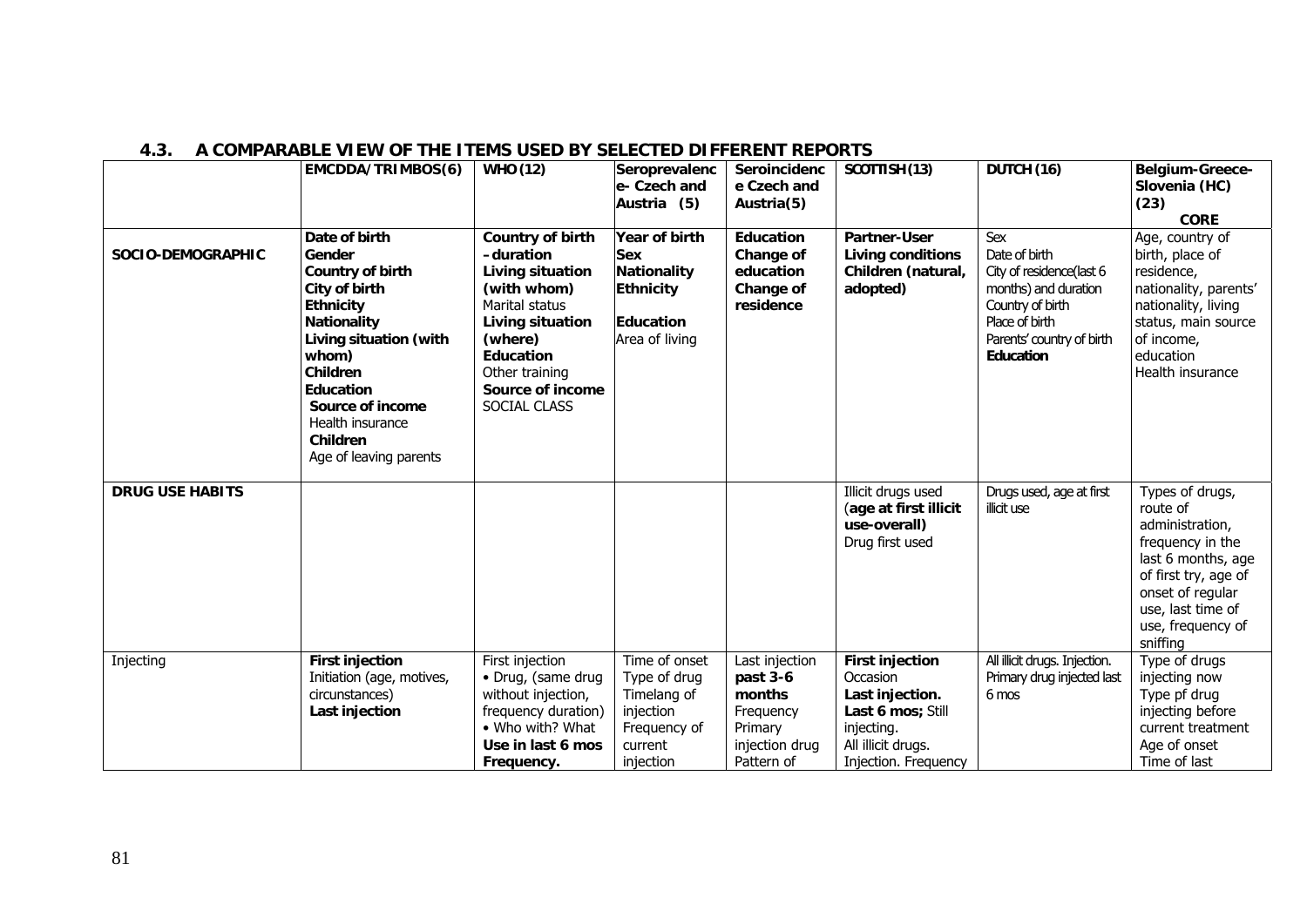|                                         |                                                                                                                       | <b>Specify drug</b><br>Ex-injectors:<br>frequency, drug,<br>family, last<br>occasion                                                                                               | Usual pattern<br>of injection<br>Last time of<br>injection<br>Injecting<br>abroad                                                                                                                                            | injection<br>abroad                                                                                                                        |                                                                                                                              |                                                                                                                    | injection<br>Frequency of<br>injection in the last<br>6 months                                                                  |
|-----------------------------------------|-----------------------------------------------------------------------------------------------------------------------|------------------------------------------------------------------------------------------------------------------------------------------------------------------------------------|------------------------------------------------------------------------------------------------------------------------------------------------------------------------------------------------------------------------------|--------------------------------------------------------------------------------------------------------------------------------------------|------------------------------------------------------------------------------------------------------------------------------|--------------------------------------------------------------------------------------------------------------------|---------------------------------------------------------------------------------------------------------------------------------|
| Sharing                                 | Sharing (last time +<br>Frequency)<br>Lending (last<br>time+ Frequency)<br>Borrowing(last time +<br>Frequency)        | Sharing last 6<br>mon:<br>frequency, who<br>with?<br>Reasons<br>Last 6 mon: lending<br>meedles,<br>equipment (details)<br>Last 6 mon.<br>Borrowing needles,<br>equipment (details) | Ever sharing<br>needles/syring<br>es and first<br>time<br>Sharing of<br>other<br>equipment and<br>onset<br>Sharing<br>injecting<br>equipment<br>with HCV<br>positive<br>Sharing<br>injecting<br>equipment<br>with foreigners | past 3-6<br>months<br>Needle/syringe<br>Kit<br>(filters, spoon,<br>water)<br>Anything with<br>HCV positive<br>Anything with<br>a foreigner | Sharing last (6<br>mon., frequency,<br>who with)<br>Lending (last 6 mon<br>who to?<br>Borrowing<br>equipment (last 6<br>mos) | Sharing last 6 mon<br>(needles, equipment<br>Lending: last 6 mon<br>Borrow: last 6 mon. Who<br>from, HIV+, reasons | Last time sharing<br>needle<br>Category of people<br>sharing equipment<br>with<br>Frequency of<br>sharing sniffing<br>equipment |
| Other                                   | <b>Effective cleaning of</b><br>equipment<br>Plans for starting injection<br>Plans for stopping<br>injection<br>Price | Perceived<br>availability of<br>new needles<br>Cleaning                                                                                                                            |                                                                                                                                                                                                                              |                                                                                                                                            | Perceived<br>availability of<br>new needles<br>Keeping/disposing of<br>needles                                               | Disposing of used<br>needles                                                                                       | Usual practices of<br>cleaning equipment                                                                                        |
| <b>SEXUAL</b><br><b>BEHAVIOUR/RISKS</b> | Steady partner<br>(Use of condoms, fflV<br>status, injecting,<br>prostitution)                                        | Steady partner.<br>Last 6 mon.<br>Frequency. Number                                                                                                                                | Number of<br>partners ever<br>Number of<br>injecting                                                                                                                                                                         |                                                                                                                                            | Steady partner<br>(Use of condoms,<br>injecting)<br>Casual partner (s)                                                       | Steady partner. Last 6<br>mon. Condoms<br>frequency.<br>User/Injector                                              | Injecting status of<br>partners<br>Last 6 months                                                                                |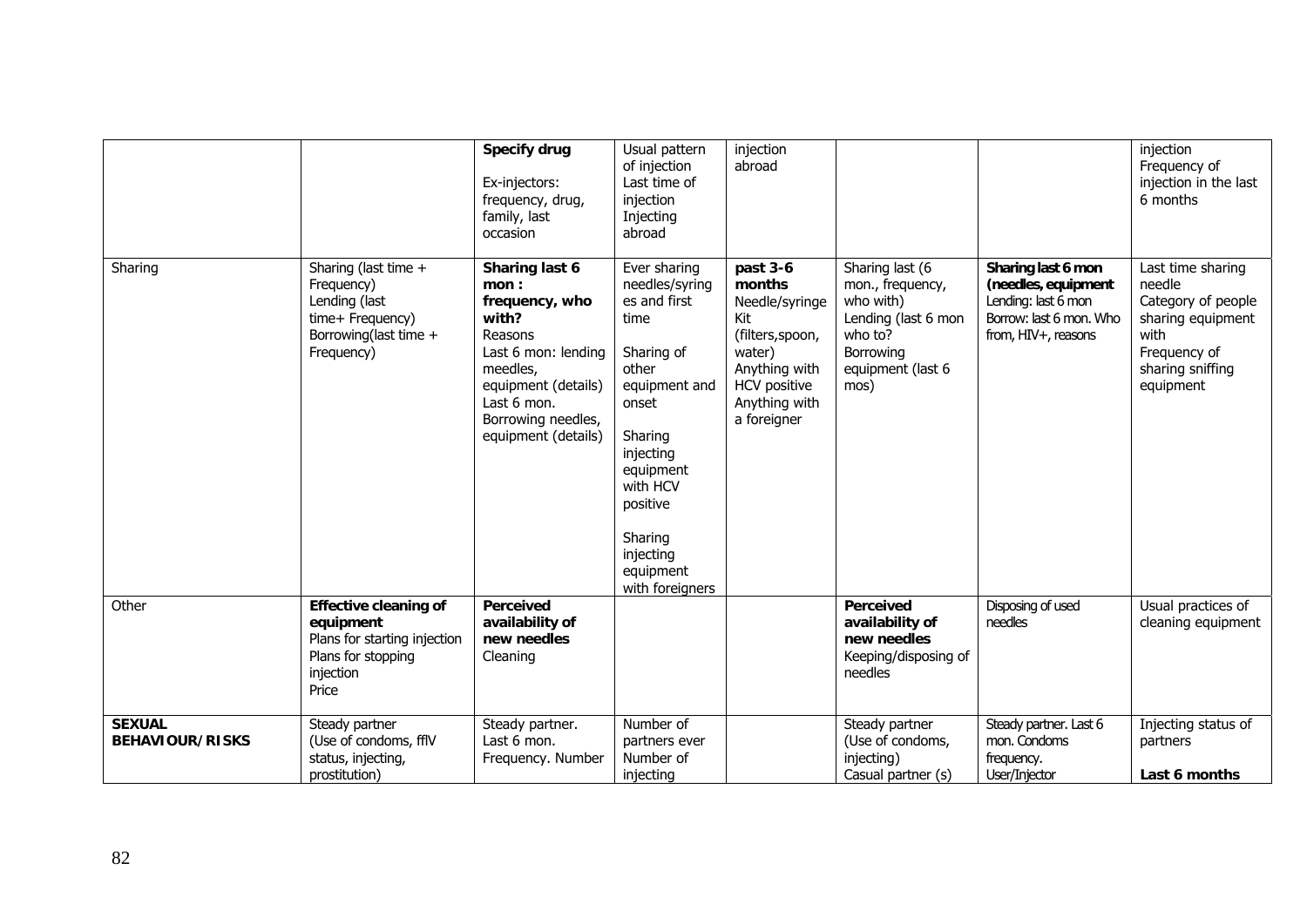|                                           | Casual partner (condom)<br>Homosexual<br>relationships<br>(condoms)<br><b>Prostitution</b> | Injectors. HIV+,<br>Hep+<br>Casual partners.<br>Last 6 mos.<br>Condoms. Number<br>Prostitution (also<br>in DRUG ROLES<br>MODULE) | partners<br>Condom ever<br>"Selling"<br>intercourse<br>Sexual<br>preferences<br>Intercourse<br>with HCV<br>positive | <b>Prostitution</b>                       | (condoms, injecting)        | Casual partners.<br>Condoms frequency<br><b>Prostitution</b><br>(details) | Sexual relationships<br>with<br>-Steady<br>-Casual<br>-Same<br>gender<br>Frequency of<br>condom use |
|-------------------------------------------|--------------------------------------------------------------------------------------------|----------------------------------------------------------------------------------------------------------------------------------|---------------------------------------------------------------------------------------------------------------------|-------------------------------------------|-----------------------------|---------------------------------------------------------------------------|-----------------------------------------------------------------------------------------------------|
| <b>INFECTIOUS DISEASES</b>                |                                                                                            |                                                                                                                                  | Ever infected<br>Type of<br>disease                                                                                 |                                           |                             | Hepatitis A, B, C-disease ever                                            | Ever infected<br>Type of disease                                                                    |
| <b>HCV</b>                                | LastHCV<br>Test/self-reported results.<br><b>Treatment</b>                                 | HCV. Ever tested/self-<br>reported results                                                                                       | tested,<br>Ever<br>last test, result                                                                                | LastHCV<br>Test/self-reported<br>results  |                             |                                                                           | Time of last test<br>and result                                                                     |
| <b>HBV</b>                                | LastHBV<br>Test/self-reported results.<br>Vaccine                                          | Hep.B vaccine                                                                                                                    | Ever tested,<br>last test, result<br>Time of<br>vaccination<br>and doses                                            | Last.HBV.<br>Vaccine                      | Test/self-reported results. | Hep.B vaccine                                                             | Time of last test<br>and result<br>Ever vaccination                                                 |
| <b>HIV</b>                                | Last H1V<br>Test/self-reported results.<br><b>Treatment</b>                                | <b>Last HIV</b><br>Test/self-reported<br>results. Counselling.<br>Treatment<br>AIDS disease                                      | Ever tested,<br>last test, result                                                                                   | Last HIV<br>Test/self-reported<br>results |                             | <b>Last HIV</b><br>Test/self-reported results                             | Time of last test<br>and result                                                                     |
| Other                                     | Other STDs                                                                                 | AIDS, Hep.<br>knowledge + attitudes                                                                                              |                                                                                                                     |                                           |                             | Other STDs                                                                | Ever received<br>medical treatment<br>STD treated in the<br>last month                              |
| <b>PRISON-PENAL</b><br><b>INFORMATION</b> | No of imprisonments                                                                        | Ever in prison<br>No of                                                                                                          | Ever in prison<br>Ever injecting                                                                                    | Ever in prison                            | since initiation of         | Frequency of<br>imprisonment                                              | <b>Times</b><br>The longest one                                                                     |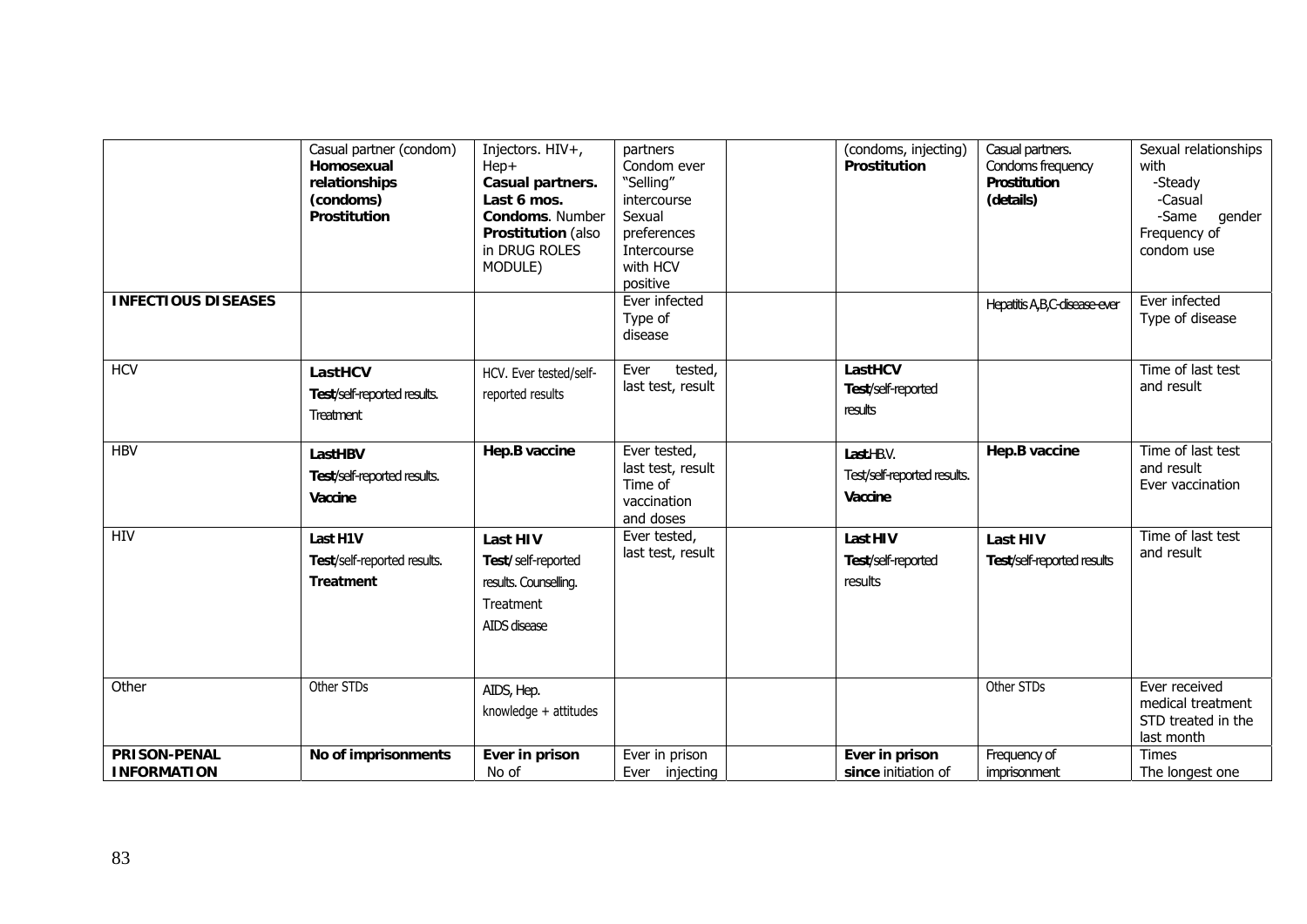|                  |  | there |                  |  | Started injection in |
|------------------|--|-------|------------------|--|----------------------|
|                  |  |       |                  |  | Ever injected in     |
|                  |  |       |                  |  | Sharing equipment    |
|                  |  |       |                  |  | in                   |
| <b>TREATMENT</b> |  |       | Since joining    |  | Current treatment    |
|                  |  |       | the study        |  | Number of previous   |
|                  |  |       | Starting and     |  | treatments           |
|                  |  |       | ending           |  | Waiting list         |
|                  |  |       | abstinence-      |  | Needle exchange      |
|                  |  |       | oriented         |  | programme            |
|                  |  |       | outpatient       |  | Low threshold        |
|                  |  |       | treatment        |  | Other drug-related   |
|                  |  |       | Starting and     |  | services             |
|                  |  |       | ending           |  |                      |
|                  |  |       | abstinence-      |  |                      |
|                  |  |       | oriented         |  |                      |
|                  |  |       | inpatient        |  |                      |
|                  |  |       | treatment        |  |                      |
|                  |  |       | Client of a      |  |                      |
|                  |  |       | contact centre   |  |                      |
|                  |  |       |                  |  |                      |
|                  |  |       | Frequency        |  |                      |
|                  |  |       | of visits in the |  |                      |
|                  |  |       | last $3-6$       |  |                      |
|                  |  |       | months           |  |                      |
|                  |  |       | Exchange         |  |                      |
|                  |  |       | program          |  |                      |
|                  |  |       | Frequency        |  |                      |
|                  |  |       | of exchange in   |  |                      |
|                  |  |       | the last 3-6     |  |                      |
|                  |  |       | months           |  |                      |
|                  |  |       | Etc.             |  |                      |
|                  |  |       | Evaluation       |  |                      |
|                  |  |       | of the service   |  |                      |
|                  |  |       | (for the "yes"   |  |                      |
|                  |  |       | and the no"      |  |                      |
|                  |  |       |                  |  |                      |
|                  |  |       |                  |  |                      |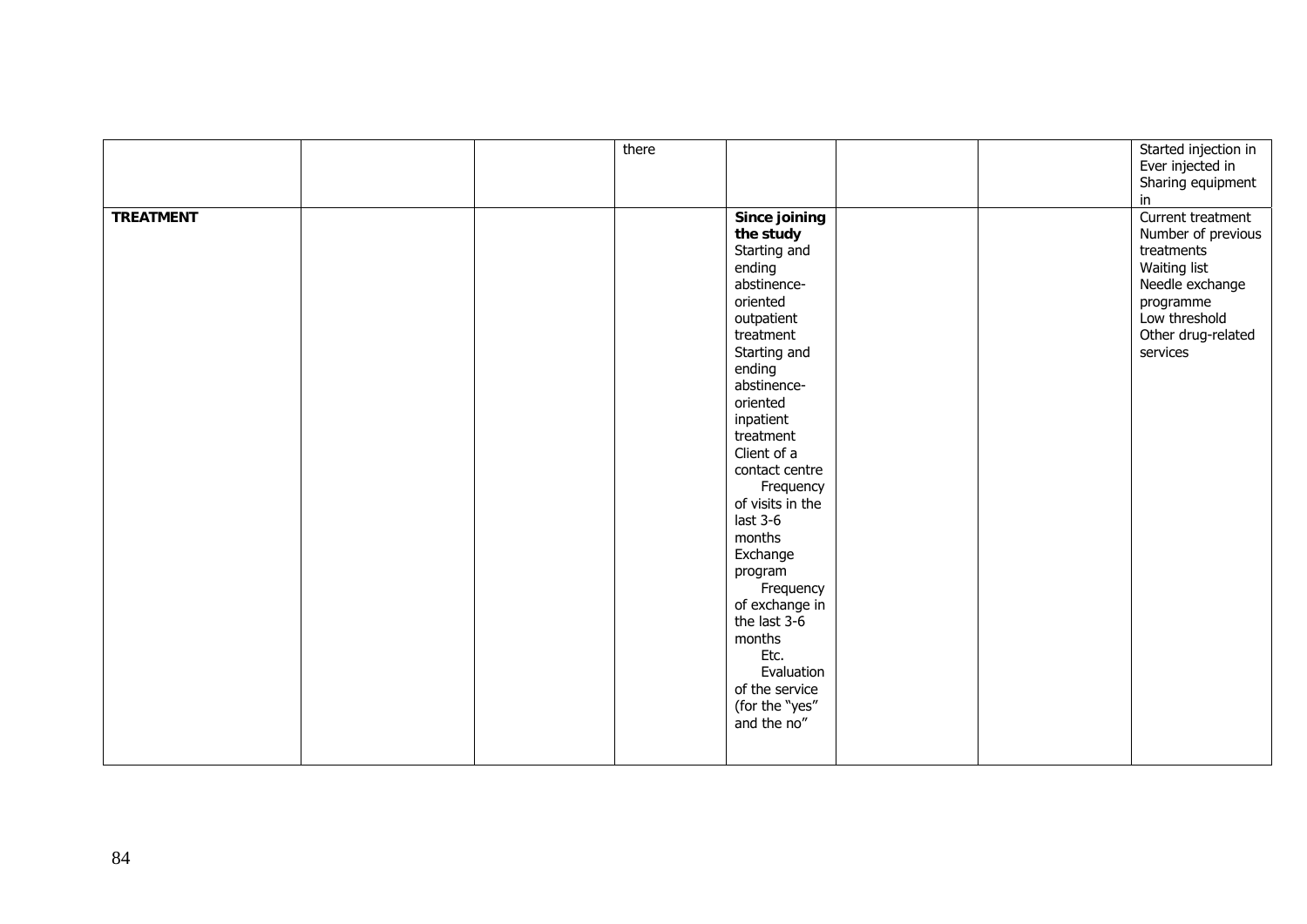| <b>KNOWLEDGE OF</b><br><b>INFECTIONS/ATTITUDES</b> | AIDS, Hep.<br>knowledge + attitudes<br><b>AIDS Preventive</b><br>measures taken<br>Use of injection<br>rooms, shooting<br>galleries, etc. | <b>HCV</b><br>HCV among<br>IDUs in the<br>country<br><b>Risk</b><br>perceptions<br>Treatment<br>Modes of<br>transmission<br>relation with<br>HBV, HAV<br>Places for<br>counseling,<br>testing,<br>treatment | Knowledge questions<br>for infectious diseases<br>Preventive measures<br>taken<br>Attitudes towards<br>sharing |              | HCV/HBV/HIV<br>Modes of<br>transmission<br>Places you have<br>been informed<br>about the diseases<br>Preventive<br>measures taken |
|----------------------------------------------------|-------------------------------------------------------------------------------------------------------------------------------------------|-------------------------------------------------------------------------------------------------------------------------------------------------------------------------------------------------------------|----------------------------------------------------------------------------------------------------------------|--------------|-----------------------------------------------------------------------------------------------------------------------------------|
| <b>HEALTH CARE</b>                                 |                                                                                                                                           |                                                                                                                                                                                                             |                                                                                                                |              | Last month                                                                                                                        |
|                                                    |                                                                                                                                           |                                                                                                                                                                                                             |                                                                                                                |              | -Visit a MD<br>-visit an emergency                                                                                                |
|                                                    |                                                                                                                                           |                                                                                                                                                                                                             |                                                                                                                |              | room                                                                                                                              |
|                                                    |                                                                                                                                           |                                                                                                                                                                                                             |                                                                                                                |              | -hospitalised                                                                                                                     |
| <b>MOBILITY</b>                                    |                                                                                                                                           |                                                                                                                                                                                                             |                                                                                                                | $\mathbf{v}$ |                                                                                                                                   |
| <b>OTHER:</b>                                      |                                                                                                                                           |                                                                                                                                                                                                             |                                                                                                                |              |                                                                                                                                   |
| Tattoo                                             |                                                                                                                                           | $\sqrt{}$ plus origin of<br>it                                                                                                                                                                              |                                                                                                                |              |                                                                                                                                   |
| Expression of needs for                            |                                                                                                                                           |                                                                                                                                                                                                             |                                                                                                                |              |                                                                                                                                   |
| services                                           |                                                                                                                                           |                                                                                                                                                                                                             |                                                                                                                |              |                                                                                                                                   |
| Attending needle exchange<br>program               |                                                                                                                                           |                                                                                                                                                                                                             |                                                                                                                |              |                                                                                                                                   |
| Received blood tranfusion                          |                                                                                                                                           |                                                                                                                                                                                                             |                                                                                                                |              |                                                                                                                                   |
| Hemofilic                                          |                                                                                                                                           |                                                                                                                                                                                                             |                                                                                                                |              |                                                                                                                                   |
| Modul multiplicator                                |                                                                                                                                           |                                                                                                                                                                                                             |                                                                                                                |              |                                                                                                                                   |
| Modul of syringe availability                      |                                                                                                                                           | $\sqrt{ }$                                                                                                                                                                                                  |                                                                                                                |              |                                                                                                                                   |
| and attitudes towards                              |                                                                                                                                           |                                                                                                                                                                                                             |                                                                                                                |              |                                                                                                                                   |
| utilization of resources of                        |                                                                                                                                           |                                                                                                                                                                                                             |                                                                                                                |              |                                                                                                                                   |
| syringes                                           |                                                                                                                                           |                                                                                                                                                                                                             |                                                                                                                |              |                                                                                                                                   |
| Module for never injectors                         | $\sqrt{ }$                                                                                                                                |                                                                                                                                                                                                             |                                                                                                                |              |                                                                                                                                   |
| Module for injection initiation                    | $\sqrt{ }$                                                                                                                                |                                                                                                                                                                                                             |                                                                                                                |              |                                                                                                                                   |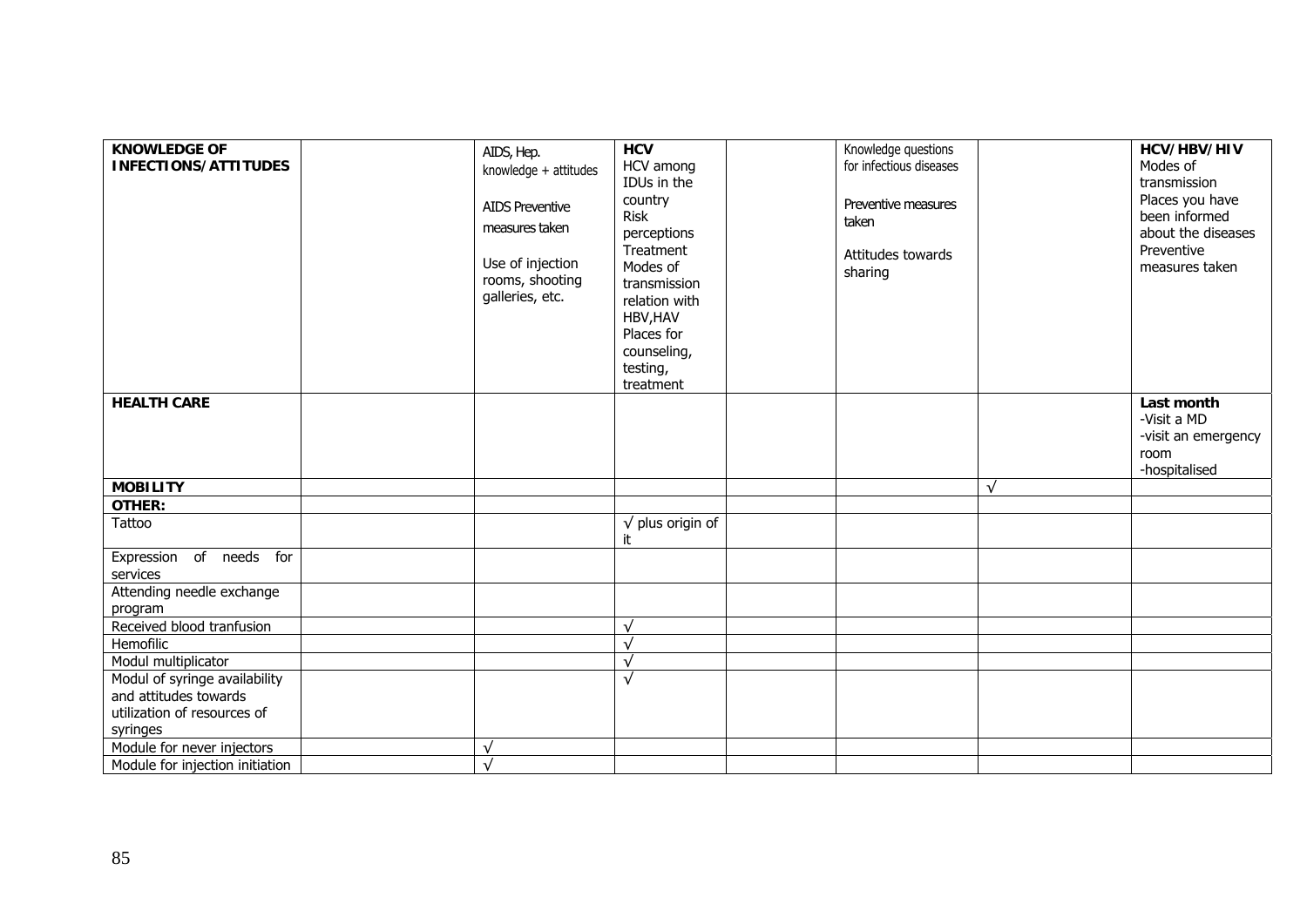| Module on last injection |  |  |  |  |
|--------------------------|--|--|--|--|
| event                    |  |  |  |  |
| Module on drug roles     |  |  |  |  |
| Module on violence       |  |  |  |  |
|                          |  |  |  |  |
|                          |  |  |  |  |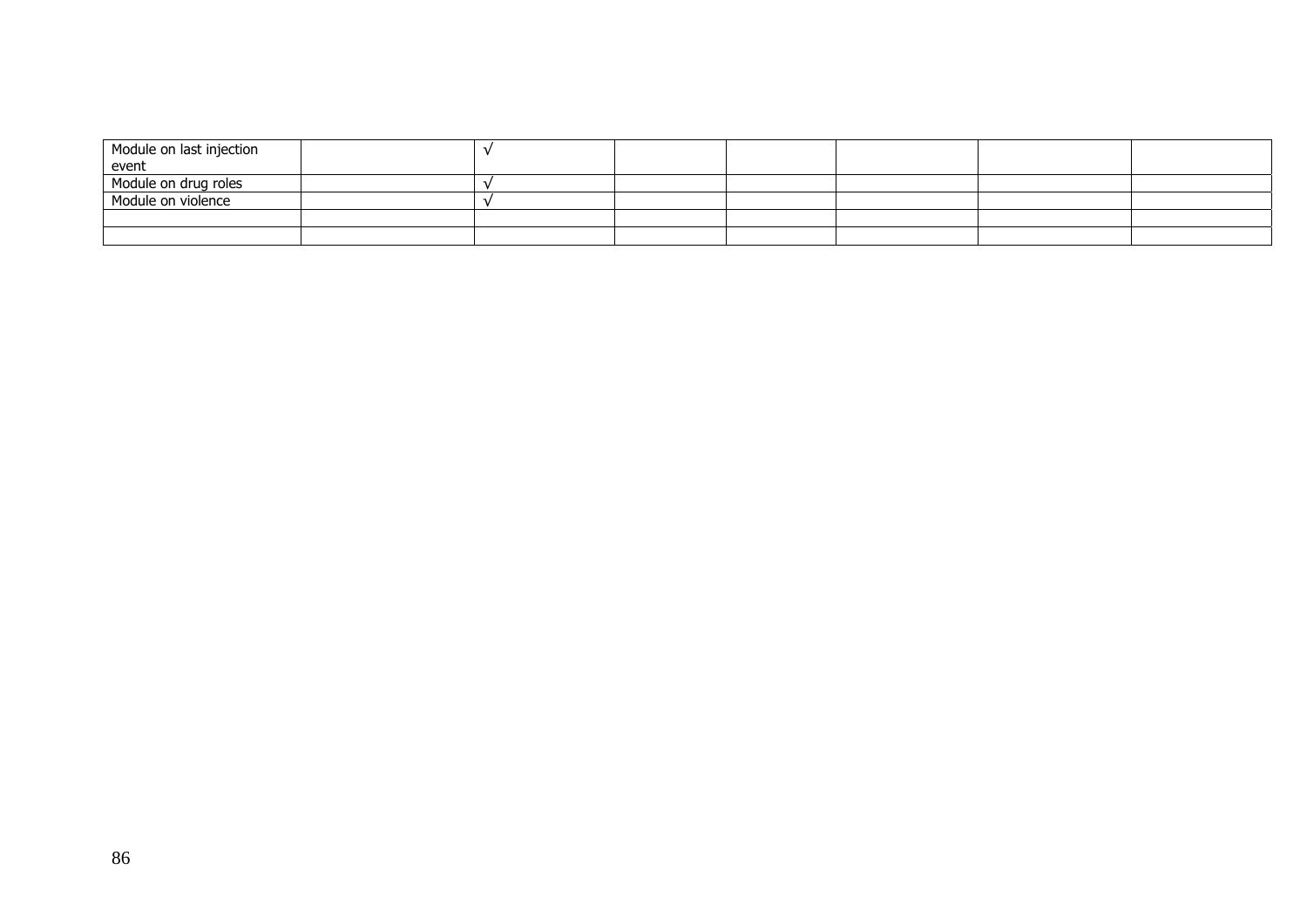#### **4.4. THE STEPS THAT HAVE BEEN FOLLOWED**

The following parties contributed to the development of the present Protocol:

- $\triangleright$  The EMCDDA
- ¾ The Greek REITOX Focal Point
- $\triangleright$  The editorial group of 6 European experts
- $\triangleright$  The Greek group of 4 experts
- $\triangleright$  The DRID Indicator expert group

The EMMCDDA made a call for tender for the project and it was awarded to the Greek Focal Point (GFP). The project foresaw a working period of almost 14 months, starting in October 2004.

All the relevant written material (see Appendix  $5.2$ ) were listed and critically read. Special emphasis was given to existing national and international protocols and questionnaires, which formed the basis of this work so that comparability with previous studies would not be lost. For this reason two sets of comparative Tables were created, one for a comparative view of all the areas of interest and items used by the existing questionnaires and one for the basic themes included in the existing protocols.

Initially the idea was to develop two protocols with their respective item lists, one for routine monitoring and one for the surveys. This idea was reconsidered as the project progressed and it was decided that one protocol with one item list should be developed for both complementary approaches. This was viewed as a more practical and effective way to deal with guidelines about monitoring.

The EMCDDA in collaboration with the Greek Focal Point (GFP) held a meeting in Lisbon in June with the editorial group of the project which comprised experts from six countries (Czech Republic, Spain, The Netherlands, Slovakia, United Kingdom and Switzerland). The GFP presented the comparative tables and the other draft material (draft outlines, draft item list with suggested core and optional items) that had been prepared up to that time. The experts critically discussed the First Draft survey item list and other methodological issues of the protocol.

Following that meeting, the First Draft Survey Item list was updated and some items were chosen as core, i.e the minimum requirements for data to be collected, analysed and reported. A further decision was made on selecting a limited number of these core items for the routine monitoring which hereafter will be called monitoring of routine diagnostic testing. A meeting with the small group of Greek experts working on this project took place in mid-September where the experts commented on the material developed so far. The Draft Protocol was then prepared.

The Draft Protocol and Item List were sent to the group of experts before the EMCDDA 2005 DRID Indicator Expert meeting which was held in Lisbon in October. The GFP presented the main points of the project, which were discussed further in the meeting. The final phase of this wide exchange of information was completed after this meeting, with the incorporation of the experts' detailed comments on the Protocol and the Item List.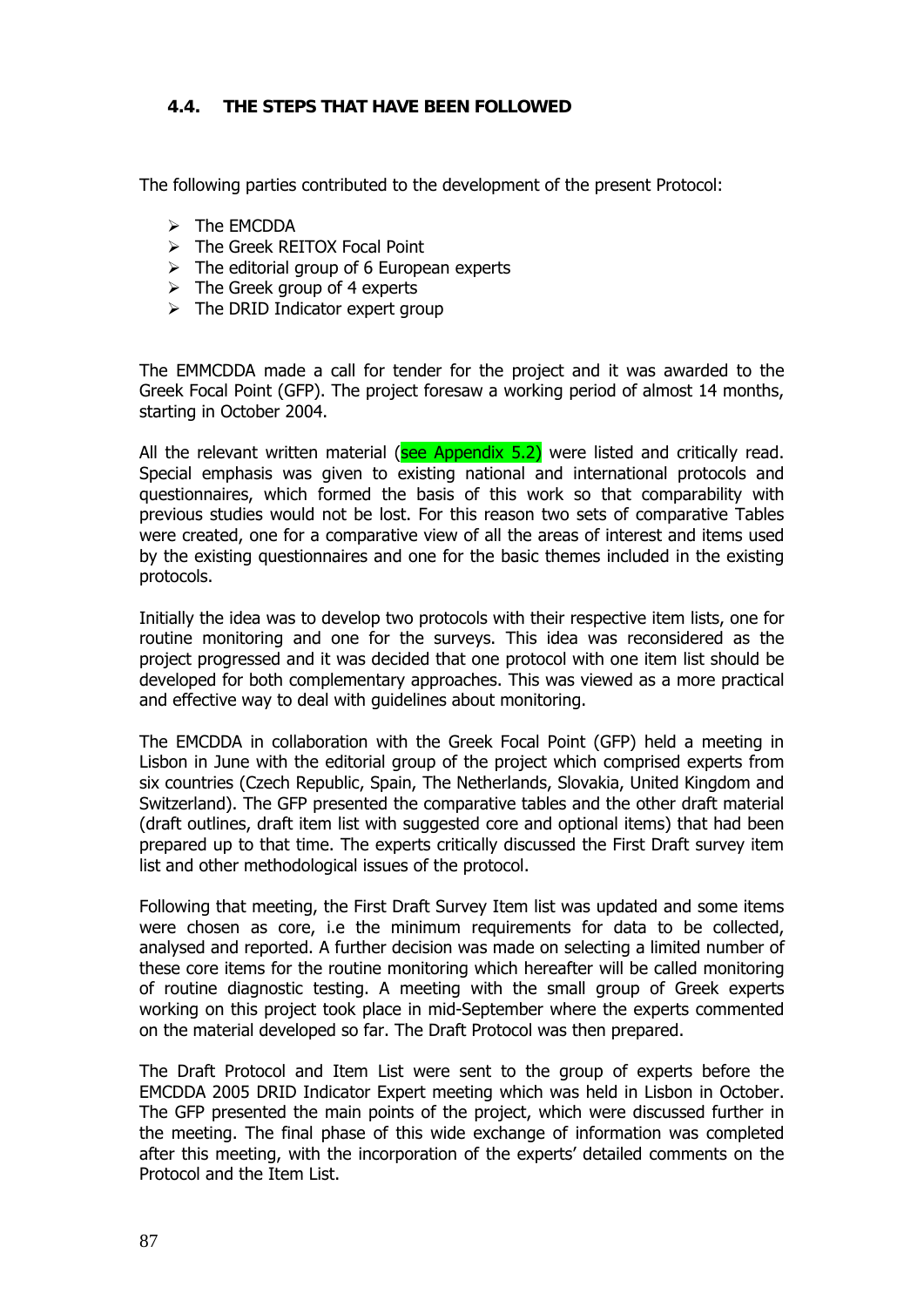# **4.5. PRISON MODULE (TO BE FURTHER DISCUSSED)**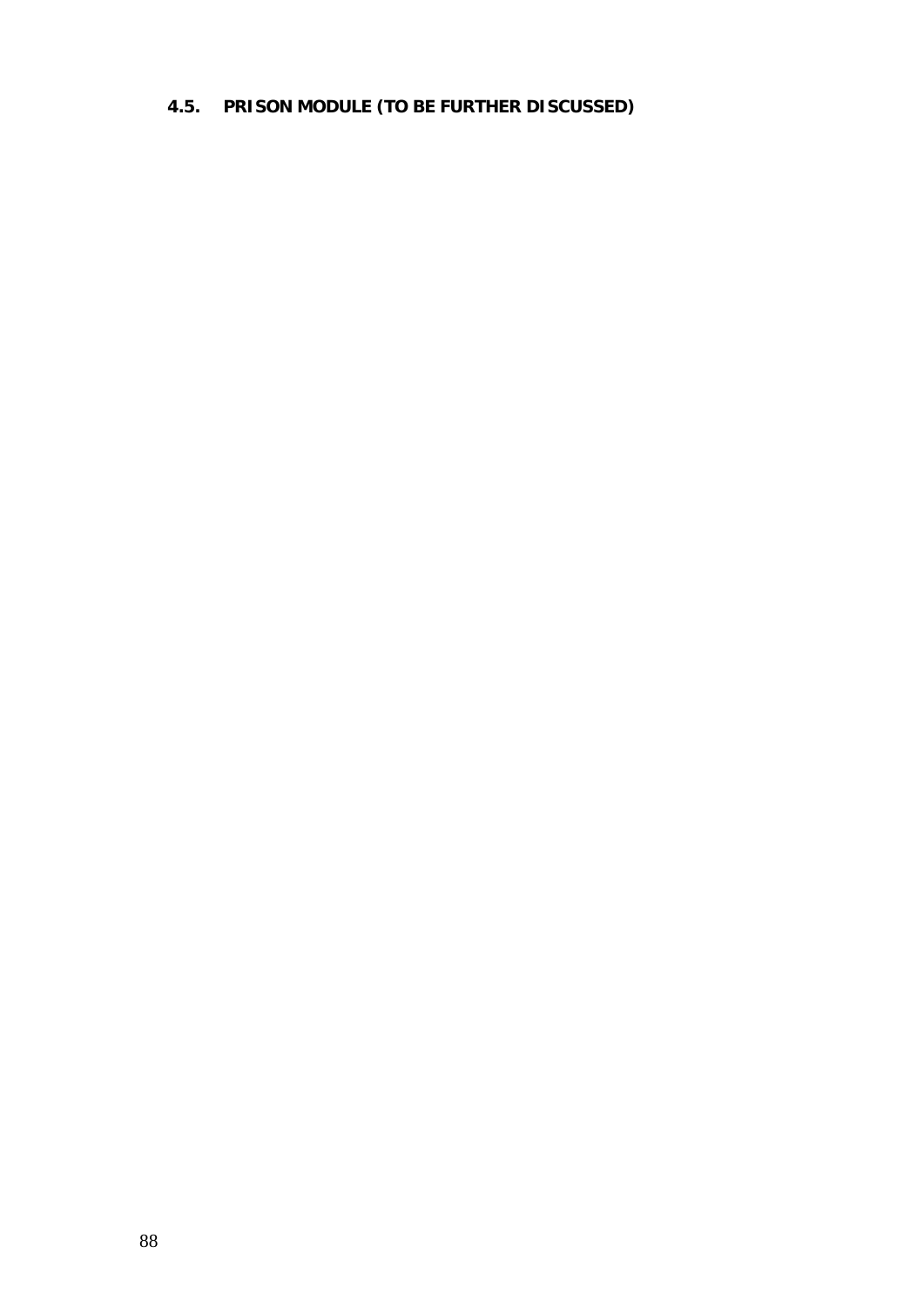# HELP US TO HELP YOU BY JOINING THIS SURVEY . . . .

# **ANONYMOUS NATIONAL SURVEY OF HIV AND HEPATITIS IN DRUG INJECTORS**

We are trying to find out how many people who inject drugs have blood-borne infections such as HIV and the hepatitis B and C viruses. If we know this, we can help to provide services to drug users that better suit their needs

All we would like you to do is:

- $\triangleright$  give a saliva (spit) sample using the device provided
- $\triangleright$  fill in a short questionnaire

Instructions for giving the saliva sample can be found on the other side of this sheet. The questions are on the coloured paper.

Your saliva (spit) will be tested for the proteins, called antibodies, which the body makes when a person is exposed to viruses. These antibodies can be found in saliva, but only the hepatitis B virus can be spread by saliva.

Your name is not being recorded in this survey. This means that neither you, nor anyone else, can find out your answers or saliva test results.

Participation in this survey is voluntary. Whether you decide to join the survey or not, the services you receive will be the same<sup>2</sup>.

If you want to know if you have HIV, or hepatitis, speak to the worker who can help arrange a blood test with counselling. Please keep this sheet for your information, if you would like to do so.

<sup>89</sup>   $\overline{a}$  $2$  This sentence omitted for Community Recruitment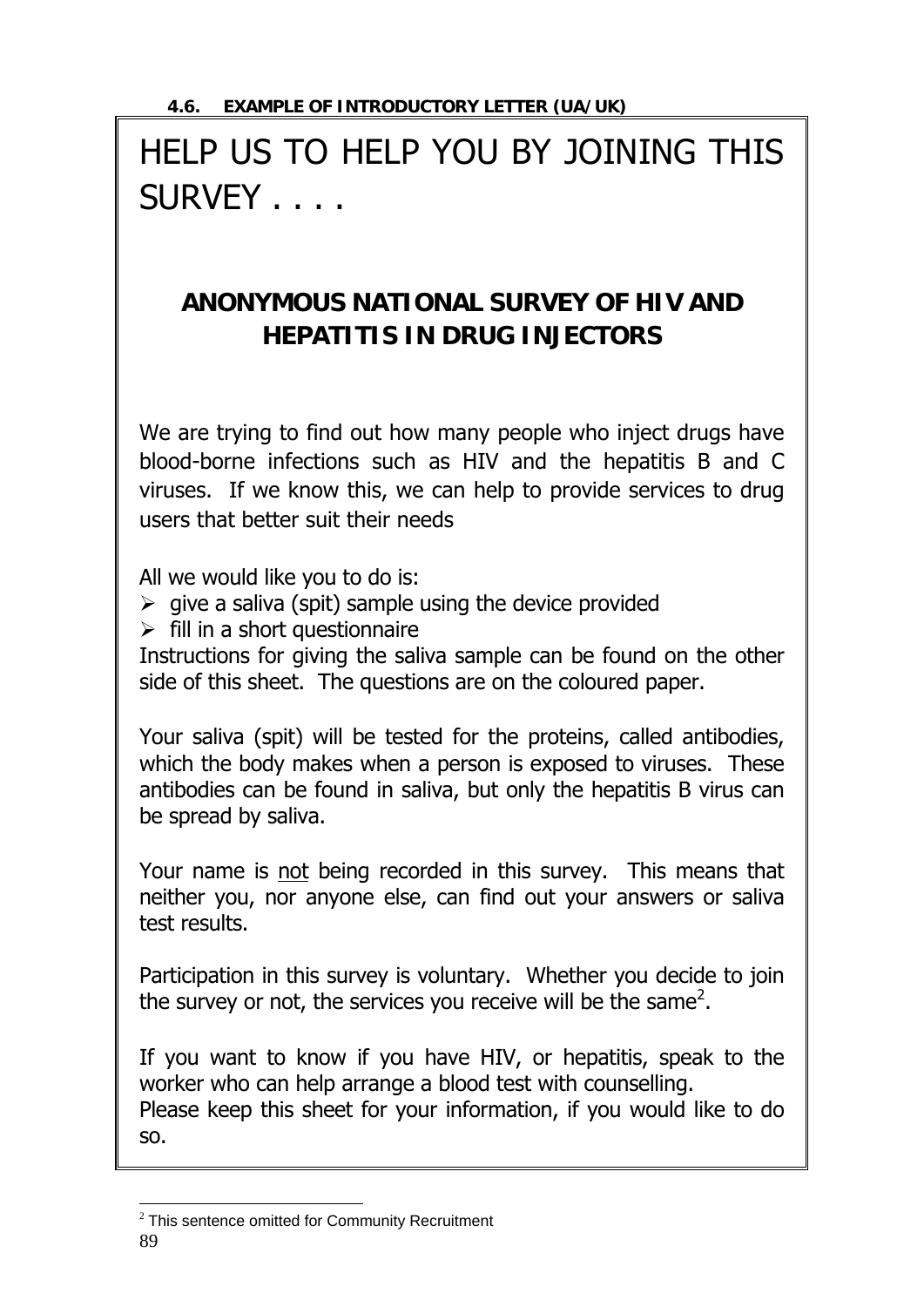#### **4.7. EXAMPLE OF WORKLOAD COLLECTION AND FIELDWORK MONITORING FORM (UA/UK) WORKLOAD COLLECTION FORM**

| <b>Client Name</b> | <b>Agreed to</b> | <b>Refused to</b> | <b>Tested</b>    | <b>Voucher</b>  |
|--------------------|------------------|-------------------|------------------|-----------------|
| or                 | Participate      | Participate       | <b>Elsewhere</b> | <b>Given to</b> |
| Identifier         |                  |                   | <b>This Year</b> | <b>Client</b>   |
| (                  | $(\checkmark)$   | $(\checkmark)$    | $(\checkmark)$   | $(\check{y})$   |
|                    |                  |                   |                  |                 |
|                    |                  |                   |                  |                 |
|                    |                  |                   |                  |                 |
|                    |                  |                   |                  |                 |
|                    |                  |                   |                  |                 |
|                    |                  |                   |                  |                 |
|                    |                  |                   |                  |                 |
|                    |                  |                   |                  |                 |
|                    |                  |                   |                  |                 |
|                    |                  |                   |                  |                 |
|                    |                  |                   |                  |                 |
|                    |                  |                   |                  |                 |
|                    |                  |                   |                  |                 |
|                    |                  |                   |                  |                 |
|                    |                  |                   |                  |                 |
|                    |                  |                   |                  |                 |
|                    |                  |                   |                  |                 |
|                    |                  |                   |                  |                 |
|                    |                  |                   |                  |                 |
|                    |                  |                   |                  |                 |
|                    |                  |                   |                  |                 |
|                    |                  |                   |                  |                 |
|                    |                  |                   |                  |                 |
|                    |                  |                   |                  |                 |
|                    |                  |                   |                  |                 |
|                    |                  |                   |                  |                 |
|                    |                  |                   |                  |                 |
|                    |                  |                   |                  |                 |
|                    |                  |                   |                  |                 |
|                    |                  |                   |                  |                 |
|                    |                  |                   |                  |                 |
|                    |                  |                   |                  |                 |
|                    |                  |                   |                  |                 |
|                    |                  |                   |                  |                 |

Name of staff member

Note: If client is not asked to participate, only complete the first column. Clients can only participate once in a calendar year - if they have already done the survey, for example at another centre, indicate this in the column titled 'Tested Elsewhere This Year'.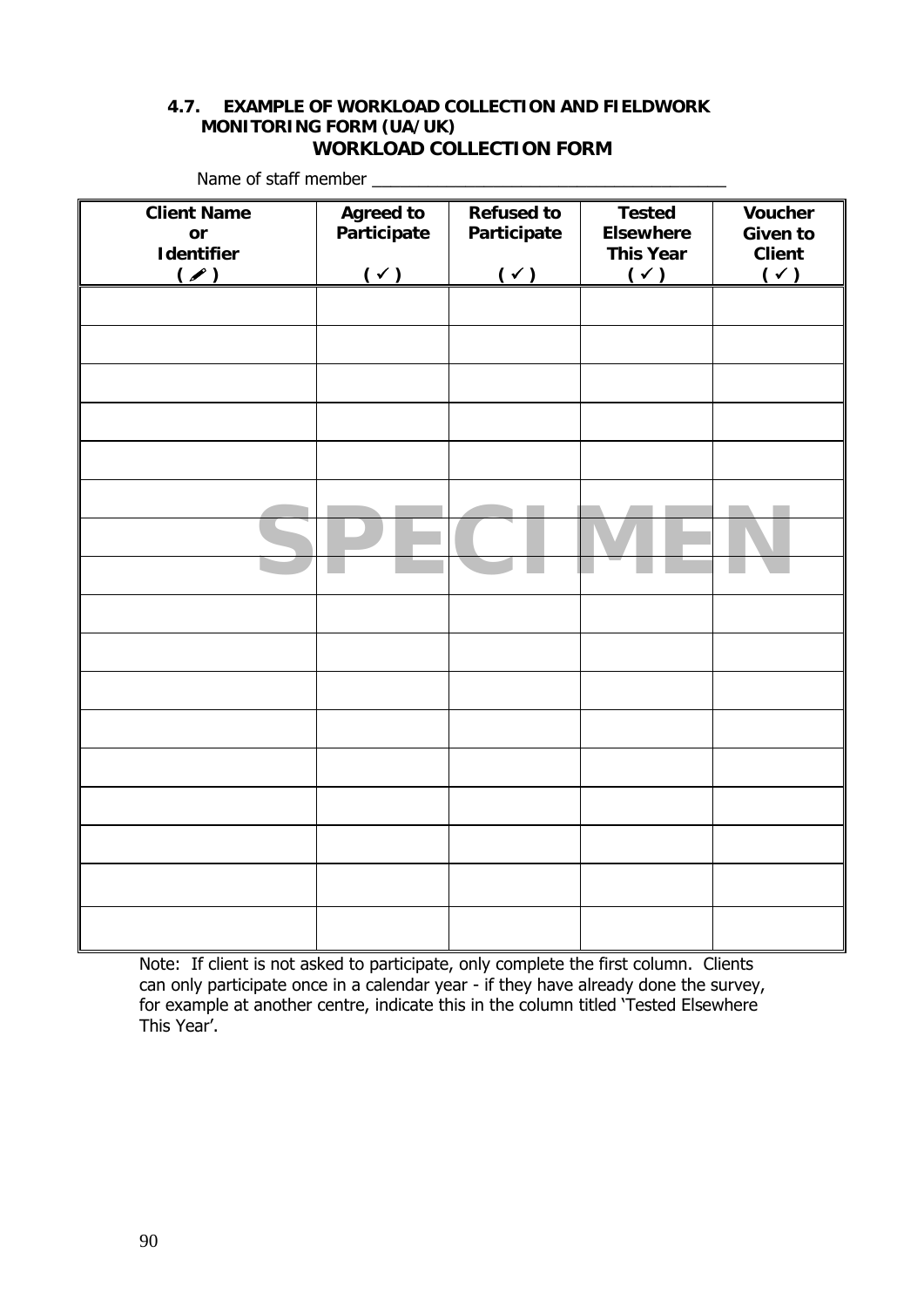#### **FIELDWORK MONITORING FORM**

| <b>Contact Number</b><br>( | <b>Agreed to</b><br>Participate | <b>Refused to</b><br>Participate | <b>Tested</b><br><b>Elsewhere</b><br><b>This Year</b> | Acknowledgement<br><b>Given to Client</b><br>$(\check{ }')$ |
|----------------------------|---------------------------------|----------------------------------|-------------------------------------------------------|-------------------------------------------------------------|
|                            | $(\checkmark)$                  | $(\checkmark)$                   | $(\checkmark)$                                        |                                                             |
|                            |                                 |                                  |                                                       |                                                             |
|                            |                                 |                                  |                                                       |                                                             |
|                            |                                 |                                  |                                                       |                                                             |
|                            |                                 |                                  |                                                       |                                                             |
|                            |                                 |                                  |                                                       |                                                             |
|                            |                                 |                                  |                                                       |                                                             |
|                            |                                 |                                  |                                                       |                                                             |
|                            |                                 |                                  |                                                       |                                                             |
|                            |                                 |                                  |                                                       |                                                             |
|                            |                                 |                                  |                                                       |                                                             |
|                            |                                 |                                  |                                                       |                                                             |
|                            |                                 |                                  |                                                       |                                                             |
|                            |                                 |                                  |                                                       |                                                             |
|                            |                                 |                                  |                                                       |                                                             |
|                            |                                 |                                  |                                                       |                                                             |
|                            |                                 |                                  |                                                       |                                                             |
|                            |                                 |                                  |                                                       |                                                             |

Name of Interviewer \_\_\_\_\_\_\_\_\_\_\_\_\_\_\_\_\_\_\_\_\_\_\_\_\_\_\_\_\_\_\_\_\_\_\_\_\_\_

Note: Contacts can only participate once in a calendar year - if they have already done the survey, for example at another centre, indicate this in the column titled 'Tested Elsewhere This Year'.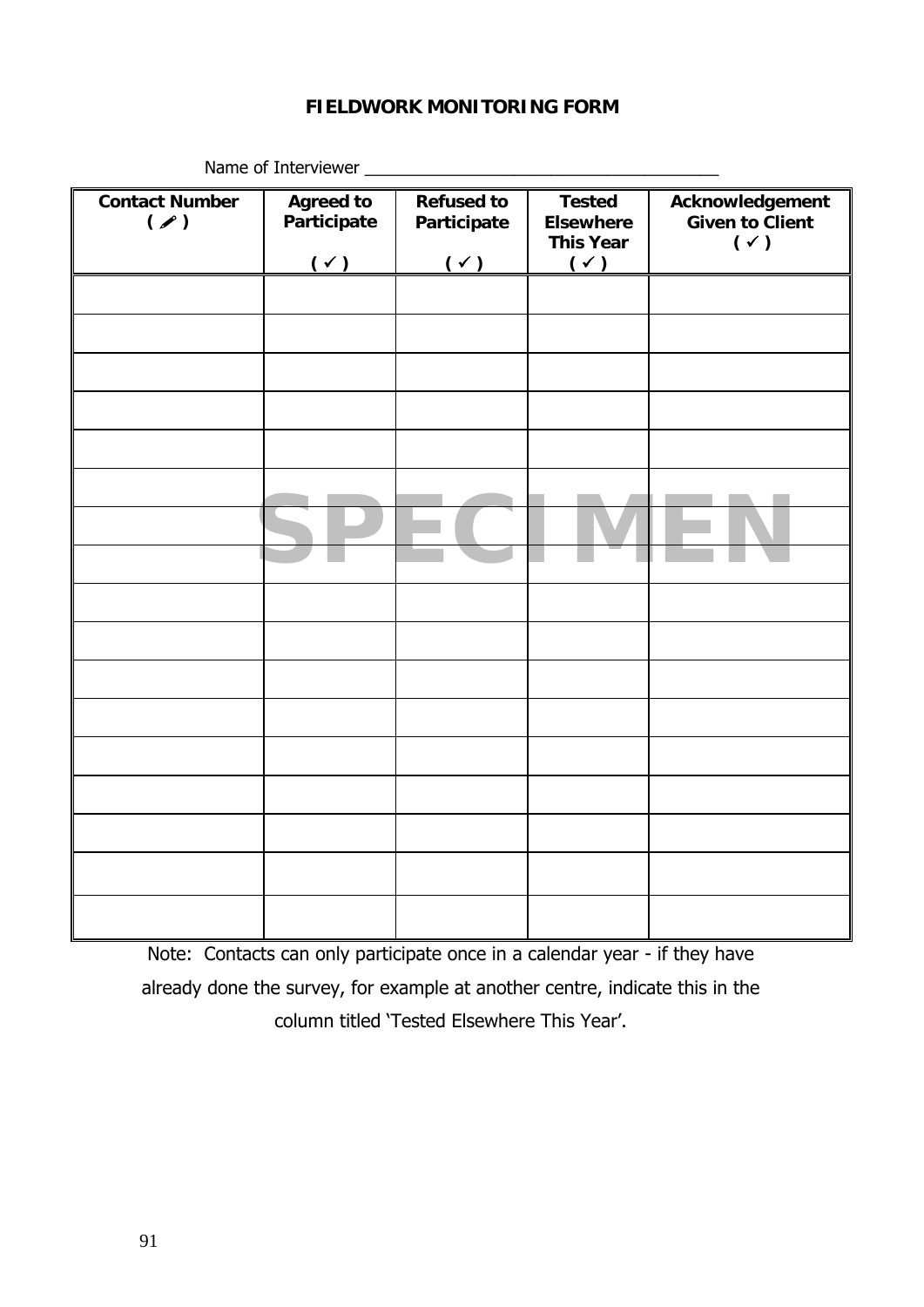# **MONTHLY WORKLOAD REPORTING SHEET - 2004**

# Please use the **workload collection form** provided to calculate these figures. **Centre**

All clients on the list from the *beginning* of the survey in 2004 **up to the end of 'month'** should be included.

| 1. How many clients who have ever injected have been seen by your<br>agency since you started the survey this year?       |
|---------------------------------------------------------------------------------------------------------------------------|
| 2. Out of all your agency's clients who have ever injected and have<br>been<br>seen since the start of the survey in 2004 |
| a. How many <b>have taken part</b> in the survey $\mathscr{P}$                                                            |
| b. How many have refused to participate? $\mathscr{P}_\perp$                                                              |
| c. How many have already been tested elsewhere in 2004?                                                                   |

3. How many survey packs **have been posted** to the Health Protection Agency since you started the survey this year?  $\mathscr{P}$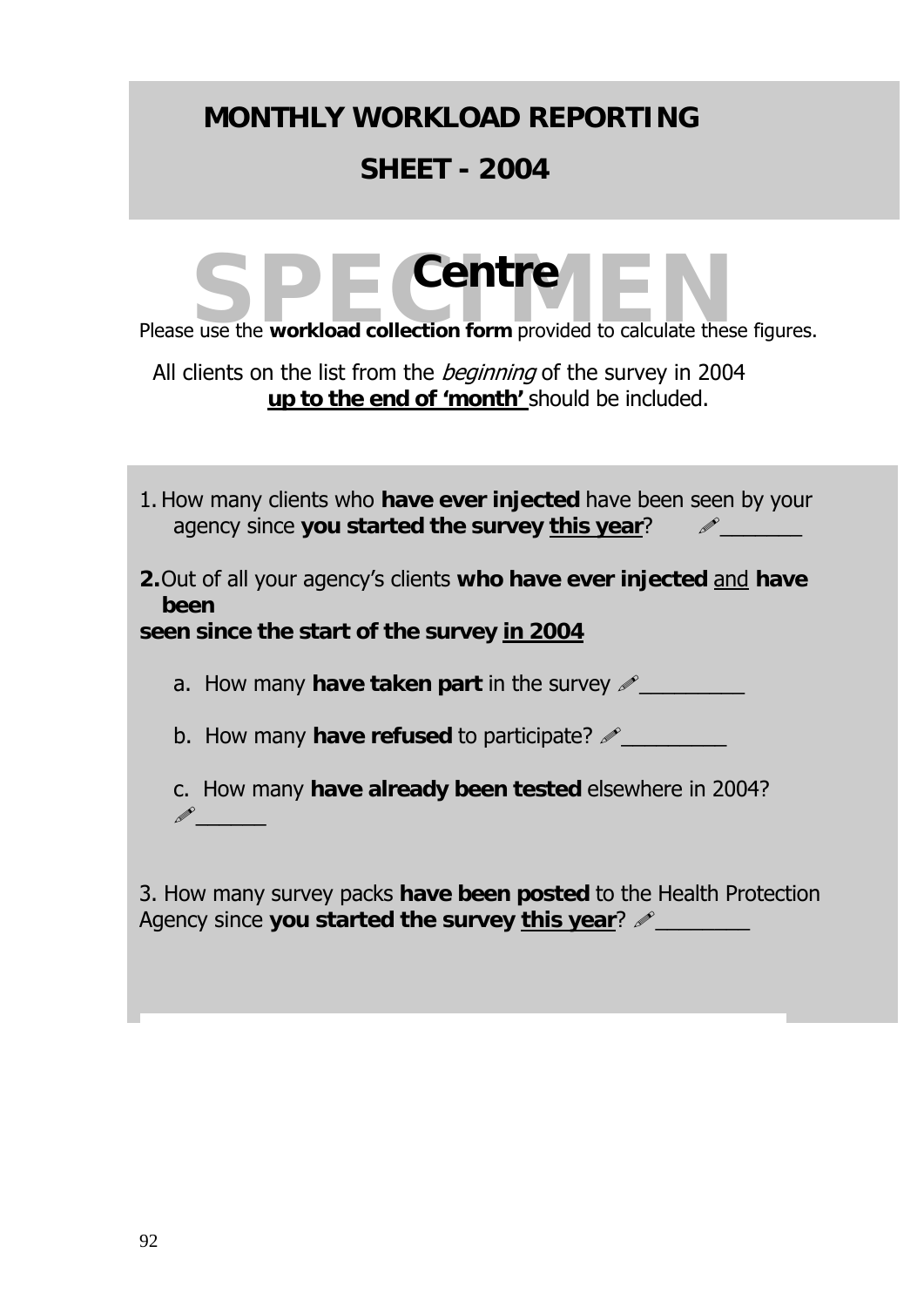#### **4.8. EXAMPLE OF INFORMED CONSENT**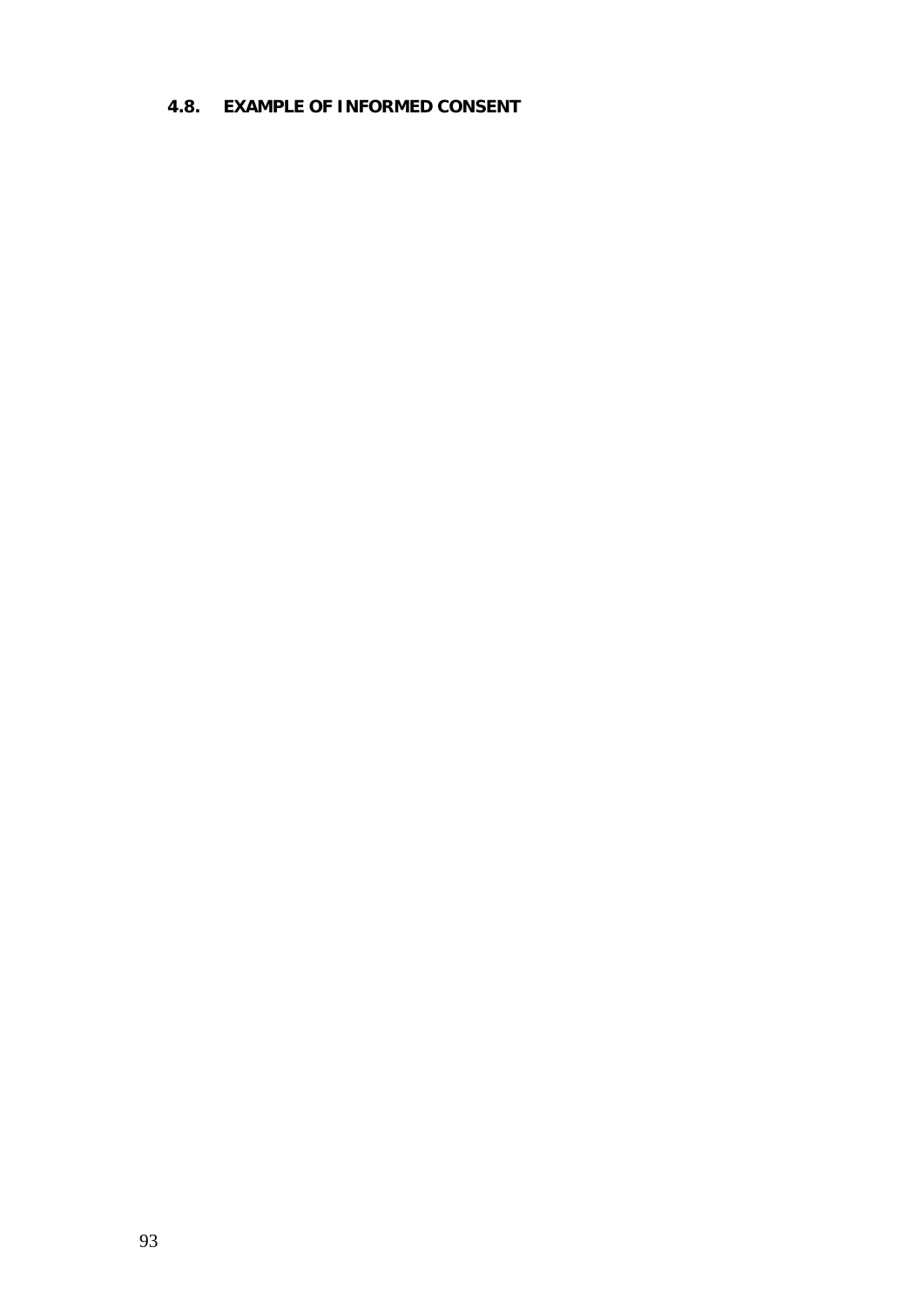## **4.9. Other examples of forms**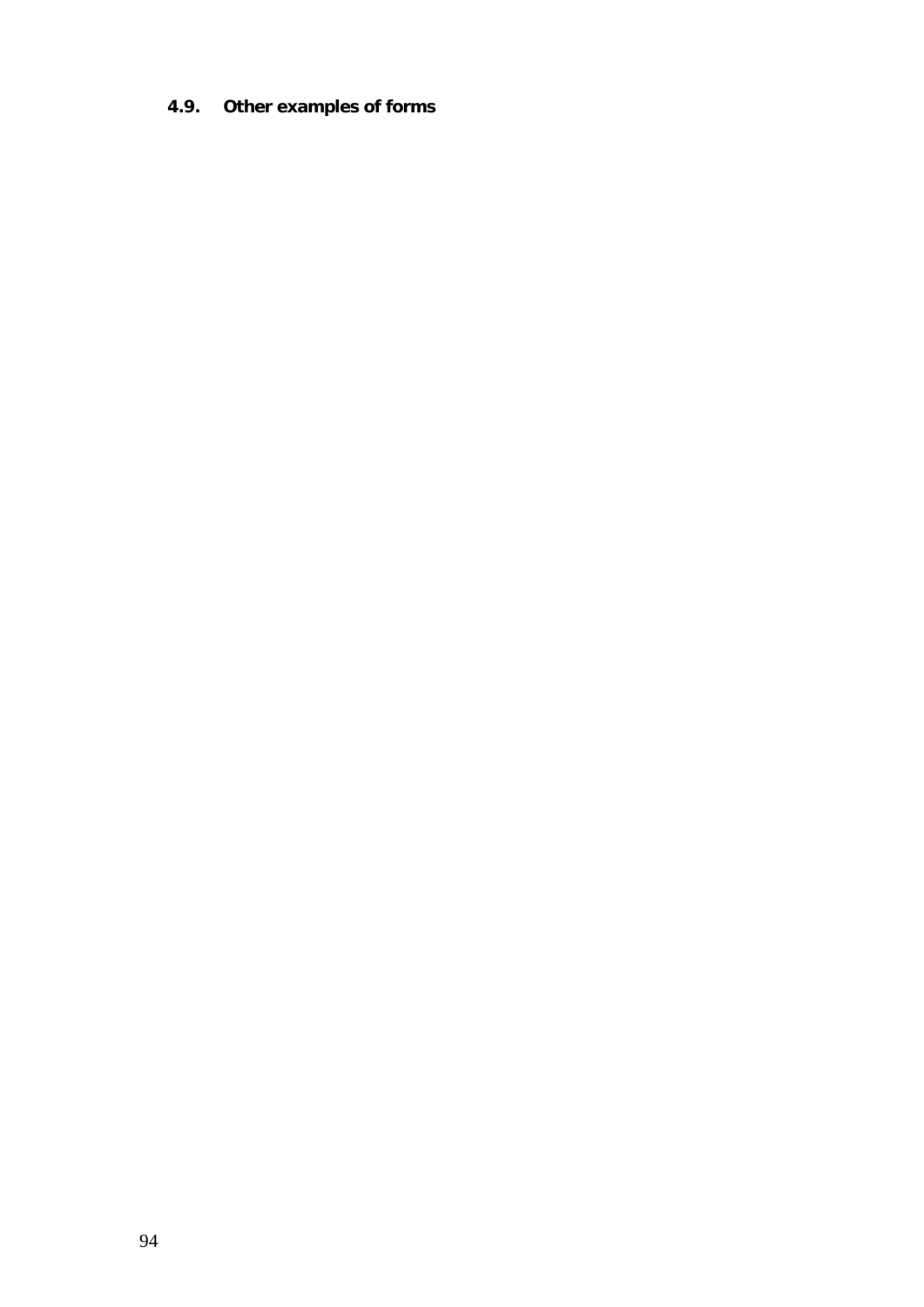#### **4.10. Target group and inclusion criteria**

Target groups and EMCDDA PDU definition, agreed upon by the group following the meeting.

After the meeting a diagram for the target group was proposed by email as follows (relative sizes and size of overlaps of the circles bear no relation to relative prevalences in reality)



Notes:

- The current EMCDDA definition of PDU includes 'active' problem drug users, but also does not explicitly exclude people who are not current users of drugs but have ever injected in their life time.
- In practice estimates of PDU relate to a one-year period prevalence (12 months) of people in contact with services. An age restriction is also used of ages 15-64. Depending on the services the estimates mostly relate to recent users (injectors) of heroin, cocaine or amphetamines, but in some cases (e.g. HIV/HCV testing) non-recent users of drugs can be included.
- This is relatively unclear at present and should be distinguished better, i.e. ever IDUs who are not recent IDUs (last 12 months) and are not recent users of the listed drugs should maybe in the future not be included in prevalence estimates of PDU. If they are included in prevalence estimates of (ever) IDU then this should be made explicit e.g. by stating 'including past PDUs who have ever injected'.
- From the above it follows that surveys which aim to sample 'active problem drug users' should have inclusion criteria that measure 'current (in last month or 6 months) or recent (in last 6 months or 12 months) use of heroin (and other opiates), cocaine and/or amphetamines OR current or recent injecting'.